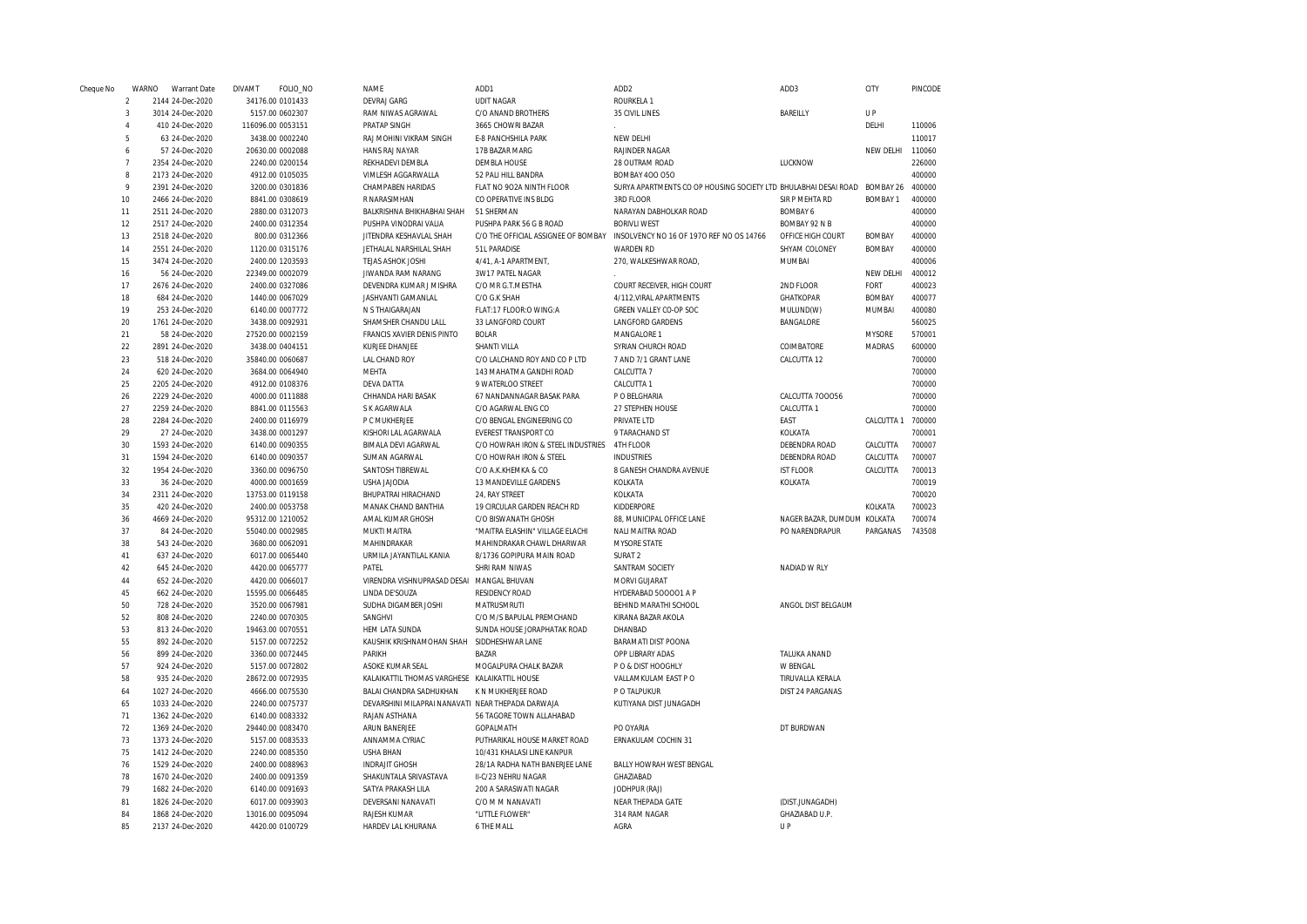| 87         | 2140 24-Dec-2020                     | 2000.00 0100872                    | PRATAP SINGH                                    | CENTRAL BANK OF INDIA LTD                   | <b>INDORE CITY</b>                 | M P                           |            |
|------------|--------------------------------------|------------------------------------|-------------------------------------------------|---------------------------------------------|------------------------------------|-------------------------------|------------|
| 89         | 2143 24-Dec-2020                     | 34176.00 0101432                   | <b>BIMLA DEVI GARG</b>                          | C/O DEVRAJ GARG                             | <b>UDIT NAGAR</b>                  | <b>ROURKELA 1</b>             |            |
| 92         | 2172 24-Dec-2020                     | 1774.00 0105033                    | DEOKI NANDAN SUREKA                             | POST BOX NO 715                             | 8/330 PYUKHA TOLE                  | NEWROAD                       | (NEPAL)    |
| 93         | 2177 24-Dec-2020                     | 2240.00 0105288                    | AMARENDRA NATH GHOSH                            | 13 MADHAB BANERJEE LANE                     | BALLY                              | <b>DIST HOWRAH</b>            |            |
| 94         | 2190 24-Dec-2020                     | 2240.00 0106864                    | NIRANJAN RAY                                    | 41/10 'Q' ROAD                              | HOWRAH <sub>8</sub>                | <b>WEST BENGAL</b>            |            |
| 97         | 2203 24-Dec-2020                     | 5157.00 0108363                    | KALI PRASAD AGARWALLA                           | C/O NORTH BHAGATDIH COLLIERY                | P O JHARIA                         | DHANBAD                       |            |
| 98         | 2219 24-Dec-2020                     | 5157.00 0111107                    | PUSHPA DEVI                                     | C/O KANTILAL P GANDHI                       | NO. 8, BHAICHAND QUARTER,          | JAMSHEDPUR                    |            |
| 100        | 2276 24-Dec-2020                     | 15595.00 0116678                   | CHOWKHANI                                       | C/O M/S RAMLALL ONKARMALL                   | AND CO                             | <b>DIBRUGARH</b>              | ASSAM      |
| 101        | 2283 24-Dec-2020                     | 6876.00 0116973                    | DILIP KUMAR CHATTERJEE                          | 15 CHAUDHURY PARA ST                        | P O UTTARPARA                      | <b>HOOGHLY</b>                |            |
| 102        | 2306 24-Dec-2020                     | 3840.00 0118813                    | RAJKUMAR GARODIA                                | C/O BERHAMPUR DAL & FLOUR                   | <b>MILLS</b>                       | <b>GM</b>                     |            |
| 103        | 2314 24-Dec-2020                     | 5648.00 0119330                    | <b>DROUPDI KEDIA</b>                            | C/O SAGARMAL GIRIDHARILAL                   | NAYASARAK                          | <b>CUTTACK 2</b>              | ORISSA     |
| 104        | 2319 24-Dec-2020                     | 4605.00 0119792                    | SUBIR SAMANTA                                   | 1 HARA KUMAR TAGORE                         | SQUARE                             | CAL 14                        |            |
| 105        | 2321 24-Dec-2020                     | 2240.00 0119967                    | <b>DURGADATT KEDIA</b>                          | 151 COTTON STREET                           | CAL 7                              |                               |            |
| 106        | 2322 24-Dec-2020                     | 7859.00 0120135                    | KESHAWDEO KAJARIA                               | 24 BURTOLLA STREET                          | CAL 7                              |                               |            |
| 107        | 2337 24-Dec-2020                     | 2240.00 0120955                    | HARIDAS SUNDERDAS                               | C/O M/S SUNDERDAS D HUNSRAJ                 | <b>CUTTACK 3</b>                   | ORISSA                        |            |
| 108        | 2339 24-Dec-2020                     |                                    | GOPAL CHAND LAHOTY                              | 20 RATAN SIRCAR                             | <b>GARDEN STREET</b>               | CAL 7                         |            |
|            |                                      | 2400.00 0121257                    |                                                 |                                             |                                    |                               |            |
| 109        | 2374 24-Dec-2020                     | 3438.00 0202055                    | RAMESWAR LAL AGARWALA                           | P O CHANDERNAGORE                           | <b>DIST HOOGHLY</b>                | W BENGAL                      |            |
| 110        | 2379 24-Dec-2020                     | 2000.00 0300091                    | POPATLAL HARAKCHAND GANDHI ADAT BAZAR           |                                             | AHMEDNAGAR                         |                               |            |
| 114        | 2458 24-Dec-2020                     | 4160.00 0307548                    | SHARAD KUMAR SANGHI                             | 6 PALASIA                                   | INDORE                             | M P                           |            |
| 118        | 2532 24-Dec-2020                     | 13999.00 0313075                   | TANSUKHLAL MAGANLAL SHAH                        | 5 AMRAPALI FLAT 2                           | OPP JAIN TEMPLE MAJURA GATE        | SURAT                         |            |
| 119        | 2549 24-Dec-2020                     | 4912.00 0315120                    | PARFKH                                          | <b>STATION ROAD</b>                         | JAMNAGAR                           |                               |            |
| 121        | 2562 24-Dec-2020                     | 2240.00 0316531                    | SHANTARAM GOPAL MUJUMDAR C/O CENTRAL BOOK STALL |                                             | RANI LAXMI SQUARE SITABULDI        | NAGPUR <sub>1</sub>           |            |
| 123        | 2584 24-Dec-2020                     | 2240.00 0319112                    | ANVAR ABDUL SATTAR KHANANI                      | C/O M/S NATIONAL TRADING CO                 | <b>VAKHARIA BAZAR</b>              | VERAVAL                       | SAURASHTRA |
| 124        | 2597 24-Dec-2020                     | 2400.00 0320150                    | SURAJ BAI JOSHI                                 | 29 SHRIRAM NAGAR                            | (NEAR NAIDUNIYA)                   | <b>KESHARBAG ROAD</b>         | (M.P)      |
| 125        | 2598 24-Dec-2020                     | 4912.00 0320222                    | KANTILAL GANDALAL SHAH                          | PRADIP HOUSING SOCIETY                      | DHRANGADHRA                        | SAURASHTRA                    |            |
| 126        | 2605 24-Dec-2020                     | 5771.00 0320978                    | SHAMSHER SINGH BRAR                             | V P O KUTIAN WALI                           | VIA TAPPA KHERA                    | DIST FARIDKOT PUNJAB          |            |
| 128        | 2614 24-Dec-2020                     | 2400.00 0321597                    | BHANUMATI CHAMPAKLAL                            | SHAH MANSION AT P O SAYAN                   | <b>DIST SURAT GUJARAT</b>          |                               |            |
| 129        | 2616 24-Dec-2020                     | 3684.00 0321617                    | SUSHILA RAMESH BAVDEKAR                         | OPT HOUSING                                 | <b>SOCIETY LTD</b>                 | GANESH KHIND ROAD             | POONA 7    |
| 131        | 2631 24-Dec-2020                     | 6017.00 0322887                    | PUSHPA RANI JAIN                                | 223 TEXTILE CLERKS COLONY                   | PARDESHIPURA                       | <b>INDORE 3</b>               |            |
| 132        | 2657 24-Dec-2020                     | 2240.00 0325046                    | KANTILAL DHANJIBHAI RAY                         | NAVJIVAN CO OP HOU SOCY LTD                 | AJWA ROAD                          | <b>BARODA</b>                 |            |
| 133        | 2659 24-Dec-2020                     | 21735.00 0325191                   | K PUNDLIK PRABHU                                | <b>BOLWAR</b>                               | PUTTUR                             | S K                           |            |
| 134        | 2664 24-Dec-2020                     | 8780.00 0325766                    | <b>JULLU S VALI</b>                             | 6 MOUNT ROAD                                | NAGPUR-1                           |                               |            |
| 136        | 2683 24-Dec-2020                     | 2240.00 0327439                    | CASMIRO JOHN REBELLO                            | 3/5 NATH MANDIR COLONY                      | SOUTH TUKAGANJ                     | <b>INDORE M P</b>             |            |
| 137        | 2684 24-Dec-2020                     | 4912.00 0327496                    | SHALINI SHAMBHU SHIRODKAR                       | DEVOOLWADA                                  | AT NARVEM                          | POST BICHOLIM-GOA             |            |
| 141        | 2709 24-Dec-2020                     | 5157.00 0329370                    | LOKHANDWALA                                     | C/O M/S EBRAHIMJI HAJI                      | ESMAILJI LOKHANDWALA AND CO        | SHROFF BAZAR GODHRA PANCHMAHA |            |
| 143        | 2720 24-Dec-2020                     | 4420.00 0330605                    | MANIBHAI RANCHHODJI                             | P O BHAGWAN PURA                            | <b>VIA NAVSARI</b>                 | W <sub>R</sub>                |            |
| 144        | 2730 24-Dec-2020                     | 3360.00 0331560                    | PAREKH                                          | MAHATMA GANDHI ROAD                         | <b>BULSAR</b>                      | <b>DIST SURAT</b>             |            |
|            | 2753 24-Dec-2020                     | 8596.00 0333066                    | K GOVERDHANDAS                                  | C/O DECCAN SEWING MACHINE                   | AND CYCLE CO                       | <b>SULTAN BAZAR</b>           | HYDERABAD  |
| 145<br>147 | 2770 24-Dec-2020                     | 2400.00 0334772                    | VRASLAL MORARJI SHAH                            | 34 MANEKLAL COLONY                          | <b>KAVERI BAUG</b>                 | <b>BARODA1</b>                | GUJARAT    |
|            |                                      |                                    |                                                 |                                             |                                    |                               |            |
| 148        | 2829 24-Dec-2020                     | 2400.00 0400902                    | AMMU PHILIPS                                    | NO 3 MCPHERSON ROAD                         | <b>BANGALORE 5</b>                 |                               |            |
| 149        | 2844 24-Dec-2020                     | 4420.00 0401526                    | S VENKATARAMAN                                  | 22 BANADURA SANNADHI ST                     | KUMBAKONAM                         |                               |            |
| 150        | 2848 24-Dec-2020                     | 2240.00 0401986                    | A N CHANNIAH                                    |                                             |                                    |                               |            |
| 153        |                                      |                                    |                                                 | PARTNER KARNATA TRADING CO                  | 293 OLD THARAGUPET                 | <b>BANGALORE 2A</b>           |            |
| 158        | 2860 24-Dec-2020                     | 2000.00 0402757                    | <b>LATA SHETTY</b>                              | <b>40 SANKEY ROAD</b>                       | BANGALORE                          |                               |            |
|            | 2896 24-Dec-2020                     | 3438.00 0404292                    | RAMAKRISHNAN                                    | SHANGIRLA 20 ULSOOR ROAD                    | <b>BANGALORE 8</b>                 |                               |            |
| 159        | 2901 24-Dec-2020                     | 16271.00 0404529                   | T K PATTABHI RAMAN                              | 22/632 RANGAI GOWDER STREET                 | COIMBATORE                         |                               |            |
| 160        | 2905 24-Dec-2020                     | 2400.00 0500168                    | ROMESH CHANDER MADAN                            | C/O SARVE PARKASH AND CO                    | <b>BASTI NAU</b>                   | JULLUNDUR CITY                |            |
| 162        | 2926 24-Dec-2020                     | 1840.00 0501998                    | JOGINDER SINGH                                  | OF THE NEW MOTORS                           | S B ROAD                           | AMBALA CANTT                  | PUNJAB     |
| 163        | 2928 24-Dec-2020                     | 2240.00 0502028                    | MAYA DEVI                                       | C/O L BIPEN LAL KUTHIALA                    | <b>COLLEGE ROAD</b>                | PATHANKOT PUNJAB              |            |
| 164        | 2929 24-Dec-2020                     | 2880.00 0502072                    | BISHAN SWARUP SINGHAL                           | KF/61 NEW KAVINA GAR                        | <b>GHAZIABAD U P</b>               |                               |            |
| 165        | 2930 24-Dec-2020                     | 2400.00 0502174                    | VEENA DADOO                                     | DADOO BHAWAN                                | P.O: SIMBHAILI                     | DIST: GHAZIABAD (U.P)         |            |
| 167        | 2939 24-Dec-2020                     | 2400.00 0502956                    | SAMITRA RANI KAPOOR                             | 173/6 ABULANE                               | MEERUT CANTT                       | UP                            |            |
| 169        | 2968 24-Dec-2020                     | 4160.00 0505005                    | <b>DARSHAN LAL</b>                              | C/O ANIL BROTHERS                           |                                    |                               |            |
| 173        | 3000 24-Dec-2020                     | 9946.00 0600634                    | KAMALJIT SINGH                                  | F 2 JAWAHAR LAL QRS                         | BALLABGARH C RLY HARYANA<br>MEERUT | <b>UTTAR PRADESH</b>          |            |
| 174        | 3021 24-Dec-2020                     | 2240.00 0602930                    | TEJASWI KUMAR AHUJA                             | 62 GANDHI RD                                | <b>DEHRA DUN</b>                   | UTTAR PRADESH                 |            |
|            |                                      |                                    |                                                 |                                             |                                    |                               |            |
| 175        | 3023 24-Dec-2020                     | 7920.00 0603186                    | <b>AMARJIT RANI</b>                             | 17/1 GOBIND NAGAR                           | DEHRADUN                           |                               |            |
| 176        | 3027 24-Dec-2020                     | 2240.00 0603782                    | KAMLA AHUJA                                     | 11 NEGI ROAD                                | DEHRA DUN                          | UTTAR PRADESH                 |            |
| 177        | 3031 24-Dec-2020                     | 4420.00 0604581                    | AMARJIT CHADHA                                  | 17/1 GOBIND NAGAR                           | DEHRADUN U P                       |                               |            |
| 178        | 3039 24-Dec-2020                     | 7122.00 0605564                    | NAND LAL                                        | 112-A/L MODEL TOWN                          | KARNAL HARYANA                     |                               |            |
| 180        | 3056 24-Dec-2020                     | 5157.00 0607542                    | RAM BABU SHARMA                                 | LECTURER 4 MAHILAL BLDG                     | <b>FOUNTAIN</b>                    | CHANDAUSI                     | MORADABAD  |
| 181<br>182 | 3057 24-Dec-2020<br>3060 24-Dec-2020 | 4113.00 0607674<br>3680.00 0607948 | SHAH<br><b>GURDIAL SINGH KOHLI</b>              | HANUMANJI KA RASTA<br>C/O KOHLI MOTOR WORKS | JAIPUR 3<br>HALDWANI               | <b>DISTT NANITAL</b>          | $U$ P      |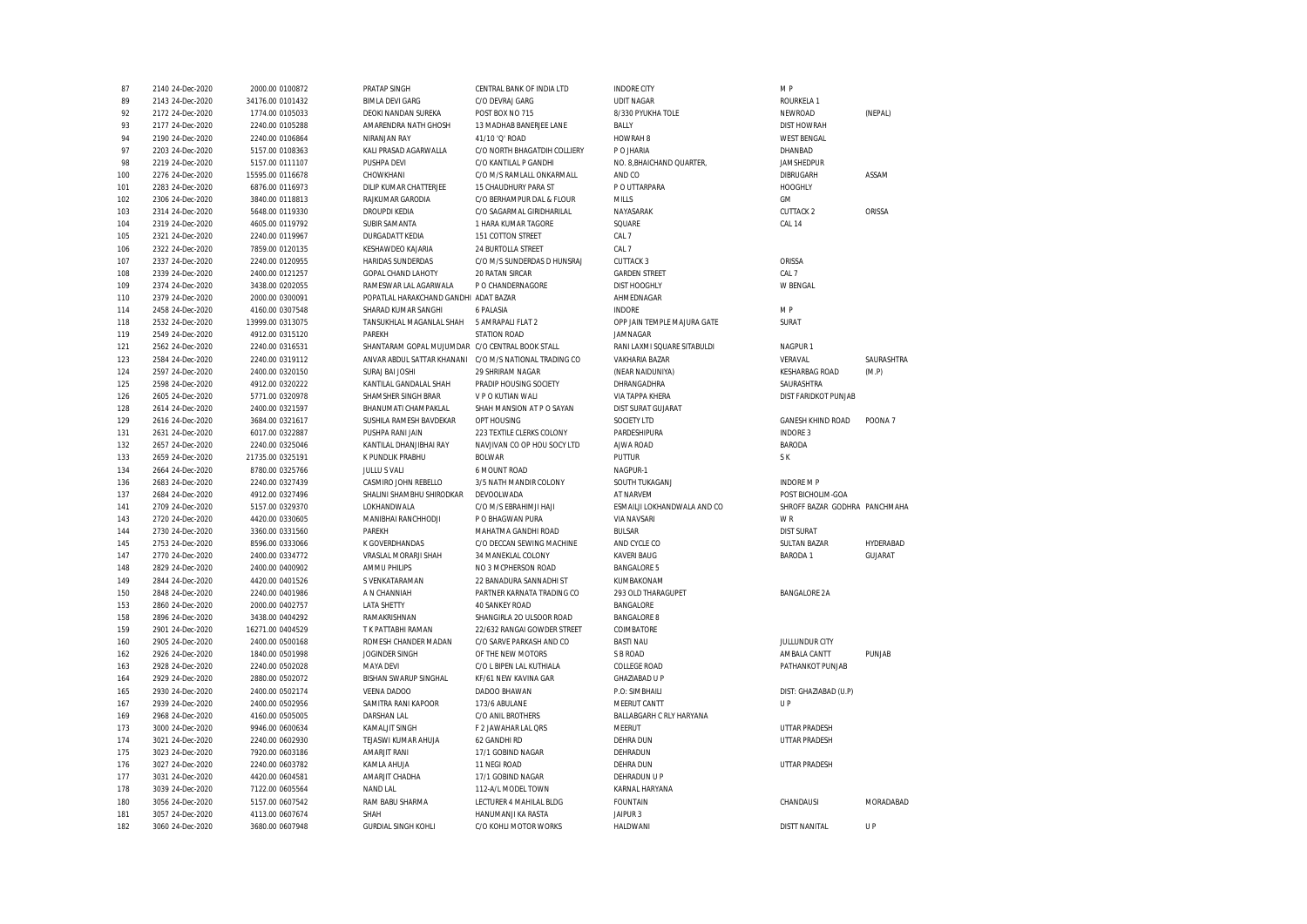| 183 | 3108 24-Dec-2020 | 7429.00 0610893  | MOHINDERPAL SETH            | SETH EXPORT AND IMPORT CO                                  | <b>DALHOUSIE RD</b>            | PATHANKOT                 |                    |        |
|-----|------------------|------------------|-----------------------------|------------------------------------------------------------|--------------------------------|---------------------------|--------------------|--------|
| 184 | 3112 24-Dec-2020 | 10315.00 0611182 | LAKSHMI DEVI ASOPA          | E/22/8 UMAID HOSPITAL QUARTERS                             | JODHPUR (RAJ)                  |                           |                    |        |
| 186 | 3167 24-Dec-2020 | 1600.00 0900671  | NAND KISHORE JHAJHARIA      | 49/28 GENERALGANJ                                          | <b>KANPUR</b>                  |                           |                    |        |
| 187 | 3168 24-Dec-2020 | 5771.00 0900757  | <b>DALIP SINGH MAJITHIA</b> | SARAYA SUGAR MILLS PVT LTD                                 | P O SARDARNAGAR                | <b>DISTT GORAKHPUR</b>    | <b>UP</b>          |        |
| 188 | 3169 24-Dec-2020 | 5771.00 0900758  | JOAN HILDA MAJITHIA         | C/O SQ LDR DALIP SINGH MAJITHIA                            | P O SAR4ARNAGAR                | DIST GORAKHPUR            | UP                 |        |
| 189 | 3175 24-Dec-2020 | 5157.00 0901120  | <b>RAM LAL</b>              | 120/46 LAJPAT NAGAR                                        | <b>KANPUR</b>                  |                           |                    |        |
| 192 | 3195 24-Dec-2020 | 3438.00 1101314  | HARILAL SAMAJIBHAI DOSHI    | C/O M/S DOSHI BROS                                         | WANKANER                       | SAURASHTRA                |                    |        |
| 193 | 3196 24-Dec-2020 | 3438.00 1101316  | NYALCHAND SHAMJIBHAI DOSHI  | C/O DOSHI BROS                                             | <b>BAZAR RD</b>                | VANKANER                  | SAURASHTRA         |        |
| 195 | 3213 24-Dec-2020 | 6017.00 1102493  | GAEKWAD                     | ISHWAR SADAN 2ND FLOOR                                     | DANDIA BAZAR                   | <b>BARODA1</b>            | STATE              |        |
| 196 | 91 24-Dec-2020   | 4605.00 0003054  | SMRITI KANA SEN             | XXX                                                        |                                |                           |                    | 110000 |
| 197 | 519 24-Dec-2020  | 2400.00 0060725  | <b>INDIRA SHUKLA</b>        | PRATAP                                                     | SINGH, KINARI BAZAR, DELHI (6) |                           |                    | 110000 |
| 198 | 615 24-Dec-2020  | 3806.00 0064853  | <b>JASJIT MAN SINGH</b>     | <b>L24 HAUZ KHAS ENCLAVE</b>                               | NEW DELHI 16                   |                           |                    | 110000 |
| 203 | 746 24-Dec-2020  | 10315.00 0068325 | RAVI CHANDER ARORA          | 4/5 WEST PATEL NAGAR                                       | <b>NEW DELHI 110 008</b>       |                           |                    | 110000 |
| 204 | 812 24-Dec-2020  | 1600.00 0070506  | MELA RAM                    | 26 B NEW QUTAB ROAD                                        | DELHI                          |                           |                    | 110000 |
| 205 | 918 24-Dec-2020  | 4000.00 0072760  | RAJ KISHORE TANDON          | TANDON HOUSE 4764                                          | 23 DARYAGANJ                   | DELHI <sub>2</sub>        |                    | 110000 |
| 210 | 1171 24-Dec-2020 | 2400.00 0078838  | SHANTI DEVI HANDA           | C-299 SAKET NEW DELHI 17                                   |                                |                           |                    | 110000 |
|     |                  |                  |                             |                                                            |                                |                           |                    |        |
| 211 | 1178 24-Dec-2020 | 1600.00 0079130  | SUNANDA BHOWMIK             | E-15-D DDA FLATS MUNIRKA                                   | NEW DELHI 67                   |                           |                    | 110000 |
| 216 | 1576 24-Dec-2020 | 12280.00 0090109 | KRISHAN LAL TANDON          | K L TANDON & CO                                            | KD 32C ASHOK VIHAR             | DELHI 52                  |                    | 110000 |
| 219 | 2906 24-Dec-2020 | 2240.00 0500254  | NEM CHAND                   | MOTI RAM AND SON                                           | 1962 CHANDNI CHOWK             | DELHI 6                   |                    | 110000 |
| 221 | 2913 24-Dec-2020 | 5157.00 0500764  | MAHABIR PARSHAD HALAN       | 1170 CHATTA MADANGOPAL                                     | MALIWARA                       | DELHI                     |                    | 110000 |
| 222 | 2919 24-Dec-2020 | 2400.00 0501301  | RAMESH CHANDER KAPOOR       | C/O M/S KANSHI RAM KAPOOR NAD SONS 601 GANDHI CLOTH MARKET |                                | CHANDNI CHOWK             | DELHI 6            | 110000 |
| 224 | 2942 24-Dec-2020 | 4420.00 0503386  | JAGDISH SINGH JUNEJA        | AJIT ELECTRIC CO                                           | DARIBA KALAN                   | DELHI                     |                    | 110000 |
| 225 | 2946 24-Dec-2020 | 3280.00 0503611  | JANKIDEVI AGARWAL           | 18 DOCTORS LANE                                            | <b>GOLE MARKET</b>             | NEW DELHI 1               |                    | 110000 |
| 227 | 2952 24-Dec-2020 | 2400.00 0504044  | PARDUMAN KUMAR SAHNEY       | <b>B6O FRIENDS COLONY EAST</b>                             | NEW DELHI                      |                           |                    | 110000 |
| 228 | 2954 24-Dec-2020 | 5157.00 0504170  | <b>BHIM SEN MEHTA</b>       | 8A/4 RAJINDER NAGAR                                        | NEW DELHI 60                   |                           |                    | 110000 |
| 230 | 2964 24-Dec-2020 | 2240.00 0504851  | CHANDER KANTA ANAND         | C/O AUTO FRIENDS INDIA                                     | KASHMERE GATE                  | DELHI 6                   |                    | 110000 |
| 231 | 2969 24-Dec-2020 | 1840.00 0505023  | MADAN LAL                   | 565 SHARDA NAND MARKET                                     | <b>LAHORI GATE</b>             | DELHI                     |                    | 110000 |
| 232 | 2972 24-Dec-2020 | 3200.00 0505248  | PRAKASH WANTI JAIN          | W/O MR HANS RAJ JAIN                                       | 159 VIR NAGAR JAIN COLONY      | <b>GUR MANDI G T ROAD</b> | DELHI 7            | 110000 |
| 234 | 2978 24-Dec-2020 | 4605.00 0505406  | <b>ZAKIA KHATOON</b>        | 3305 BAGHICHI ACHHAJI                                      | <b>BARA HINDU RAO</b>          | DELHI <sub>6</sub>        |                    | 110000 |
| 235 | 2979 24-Dec-2020 | 4605.00 0505408  | MOHAMAD ISMAIL              | 3305 BAGHICHI ACHHEJI                                      | <b>BARA HINDU RAO</b>          | DELHI 6                   |                    | 110000 |
| 237 | 2982 24-Dec-2020 | 9455.00 0505501  | ABDUL GHAFFAR               | 3305 BAGHICHI ACHHAJI                                      | <b>BARAHINDU RAO</b>           | DELHI 6                   |                    | 110000 |
| 238 | 2984 24-Dec-2020 | 2400.00 0505586  | AVTAR KRISHAN SHARMA        | 16/421 JOSHI ROAD                                          | KAROL BAGH NEW DELHI 5         |                           |                    | 110000 |
| 240 | 2987 24-Dec-2020 | 2240.00 0505902  | SAVITRI DEVI AGARWAL        | 7/10 DARYA GUNJ                                            | 4462 GUPTA LANE                | DELHI 6                   |                    | 110000 |
| 241 | 2990 24-Dec-2020 | 1840.00 0600007  | TRILOK NATH KHURANA         | H3/7 MODEL TOWN                                            | DELHI 9                        |                           |                    | 110000 |
| 242 | 2991 24-Dec-2020 | 2240.00 0600023  | PUSHPA DEVI CHOPRA          | 16/329 FAIZ RD                                             | <b>KAROL BAGH</b>              | NEW DELHI 5               |                    | 110000 |
| 244 | 3002 24-Dec-2020 | 5157.00 0600747  | HARI KRISHAN                | 108 ANANDLOK                                               | <b>NEW DELHI 110 049</b>       |                           |                    | 110000 |
| 247 | 3013 24-Dec-2020 | 2240.00 0602207  | PROMILLA BATRA              | N65 PANCHSHEEL PARK                                        | NEW DELHI                      |                           |                    | 110000 |
| 250 | 3033 24-Dec-2020 | 3200.00 0605017  | RAM SARAN DASS SEHGAL       | E144/1 D D A COLONY                                        | NARAINA                        | NEW DELHI                 |                    | 110000 |
| 251 | 3042 24-Dec-2020 | 5157.00 0606261  | PRITHVI RAJ DEWAN           | 1002 ASHA DEEP                                             | 9 HAILEY ROAD                  | NEW DELHI 1               |                    | 110000 |
| 252 |                  |                  |                             |                                                            |                                | CHAWARI BAZAR             |                    | 110000 |
|     | 3048 24-Dec-2020 | 5157.00 0606851  | OM PARKASH GUPTA            | C/O THAKUR DASS SARDARI LAL<br>FLAT NO 3                   | 3 40 GALI BAJRANG BALI         |                           | DELHI 6            |        |
| 253 | 3061 24-Dec-2020 | 11788.00 0607999 | YASH PAL SABHERWAL          |                                                            | <b>NEW MARKET</b>              | MOTI NAGAR                | 15                 | 110000 |
| 254 | 3067 24-Dec-2020 | 11420.00 0608385 | PRAMILA RANI VEDI           | 24/1468 NAI WALA STREET                                    | <b>KAROL BAGH</b>              | NEW DELHI 5               |                    | 110000 |
| 256 | 3083 24-Dec-2020 | 6017.00 0609314  | JAGAN NATH VERMA            | B 237A GREATER KAILASH NO I                                | NEW DELHI 48                   |                           |                    | 110000 |
| 257 | 3084 24-Dec-2020 | 5157.00 0609334  | CHUNILAL KAKRA              | 43 ISHWAR COLONY                                           | PAMBARI ROAD DELHI 9           |                           |                    | 110000 |
| 258 | 3087 24-Dec-2020 | 2000.00 0609710  | SHANTA DEVI MOHINDRA        | SWASTIK PHARMACY                                           | 13/18 W E A                    | <b>KAROL BAGH</b>         | NEW DELHI 5 110000 |        |
| 259 | 3089 24-Dec-2020 | 2400.00 0609774  | <b>BIMLA DEVI</b>           | A5 HAUZ KHAS                                               | NEW DELHI                      |                           |                    | 110000 |
| 260 | 3104 24-Dec-2020 | 3561.00 0610563  | KRISHAN CHANDER             | 27/64 RAJINDER NAGAR                                       | NEW DELHI 5                    |                           |                    | 110000 |
| 261 | 3110 24-Dec-2020 | 8841.00 0611118  | RAJINDAR PAL PURI           | C/O CENTRAL NEWS AGENCY                                    | 23/90 CONNAUGHT CIRCUS         | NEW DELHI                 |                    | 110000 |
| 265 | 39 24-Dec-2020   | 26880.00 0001695 | RAJNARAIN KALRA             | C/O RAJ GENERAL STORE                                      | 5445 GANDHI MARKET             | SADAR BAZAR               | DELHI              | 110001 |
| 268 | 62 24-Dec-2020   | 10315.00 0002230 | SANTOSH KUMARI              | HOUSE NO 1459                                              | SANGTARASHAN RD                | PAHARGANJ                 | NEW DELHI          | 110001 |
| 271 | 422 24-Dec-2020  | 2320.00 0053784  | VINOD KUMARI BACKLIWAL      | C/O INDIAN ARTS PALACE                                     | 19/E CONNOUGHT PLACE           |                           | NEW DELHI          | 110001 |
| 272 | 486 24-Dec-2020  | 4113.00 0057172  | SURJIT JAISWAL              | 148 SUNDER NAGAR MATHRA ROAD                               |                                |                           | NEW DELHI          | 110001 |
| 274 | 1944 24-Dec-2020 | 14208.00 0096470 | VIKRAM BAKSHI & CO PVT LTD  | 14TH FLOOR, 'MOHAN DEV'                                    | 13 TOLSTOY MARG                | NEW DELHI                 |                    | 110001 |
| 275 | 2067 24-Dec-2020 | 2560.00 0098783  | CITI BANK N.A.              | 124 JEEVAN BHARATHI BLDG.                                  | <b>CONNAUGHT CIRCUS</b>        | NEW DELHI                 |                    | 110001 |
| 276 | 2302 24-Dec-2020 | 8718.00 0118646  | SHIV KUMAR SEHGAL           | JEEVAN DEEP (5TH FLOOR)                                    | PARLIAMENT STREET              | NEW DELHI                 |                    | 110001 |
| 277 | 2352 24-Dec-2020 | 4850.00 0122954  | JAGDISH PRASAD SEHGAL       | JEEVAN DEEP (5TH FLOOR)                                    | PARLIAMENT STREET              | NEW DELHI                 |                    | 110001 |
| 279 | 168 24-Dec-2020  | 3520.00 0005920  | VINOD J KATYAL              | FLAT-7 ANSARI MARKET                                       | DARYAGANJ                      | NEW DELHI                 |                    | 110002 |
| 280 | 169 24-Dec-2020  | 3520.00 0005921  | VINOD J KATYAL              | FLAT-7 ANSARI MARKET                                       | DARYA GANJ                     | NEW DELHI                 |                    | 110002 |
| 282 | 1482 24-Dec-2020 | 12800.00 0087848 | <b>BANK OF INDIA</b>        | 4/8 ASAF ALI ROAD BRANCH                                   | NEW DELHI                      |                           |                    | 110002 |
| 284 | 1672 24-Dec-2020 | 6140.00 0091449  | VINOD J KATYAL              | FLAT-7 ANSARI MARKET                                       | DARYA GANJ                     | NEW DELHI                 |                    | 110002 |
| 289 | 3075 24-Dec-2020 | 4912.00 0608680  | PRITAM DAS GULATI           | 74 KAMLA MARKET                                            | <b>NEW DELHI</b>               |                           |                    | 110002 |
|     |                  |                  |                             |                                                            |                                |                           |                    |        |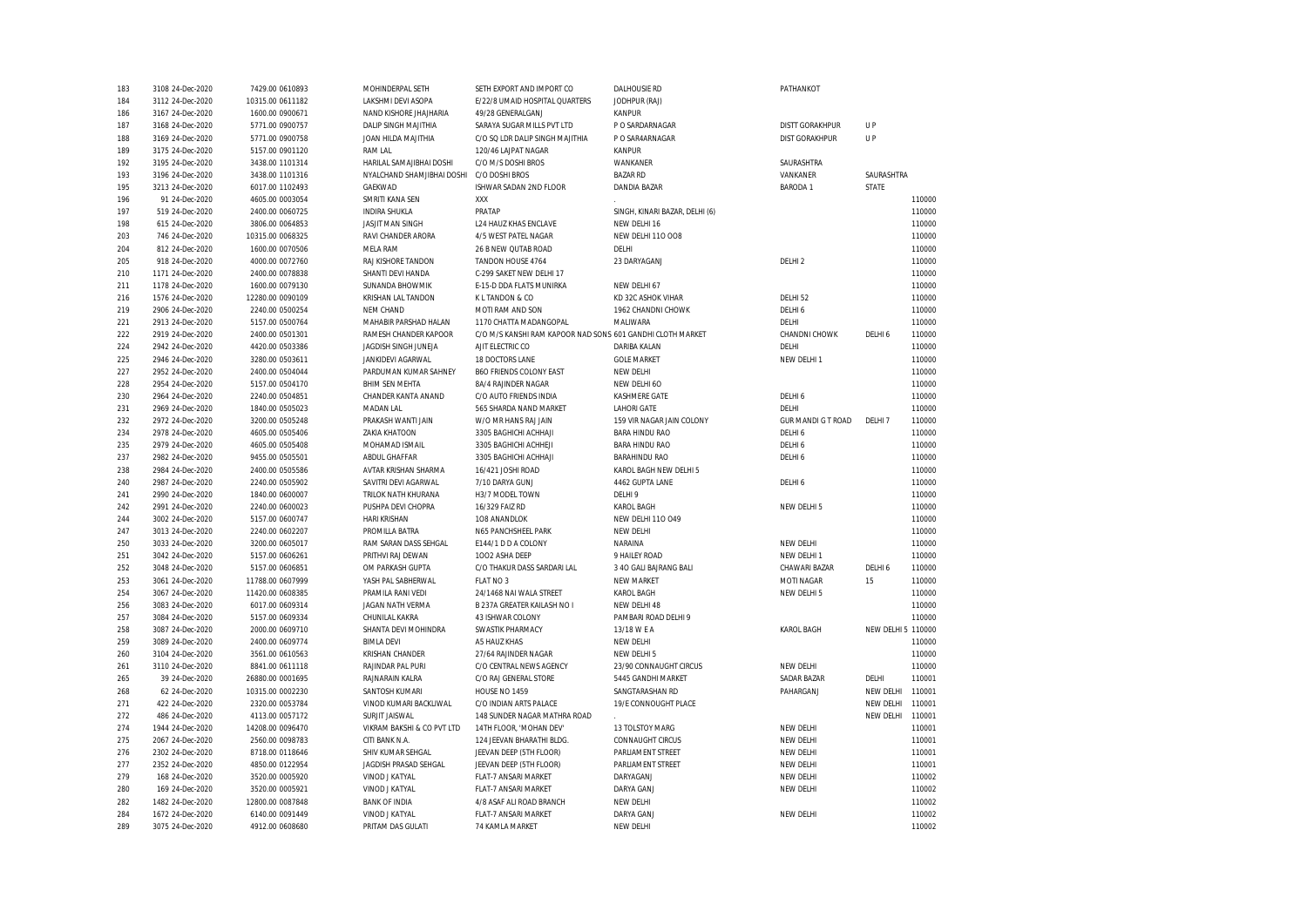| 290 | 70 24-Dec-2020    | 15595.00 0002468         | PIARELALL SUD               | SUD NIKETAN 204 GOLF LINKS    |                                |                     | NEW DELHI | 110003 |
|-----|-------------------|--------------------------|-----------------------------|-------------------------------|--------------------------------|---------------------|-----------|--------|
| 293 | 235 24-Dec-2020   | 2400.00 0007104          | CHANDRA SAIN GUPTA          | 32 MODEL BASTI KAROLBAGH      | NEW DELHI                      |                     |           | 110005 |
| 296 | 2008 24-Dec-2020  | 3360.00 0097693          | RAJINDER SINGH MARWAH       | 1341/19 HARI SINGH NALWA      | 1ST FLOOR                      | <b>KAROL BAGH</b>   | NEW DELHI | 110005 |
| 297 | 3009 24-Dec-2020  | 2400.00 0601638          | KISHAN NARAIN KAPOOR        | H.NO.B-2 M.I.G. DDA FLATS     | PRASHAD NAGAR PHASE II         | RAJINDER PLACE      | NEW DELHI | 110005 |
| 298 | 3046 24-Dec-2020  | 5157.00 0606797          | MOHAN LAL SHARMA            | T-3 (FIRST FLOOR)             | DDA FLATS (M I G) PRASAD NAGAR | NEAR RAJENDRA PLACE | NEW DELHI | 110005 |
| 299 | 3820 24-Dec-2020  | 1680.00 1205406          | SATISH SETHI                | 2807/20 SARASWATI MARG        | BEDANPURA                      | <b>KAROL BAGH</b>   | NEW DELHI | 110005 |
| 301 | 5736 24-Dec-2020  | 1840.00 IN30011810782688 | SWINDER SINGH SAWHNEY       | 44                            | PUSA ROAD                      |                     | NEW DELHI | 110005 |
| 303 | 59 24-Dec-2020    | 15227.00 0002186         | <b>JASWANT RAI</b>          | C/O MULK RAJ RAM NATH         | 6636 KHARI BAOLI               |                     | DELHI     | 110006 |
| 304 | 88 24-Dec-2020    | 6017.00 0003035          | VIMAL PERSHAD GUPTA         | C/O SHRI KRISHAN DASS VIMAL   | PERSHAD                        | CHANDNI CHOWK       | DELHI     | 110006 |
| 305 | 178 24-Dec-2020   | 4420.00 0006127          | <b>ABDUL LATIF</b>          | 678 GALI SHEESH MAHAL         | AZAD MARKET, SABZI CHOWK       | DELHI               |           | 110006 |
| 306 | 429 24-Dec-2020   | 10069.00 0054066         | BRIJ MOHAN LAL BHARGAVA     | C&O BHARGAVA MOTORS           | 21 KRISHNA MOTOR MARKET        | KASHMERE GATE       | DELHI     | 110006 |
| 310 | 1895 24-Dec-2020  | 2400.00 0095722          | SAVITRI SHARMA              | 3683 KUDA KUTBI BEGUM         | GALI LOHEWALI, CHARKHEWALAN    | DELHI               |           | 110006 |
| 315 | 47 24-Dec-2020    | 1920.00 0001851          | BIR INDER MALHOTRA          | C-2/10 RANA PRATAP BAGH       | DELHI                          |                     |           | 110007 |
| 317 | 942 24-Dec-2020   | 10438.00 0073048         | HANS RAJ JAIN               | 159 VIR NAGAR JAIN COLONY     | DELHI                          |                     |           | 110007 |
| 318 | 1336 24-Dec-2020  | 3840.00 0082870          | KAMLA WATI MARWAHA          | 47 JAYNA BLDG ROSHANARA RD    | DELHI                          |                     |           | 110007 |
| 320 | 2949 24-Dec-2020  | 2400.00 0503822          | SOBHAG CHAND                | C/O SOBHAGCHAND NARENDRA      | KUMAR                          | 44-D KAMLA NAGAR    | DELHI     | 110007 |
| 321 | 3286 24-Dec-2020  | 6140.00 1201504          | SUBHASH CHAND JAIN          | 159, VIR NAGAR                | DELHI                          |                     |           | 110007 |
| 322 | 3290 24-Dec-2020  | 2400.00 1201538          | SUBHASH CHAND JAIN          | 159, VIR NAGAR                | DELHI                          |                     |           | 110007 |
|     |                   |                          |                             |                               |                                |                     |           |        |
| 323 | 5032 24-Dec-2020  | 6134.00 1211212          | <b>DOLLY SETH</b>           | 30A/UA JAWAHAR NAGAR          | MALKA GANJ                     |                     | DELHI     | 110007 |
| 324 | 488 24-Dec-2020   | 14490.00 0057257         | KRISHAN LAL SETHI           | 5/28 WEST PATEL NAGAR         | NEW DELHI                      |                     |           | 110008 |
| 326 | 1069 24-Dec-2020  | 5157.00 0076469          | PARKASHWATI ABROL           | 4/22 EAST PATEL NAGAR         | NEW DELHI                      |                     |           | 110008 |
| 327 | 2989 24-Dec-2020  | 2240.00 0506166          | JASPAL SINGH KAPOOR         | 11 PATEL ROAD                 | <b>WEST PATEL NAGAR</b>        | NEW DELHI           |           | 110008 |
| 331 | 13851 24-Dec-2020 | 4175.00 IN30156510010562 | RAJ RANI                    | 7/60                          | SOUTH PATEL NAGAR              |                     | NEW DELHI | 110008 |
| 333 | 2937 24-Dec-2020  | 2240.00 0502898          | PREM KAUR ARORA             | 259. TAGORE PARK              | NEAR MODEL TOWN.               | DELHI               |           | 110009 |
| 334 | 2988 24-Dec-2020  | 2240.00 0506022          | MONHAR LAL                  | 345 HAKIKAT NAGAR             | DELHI                          |                     |           | 110009 |
| 337 | 7685 24-Dec-2020  | 4000.00 IN30036021835337 | KRISHAN LAL MEDIRATTA       | EA 144 INDER PURI             | NEW DELHI                      |                     |           | 110012 |
| 343 | 192 24-Dec-2020   | 4000.00 0006503          | RADHIKA RANI                | C/O MR S.S.GUPTA              | D/55-C, HAUZ KHAS              | NEW DELHI           |           | 110016 |
| 347 | 2346 24-Dec-2020  | 2240.00 0122126          | JAI RANI BURMAN             | C/O MR L N BURMAN             | C-6/60 SAFDARJUNG DEV AREA     | NEW DELHI           |           | 110016 |
| 348 | 4667 24-Dec-2020  | 4527.00 1210046          | <b>JASJIT MANSINGH</b>      | $L-24$                        | HAUZ KHAS ENCLAVE              |                     | NEW DELHI | 110016 |
| 350 | 417 24-Dec-2020   | 4420.00 0053541          | SIRI RAM MALIK              | J-219 SAKET                   | NEW DELHI                      |                     |           | 110017 |
| 352 | 578 24-Dec-2020   | 4912.00 0063569          | PRAKASH CHANDER SHARMA      | 34 NAVJIVAN VIHAR             | NEW DELHI                      |                     |           | 110017 |
| 353 | 990 24-Dec-2020   | 2400.00 0074255          | H B LALL                    | N 27 PANCHSHILA PARK          | N DELHI                        |                     |           | 110017 |
| 355 | 2026 24-Dec-2020  | 1840.00 0098319          | HARDYAL SINGH               | S-246 PANCH SHEEL PARK        | NEW DELHI                      |                     |           | 110017 |
| 356 | 3041 24-Dec-2020  | 5157.00 0606225          | PARVATI RAMNANI             | <b>B-48 FIRST FLOOR</b>       | SARVODAYA ENCLAVE              | NEW DELHI           |           | 110017 |
| 358 | 3611 24-Dec-2020  | 6140.00 1204362          | <b>INDRAJIT KUNWAR PURI</b> | E-49, PANCHSHEEL PARK         | NEW DELHI                      |                     |           | 110017 |
| 359 | 1571 24-Dec-2020  | 2400.00 0089999          | KEWAL KRISHAN SETH          | <b>C/O DECENT ESTATES</b>     | MG-1/19 VIKASPURI              | NEW DELHI           |           | 110018 |
| 360 | 3076 24-Dec-2020  | 3360.00 0608710          | PRANNATH MEHROTRA           | 35-C POCKET B                 | <b>VIKASPURI EXTENSION</b>     | NEW DELHI           |           | 110018 |
| 361 | 2240 24-Dec-2020  | 2400.00 0113721          | AMALENDU SENGUPTA           | I-1878 CHITTARANJAN PARK      | NEW DELHI                      |                     |           | 110019 |
| 362 | 2760 24-Dec-2020  | 2240.00 0334060          | <b>KUSUM JOHRI</b>          | C/O SHRI A K JOHRI            | A-4/243 KALKAJI EXTN           | NEW DELHI           |           | 110019 |
| 365 | 365 24-Dec-2020   | 4000.00 0050978          | PRITAM CHHABRA              | 2/2 SHANTI NIKETAN            | NEW DELHI                      |                     |           | 110021 |
| 366 | 3010 24-Dec-2020  | 2240.00 0601849          | <b>VIDYA PASRICHA</b>       | E56 ANAND NIKETAN             | NEW DELHI                      |                     |           | 110021 |
| 367 | 3036 24-Dec-2020  | 2240.00 0605380          | MAHESH CHANDER MEHRA        | 225, SATYA NIKETAN            | NEAR NANAK PURA GURDWARA       | MOTI BAGH-II        | NEW DELHI | 110021 |
| 368 | 11 24-Dec-2020    | 2400.00 0000375          | K S CHOUDHARI               | B-36, 1ST FLOOR               | DEFENCE COLONY                 | NEW DELHI           | NEW DELHI | 110024 |
| 371 | 1751 24-Dec-2020  | 2240.00 0092839          | ANIL KUMAR GANDHI           | A-110 DAYANAND COLONY         | LAJPAT NAGAR                   | NEW DELHI           |           | 110024 |
| 373 | 2927 24-Dec-2020  | 2240.00 0502004          | NIRMAL CHOPRA               | D-159 DEFENCE COLONY          | NEW DELHI                      |                     |           | 110024 |
| 374 | 3029 24-Dec-2020  | 5771.00 0604207          | RAJENDAR K GUPTA            | G-79 LAJPAT NAGAR-I           | NEW DELHI                      |                     |           | 110024 |
| 375 | 3040 24-Dec-2020  | 26240.00 0606072         | TRILOCHAN SINGH HAZOORIA    | 60 RING ROAD LAJPAT NAGAR III | <b>NEW DELHI</b>               |                     |           | 110024 |
| 377 | 3231 24-Dec-2020  | 18420.00 1200425         | AMARJIT SINGH PURI          | A-251 NEW FRIENDS COLONY.     | MATHURA ROAD                   | NEW DELHI           |           | 110025 |
| 378 | 1014 24-Dec-2020  | 8473.00 0075147          | SANJAYA MATHUR              | 22/78 PUNJABI BAGH            | DELHI                          |                     |           | 110026 |
| 379 | 3006 24-Dec-2020  | 7859.00 0601012          | SATBHUSHAN NANGIA           | COTTAGE NO 81                 | ROAD NO 7 EAST PUNJABI BAGH    | NEW DELHI           |           | 110026 |
| 384 | 3069 24-Dec-2020  | 2240.00 0608492          | RAJ KUMAR KOHLI             | B-3/22 RAJOURI GARDENS        | NEW DELHI                      |                     |           | 110027 |
| 386 | 2986 24-Dec-2020  | 2400.00 0505793          | <b>RK KOHLI</b>             | E - 94/1, NARAIN VIHAR        | NEW DELHI                      |                     |           | 110028 |
|     |                   |                          |                             |                               |                                |                     |           | 110029 |
| 388 | 2957 24-Dec-2020  | 1520.00 0504287          | SWARN LATA                  | B-4/22 SAFDARJUNG ENCLAVE     | NEW DELHI                      |                     |           | 110032 |
| 391 | 3240 24-Dec-2020  | 5157.00 1200885          | <b>TRIPTA KAPUR</b>         | E-13 NAVIN SHAHDRA            | DELHI                          | DELHI               |           |        |
| 394 | 2 24-Dec-2020     | 7859.00 0000065          | <b>JASWANT KUMAR</b>        | 155 HARSH VIHAR               | PITAMPURA                      |                     |           | 110034 |
| 401 | 1561 24-Dec-2020  | 4420.00 0089708          | ALITA CHANDRA               | A-386 SARITA VIHAR            | NEW DELHI                      |                     |           | 110044 |
| 402 | 560 24-Dec-2020   | 5157.00 0062842          | RAM MOHAN ANAND             | E-10 GREATER KAILASH 1        | NEW DELHI                      |                     |           | 110048 |
| 404 | 1332 24-Dec-2020  | 25600.00 0082810         | R P SRIVASTAVA              | STAR VILLA M100A              | <b>GREATER KAILASH I</b>       | NEW DELHI           |           | 110048 |
| 405 | 1582 24-Dec-2020  | 18420.00 0090170         | RAJIV KUMAR CHHABRA         | <b>B 99 GREATER KAILASH 1</b> | NEW DELHI                      |                     |           | 110048 |
| 406 | 1790 24-Dec-2020  | 3520.00 0093290          | NIRUPMA KAPUR               | M-143 GREATER KAILASH         | PART-II, NEW DELH              |                     |           | 110048 |
| 408 | 2909 24-Dec-2020  | 5157.00 0500442          | RAJ MAKHIJA                 | W-26 GREATER KAILASH-I        | NEW DELHI                      |                     |           | 110048 |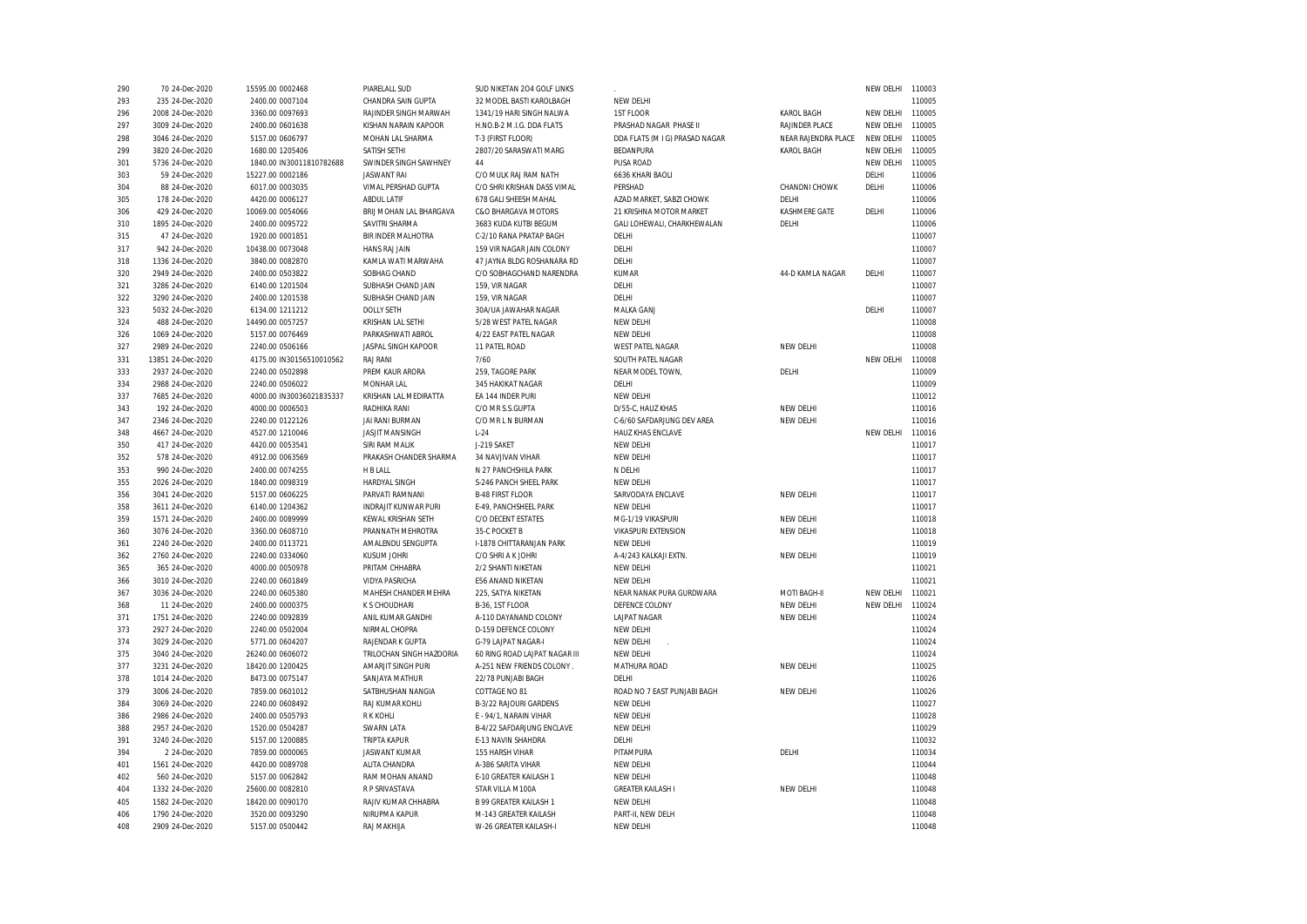| 409 | 3043 24-Dec-2020  | 5157.00 0606486           | RAJINDER KAUR               | W/O MAHANT JOGINDER SINGH       | E-204-TOE-208                     | NEAR MCD PARK             | NEW DELHI      | 110048 |
|-----|-------------------|---------------------------|-----------------------------|---------------------------------|-----------------------------------|---------------------------|----------------|--------|
| 411 | 3086 24-Dec-2020  | 2400.00 0609636           | SNEHLATA SINGH              | E-466 GREATER KAILASH II        | NEW DELHI                         |                           |                | 110048 |
| 412 | 3092 24-Dec-2020  | 2240.00 0610117           | PYARE LALL SARIN            | W-163 GREATER KAILASH II        | NEW DELHI                         |                           |                | 110048 |
| 415 | 7671 24-Dec-2020  | 4113.00 IN30036021197630  | <b>SURAJ PARKASH</b>        | W 121 GREATER KAILASH           | PART I                            |                           | NEW DELHI      | 110048 |
| 417 | 3105 24-Dec-2020  | 4850.00 0610605           | KSHITISH KUMAR              | D-81 GUL MOHAR PARK             | NEW DELHI                         |                           |                | 110049 |
| 418 | 6241 24-Dec-2020  | 3140.00 IN30018310203300  | DHIRAJ KHANNA               | $D-23$                          | SOUTH EXTENSION                   | PART-II NEW DELHI         | DELHI INDIA    | 110049 |
| 419 | 11438 24-Dec-2020 | 3520.00 IN30124110015195  | RAJIV CHHABRA               | $C-65$                          | SOUTH EXTENSION-II                |                           | NEW DELHI      | 110049 |
| 423 | 3038 24-Dec-2020  | 7859.00 0605448           | ONKAR NATH MEHROTRA         | D/136 ASHOK VIHAR PHASE I       | DELHI                             |                           |                | 110052 |
| 424 | 3065 24-Dec-2020  | 2240.00 0608269           | NIRMAL MEHROTRA             | D-136 ASHOK VIHAR               | PHASE I                           | DELHI                     |                | 110052 |
| 426 | 2940 24-Dec-2020  | 4420.00 0503170           | RAJ KUMAR KAPUR             | 9 RAJNIWAS MARG                 | DELHI                             |                           |                | 110054 |
| 427 | 3045 24-Dec-2020  | 3561.00 0606780           | <b>VASDEV ARORA</b>         | E-2/27 JHANDEWALAN EXTN.        | (SWAMI RAM TIRATHNAGAR)           | NEW DELHI                 |                | 110055 |
| 428 | 3402 24-Dec-2020  | 2400.00 1202893           | KAPIL SHARMA                | 10/96 JHANDEWALA MANDIR         | NEW DELHI                         |                           |                | 110055 |
|     |                   | 5157.00 0336599           |                             |                                 |                                   |                           |                | 110057 |
| 432 | 2806 24-Dec-2020  |                           | ANIRUDHAR KRISHAN LUTHRA    | A-16/9, VASANT VIHAR            | NEW DELHI                         | <b>VASANT VIHAR</b>       | NEW DELHI      | 110057 |
| 436 | 8223 24-Dec-2020  | 14605.00 IN30046810050534 | SHAKUNT NANDA               | 7.                              | <b>VASANT MARG</b>                |                           |                | 110058 |
| 438 | 3072 24-Dec-2020  | 2400.00 0608592           | VED PRAKASH DEWAN           | B-I/258 JANAKPURI               | NEW DELHI                         |                           |                |        |
| 439 | 5238 24-Dec-2020  | 1840.00 1211518           | <b>GURSHARAN SINGH</b>      | A-5-B/132A                      | NEAR C-2 BUS STOP                 | JANAK PURI B-1 SO         | NEW DELHI      | 110058 |
| 440 | 83 24-Dec-2020    | 2400.00 0002972           | <b>VINEY MEHTA</b>          | C/O MADAN MOHAN RODE            | 21B BAZAR MARG                    |                           | NEW DELHI      | 110060 |
| 443 | 866 24-Dec-2020   | 5157.00 0071593           | <b>GULSHAN JEET SINGH</b>   | 7/12 OLD RAJINDER NAGAR         | NEW DELHI                         |                           |                | 110060 |
| 445 | 1692 24-Dec-2020  | 3920.00 0091825           | <b>RAJ RANI</b>             | 4D/20 IIIRD FLOOR               | OLD RAJINDER NAGAR                | NEW DELHI                 |                | 110060 |
| 446 | 2953 24-Dec-2020  | 4912.00 0504161           | PUSHPA KUMARI BAGAI         | 4D/27 RAJENDAR NAGAR            | NEW DELHI                         |                           |                | 110060 |
| 450 | 3015 24-Dec-2020  | 2000.00 0602346           | PUSHPA TALWAR               | J-225. LANE W-17B               | SOUTH AVENUE                      | SAINIK FARMS              | NEW DELHI      | 110062 |
| 456 | 341 24-Dec-2020   | 6140.00 0010087           | KEWAL KRISHNA THAKAR        | B-90/2 EAST OF KAILASH          | NEW DELHI                         |                           |                | 110065 |
| 457 | 342 24-Dec-2020   | 6140.00 0010094           | KEWAL KRISHNA THAKAR        | B-90/2 EAST OF KAILASH          | NEW DELHI                         |                           |                | 110065 |
| 458 | 570 24-Dec-2020   | 12894.00 0063287          | KEWAL KRISHNA THAKAR        | B-90/2 EAST OF KAILASH          | NEW DELHI                         |                           |                | 110065 |
| 459 | 1360 24-Dec-2020  | 15595.00 0083321          | SAVITRI PURI                | D-1053 NEW FRIENDS COLONY       | NEW DELHI                         |                           |                | 110065 |
| 462 | 435 24-Dec-2020   | 3438.00 0054441           | SUSHILADEVI SHRIKISHANLALJI | C/O MRS. DR. ALKA BAKSHI        | HOUSE NO.-77, BHAWANI KUNJ        | <b>KUNJ</b>               | NEW DELHI      | 110070 |
| 463 | 2083 24-Dec-2020  | 4000.00 0099056           | PARTHA DATTA                | SECTOR-A POCKET-A FLAT-1017     | VASANT KUNJ NEW DELHI             |                           |                | 110070 |
| 464 | 3054 24-Dec-2020  | 5157.00 0607175           | KUSUM MITTAL                | B-10/7193, VASANT KUNJ,         | NEW DELHI                         |                           |                | 110070 |
| 466 | 3536 24-Dec-2020  | 13016.00 1204064          | RAJBANS TALWAR              | 1394, SECTOR A                  | POCKET B & c                      | <b>VASANT KUNJ</b>        | NEW DELHI      | 110070 |
| 471 | 3025 24-Dec-2020  | 5157.00 0603519           | DEVINDER NATH SUD           | 552 SUNEHRI BAAGH APTS          | PLOT NO.15 SECTOR-13              | ROHINI DELHI              |                | 110085 |
| 475 | 1991 24-Dec-2020  | 6140.00 0097486           | <b>AJAY JAIN</b>            | ROSEWOOD APPARTMENTS            | A BLOCK-601 PLOT NO-4             | MAYUR VIHAR PHASE-I       | NEW DELHI      | 110091 |
| 476 | 10744 24-Dec-2020 | 59392.00 IN30114310102984 | LAJWANTI JAIN               | A 601                           | ROSEWOOD APTTS                    | MAYUR VIHAR I             | DELHI          | 110091 |
| 477 | 330 24-Dec-2020   | 2400.00 0009684           | KANCHAN GUPTA               | 34 SARANSH APARTMENT            | C-603 PATPARGANJ I P EXTN         | DELHI                     |                | 110092 |
| 481 | 3037 24-Dec-2020  | 2960.00 0605390           | JAGDISH CHANDRA M OJHA      | AGARWAL COMPLEX IST FLOOR       | S-524 SCHOOL BLOCK                | MARG                      | DELHI          | 110092 |
| 482 |                   |                           |                             |                                 | SWASTHYA VIHAR                    | NEW DELHI                 |                | 110092 |
|     | 3103 24-Dec-2020  | 2240.00 0610555           | RAJ KUMAR SETH              | A-46 SWASTHYA VIHAR             |                                   |                           |                |        |
| 483 | 9348 24-Dec-2020  | 3943.00 IN30064410134336  | SHAKUNTALA DEVI GARG        | 304 PARIVAR HSG SOC PLOT NO 30  | <b>I P EXTENSION</b>              | PATPARGANJ                | NEW DELHI      | 110092 |
| 489 | 1333 24-Dec-2020  | 1600.00 0082826           | PURNIMA TEWARI              | HOUSE NO 129-B BLOCK B          | MODEL TOWN SECTOR-11              | HARYANA                   |                | 121006 |
| 490 | 2932 24-Dec-2020  | 3680.00 0502376           | RAVINDER KUMAR KAKKAR       | HOUSE NO 1366                   | SECTOR 14                         | <b>ESCORTS NAGAR</b>      | FARIDABAD      | 121007 |
| 493 | 3122 24-Dec-2020  | 2400.00 0700426           | RAM LUBHAYA                 | C/O S.T.COSMETICS               | BEHRAM PUR ROAD                   | <b>VILL: KHANDSA</b>      | HARYANA        | 122000 |
| 495 | 1498 24-Dec-2020  | 20630.00 0088105          | RAFIQ JAHAN BEGUM           | FLAT NO 318, SOUTH CITY HEIGHTS | SOUTH CITY, OFF DELHI-JAIPUR ROAD | <b>GURGAON</b>            | HARYANA        | 122001 |
| 496 | 3095 24-Dec-2020  | 15104.00 0610167          | <b>HARBANS KAUR</b>         | HOUSE NO.187                    | WAN VILLA, SECTOR-14 (HUDA)       | GURGAON                   | <b>HARYANA</b> | 122001 |
| 499 | 520 24-Dec-2020   | 2400.00 0060745           | SUBHASH CHAND KHARE         | 3 ASHOKA CRESCENT MARG          | DLF QUTAB ENCLAVE PHASE-I         | <b>GURGAON</b><br>HARYANA |                | 122002 |
| 500 | 3252 24-Dec-2020  | 3684.00 1201107           | KRISHNA TANDON              | 101-48 SILVEROAKS APPTT.        | D.L.F. QUTAB ENCLAVE              | PHASE - I                 | <b>GURGAON</b> | 122002 |
| 501 | 15314 24-Dec-2020 | 5403.00 IN30256610079563  | DAVINDER NATH MAINI         | H No C-221                      | Sushant Lok-I                     | Gurgaon                   | Haryana        | 122002 |
| 503 | 98 24-Dec-2020    | 8104.00 0004194           | <b>INDU SEN</b>             | A-55/24 QUTAB ENCLAVE           | <b>DLF PHASE-I</b>                | <b>GURGAON</b>            |                | 122022 |
| 504 | 1946 24-Dec-2020  | 3840.00 0096543           | SUSHIL KUMAR JAIN           | JAINSONS WOOLENS                | QUILLA ROAD                       | <b>ROHTAK</b>             |                | 124001 |
| 505 | 1608 24-Dec-2020  | 3438.00 0090600           | SHASHI BALA                 | C/O.RAM AVTAR TAYAL             | CORPORATION BANK MEHFIL BUILDING, | OPP. TEHSIL, G.T. ROAD,   | (HARYANA)      | 132001 |
| 507 | 487 24-Dec-2020   | 2240.00 0057188           | MANORAMA SOOD               | H.NO. 1394, SECTOR - 15         | PANCHKULA                         | HARYANA                   |                | 134113 |
| 508 | 2934 24-Dec-2020  | 6876.00 0502661           | <b>SUNDER LAL</b>           | HOUSE NO 110 SANT PURA ROAD     | MODEL TOWN                        | YAMUNA NAGAR              |                | 135001 |
| 511 | 442 24-Dec-2020   | 7736.00 0054804           | SADHNA NAHAN                | C/O MR P K NAHAN                | 276 MODEL TOWN                    | LUDHIANA                  |                | 141002 |
| 513 | 832 24-Dec-2020   | 6140.00 0070897           | ABNASHWATI MEHTA            | KATRA SHER SINGH                | DEPUTY AZIZ DIN GALI              | AMRITSAR                  |                | 143000 |
| 514 | 2955 24-Dec-2020  | 2240.00 0504247           | SHUKLA SETH                 | C/O MR JANAK RAJ SETH           | MAQBOOL ROAD                      | AMRITSAR                  |                | 143000 |
| 515 | 3118 24-Dec-2020  | 2240.00 0700109           | MOTILAL KHANNA              | <b>BAZAR BIKANERIAN</b>         | KATRA AHLUWALIAN                  | AMRITSAR                  |                | 143000 |
| 516 | 3123 24-Dec-2020  | 4912.00 0700452           | SANTOSH KHANNA              | 79 THE MALL                     | AMRITSAR                          |                           |                | 143000 |
| 518 | 3129 24-Dec-2020  | 2000.00 0700714           | KAMLA DEVI RANI             | W/O GOPICHAND SHARMA            | C/O LAKSHMI TRADERS               | O/S GANDHI GATE           | AMRITSAR       | 143000 |
| 520 |                   | 4420.00 0700814           |                             | SAVINDER MOTOR STORES           | <b>OUTSIDE GANDHI GATE</b>        | AMRITSAR                  |                | 143000 |
|     | 3132 24-Dec-2020  |                           | SAVINDER SINGH              |                                 |                                   |                           |                |        |
| 521 | 3133 24-Dec-2020  | 2000.00 0700854           | GOPI CHAND SHARMA           | C/O LAKSHMI TRADERS             | <b>OUTSIDE GANDHI GATE</b>        | AMRITSAR                  |                | 143000 |
| 522 | 3134 24-Dec-2020  | 3561.00 0700858           | GOVERDHAN LAL CHOPRA        | C/O PUNJAB DYES AND             | CHEMICALS                         | <b>EXCHANGE</b>           | AMRITSAR       | 143000 |
| 523 | 3137 24-Dec-2020  | 2000.00 0701006           | <b>INDER SINGH ARORA</b>    | C/O INDER SINGH RAJINDER SINGH  | WHOLE SALE CLOTH MERCHANTS        | SANTOKHSAR                | AMRITSAR       | 143000 |
| 525 | 3146 24-Dec-2020  | 1840.00 0703098           | RAM LUBHAYA                 | AGENT BURMAH SHELL LTD          | O/5 HALL GATE                     | AMRITSAR                  |                | 143000 |
| 526 | 3147 24-Dec-2020  | 8841.00 0704005           | <b>JAGJIT KAUR</b>          | 139 COOPER ROAD AMRITSAR        |                                   |                           |                | 143000 |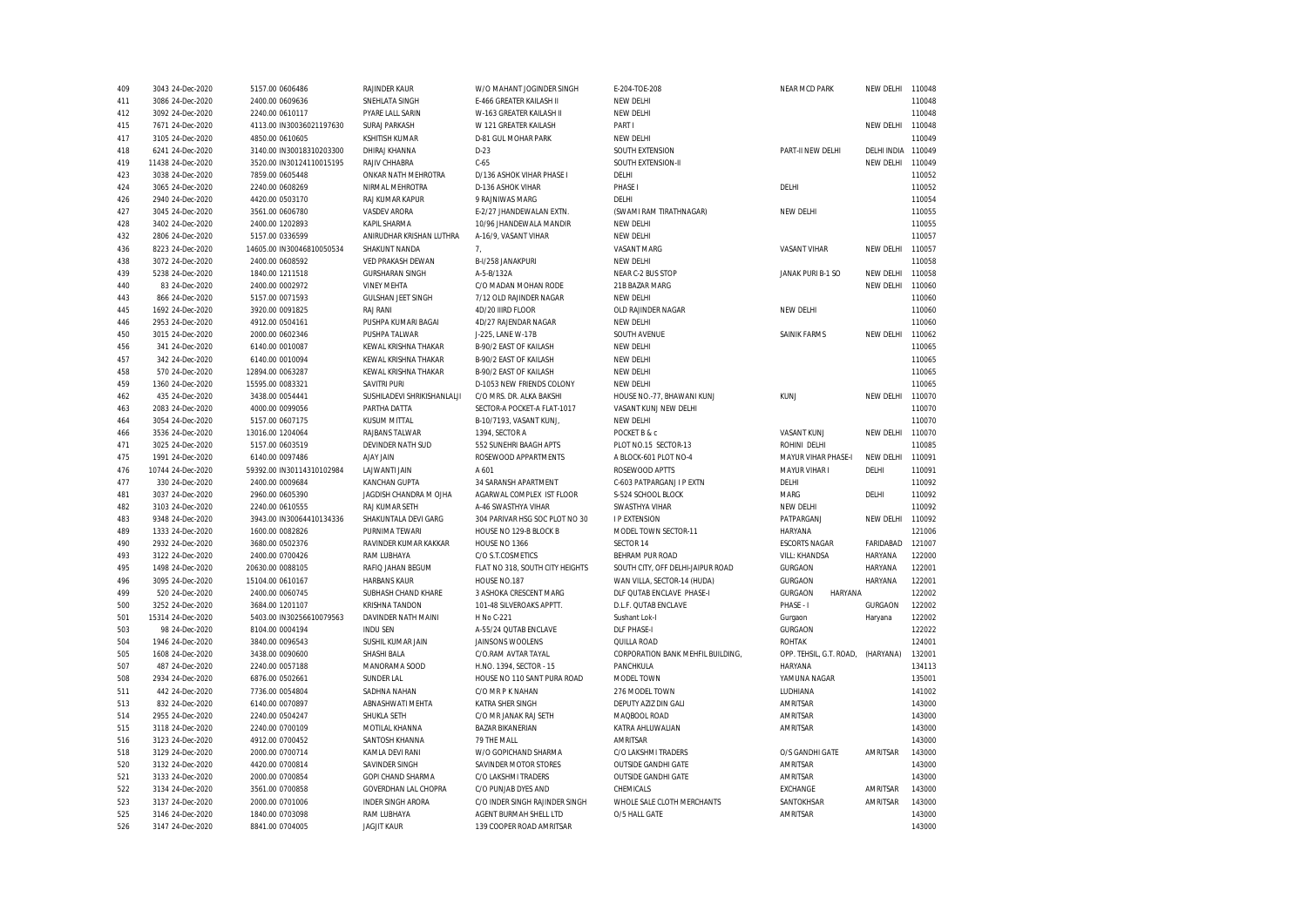| 529 | 3153 24-Dec-2020  | 7859.00 0706074           | KUNDAN LAL TANDAN           | C/O VIDYA DHAR AND SONS           | <b>OUTSIDE HALL GATE</b>          | AMRITSAR             |                   | 143000 |
|-----|-------------------|---------------------------|-----------------------------|-----------------------------------|-----------------------------------|----------------------|-------------------|--------|
| 531 | 3155 24-Dec-2020  | 3684.00 0706090           | NANDLAL PAUL                | KUCHHA LAMBAN                     | <b>TOBA BHAI SAB</b>              | KATRA BAGHSINGH      | AMRITSAR          | 143000 |
| 532 | 28 24-Dec-2020    | 3360.00 0001311           | ROSHANLAL AGGARWAL          | 79 DAYANAND NAGAR                 | LAWRANCE ROAD AMRITSAR            |                      |                   | 143001 |
| 533 | 42 24-Dec-2020    | 1600.00 0001766           | MADANLAL KHANNA             | HOMEOPATHIC                       | <b>HALL BAZAR</b>                 | AMRITSAR             |                   | 143001 |
| 537 | 3144 24-Dec-2020  | 4420.00 0703036           | <b>GURDIAL SINGH</b>        | THE RETREAT CIRCULAR ROAD         | AMRITSAR                          |                      |                   | 143001 |
| 538 | 3145 24-Dec-2020  | 2240.00 0703038           | <b>G S RANDHWA</b>          | THE RETREAT CIRCULAR ROAD         | AMRITSAR                          |                      |                   | 143001 |
| 539 | 3151 24-Dec-2020  | 3684.00 0705032           | HARIVANSH LAL               | C/O DEENA NATH HARBANS LAL        | 1736/II-23 KATRA AHLUWALA         | AMRITSAR             |                   | 143001 |
| 541 | 3135 24-Dec-2020  | 2400.00 0700982           | HANSRAJ JULKA               | PLOT NO.79 JAIL GALI              | <b>INSIDE RAM BAGH GATE</b>       | AMRITSAR             |                   | 143006 |
| 542 | 3152 24-Dec-2020  | 3684.00 0706016           | JASWANT SINGH KOCHAR        | CHOWK KILLA BHANGIAN              | P.O. AMRITSAR                     |                      |                   | 143006 |
| 544 | 3431 24-Dec-2020  | 6508.00 1203208           | ANITA KHANNA                | C/O. DR. MADAN LAL KHANNA         | <b>HALL BAZAR</b>                 | AMRITSAR             |                   | 143006 |
| 547 | 1251 24-Dec-2020  | 12280.00 0080958          | RAM DEVI SARDANA            | 25 DEFENCE COLONY                 | JALANDHAR                         |                      |                   | 144001 |
| 548 | 1256 24-Dec-2020  | 3438.00 0081016           | MONA M GHULAM QADIR         | CHURCH COMPOUND                   | JALANDHAR CITY PUNJAB             |                      |                   | 144001 |
| 549 | 1579 24-Dec-2020  | 6140.00 0090140           | TARA MATI KOHLI             | PARTNER-THE PREMIER MILL          | STORES SUPPLY CO.                 | NEW RLY. ROAD        | CITY              | 144001 |
| 553 | 532 24-Dec-2020   | 6140.00 0061434           | KARTAR SINGH SINGHOTA       | BARA PIND P.O.                    | DIST JULLUNDUR PUNJAB             |                      |                   | 144418 |
| 556 | 304 24-Dec-2020   | 5157.00 0008983           | <b>ASHOK TANDON</b>         | 24-B NEW OFFICERS COLONY          | STADIUM ROAD                      | PATIALA              |                   | 147001 |
| 559 | 15141 24-Dec-2020 | 2560.00 IN30236510749483  | SHIVRAJ SINGH               | $H.NO - 68$                       | VILL GURUSAR TEH GIDDERBAHA,      | <b>DISTT-MUKTSAR</b> | PUNJAB            | 152112 |
|     |                   | 3315.00 0087363           | <b>KANAN DIWAN</b>          |                                   | S C F 5 SECTOR 27-C               |                      |                   | 160000 |
| 560 | 1463 24-Dec-2020  |                           |                             | C/O CHANDIGARH SALES CORPN        |                                   | CHANDIGARH           |                   |        |
| 561 | 2948 24-Dec-2020  | 8841.00 0503627           | CHAMAN LAL SETHI            | HOUSE NO.5629 (DUPLEX)            | CHANDIGARH MODERN HSG COMPLEX     | <b>MANI MAZRA</b>    | CHANDIGARH 160000 |        |
| 562 | 3141 24-Dec-2020  | 11297.00 0701098          | <b>BAL RAJ VACHER</b>       | 578, SECTOR 10D                   | CHANDIGARH                        |                      |                   | 160010 |
| 563 | 423 24-Dec-2020   | 3438.00 0053891           | <b>OURMILLA DEVI</b>        | WOODVILLE                         |                                   |                      | SIMLA             | 171001 |
| 564 | 1151 24-Dec-2020  | 3438.00 0078444           | <b>VIJAY DEWAN</b>          | DEWAN COTTAGE JAKHU               |                                   |                      | SHIMLA            | 171001 |
| 568 | 3173 24-Dec-2020  | 18727.00 0901103          | CHAND CHOPRA                | C/O RAJESH SAWHNEY                | 35 PARADE ROAD                    | JAMMU (J & K)        |                   | 181000 |
| 572 | 4664 24-Dec-2020  | 16065.00 1210027          | ASHA MIRCHANDANI            | G-48, ARORA SHOPPERS PARK         | SHAKTI KHAND-II                   | INDIRAPURAM          | GHAZIABAD         | 201014 |
| 573 | 531 24-Dec-2020   | 5157.00 0061432           | RAJ BEHARI MATHUR           | C-463 SECTOR-19                   | <b>NOIDA</b>                      | (UP)                 |                   | 201301 |
| 574 | 883 24-Dec-2020   | 3438.00 0072081           | <b>RKKHANNA</b>             | N 10.SECTOR XI.NOIDA              |                                   |                      |                   | 201301 |
| 575 | 1340 24-Dec-2020  | 5157.00 0082880           | <b>USHA SEHGAL</b>          | A-523 SECTOR 19                   | <b>NOIDA</b>                      | GHAZIABAD (U.P)      |                   | 201301 |
| 576 | 3062 24-Dec-2020  | 5157.00 0608163           | KISHORI LAL KHOSLA          | <b>B 46. SECTOR 41</b>            | NOIDA (U P)                       |                      |                   | 201303 |
| 584 | 324 24-Dec-2020   | 3377.00 0009454           | SHAKUNTALA MALAVIYA         | 28 HAMILTON ROAD                  | <b>GEORGE TOWN</b>                | ALLAHABAD            |                   | 211002 |
| 585 | 1764 24-Dec-2020  | 6140.00 0093040           | PAWAN KUMAR                 | C/O P K TIBREWAL A/C SKA          | RAJA KATRA                        | <b>CHOWK</b>         | VARANASI          | 221001 |
| 590 | 1562 24-Dec-2020  | 4543.00 0089709           | SURESH CHANDRA              | <b>HARNIVAS</b>                   | 10 HAVELOCK ROAD                  | LUCKNOW (U.P.)       |                   | 226000 |
| 591 | 3012 24-Dec-2020  | 4113.00 0601959           | SHAKUNTALA SAHNI            | 7A VEVIKANAND MARG                | LUCKNOW                           | UTTAR PRADESH        |                   | 226000 |
| 592 | 3161 24-Dec-2020  | 10315.00 0900029          | SHRI KRISHNA GARG           | 14 CANTONMENT RD                  | LUCKNOW                           |                      |                   | 226000 |
| 593 | 3172 24-Dec-2020  | 2240.00 0901079           | KALA RANI SETH              | C/O SRI P N SETH                  | MIRZAMANDI CHOWK                  | LUCKNOW 3 U P        |                   | 226000 |
| 594 | 4 24-Dec-2020     | 11727.00 0000249          | <b>RAM GOPAL</b>            | C/O MADAN PAINT AND MILL STORES   | 39 LA TOUCHE ROAD                 | LUCKNOW              |                   | 226001 |
| 596 | 229 24-Dec-2020   | 2240.00 0006998           | KAMLA SETH                  | 36-CHANDRALOK COLONY              | NATRAJ BLDG ALIGANJ               |                      | LUCKNOW           | 226001 |
| 597 | 312 24-Dec-2020   | 6140.00 0009141           | JAGPAL CHANDER CHOPRA       | 35-G GOKHLE MARG                  | LUCKNOW                           |                      |                   | 226001 |
| 599 | 1564 24-Dec-2020  | 4912.00 0089796           | <b>AVDHESH NARAIN</b>       | "HARNIVAS"                        | HAVELOCK ROAD,                    | LUCKNOW              |                   | 226001 |
| 600 | 3162 24-Dec-2020  | 3360.00 0900047           | BRIJ RAJ KISHORE TANDON     | 1-A, RF, BAHADURJI MARG           | <b>KRISHNA CLINIC</b>             | LUCKNOW              |                   | 226001 |
| 602 | 549 24-Dec-2020   | 11788.00 0062334          | RANVIR SARAN LAL SRIVASTAVA | C-56 MANDIR PARK ROAD             | MAHANAGAR EXTENSION               | LUCKNOW              |                   | 226006 |
| 605 |                   | 5157.00 0081809           | PREM RANI MEHROTRA          | C/O MR D.K.SETH 10 SIDDARTHA LANE |                                   |                      | LUCKNOW           | 226016 |
|     | 1281 24-Dec-2020  |                           |                             | 16/793 INDIRA NAGAR               | SANJAY GANDHI PURAM<br>LUCKNOW    | <b>FAIZABAD ROAD</b> |                   | 226016 |
| 606 | 2206 24-Dec-2020  | 6140.00 0108713           | SALIK RAM KAPOOR            |                                   |                                   |                      |                   |        |
| 608 | 3166 24-Dec-2020  | 2240.00 0900607           | PYARELAL KHUNNAH            | C/O L N KHUNNAH AND SONS          | LAKSHMI BLDG                      | <b>ROAD</b>          | KANPUR 1          | 228001 |
| 610 | 4366 24-Dec-2020  | 6134.00 1208334           | RAS BEHARI SAXENA           | H.NO <sub>4</sub>                 | MOHALLA PANWARIA                  | BUDAUN(U.P)          | <b>BUDAUN</b>     | 243601 |
| 611 | 2903 24-Dec-2020  | 2400.00 0500115           | OMKAR NATH SHAH             | SHARIKA DHAM A-4 M.D.A.           | SHANKER DUTT MARG                 | MORADABAD            |                   | 244001 |
| 613 | 2956 24-Dec-2020  | 4912.00 0504283           | RAJ DEVA DUBE               | 28 MANGAL NAGAR                   | SAHARANPUR                        |                      |                   | 247001 |
| 615 | 1305 24-Dec-2020  | 2240.00 0082294           | KUSUM CHATURVEDI            | 7/3 (NEW 11) UGGAR ROAD           | DEHRADUN                          |                      |                   | 248001 |
| 617 | 2242 24-Dec-2020  | 1920.00 0113799           | ARJUN PHEROO BHAGAT         | C/O MRS. SHANTI VARMA             | WELHAM GIRLS SCHOOL               | DEHRADUN             |                   | 248001 |
| 619 | 2973 24-Dec-2020  | 2240.00 0505276           | BIHARI LAL MAINI            | 53 TYAGI ROAD                     | DEHRADUN                          |                      |                   | 248001 |
| 620 | 11875 24-Dec-2020 | 54464.00 IN30133018576147 | KAILASH NATH KHATTRI        | 100 RAJENDRA NAGAR                | DEHRADUN                          |                      | U A               | 248001 |
| 622 | 1940 24-Dec-2020  | 2914.00 0096382           | R S JAIRATH                 | C/O DR G S JAIRATH                | SUBASH NAGAR, P.O.                | <b>CLEMENT TOWN</b>  | DEHRADUN          | 248002 |
| 625 | 394 24-Dec-2020   | 4912.00 0052487           | SHANTI SWARUP JHA           | CIVIL COURT                       |                                   |                      | <b>MEERUT</b>     | 250001 |
| 626 | 2967 24-Dec-2020  | 1840.00 0505002           | SATISH CHAND JAIN           | 189/5 THAPAR NAGAR                | MEERUT (U.P)                      |                      |                   | 250001 |
| 632 | 2592 24-Dec-2020  | 2240.00 0319555           | MADAN LAL GUPTA             | JAGANNATH KUTEER                  | 3KA - 131/132 SHIVAJI PARK COLONY | (RAJASTHAN)          |                   | 301001 |
| 633 | 1070 24-Dec-2020  | 5403.00 0076482           | PINKY CHAWLA                | F 444 INDUSTRIAL AREA PHASE 1     | DHABA COMPLEX                     | BHIWADI              | RAJASTHAN 301019  |        |
| 634 | 514 24-Dec-2020   | 27392.00 0060549          | MAHESHA NAND GIRI           | SRI SANKARA MATH MT ABU           | RAJASTHAN                         |                      |                   | 302000 |
| 637 | 2966 24-Dec-2020  | 5157.00 0504974           | PRAKASHLAL BHATIA           | C&O THE PUNJAB NATIONAL BANK      | LTD                               | <b>JAIPUR</b>        | RAJASTHAN         | 302000 |
| 638 | 366 24-Dec-2020   | 2240.00 0051234           | UMRAO MAL PALECHA           | C/O BIJAI SINGH KESHRI SINGH      | PALACHA                           | <b>KA RASTA</b>      | <b>JAIPUR</b>     | 302001 |
| 640 | 1572 24-Dec-2020  | 2400.00 0090007           | CHANDRA KANTA BAID          | K-18 DURGA DAS PATH               | C-SCHEME                          | <b>JAIPUR</b>        |                   | 302001 |
| 641 | 3130 24-Dec-2020  | 2400.00 0700732           | JAGDISH PARSHAD PODAR       | C/O PODDAR BROTHERS               | 13 DIGGI KATLA                    | <b>JOHARI BAZAR</b>  | <b>JAIPUR</b>     | 302003 |
| 642 | 314 24-Dec-2020   | 4000.00 0009238           | RAKESH GOPAL MATHUR         | A-20 SHANTI PATH                  | <b>TILAK NAGAR</b>                | <b>JAIPUR</b>        |                   | 302004 |
| 643 | 3140 24-Dec-2020  | 2240.00 0701046           | <b>BALBIR SINGH</b>         | 112-A ADARSH NAGAR                | <b>JAIPUR</b>                     |                      |                   | 302004 |
|     |                   |                           |                             |                                   |                                   |                      |                   |        |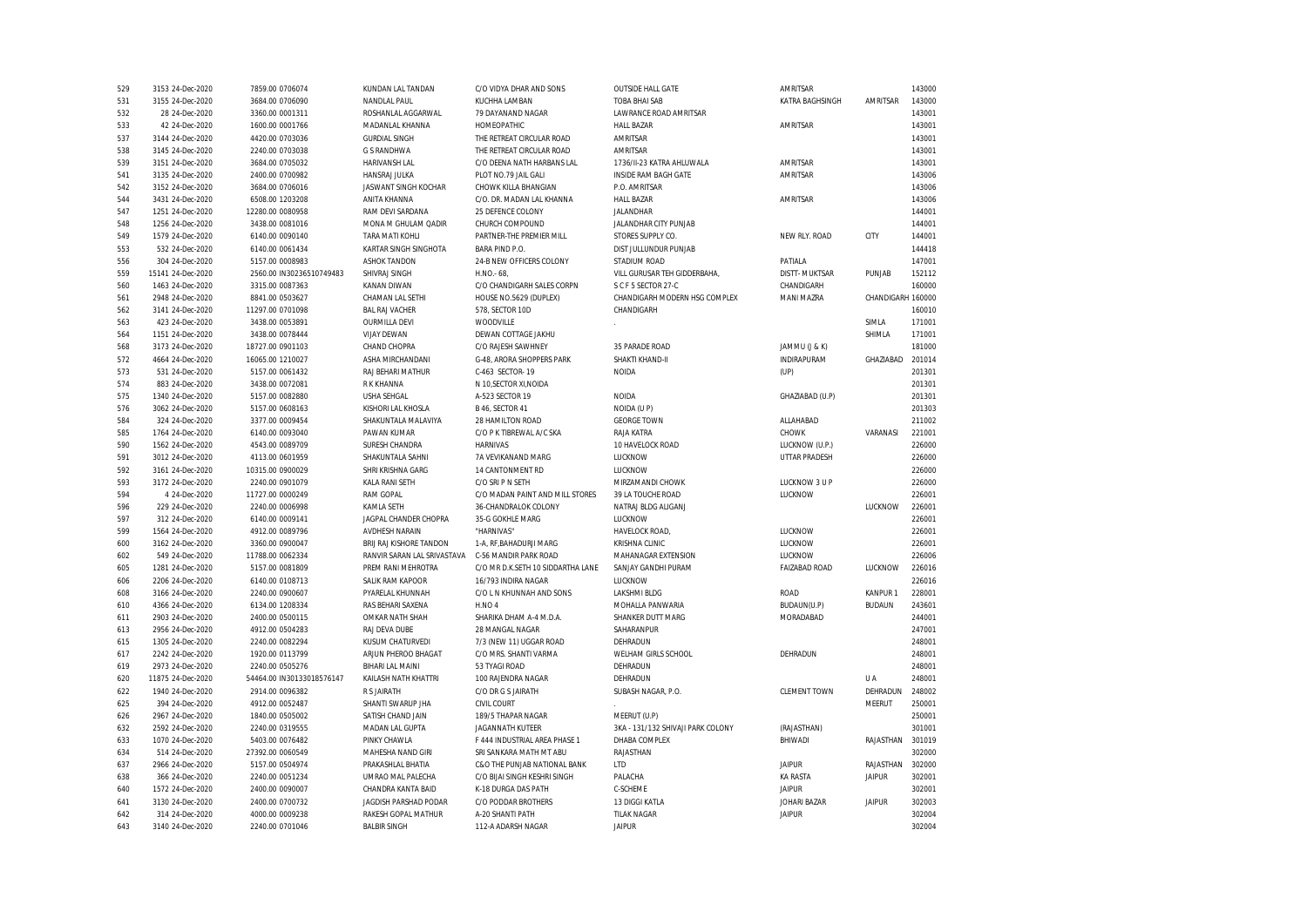| 644 | 18390 24-Dec-2020 | 2240.00 IN30429510363660  | <b>TRIPTI PANDEY</b>                                 | C-267, BHABHA MARG.            | <b>TILAK NAGAR</b>           |                                     | <b>JAIPUR</b>      | 302004 |
|-----|-------------------|---------------------------|------------------------------------------------------|--------------------------------|------------------------------|-------------------------------------|--------------------|--------|
| 645 | 457 24-Dec-2020   | 3520.00 0055905           | PREM DASS GUPTA                                      | E-58 MURLIPURA SCHEME          | J.D.A.COLONY                 | <b>JAIPUR</b>                       |                    | 302013 |
| 646 | 941 24-Dec-2020   | 1760.00 0073047           | PREM DASSGUPTA                                       | E-58 MURLIPURA SCHEME          | J.D.A.COLONY                 | <b>JAIPUR</b>                       |                    | 302013 |
| 652 | 8816 24-Dec-2020  | 2720.00 IN30051318290680  | SYED MOHAMMED SHAKEEL                                | 165 CHAMANPURA                 | <b>HATHIPOLE</b>             | <b>UDAIPUR</b>                      | RAJASTHAN          | 313001 |
| 653 | 2655 24-Dec-2020  | 8841.00 0324737           | BHANWAR LAL NANAVATY                                 | 2/9 HOUSING BOARD SCHEME       | <b>GOVERDHAN VILAS</b>       | <b>UDAIPUR</b>                      | RAJASTHAN          | 313002 |
| 655 | 21738 24-Dec-2020 | 37000.00                  | 1.20332E+15 AJAY KARNAWAT HUF                        | OPP SEVA SADAN                 | KISHORE NAGAR                | RAJSAMAND                           | NATHDWARA 313301   |        |
| 657 | 3107 24-Dec-2020  | 1840.00 0610770           | DWARKADAS AGRAWAL                                    | SEWAGON KA CHOWK               | <b>BIKANER</b>               | RAJASTHAN                           |                    | 334001 |
| 660 | 2207 24-Dec-2020  | 3840.00 0108849           | PRATAP SINGH MOHONOT                                 | C/O MR.PADAM SINGH MOHNOT      | KHIRKI DARWAJA               | P.O: DIDWANA                        | RAJASTHAN          | 341303 |
| 661 | 3227 24-Dec-2020  | 6140.00 1200340           | LALIT P DHANWANI                                     | <b>HIND IRON WORKS</b>         | <b>GHASS MANDI ROAD</b>      | <b>JODHPUR</b>                      | RAJASTHAN          | 342001 |
| 668 | 2415 24-Dec-2020  | 2400.00 0303325           | NIRMALA HARILAL DOSHI                                | APOORVA                        | 2/6 VARDHAMAN NAGAR          | RAJKOT                              |                    | 360001 |
| 669 | 2666 24-Dec-2020  | 2240.00 0326012           | HASMUKHLAL JETHALAL DOSHI                            | <b>BOX NO 201</b>              | NAV BHUVAN                   | CLUB                                | RAJKOT             | 360001 |
| 671 | 141 24-Dec-2020   | 2240.00 0005318           | SARBATIDEVI BALASARIA                                | ANJANEYA PRECISION COMPONENTS  | B-17 M.P.SHAH INDL. ESTATE   | SARU SECTION ROAD                   | JAMNAGAR           | 361002 |
| 672 | 2717 24-Dec-2020  | 5157.00 0330258           | RAMKRISHNA DHIRAJLAL UDANI                           | 1 HIMAT NAGAR COLONY           | <b>ASHWIN</b>                | NEAR IRWIN HOSPITAL                 | JAMNAGAR           | 361008 |
| 674 | 10370 24-Dec-2020 | 37000.00 IN30097410052416 | RAMESHBHAI MEPABHAI KALARIA NAVRANG APPARTMENT.      |                                | BLOCK NO. 303,               | DHANDHUSAR ROAD.                    | JUNAGADH.          | 362001 |
| 675 | 2437 24-Dec-2020  | 153088.00 0304761         | HIS HIGHNESS MAHARANA                                | AJITNIWAS PALACE               | DHRANGADHRA                  | DIST: SURENDRA NAGAR GUJRAT         |                    | 363001 |
| 677 | 2485 24-Dec-2020  | 4912.00 0310403           | AMRATLAL KANJIBHAI THAKKER                           | C/O K.R. AUTOMOBILIES          | <b>SARDAR ROAD</b>           | MORBI (GUJARAT)                     |                    | 363641 |
| 679 | 441 24-Dec-2020   | 2720.00 0054774           | HATHICHAND JIVANLAL DOSHI                            | FLOOR                          | OPP: SHIVA SHAKTI GAS AGENCY | NEW AERODROME ROAD BHAVNAGAR 364001 |                    |        |
| 681 | 14540 24-Dec-2020 | 4381.00 IN30199110943879  | HANSA NAUTAMLAL DELIWALA                             | LOKHANDBAZAR                   |                              |                                     | BHAVNAGAR 364001   |        |
| 687 | 2135 24-Dec-2020  | 2400.00 0100678           | ANANDJEE PREMJEE                                     | C/O MEENAKSHI S SAMPAT         | NEAR LIMDAWALI HAVELI        | S.K.VARMA ROAD                      | MANDVI             | 370465 |
| 694 | 1489 24-Dec-2020  | 2880.00 0087899           | PIYUSHKUMAR OCHHAVLAL DESAI C/O GUJARAT TEA DEPOT CO |                                | KRISHNA ESTATE               | SCHOOL                              | AHMEDABAD 380000   |        |
| 695 | 1725 24-Dec-2020  | 1760.00 0092449           | <b>MOHMAD</b>                                        | 607 BHAGAT WADA                | NAVA DARWAJA ROAD            | ZAKARTA MASJID                      | AHMEDABAD 380000   |        |
| 696 | 2665 24-Dec-2020  | 1760.00 0325923           | MAHENDRA GULABDAS PAREKH                             | C/O AMTHABHAI BHUKANDAS        | PAREKH                       | <b>MOTA BAZAAR</b>                  | NAVSARI            | 380000 |
| 697 | 3182 24-Dec-2020  | 2400.00 1100155           | TARABEN CHHOTALAL                                    | 2B SNEHSANGAM SOCIETY LTD      | USMANPURA AHMEDABAD 13       |                                     |                    | 380000 |
| 700 | 3201 24-Dec-2020  | 6017.00 1101595           | RAMANGOURI HIRALAL                                   | 11 ASHWIN SOCIETY              | PRITAMRAI RD                 | <b>ELLIS BRIDGE</b>                 | $\overline{7}$     | 380000 |
| 707 | 3216 24-Dec-2020  | 5526.00 1102815           | DASAI PANKAJKUMAR RAMDAS                             | THE GUJRAT TEA DEPO            | NEAR RELIEF CINEMA           | <b>RELIEF RD</b>                    | $\mathbf{1}$       | 380000 |
| 708 | 3217 24-Dec-2020  | 3680.00 1102816           | KANTILAL NARANDAS DASAI                              | THE GUJRAT TEA DEPO            | <b>RELIEF CINEMA</b>         | <b>RELIEF RD</b>                    | $\mathbf{1}$       | 380000 |
| 709 | 3218 24-Dec-2020  | 3680.00 1102817           | PIYUSHKUMAR OCHHAVLAL DASAI THE GUJARAT TEA DEPO     |                                | NEAR RELIEF CINEMA           | <b>RELIEF RD</b>                    | $\mathbf{1}$       | 380000 |
| 710 | 1739 24-Dec-2020  | 2944.00 0092645           | <b>BANK LTD</b>                                      | "RELIEF CHAMBERS" BHADRA       | AHMEDABAD                    |                                     |                    | 380001 |
| 716 | 909 24-Dec-2020   | 3520.00 0072603           | AMIT SARABHAI MEHTA                                  | 302 KRISHNA KUTIR              | <b>GULBAI TEKRA</b>          | AHMEDABAD                           |                    | 380006 |
| 717 | 3190 24-Dec-2020  | 2240.00 1100999           | CHANDULAL JAVANMAL SHAH                              | 81/A TIRTHBHUMI APARTMENTS     | OPP: THAKORBHAI DESAI HALL   | ELLISBRIDGE                         | AHMEDABAD 380006   |        |
| 718 | 3197 24-Dec-2020  | 3438.00 1101335           | KUNDANLAL HIRALAL                                    | APARTMENT                      | OPP NAVRANGPURA TELE EXT     | C G ROAD ELLISBRIDGE                | AHMEDABAD 380006   |        |
| 721 | 15205 24-Dec-2020 | 5403.00 IN30246110088883  | SUNIL                                                | 2, NARANGI VILLA,              | NEAR NAGARI HOSPITAL,        | <b>ELLISBRIDGE</b>                  | AHMEDABAD 380006   |        |
| 723 | 142 24-Dec-2020   | 43264.00 0005325          | VIKRAM SHANKERLAL DESAI                              | PARIJAT NEAR GUJRAT SOCIETY    | PALDI AHMEDABAD              |                                     |                    | 380007 |
| 726 | 2117 24-Dec-2020  | 4160.00 0099795           | PRITI RAKESH ADHVARYU                                | C/O MR R J ADHVARYU            | 39 SHARDA SOCIETY PALDI      | AHMEDABAD                           |                    | 380007 |
| 728 | 810 24-Dec-2020   | 6017.00 0070376           | MODY                                                 | A/1 AMIDHARA APARTMENTS        | RAMBAUG MANINAGAR            | AHMEDABAD                           |                    | 380008 |
| 729 | 1665 24-Dec-2020  | 1600.00 0091314           | SURYAKANTA HARISCHANDRA                              | RASA JYOT, GANESH GALI         | CHAR RASTA, MANINAGAR        | AHMEDABAD                           |                    | 380008 |
| 730 | 714 24-Dec-2020   | 4000.00 0067726           | BALWANTRAY PUNJALAL VYAS                             | G-003 SAMRAJYA COMPLEX         | NEAR MANAV MANDIR            | DRIVE IN ROAD                       | AHMEDABAD 380009   |        |
| 731 | 1013 24-Dec-2020  | 7859.00 0075120           | SUSHILA LALBHAI SAHEBA                               | E-15 JALDARSHAN CO-OP-HOU-SOC  | <b>ITD</b>                   | <b>ASHRAM ROAD</b>                  | AHMEDABAD 380009   |        |
| 733 | 3187 24-Dec-2020  | 2000.00 1100418           | KANTILAL SHAKARA BHAI                                | <b>B-13 EESHITA APARTMENTS</b> | NAVRANGPURA                  | AHMEDABAD                           |                    | 380009 |
| 734 | 7623 24-Dec-2020  | 3520.00 IN30036020117144  | SHRIPAL CHINUBHAI SHETH                              | 301 AKSHAY                     | 53 SHRIMALI SOCIETY          | NAVRANGPURA                         | AHMEDABAD 380009   |        |
| 735 | 407 24-Dec-2020   | 4160.00 0053051           | <b>SAWITRI MISHRA</b>                                | C/O DR R C MISHRA              | 13 SUBHASH NAGAR             | NEAR GIRDHAR NAGAR                  | AHMEDABAD 380010   |        |
| 736 | 3199 24-Dec-2020  | 1840.00 1101537           | SHANTA JASHBHAI PATEL                                | KRISHNA KUNJ 2 SHREE HARI PARK | NR BHAGIRATH SOCIETY         | AHMEDABAD                           |                    | 380013 |
| 737 | 3208 24-Dec-2020  | 2240.00 1102272           | CHANDANBEN RATILAL THAKER                            | BUNGALOW NO 3 HATKESH SOCIETY  | ST XAVIERS SCHOOL ROAD       | AHMEDABAD                           |                    | 380014 |
| 739 | 376 24-Dec-2020   | 3680.00 0051788           | <b>JOSHI</b>                                         | <b>BUNGLOW NO.13</b>           | SATYAKAM SOCIETY             | AMBAVADI                            | AHMEDABAD 380015   |        |
| 741 | 1539 24-Dec-2020  | 6140.00 0089292           | <b>JOSHI</b>                                         | <b>BUNGLOW NO.13</b>           | SATYAKAM SOCIETY             | AMBAVADI                            | AHMEDABAD 380015   |        |
| 742 | 2007 24-Dec-2020  | 2240.00 0097665           | INDIRA JITENDRA SHAH                                 | 8, ROHINI APARTMENTS           | AMARKUNJ SOCIETY             | S M ROAD, AMBAWADI                  | AHMEDABAD 380015   |        |
| 743 | 2477 24-Dec-2020  | 4160.00 0309727           | NANDINI MAKIM                                        | "AKARTA" ASHWMEGH BUNGLOWS     | SCHEME NO.1, EXTN-1          | SATELLITE ROAD                      | AHMEDABAD 380015   |        |
| 745 | 3212 24-Dec-2020  | 2000.00 1102466           | SATYANARAN PANACHAND SHAH                            | 9 DIGAMBER JAIN SOCIETY        | AHEMDABAD                    |                                     |                    | 380021 |
| 752 | 383 24-Dec-2020   | 2400.00 0051981           | ANSUYA MANUBHAI CHOCKSY                              | C/O ALKA K SHAH LANE 17/331    | SATYAGRAH CHHAVANI SOCIETY   | JODHPUR TEKRA                       | AHMEDABAD 380054   |        |
|     |                   |                           |                                                      |                                |                              |                                     | AHMEDABAD 382424   |        |
| 757 | 219 24-Dec-2020   | 2400.00 0006853           | DHARMISTABEN B BHAVSAR                               | VISHVAKARMA DEV                | GANDHI                       | COLLEGE,                            |                    |        |
| 759 | 15215 24-Dec-2020 | 37000.00 IN30246110203323 | PATEL                                                | 7, ASHA SOCIETY                | KALOL                        | DIST-GADHINAGAR                     | KALOL              | 382721 |
| 760 | 19077 24-Dec-2020 | 1760.00 1201080000038067  | JITENDRAKUMAR RATILAL SHAH                           | NAVGARI VAS,                   | NEAR JAIN TEMPLE             | KALOL (NORTH GUJARAT)               | KALOL              | 382721 |
| 761 | 821 24-Dec-2020   | 6017.00 0070662           | MADHUKANTA POPATLAL                                  | C/O SHIVASHANKER L PANDYA      | NEAR OLD POST OFFICE         | MANSA                               | GUJARAT            | 382845 |
| 771 | 1234 24-Dec-2020  | 2400.00 0080646           | ALKESHKUMAR NATHALAL PATEL                           | C/O NATHALAL HARGOVANDAS       | MADHA                        | MAHESANA                            | (N GUJARAT) 384315 |        |
| 774 | 3352 24-Dec-2020  | 6140.00 1202384           | <b>MFHTA</b>                                         | AT PO CHANDISAR                | OPP. STATE BANK OF INDIA     | TA-PALANPUR                         |                    | 385510 |
| 775 | 261 24-Dec-2020   | 7613.00 0008069           | MANUBHAI P DESAI                                     | SHANKERDAS DESAI NI KHEDKI     | <b>DESAI VAGO</b>            | NADIAD GUJARAT                      |                    | 387001 |
| 785 | 1952 24-Dec-2020  | 3040.00 0096723           | PRAVINA RAMESH DAVE                                  | <b>BAJI BHATT'S ZAMPA</b>      | <b>UMRETH</b>                | DIST. KHEDA, GUJARAT                |                    | 388220 |
| 793 | 2033 24-Dec-2020  | 4973.00 0098409           | VITHALDAS CHHAGANLAL DESAI                           | PORWAD FALIA                   | <b>RAMAN BHUVAN</b>          | MAHALS                              | GUJARAT            | 389330 |
| 794 | 1589 24-Dec-2020  | 3438.00 0090250           | PANDYA                                               | NEAR HANUMAN DERI              | <b>DEVGAD BARIA</b>          | <b>GUJARAT</b>                      |                    | 389380 |
| 795 | 454 24-Dec-2020   | 2080.00 0055829           | LILAVATI CHUNILAL SHAH                               | C/O C M SHAH                   | ARUNODAY                     | FATEHGANJ                           | <b>BARODA</b>      | 390001 |
| 796 | 1285 24-Dec-2020  | 4420.00 0081861           | KOTHARI                                              | <b>NARSINHJI'S POLE</b>        | OPP BECHAR MIDIS KHADKI      | <b>BARODA</b>                       |                    | 390001 |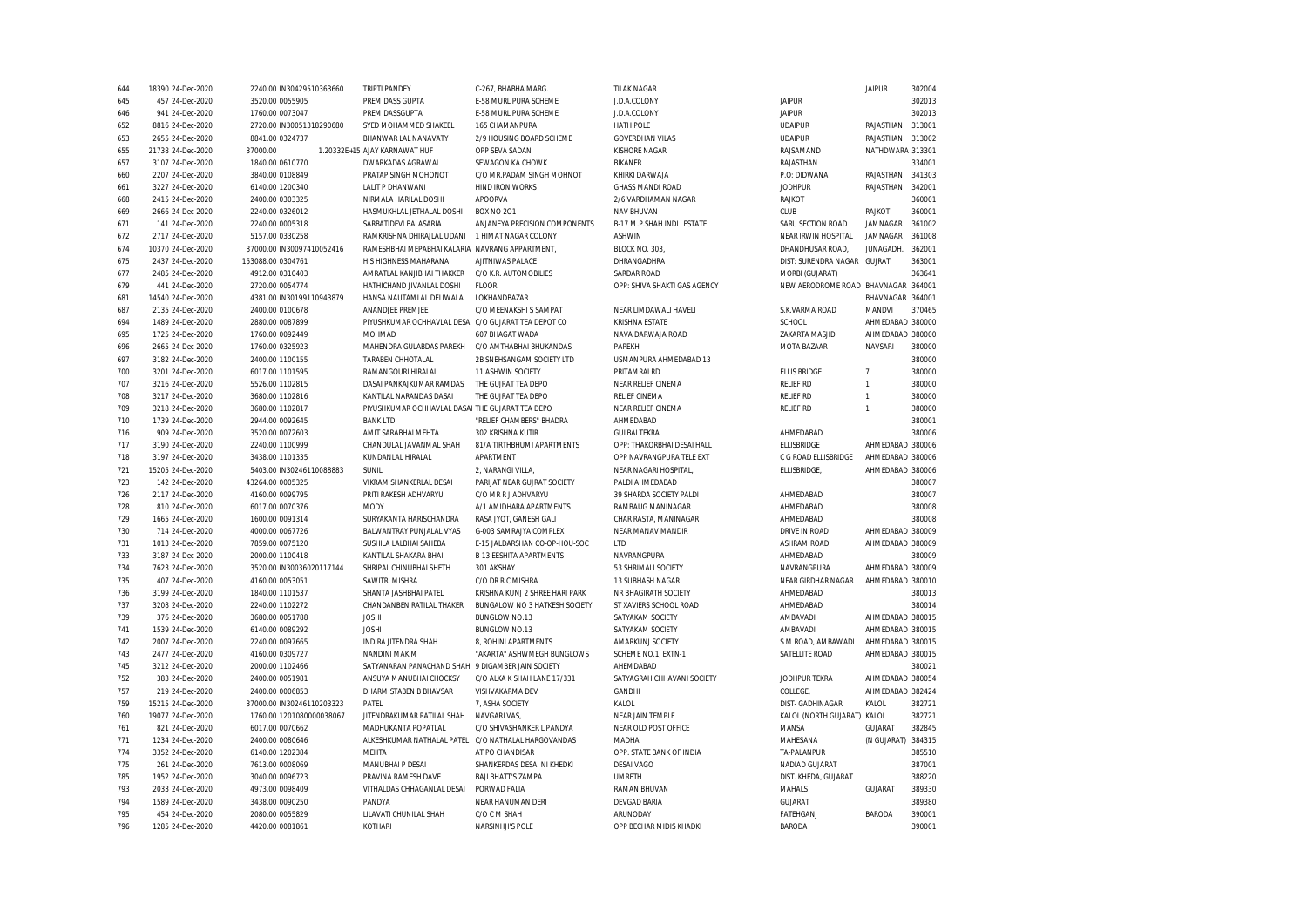| 797        | 1515 24-Dec-2020                   | 2400.00 0088415                    | SHAH                                              | SAMARPAN                                                         | 8 KRISHNANAGAR SOC                         | OPP MOTI BAUG          | BARODA           | 390001           |
|------------|------------------------------------|------------------------------------|---------------------------------------------------|------------------------------------------------------------------|--------------------------------------------|------------------------|------------------|------------------|
| 804        | 30074 24-Dec-2020                  | 3200.00 1301670000769744           | ANILBHAI RANCHHODBHAI PATEL C/23. TASKAND SOCIETY |                                                                  | NEAR DELUXE SOCIETY                        | NIZAMPURA              | VADODARA         | 390002           |
| 806        | 1471 24-Dec-2020                   | 6017.00 0087568                    | CHANDRAHAS GOVINDBHAI DESAI 77 ALKAPURI           |                                                                  | <b>BARODA</b>                              |                        |                  | 390005           |
| 810        | 228 24-Dec-2020                    | 2080.00 0006994                    | SUDHA SHANABHAI PATEL                             | C/O V S AMIN 1 AMRAKUNJ SOCIETY                                  | NR ELLORA PARK                             | RACE COURSE CIRCLE     | <b>BARODA</b>    | 390007           |
| 812        | 433 24-Dec-2020                    | 11543.00 0054215                   | BANSILAL CHUNILAL SHAH                            | 14A SHRI RAM HOUSING SOCIETY                                     | ODHAVPURA GOTRI ROAD                       | <b>BARODA</b>          |                  | 390007           |
| 813        | 455 24-Dec-2020                    | 2560.00 0055847                    | PATEL SUDHA SHANABHAI                             | C/O V.S.AMIN 1 AMRAKUNJ SOCIETY                                  | NEAR ELLORA PARK                           | RACE COURSE CIRCLE     | <b>BARODA</b>    | 390007           |
| 815        | 3351 24-Dec-2020                   | 21735.00 1202382                   | PRAJWALIT KUMAR PARIKH                            | B5&6, ASHOK CO OP. HSG SOCIETY                                   | DIV. 4, NEAR LIONS HALL                    | <b>ROAD</b>            | BARODA           | 390007           |
| 819        | 480 24-Dec-2020                    | 3806.00 0056974                    | PANALAL MANILAL VAIDYA                            | 34, SHIVASHRAYA SOCIETY                                          | VASANA ROAD,                               | <b>BARODA</b>          |                  | 390015           |
| 820        | 2482 24-Dec-2020                   | 3040.00 0309935                    | PANALAL MANILAL VAIDYA                            | 34, SHIVASHRAYA SOCIETY                                          | VASANA ROAD,                               | BARODA                 |                  | 390015           |
| 821        | 3265 24-Dec-2020                   | 8780.00 1201329                    | PARIMAL N PATEL                                   | VISHNU NIVAS, SANKDI SHERI, LADWADA                              | <b>BARODA</b>                              |                        |                  | 390017           |
| 826        | 3348 24-Dec-2020                   | 2320.00 1202301                    | PARIKH                                            | "KIRTAN".6 VRAJDHAM SOCIETY                                      | BEHIND DODSAL NAGAR                        | AKOTA                  | <b>BARODA</b>    | 390020           |
| 831        | 11874 24-Dec-2020                  | 2720.00 IN30133018540501           | PRASHANT MAMLATDARNA                              | 64 PRITAM SOCIETY1                                               |                                            |                        | (GUJARAT)        | 392001           |
| 839        | 1627 24-Dec-2020                   | 12771.00 0090878                   | BABULAL RATILAL SHAH                              | C/O PARAS INVESTER CLUB                                          | 1/3421 JAIN AYEMBIL BHAVAN                 | <b>GOPI PURA SURAT</b> |                  | 395001           |
| 840        | 5003 24-Dec-2020                   | 3040.00 1211149                    | SORATHIYA                                         | 2/2792A                                                          | MALI FALIA, SAGRAMPURA                     | KSHETRAPAL             | SURAT            | 395002           |
| 841        | 1534 24-Dec-2020                   | 1600.00 0089101                    | YAHYA KURBANHUSEN CHINWALA 4/3441 NOORPURA STREET |                                                                  | ZAMPA BAZAAR SURAT                         |                        |                  | 395003           |
| 851        | 2119 24-Dec-2020                   | 6017.00 0099898                    | ASHWIN KUMAR PANDYA                               | 55 SANGNA SOCIETY                                                | NEAR NAVYUG COLLEGE                        | RANDER ROAD SURAT      |                  | 395009           |
| 852        | 998 24-Dec-2020                    | 2560.00 0074391                    | THAKKAR                                           | MANIKUNJ RAGHUVIR NAGAR                                          | TITHAL ROAD                                | <b>BULSAR</b>          |                  | 396001           |
| 854        | 1955 24-Dec-2020                   | 2400.00 0096774                    | NITESH MANSUKHLAL SHAH                            | SONIWAD                                                          | <b>BILIMORA</b>                            | DIST.VALSAD, GUJARAT   |                  | 396321           |
| 856        | 535 24-Dec-2020                    | 2000.00 0061641                    | ATTAWALA                                          | AJIT SOCIETY, MANEKLAL ROAD,                                     | NAVSARI (S GUJRAT)                         |                        |                  | 396445           |
| 857        | 980 24-Dec-2020                    | 4912.00 0073977                    | PADMAVATI CHUNILAL PAREKH                         | DADANGWAD                                                        | <b>NAVSARI PIN</b>                         |                        |                  | 396445           |
| 862        | 523 24-Dec-2020                    | 21490.00 0060797                   | KHORSHED TEHMURAS KAPADIA                         | <b>VILLER VILLA</b>                                              | 798 PARSI COLONY DADAR                     | BOMBAY 14              |                  | 400000           |
| 863        | 527 24-Dec-2020                    | 3684.00 0061005                    | DHUN GUSTAD PATEL                                 | C/O MR K E PATEL                                                 | 668 DESAI BLDG                             | KATRAK RD WADALA       | D <sub>D</sub>   | 400000           |
| 866        | 545 24-Dec-2020                    | 125056.00 0062130                  | AMINA HASHIM MOHAMEDY                             | DADABHOY BLDG 2ND FLOOR                                          | 92 CARNAC ROAD                             | <b>BOMBAY 3</b>        |                  | 400000           |
| 867        | 555 24-Dec-2020                    | 2800.00 0062609                    | LALCHAND L RAIGANGERE                             | SOCIETY LTD                                                      | OPP BHARAT GLASS FACTORY                   | <b>ROAD</b>            | BOMBAY 89        | 400000           |
| 868        | 564 24-Dec-2020                    | 43008.00 0062972                   | A R WADIA                                         | <b>THAKUR NIVAS</b>                                              | 173 JAMSHEDJI TATA ROAD                    | <b>BOMBAY 1</b>        |                  | 400000           |
| 870        | 567 24-Dec-2020                    | 4420.00 0063077                    | ELIZABETH BASTIAN                                 | C/O THE BANK OF INDIA LTD                                        | 70/80 MAHATMA GANDHI ROAD                  | <b>BOMBAY 1</b>        |                  | 400000           |
| 873        | 593 24-Dec-2020                    | 9946.00 0064135                    | DAROOWALLA                                        | <b>BHARUCHA BUILDING</b>                                         | 7 GILDER LANE                              | TARDEO BOMBAY 8 BC     |                  | 400000           |
| 874        | 594 24-Dec-2020                    | 9946.00 0064136                    | DAROOWALLA                                        | <b>BHARUCHA BUILDING</b>                                         | 7 GILDER LANE                              | TARDEO BOMBAY 8 BC     |                  | 400000           |
| 876        | 616 24-Dec-2020                    | 7797.00 0064880                    | NADKARNI                                          | A/6 EAST AND WEST VILLA                                          | NOWROJI VAKIL STREET GRANT RD              | <b>BOMBAY 7</b>        |                  | 400000           |
| 877        | 633 24-Dec-2020                    | 13999.00 0065355                   | HIRALAL SITALDAS DALAL                            | 2 SITAL BHUWAN                                                   | 64 WALKESHWAR ROAD                         | <b>BOMBAY 6 WB</b>     |                  | 400000           |
| 878        | 655 24-Dec-2020                    | 2400.00 0066299                    | SHAH                                              | LADIWALA APPARTMENTS                                             | BLOCK NO 64                                | 23 DUNGARSHI ROAD      | <b>BOMBAY 6</b>  | 400000           |
| 879        | 663 24-Dec-2020                    | 2400.00 0066518                    | FARROKH ARDESHIR BHATHENA                         | 785 PARSI COLONY DADAR                                           | BOMBAY 14                                  |                        |                  | 400000           |
| 880        | 664 24-Dec-2020                    | 3680.00 0066579                    | BHANUMATI C HANSOTI                               | <b>HANSOTI VILLA</b>                                             | HANSOTI ROAD GHATKOPAR                     | BOMBAY 86              |                  | 400000           |
| 881        | 672 24-Dec-2020                    | 1520.00 0066737                    | TEHMURASP ADERJI KOTWAL                           | 598 C WADIA BLDG                                                 | 1ST FLOOR                                  | SHETH ROAD             | <b>BOMBAY 2</b>  | 400000           |
| 882        |                                    |                                    |                                                   | <b>6 MARINE MANSION</b>                                          | BYRAMJI JIJIBHOY ROAD BANDRA               | <b>BOMBAY 400050</b>   |                  | 400000           |
| 883        | 681 24-Dec-2020<br>689 24-Dec-2020 | 3561.00 0066987<br>3684.00 0067079 | TREASURYVALA<br>VINOD VRAJLAL KARIA               | KRISHNABAD                                                       | 43 BHULABHAI DESAI ROAD                    | <b>BOMBAY 400026</b>   |                  | 400000           |
| 884        | 695 24-Dec-2020                    | 3438.00 0067224                    | M J MIRANDA                                       | JOSEPH MANSION                                                   | OPP PORTUGUESE CHURCH DADAR                | <b>BOMBAY 400028</b>   |                  | 400000           |
| 886        | 704 24-Dec-2020                    |                                    | <b>MASTER</b>                                     | B/27/28 TARA BAUG ESTATE                                         | CHARNI ROAD                                | <b>BOMBAY 4</b>        |                  | 400000           |
|            |                                    | 3040.00 0067423                    |                                                   |                                                                  |                                            |                        |                  |                  |
| 888<br>889 | 744 24-Dec-2020<br>764 24-Dec-2020 | 14490.00 0068234                   | CHAUHAN<br>THERESA ANGELA MISQUITTA               | 252 STATION ROAD<br>5B RAVI DARSHAN IIND FLOOR                   | FLAT NO 16 3RD FLOOR<br><b>CARTER ROAD</b> | O31<br><b>BANDRA</b>   | BOMBAY 50        | 400000<br>400000 |
|            |                                    | 4912.00 0068843                    |                                                   |                                                                  |                                            |                        |                  | 400000           |
| 893        | 811 24-Dec-2020                    | 2240.00 0070380                    | PURANDARE                                         | 802 ST ANNES APARTMENTS                                          | 329 OFF PALI MALA ROAD                     | 50 AS                  |                  | 400000           |
| 894        | 820 24-Dec-2020                    | 4912.00 0070661                    | BHALCHANDRA LAXMAN PATHAK                         | BANK OF INDIA STAFF CO-OP HSG SOCIETY BUNGLOW NO 8 SHASTRI NAGAR |                                            | <b>DOMBIVLI WEST</b>   | MAHARASHT        |                  |
| 895        | 823 24-Dec-2020                    | 4973.00 0070681                    | SANTLAL SILCHAND JAIN                             | 5 R K BLDG T H KATARIA MARG                                      | MAHIM                                      | BOMBAY-16              |                  | 400000           |
| 896        | 824 24-Dec-2020                    | 2240.00 0070692                    | ANANTHARAMAIYER RAMAN                             | NO 6 KAILAS PLOT NO 83                                           | PESTOMSAGAR CHEMBUR                        | <b>BOMBAY 89</b>       |                  | 400000           |
| 898        | 925 24-Dec-2020                    | 2240.00 0072803                    | SHAH                                              | 21-23 KUMBHAR TUKDA                                              | NEW BHAGHATS BLDG                          | FIRST FLOOR BOMBAY 4   |                  | 400000           |
| 899        | 931 24-Dec-2020                    | 8596.00 0072907                    | VIRKUMAR DEOCHAND DOSHI                           | <b>WALCHAND TERRACES</b>                                         | FLAT NO 7 TARDEO ROAD                      | <b>BOMBAY 34</b>       |                  | 400000           |
| 900        | 944 24-Dec-2020                    | 3200.00 0073066                    | BHARUCHA                                          | DHUN BUILDING                                                    | 44F BATLIWALA VILLA                        | 7 W B                  |                  | 400000           |
| 902        | 965 24-Dec-2020                    | 2400.00 0073641                    | KANTILAL MOTICHAND SHAH                           | 88C 2ND FLOOR                                                    | <b>JITEKER WADI</b>                        | THAKURDWAR ROAD        | <b>BOMBAY 2</b>  | 400000           |
| 903        | 972 24-Dec-2020                    | 2240.00 0073761                    | KHAMBHATA                                         | ADAM MAHAL 1ST FLR B BLOCK                                       | 147 TARDEO ROAD BOMBAY 34                  |                        |                  | 400000           |
| 906        | 1079 24-Dec-2020                   | 2240.00 0076675                    | PRAMILA VISHWANATH JOSHI                          | A-1 SADASUKH APARTMENTS                                          | MAHANT CROSS ROAD NO 2                     | VILE PARLE E BOMBAY 57 |                  | 400000           |
| 907        | 1193 24-Dec-2020                   | 12157.00 0079460                   | RADHE BEHARI LAL                                  | 707 CUMBALLA CREST                                               | 42 PEDDER ROAD BOMBAY 26                   |                        |                  | 400000           |
| 910        | 1470 24-Dec-2020                   | 2400.00 0087562                    | <b>GULABBAI P BUBNA</b>                           | 58 D ROAD LAXMI BHAVAN                                           | MARINE DRIVE BOMBAY 20                     |                        |                  | 400000           |
| 911        | 1549 24-Dec-2020                   | 5771.00 0089554                    | MAHENDRA K VIKAMSEY                               | 4/44 BOMBAY SHOPPING CENTRE                                      | RACE COURSE ROAD ALKAPURI                  | <b>BARODA (GUJRAT)</b> |                  | 400000           |
| 913        | 1568 24-Dec-2020                   | 3438.00 0089966                    | PRAKASH DEVIDAS SHAH                              | 1216 STOCK EXCH TOWER                                            | DALAL ST BOMBAY 23                         |                        |                  | 400000           |
| 914        | 2381 24-Dec-2020                   | 2320.00 0300563                    | NIRANJAN MOHANLAL MEHTA                           | CHHAYA                                                           | POCHKHANWALA ROAD WORLI                    | <b>BOMBAY 400025</b>   |                  | 400000           |
| 916        | 2385 24-Dec-2020                   | 2240.00 0301110                    | VIDYA PRAKASH A BHATIA                            | MEHERINA 62A                                                     | NEPEAN SEA ROAD                            | BOMBAY 36              |                  | 400000           |
| 917        | 2386 24-Dec-2020                   | 2240.00 0301178                    | ISHWAR CHNDUMAL TULSIANI                          | C/O M/S CHANDUMAL                                                | REWACHAND                                  | 217 PRINCESS ST        | <b>BOMBAY 2</b>  | 400000           |
| 918        | 2388 24-Dec-2020                   | 11604.00 0301275                   | RANDERIA                                          | 13 CHEWAL WADI                                                   | DR M B VELKAR STREET                       | <b>BOMBAY 2</b>        |                  | 400000           |
| 919        | 2392 24-Dec-2020                   | 4912.00 0301887                    | <b>HARIHARAN</b>                                  | <b>B 19 GANESH BAUG</b>                                          | SIR BHALCHANDRA ROAD                       | MATUNGA                | BOMBAY 19        | 400000           |
| 920        | 2395 24-Dec-2020                   | 2400.00 0302073                    | KHATIJA ISMAIL                                    | 5 DOCTOR STREET                                                  | 3RD FLOOR                                  | <b>BOMBAY 3</b>        |                  | 400000           |
| 921        | 2396 24-Dec-2020                   | 4912.00 0302103                    | SHANTABEN VADILAL PATEL                           | GAURAV                                                           | CHAPEL LANE                                | SANTACRUZ              | <b>BOMBAY 54</b> | 400000           |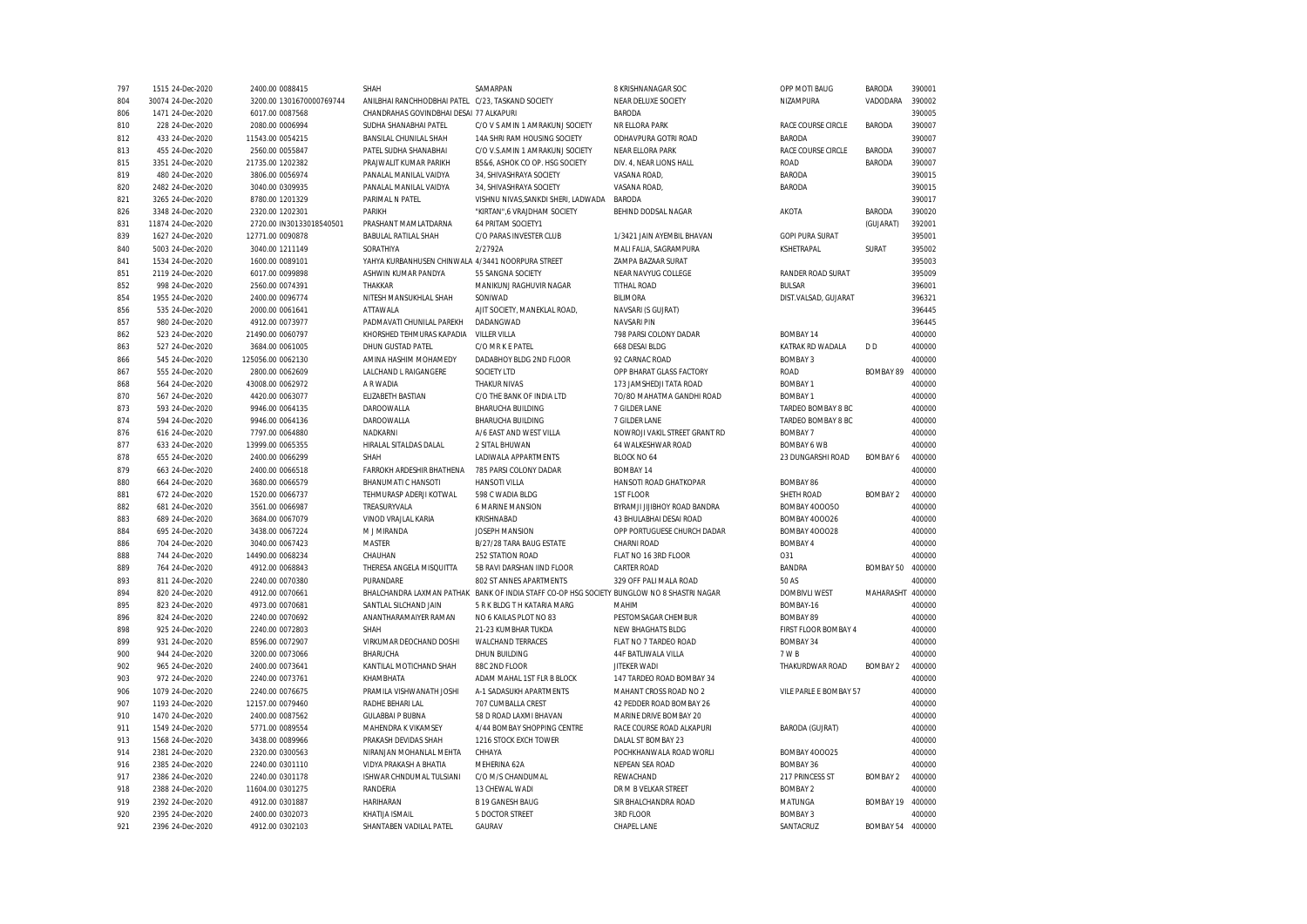| 924  | 2408 24-Dec-2020 | 4912.00 0302877  | MADHAV SHAMRAO JAYAKAR                              | JAYAKAR BLDG 236 7TH ROAD                          | POST                                   | OFFICE                     | BOMBAY 52         | 400000 |
|------|------------------|------------------|-----------------------------------------------------|----------------------------------------------------|----------------------------------------|----------------------------|-------------------|--------|
| 925  | 2414 24-Dec-2020 | 3315.00 0303154  | NANDLAL GANDHI                                      | FLAT NO 14 1ST FLOOR NAVJIVAN                      | 20 NEPEAN SEA ROAD                     | <b>BOMBAY 6</b>            |                   | 400000 |
| 926  | 2417 24-Dec-2020 | 1600.00 0303385  | THADHANI                                            | FLAT NO 11 GITANJALI                               | NEAR RADIO CLUB COLABA                 | <b>BOMBAY 5</b>            |                   | 400000 |
| 927  | 2418 24-Dec-2020 | 3684.00 0303398  | CHANCHAL KANDHARI                                   | PLOT NO 257/12 CHAMPA NIWAS                        | WADALA BOMBAY 31                       |                            |                   | 400000 |
| 929  | 2421 24-Dec-2020 | 1600.00 0303542  | <b>MASTER</b>                                       | B/27&28 TARABAUG ESTATE                            | CHARNI ROAD                            | <b>BOMBAY 4</b>            |                   | 400000 |
| 930  | 2423 24-Dec-2020 | 2240.00 0303727  | ZAVERCHAND KARSANJI SHAH                            | 4/55 SURATWALA BLDG                                | 211A CHARNI ROAD                       | BOMBAY 4                   |                   | 400000 |
| 931  | 2424 24-Dec-2020 | 3760.00 0303856  | RAMNIWAS LOHIA                                      | C/O M/S RAMKARAN KANAIYALAL                        | 143D KHEMKA CHAWL                      | FANASWADI                  | <b>BOMBAY 2</b>   | 400000 |
| 932  | 2430 24-Dec-2020 | 3684.00 0304208  | <b>KRISHANA VATI</b>                                | 257/12 CHAMPA NIWAS                                | <b>WADALA</b>                          | <b>BOMBAY 31</b>           |                   | 400000 |
| 936  | 2450 24-Dec-2020 | 9946.00 0306146  | ARDAEVIRAF D EDAL BEHRAM                            | <b>STERLING APPARTMENTS</b>                        | FLAT NO A/5 3RD FLOOR                  | <b>DESHMUKH MARG</b>       | BOMBAY 26         | 400000 |
| 937  | 2457 24-Dec-2020 | 10069.00 0307007 | MOHAN VITHAL WAGLE                                  | C/O V K WAGLE BLOCK NO 13 3RD FLOOR SHAH BLDG NO 5 |                                        | <b>MAHIM</b>               | BOMBAY 16         | 400000 |
| 939  | 2464 24-Dec-2020 | 2400.00 0308509  | VADODARIA                                           | C/O THE BOMBAY SHUTTLE MFG CO                      | POST BOX NO 9 RUVAPARI ROAD            | BHAVNAGAR                  |                   | 400000 |
| 940  | 2467 24-Dec-2020 | 2240.00 0308803  | SHANTA SHASHIKANT MUNIM                             | <b>49 RIDGE ROAD</b>                               | MALABAR HILL                           | <b>BOMBAY 6</b>            |                   | 400000 |
| 941  | 2469 24-Dec-2020 | 2400.00 0309113  | SHARADA BHUPATRAI SHAH                              | 76 USHA DARSHAN                                    | RAFI AHMED KIDWAI ROAD                 | MATUNGA                    | BOMBAY 19         | 400000 |
| 945  | 2483 24-Dec-2020 | 12280.00 0310125 | KHORSHED SORAB DOLASA                               | <b>IVANHOE</b>                                     | 139 BACKBAY RECLAMATION                | <b>BOMBAY 1</b>            |                   | 400000 |
| 946  | 2484 24-Dec-2020 | 5157.00 0310213  | AKBARALY SURATWALA                                  | 95 MOHAMADALI ROAD                                 | 5TH FLOOR TOPIWALA MANSION             | <b>BOMBAY 3</b>            |                   | 400000 |
|      |                  |                  |                                                     | 9 ANUPAM C BLDG                                    | KARANI LANE GHATKOPAR                  |                            |                   | 400000 |
| 947  | 2486 24-Dec-2020 | 4420.00 0310471  | MANILAL MANEKCHAND DADIA                            |                                                    |                                        | <b>BOMBAY 77 AS</b>        |                   |        |
| 949  | 2494 24-Dec-2020 | 3438.00 0311070  | EUGENE CAJETAN PINTO                                | MARIEVILLE                                         | <b>EAST AVENUE</b>                     | SANTA CRUZ                 | BOMBAY 54         | 400000 |
| 952  | 2500 24-Dec-2020 | 15595.00 0311506 | DATTARAM ANANDRAO PAKHADE PAKHADE BLDG              |                                                    | 8 NEHRU RD                             | <b>VILE PARLE</b>          | BOMBAY 57         | 400000 |
| 955  | 2507 24-Dec-2020 | 4912.00 0311895  | JOSEPH RODRIGUES                                    | 29 DIAS JUBILEE BLDG                               | KHARSETJEE RANA ST GRANT ROAD          | <b>BOMBAY 7</b>            |                   | 400000 |
| 956  | 2508 24-Dec-2020 | 4850.00 0311907  | CHAMPABEN POPATLAL SHAH                             | 16 SHREE RANG BUILDING                             | CHANDAVARKAR ROAD                      | MATUNGA C R                | BOMBAY 19         | 400000 |
| 957  | 2509 24-Dec-2020 | 2000.00 0312036  | DWARKADAS NARADAS DUTIA                             | 458/68 CHIRA BAZAR                                 | <b>GROUND FLOOR</b>                    | ROOM NO <sub>2</sub>       | <b>BOMBAY 2</b>   | 400000 |
| 958  | 2510 24-Dec-2020 | 3520.00 0312071  | <b>BABOO BHAI PURUSOTAM</b>                         | 48 ROUND BUILDING                                  | PICKET ROAD                            | <b>BOMBAY 2 BR</b>         |                   | 400000 |
| 959  | 2512 24-Dec-2020 | 7736.00 0312074  | SUDHA DATTARAM PAKHADE                              | PAKHADE BLDG                                       | 8 NEHRU RD                             | <b>VILE PARLE</b>          | BOMBAY 57         | 400000 |
| 963  | 2544 24-Dec-2020 | 5157.00 0314246  | NARAYAN SHANTARAM DIVEKAR                           | PARIJAT CO-OP HSG SOCIETY                          | <b>B-BUILDING BLOCK-36 3RD FLOOR</b>   | RECLAMATION                | WEST              | 400000 |
| 965  | 2554 24-Dec-2020 | 5157.00 0315652  | <b>GANDHI</b>                                       | 10/112 SHELL COLONY                                | CHEMBUR                                | <b>BOMBAY 71</b>           |                   | 400000 |
| 967  | 2557 24-Dec-2020 | 3684.00 0316039  | JAMSHED BOMANJI WADIA                               | PATEL CHAMBERS                                     | SANDHURST BRIDGE                       | CHAWPATTY                  | BOMBAY 7          | 400000 |
| 968  | 2566 24-Dec-2020 | 5157.00 0316923  | SUBRAMANIYER HARIHARAN                              | 14 BHAVESHWAR VILLA                                | <b>PLOT 277</b>                        | SION                       | <b>BOMBAY 22</b>  | 400000 |
| 969  | 2571 24-Dec-2020 | 10315.00 0317996 | <b>VIBHA VINOD KARIA</b>                            | <b>KRISHNABAD</b>                                  | 43 BHULABHAI DESAI ROAD                | BOMBAY 26                  |                   | 400000 |
| 970  | 2576 24-Dec-2020 | 6017.00 0318448  | VISHANDAS UDHARAM                                   | 19 SHIRIN BUILDING                                 | NEAR COLABA P O BOMBAY 5               |                            |                   | 400000 |
| 971  | 2582 24-Dec-2020 | 11788.00 0318985 | RAIGANGER                                           | SOCIETY LTD                                        | OPP BHARAT GLASS FACTORY               | <b>ROAD</b>                | BOMBAY 89         | 400000 |
| 973  | 2587 24-Dec-2020 | 7122.00 0319392  | ABDULLAH ABDULQUADER KATIB                          | FLAT NO 11 2ND FLOOR                               | MAYMOON MANZIL                         | 7 SPENCE ROAD BYCULLA      | <b>BOMBAY 8</b>   | 400000 |
| 974  | 2589 24-Dec-2020 | 2000.00 0319450  | PRAMILA RAMNIKLAL GANDHI                            | PLOT NO 118                                        | <b>BAJAJ ROAD</b>                      | <b>VILE PARLE WEST</b>     | <b>BOMBAY 57</b>  | 400000 |
| 975  | 2593 24-Dec-2020 | 2240.00 0319644  | NIRMAL ANAND                                        | WYOMING 9TH FLOOR                                  | LITTLE GIBBS RD MALABAR HILL           | <b>BOMBAY 6</b>            |                   | 400000 |
| 978  | 2609 24-Dec-2020 | 6017.00 0321254  | MONA LAXMAN RAIGANGER                               | 9B TATTA NIWASI COOP HSG SOC LTD                   | OPP BHARAT GLASS WORKS                 | <b>ROAD</b>                | <b>BOMBAY 89</b>  | 400000 |
| 981  | 2620 24-Dec-2020 | 5157.00 0321795  | KUSUM VISHWESHAR NADKARNI                           | G10 SHARADASHRAM                                   | BHAVANISHANKAR ROAD DADAR              | <b>BOMBAY 28</b>           |                   | 400000 |
| 982  | 2623 24-Dec-2020 | 9455.00 0322041  | MANILAL CHHOTALAL SHAH                              | MEERA BLOCK NO 10                                  | 18 NEPEAN ROAD                         | <b>BOMBAY 6</b>            |                   | 400000 |
| 983  | 2637 24-Dec-2020 | 3360.00 0323218  | VARAIYA                                             | SATGURU NIWAS 1ST FLOOR                            | BLOCK NO 4 292A FLANK RD SION          | <b>BOMBAY 22</b>           |                   | 400000 |
| 984  |                  | 2400.00 0323274  | FRENY HORMUSJI ARAJANVALA                           | 88 WALKESHWAR ROAD                                 | MALABAR HILL                           | <b>BOMBAY 6</b>            |                   | 400000 |
|      | 2638 24-Dec-2020 |                  |                                                     |                                                    |                                        |                            |                   |        |
| 985  | 2639 24-Dec-2020 | 2240.00 0323305  | KHAMBHATA                                           | ADAM MAHAL 1ST FLR                                 | <b>B BLOCK</b>                         | 147 TARDEO ROAD            | <b>BOMBAY 7</b>   | 400000 |
| 986  | 2646 24-Dec-2020 | 23332.00 0323978 | JAL RUSTOMJI PALKHIWALA                             | FLAT 38 E BLOCK JERBAI BAG                         | VICTORIA GARDENS ROAD BYCULLA          | BOMBAY 27 DD               |                   | 400000 |
| 987  | 2651 24-Dec-2020 | 1600.00 0324364  | NOBY LAWRENCE PEREIRA                               | C/O STATE BANK OF INDIA                            | EMPLOYEES CO OPERATIVE HOUSING SOCIETY | <b>BLOCK NO 2</b>          | <b>BAPTIST RD</b> | 400000 |
| 988  | 2652 24-Dec-2020 | 13753.00 0324523 | THANWARDAS KHUSHALDAS                               | 20/A ANAND NAGAR                                   | SITLADEVI TEMPLE RD                    | MAHIM                      | BOMBAY 16         | 400000 |
| 990  | 2658 24-Dec-2020 | 2400.00 0325104  | CHANDRAKANT NAMDEO GORE                             | RAMCHANDRA BLDG                                    | 2ND FLOOR                              | A/19 GIRGAUM               | <b>BOMBAY</b>     | 400000 |
| 991  | 2661 24-Dec-2020 | 1840.00 0325240  | PANNALAL CHOPRA                                     | ELECTRICAL CO                                      | AGRA ROAD                              | BHANDUP                    | BOMBAY 78         | 400000 |
| 994  | 2694 24-Dec-2020 | 2400.00 0328119  | <b>GANPAT SHRIPAD GHURYE</b>                        | 4 ANANT NIVAS                                      | 74 SHIVAJI PARK                        | <b>BOMBAY 28 DD</b>        |                   | 400000 |
| 996  | 2703 24-Dec-2020 | 2480.00 0328962  | CHIMANLAL C SHAH                                    | C/O C CHAMPAKLAL AND CO                            | 205 NAGDEVI STREET                     | <b>BOMBAY 400 003</b>      |                   | 400000 |
| 998  | 2710 24-Dec-2020 | 2240.00 0329452  | ZEHRA KADERBHAI GULFAM                              | VALIBHAI FATABHAI CHAWL                            | 3RD FLOOR                              | STREET                     | <b>BOMBAY 3</b>   | 400000 |
| 1000 | 2714 24-Dec-2020 | 2400.00 0329628  | HANIFABAI UMERBHAI                                  | 5 DOCTOR STREET                                    | 3RD FLOOR                              | <b>BOMBAY 3</b>            |                   | 400000 |
| 1001 | 2718 24-Dec-2020 | 11604.00 0330380 | RANDERIA                                            | 13 CHEWAL WADI                                     | DR M B VELKAR STREET                   | <b>BOMBAY 2</b>            |                   | 400000 |
| 1004 | 2734 24-Dec-2020 | 2240.00 0331918  | RAMNIK CHHAGANLAL DOSHI                             | MAZDA MANOR                                        | ALEXANDRA RD                           | <b>GAUMDEVI</b>            | <b>BOMBAY 7</b>   | 400000 |
| 1005 | 2735 24-Dec-2020 | 5157.00 0331934  | VENILAL NANABHAI CHATPAT                            | A1 APARTMENTS                                      | 5TH FLOOR BLOCK NO 57                  | 270 WALKESHWAR ROAD BOMBAY |                   | 400000 |
| 1006 | 2737 24-Dec-2020 | 2400.00 0332239  | ASHOK KANTILAL JOSHI                                | 4/41 A1 APARTMENTS                                 | 270 WALKESHWAR ROAD                    | <b>BOMBAY 6</b>            |                   | 400000 |
| 1008 | 2747 24-Dec-2020 | 5157.00 0332766  | <b>DEVIDAS HARIDAS</b>                              | SHANTI NIVAS                                       | 29C DOONGERSI ROAD                     | MALABAR HILL               | BOMBAY 6          | 400000 |
| 1012 | 2767 24-Dec-2020 | 2240.00 0334369  | RAMESH CHANDRA SAIGAL                               | PLOT NO 57 JATINDRA BHAVAN                         | 3RD FLOOR J B NAGAR                    | ANDHERI KURLA ROAD         | <b>BOMBAY 59</b>  | 400000 |
| 1015 | 2776 24-Dec-2020 | 2240.00 0335221  | ABDULMALEK KARIMBHAI PRASLA FLAT NO 1 AGA ALI MANOR |                                                    | <b>AGA HALL</b>                        | <b>NESBIT RD</b>           | BOMBAY 10         | 400000 |
| 1016 | 2783 24-Dec-2020 | 3360.00 0335458  | SHAH                                                | 658 TARDEO ROAD                                    | 47 KAILAS NAGAR                        | BOMBAY 7 WB                |                   | 400000 |
| 1020 | 2800 24-Dec-2020 | 6017.00 0336315  | RAIGANGERE                                          | SOCIETY LTD                                        | OPP BHARAT GLASS FACTORY               | ROAD                       | BOMBAY 89         | 400000 |
| 1021 | 2803 24-Dec-2020 | 2240.00 0336491  | DEVIBAI PURSHOTTAM MAHTANI 501/502 MISTRY CHAMBERS  |                                                    | NEAR STRAND CINEMA COLABA              | <b>BOMBAY 5</b>            |                   | 400000 |
| 1024 | 2814 24-Dec-2020 | 3438.00 0337125  | <b>SHEIKH</b>                                       | 2ND FLOOR                                          | MOHAMADI MANZIL                        | NO 2 CLUB BACK ROAD        | <b>BOMBAY 8</b>   | 400000 |
|      |                  |                  |                                                     |                                                    |                                        |                            |                   |        |
| 1026 | 2911 24-Dec-2020 | 4973.00 0500566  | SATISH KUMAR AGGARWAL                               | PRABHAT BLDG 2ND FLOOR                             | FLAT NO 10 76 WARDEN ROAD              | BOMBAY 26                  |                   | 400000 |
| 1037 | 379 24-Dec-2020  | 9332.00 0051871  | SUSHIL MITHUMAL CHANRAI                             | C/O M/S CHANRAI UTAMCHAND                          | 93 QUEENS ROAD                         |                            | MUMBAI            | 400001 |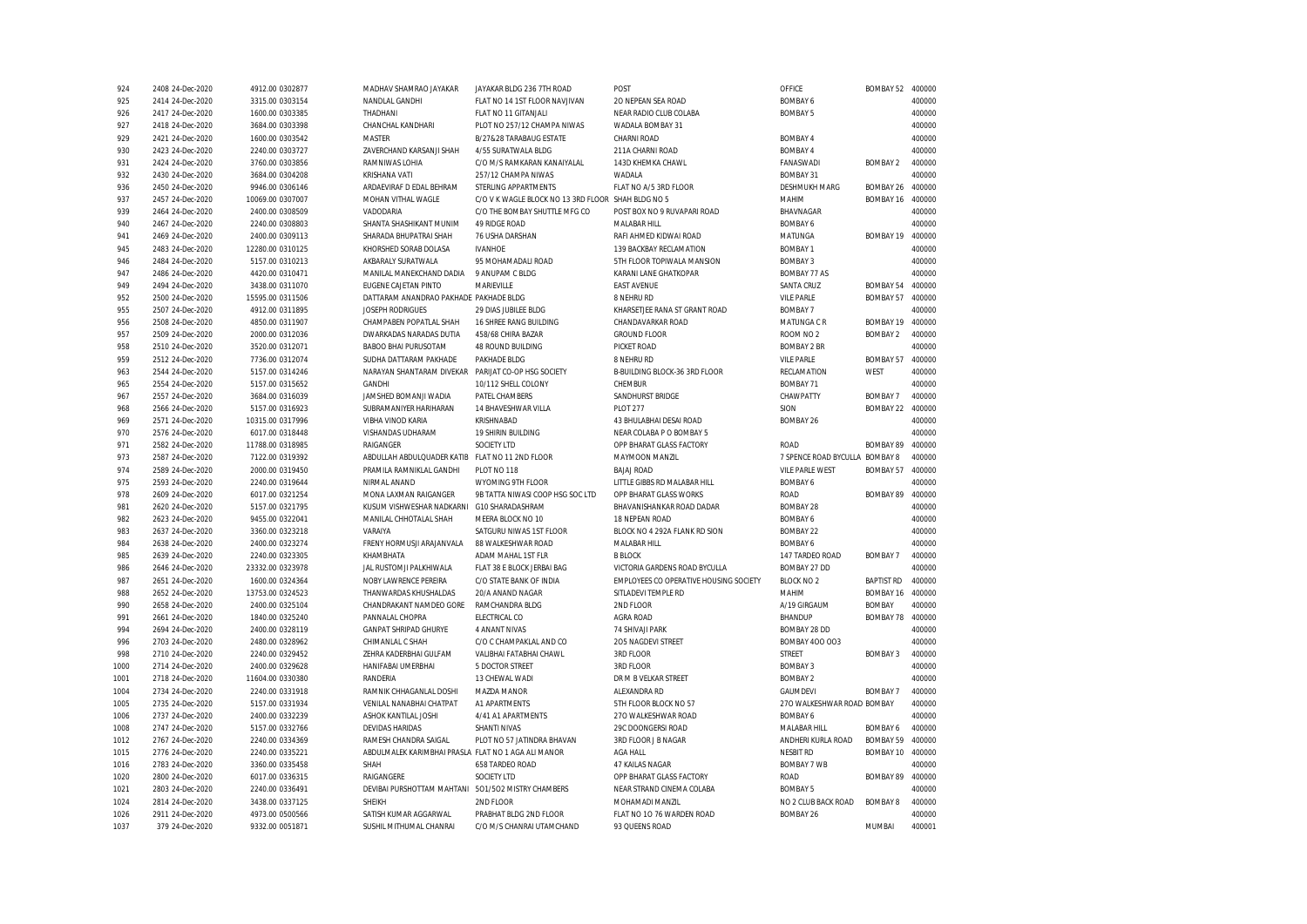| 1042 | 1025 24-Dec-2020  | 7613.00 0075489            | MADHUSUDAN JERAM HALAI                              | 107 BAZAR GATE STREET          | 4TH FLOOR                        | <b>BOMBAY</b>               |               | 400001 |
|------|-------------------|----------------------------|-----------------------------------------------------|--------------------------------|----------------------------------|-----------------------------|---------------|--------|
| 1044 | 1478 24-Dec-2020  | 7736.00 0087795            | DURGESHWAR K DAVE                                   | <b>ACCOUNTANTS</b>             | BEHRAMJI MANSION, 4TH FLOOR      | SIR P.M.ROAD, FORT          | MUMBAI        | 400001 |
| 1045 | 1512 24-Dec-2020  | 2400.00 0088281            | PERVIZ HOSANG MISTRY                                | P.O. BOX NO.1469               | G.P.O.                           | MUMBAI                      |               | 400001 |
| 1050 | 9 24-Dec-2020     | 3438.00 0000331            | JUHARMAL BHABUTMAL KHICHA                           | C/O JUHARMAL MOTILAL           | 299 KALBADEVI ROAD               | MUMBAI                      |               | 400002 |
| 1053 | 427 24-Dec-2020   | 4912.00 0054062            | KAGALWALA                                           | 66 SUTAR CHAWL                 |                                  |                             | MUMBAI        | 400002 |
| 1054 | 467 24-Dec-2020   | 1760.00 0056499            | RANJITSINH JAGJIVANDAS ASHER GITAGRIHA ROOM NO 3    |                                | 4 PICKET ROAD                    |                             | MUMBAI        | 400002 |
| 1055 | 509 24-Dec-2020   | 1600.00 0060287            | AROONKUMAR SHANTILAL SHAH                           | 3RD FLOOR SHYAM BHUVAN         | <b>GAZDER STREET CHIRA BAZAR</b> |                             | MUMBAI        | 400002 |
| 1061 | 1283 24-Dec-2020  | 3438.00 0081855            | HARIANAWALA                                         | 17 SUTAR CHAWL BOMBAY          |                                  |                             |               | 400002 |
| 1062 | 1434 24-Dec-2020  | 2240.00 0086061            | PUSHPADEVI RANGNATH BANG                            | C/O RAMKUMAR VENUGOPAL         | 58 BHULESHWAR ROAD               | <b>BOMBAY</b>               |               | 400002 |
| 1063 | 1537 24-Dec-2020  | 13753.00 0089185           | FRAMROZE JEHANBUX SETHNA                            | CHANDRA MAHAL                  | 241 SHAMALDAS GANDHI MARG        | <b>BOMBAY</b>               |               | 400002 |
| 1064 | 1623 24-Dec-2020  | 1600.00 0090856            | SATABAI LAKHMICHAND                                 | 307 NIRANJAN BLDG              | 99 MARINE DRIVE BOMBAY           |                             |               | 400002 |
| 1065 | 1711 24-Dec-2020  | 4912.00 0092248            | SUNIL ARVIND RANE                                   | 102 1ST FLOOR                  | YASH HEIGHTS DHUS WADI           | THAKURDWAR                  | MUMBAI        | 400002 |
| 1072 | 3650 24-Dec-2020  | 9946.00 1204501            | NALLAWALLA                                          | 12, BHAI JIWANJI LANE,         | 2ND FLOOR, J. S. ROAD            | <b>MUMBAI</b>               |               | 400002 |
| 1074 | 10215 24-Dec-2020 | 2400.00 IN30090710290798   | RAMA MAHENDRA SHETH                                 | 2ND FLR GODAVARI SADAN         | 11 GAZDAR STREET JSS ROAD        | CHIRA BAZAR                 | MUMBAI        | 400002 |
| 1076 | 718 24-Dec-2020   | 1600.00 0067804            | DESAI                                               | C/O S P BROTHERS               | 305 YUSUF MAHERALI ROAD          | <b>FLOOR</b>                | <b>BOMBAY</b> | 400003 |
| 1077 | 1400 24-Dec-2020  | 12280.00 0084659           | PANCHMIA                                            | C/O MINAL DYE CHEM             | 43 V V CHANDAN STREET            | 3RD FLOOR VADGADI           | <b>BOMBAY</b> | 400003 |
| 1080 | 2687 24-Dec-2020  | 2240.00 0327851            | SHANKER SANTDAS MORIANI                             | C/O M/S IMPERIAL COMMERCIAL CO | 207 ABDUL REHMAN STREET          | <b>BOMBAY</b>               |               | 400003 |
| 1082 | 6286 24-Dec-2020  | 6134.00 IN30018310584567   | KAMRUDDIN A MOTIWALA                                | 92. SARANG STREET              | <b>MUMBAI</b>                    |                             |               | 400003 |
| 1084 | 71 24-Dec-2020    | 18051.00 0002518           | DEVIDAYAL VALECHA                                   | PROP AUTO SPARES INDIA         | <b>KENNEDY BRIDGE</b>            |                             | MUMBAI        | 400004 |
| 1086 | 401 24-Dec-2020   | 7859.00 0052982            | FOZDAR                                              | ANAND BHUVAN                   | VITHALBHAI PATEL ROAD            |                             | MUMBAI        | 400004 |
| 1087 | 413 24-Dec-2020   | 3684.00 0053234            | CHANDRAKANT NAMDEO GORE                             | RAMCHANDRA BLDG 2ND FLOOR      | A19 GIRGAUM                      |                             | MUMBAI        | 400004 |
| 1090 | 1081 24-Dec-2020  | 4420.00 0076725            | MEERABAI VAMAN NAYAK                                | <b>C/O ROHIT PRINTERS</b>      | 30 MUGBHAT LANE BOMBAY           |                             |               | 400004 |
| 1096 | 1910 24-Dec-2020  | 2240.00 0095930            | JAYALAXMI DHIRAJLAL SHETH                           | 122/B KIKA STREET, 3RD FLOOR   | R. NO. 48                        | <b>BOMBAY</b>               |               | 400004 |
| 1100 | 2596 24-Dec-2020  | 6999.00 0320034            | RAMANLAL VISHWANTH RAWAL                            | 60/62 KIKA STREET 1ST FLOOR    | <b>BOMBAY</b>                    |                             |               | 400004 |
| 1104 | 7 24-Dec-2020     | 17069.00 0000295           | HOMAI NARAYAN PRADHAN                               | 81 MEHR NAZ CUFFE              | PARADE COLABA                    | MUMBAI                      | MUMBAI        | 400005 |
| 1106 | 458 24-Dec-2020   | 1760.00 0056025            | LILA T WADHWANI                                     | B/44 PEER MOHAMED MANZIL       | COLABA ROAD                      |                             | MUMBAI        | 400005 |
| 1108 | 636 24-Dec-2020   | 4420.00 0065435            | DEEPAK C DESAI                                      | 9 DALAMAL APARTMENTS           | CORNER OF KITRIDGE ROAD          | COLABA                      | <b>BOMBAY</b> | 400005 |
| 1112 | 928 24-Dec-2020   | 7613.00 0072831            | FEROZ RUSTAMJI KAVARANA                             | DOULATRAM MANSION              | 3RD FLOOR 6 KITTRIDGE RD         | COLABA BOMBAY               |               | 400005 |
| 1115 | 1301 24-Dec-2020  | 7613.00 0082164            | HOMAI NARAYAN PRADHAN                               | 81 MEHRNAZ CUFFE PARADE        | COLABA BOMBAY                    |                             |               | 400005 |
| 1119 | 2413 24-Dec-2020  | 15227.00 0303144           | JOGINDER SINGH JAIRAM SINGH                         | 222-B MAKER TOWERS             | <b>CUFFE PARADE</b>              | <b>MUMBAI</b>               |               | 400005 |
| 1120 | 2419 24-Dec-2020  | 3929.00 0303424            | JANKI SANTU JAGTIANI                                | 72-GITANJALI                   | BEHIND RADIO CLUB                | COLABA BOMBAY               |               | 400005 |
| 1122 | 3059 24-Dec-2020  | 2240.00 0607839            | KAILASH CHANDER                                     | 111 VENUS APARTMENTS           | <b>CUFFE PARADE</b>              | <b>BOMBAY</b>               |               | 400005 |
| 1125 | 6655 24-Dec-2020  | 12268.00 IN30021414630967  | VENANCIA NAZARETH                                   | 5/1 COLABA MILL FLATS          | SORAB BHARUCHA ROAD              | COLABA                      | MUMBAI        | 400005 |
| 1127 | 355 24-Dec-2020   | 2400.00 0050323            | <b>MODY</b>                                         | 41C MEHERINA                   | 51C NEPEAN SEA ROAD              |                             | MUMBAI        | 400006 |
| 1129 | 702 24-Dec-2020   | 3315.00 0067414            | NITA MAHESH BHOGILAL                                | 4-B MANEK                      | L.D.RUPAREL MARG                 | MALABAR HILL                | MUMBAI        | 400006 |
| 1131 | 1015 24-Dec-2020  | 2880.00 0075177            | VINAYKANT MANEKLAL DESAI                            | C/O M/S VINAY CALENDAR CO      | 12 DANI SADAN 3RD FLOOR          | 113 WALKESHWAR ROAD BOMBAY  |               | 400006 |
| 1132 | 1249 24-Dec-2020  | 3868.00 0080894            | CHETAN JITENDRA PARIKH                              | 14-15D I1-PALAZZO              | LITTLE GIBBS RD. MALABAR HILL    | <b>BOMBAY</b>               |               | 400006 |
| 1137 | 2531 24-Dec-2020  | 2240.00 0313067            | CHOKSI                                              | 28-RIDGE ROAD                  | 17 PRAKASH NO 2                  | <b>BOMBAY</b>               |               | 400006 |
| 1138 | 2635 24-Dec-2020  | 1840.00 0323132            | SHAH                                                | FLAT NO.6 4TH FLOOR            | 80-A STARDUST                    | NAPEAN SEA ROAD             | <b>BOMBAY</b> | 400006 |
| 1139 | 2733 24-Dec-2020  | 5157.00 0331854            | MANJULA MANILAL LAKHANI                             | 001/A VIMAL SOCIETY            | 91-L BANGANGA ROAD               | <b>ROAD</b>                 | <b>BOMBAY</b> | 400006 |
| 1143 | 5354 24-Dec-2020  | 111000.00 IN30002010281703 | DIPESH RAMNIKLAL SHAH                               | 26 MEERA                       | 18 L D RUPAREL MARG              | MALBAR HILL                 | MUMBAI        | 400006 |
| 1144 | 20 24-Dec-2020    | 6201.00 0000679            | <b>BULSARA</b>                                      | <b>MASTER BLDG</b>             | 275 L TARDEO ROAD                | CHIKALWADI                  | <b>MUMBAI</b> | 400007 |
| 1145 | 257 24-Dec-2020   | 3684.00 0007890            | HATIM FIDAHUSEIN NAKHODA                            | C/O H G BANDUKWALA SETHNA      | HOUSE 251-B TARDEO ROAD          | MUMBAI                      |               | 400007 |
| 1146 | 696 24-Dec-2020   | 11666.00 0067305           | HARSHADRAI VIRCHAND SHAH                            | 36/A VEER BHUVAN 3RD FLOOR     | N.S.PATKAR MARG                  | <b>BOMBAY</b>               |               | 400007 |
| 1148 | 905 24-Dec-2020   | 12280.00 0072574           | SHAPUR JAMSHED BHARUCHA                             | DHUN BUILDING 44F              | BATLIWALA VILLA                  | SLEATER ROAD BOMBAY         |               | 400007 |
| 1150 | 1233 24-Dec-2020  | 3684.00 0080604            | RITA RAMESH SHAH                                    | 118/7 SHANTI SADAN             | 2ND FLOOR D BLOCK                | <b>FRENCH BRIDGE BOMBAY</b> |               | 400007 |
| 1155 | 1448 24-Dec-2020  | 5157.00 0086504            | ARNIE KELLY DASTUR                                  | SLEATER HOUSE NO 1             | SLEATER ROAD GRANT ROAD          | <b>BOMBAY</b>               |               | 400007 |
| 1157 | 1701 24-Dec-2020  | 6140.00 0091943            | NIPUNA CHIMANLAL JHAVERI                            | 103/104 VISHA - VILLA          | 16 LABURNUM ROAD                 | GAMDEVI                     | MUMBAI        | 400007 |
| 1163 | 884 24-Dec-2020   | 6385.00 0072091            | ABDUL KADER UMER PATEL                              | RASUL BUILDING 3RD FLOOR       | 6-8 SHAIKH BURHAN KAMRUDDIN      | <b>STREET</b>               | <b>BOMBAY</b> | 400008 |
| 1168 | 240 24-Dec-2020   | 2400.00 0007245            | <b>NOORANI</b>                                      | FLAT NO-A/104 JASMINE APTS     | 65-B DOCKYARD ROAD MAZGAON       | MUMBAI                      |               | 400010 |
| 1170 | 2542 24-Dec-2020  | 2240.00 0314174            | MULJIBHAI HARJIVANDAS GANDHI 303 VANGUARD APARTMENT |                                | 61 WEST CLERK ROAD               | JACOB CIRCLE BOMBAY         |               | 400011 |
| 1172 | 1661 24-Dec-2020  | 12280.00 0091257           | DIANA R MACHHINA                                    | 2A/21 TATA MILLS CO-OP HSG     | SOCIETY                          | PAREL BOMBAY                |               | 400012 |
| 1175 | 2488 24-Dec-2020  | 3520.00 0310672            | KHORSHED DINSHAWJI MEHTA                            | <b>NO.11</b>                   | 28 SUN MILL ROAD,                | <b>LOWER PAREL</b>          | MUMBAI        | 400013 |
| 1179 | 418 24-Dec-2020   | 3684.00 0053582            | BHARTI PRABHUDAS GANDHI                             | 301-PANCHVATIKA PLOT 664       | PARSI COLONY ROAD 13             | <b>DADAR BOMBAY</b>         |               | 400014 |
| 1180 | 818 24-Dec-2020   | 7736.00 0070605            | GUSTAD SHAPOORJI DASTOOR                            | WEST VIEW 616 JAME JAMSHED RD  | PARSI COLONY DADAR               | <b>BOMBAY</b>               |               | 400014 |
| 1182 | 1096 24-Dec-2020  | 9946.00 0077157            | SHEROO BEHRAMJI KHORY                               | C/O MRS.B.B.AMARIA             | "ADAJANIA HOUSE"                 | 803 DR.AMBEDKAR ROAD BOMBAY |               | 400014 |
| 1184 | 1326 24-Dec-2020  | 6140.00 0082673            | DELVADAVALA                                         | <b>GULISTAN 3RD FLOOR</b>      | 802 A AMBEDKAR ROAD              | <b>DADAR BOMBAY</b>         |               | 400014 |
| 1185 | 1441 24-Dec-2020  | 17806.00 0086224           | DOODHMAL                                            | C/O A F DOCTOR                 | 803-C, DR B AMBEDKAR ROAD        | DADAR, MUMBAI               |               | 400014 |
| 1186 | 1676 24-Dec-2020  | 2400.00 0091587            | BHALCHANDRA N PATKAR                                | 13 MEGHNA BHAWAN               | DR. GHANTI ROAD                  | PARSI COLONY DADAR          | <b>BOMBAY</b> | 400014 |
| 1187 | 1768 24-Dec-2020  | 2400.00 0093093            | <b>RITA B PATKAR</b>                                | 13 MEDHA BHAVAN                | DR GHANTI ROAD                   | PARSI COLONY                | <b>MUMBAI</b> | 400014 |
| 1190 | 2487 24-Dec-2020  | 1600.00 0310599            | <b>DOODHMAL</b>                                     | C/O A F DOCTOR                 | 803-C, DR B AMBEDKAR ROAD        | DADAR, MUMBAI               |               | 400014 |
|      |                   |                            |                                                     |                                |                                  |                             |               |        |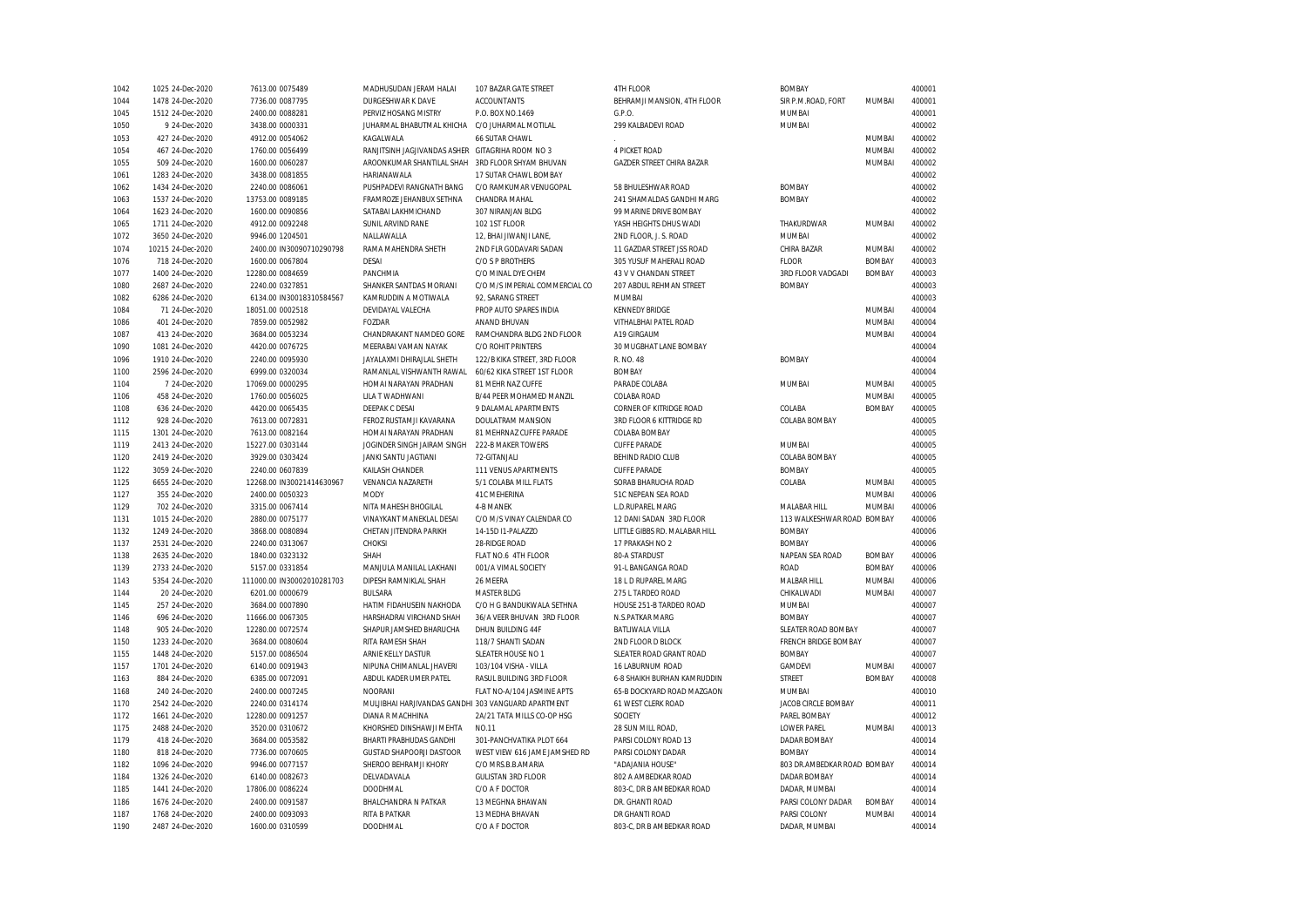| 1191         | 2543 24-Dec-2020 | 1600.00 0314198          | BHATAVADEKAR                                     | FLAT NO 101 NEELKANTH APARTMENTS                                | 1ST FLOOR GOKULDAS PASTA ROAD                     | BEHIND CHITRA CINEMA         | <b>BOMBAY</b> | 400014           |
|--------------|------------------|--------------------------|--------------------------------------------------|-----------------------------------------------------------------|---------------------------------------------------|------------------------------|---------------|------------------|
| 1194         | 85 24-Dec-2020   | 12894.00 0002998         | <b>ACHARYA</b>                                   | AROON A BLOCK NO 11 2ND FLOOR                                   | AGARWAL ESTATE MOGAL LANE                         | MATUNGA W RLY                | MUMBAI        | 400016           |
| 1198         | 1077 24-Dec-2020 | 3684.00 0076627          | CARMEN TRINDADE                                  | CASABIANCA                                                      | 2ND L J CROSS ROAD MAHIM                          | <b>BOMBAY</b>                |               | 400016           |
| 1199         | 1358 24-Dec-2020 | 3920.00 0083230          | RADHABAI VENKATRAO PRABHU                        | E/4 SHANTI CO-OP HSG SOC LTD                                    | MOGUL LANE MAHIM                                  | <b>BOMBAY</b>                |               | 400016           |
| 1200         | 2010 24-Dec-2020 | 2400.00 0097843          | VANITA CHHATARAM DARYANANI C/O KISHORE DARYANANI |                                                                 | BLDG.NO.3, FLAT-3, IST FLOOR                      | SOC                          | MARG,         | 400016           |
| 1201         | 2445 24-Dec-2020 | 4359.00 0305559          | BENJAMIN FERNANDES                               | MANORAMA SADAN                                                  | -B M M CHOTANI ROAD<br>$\mathsf{R}$               | MAHIM                        | MUMBAI        | 400016           |
| 1203         | 2729 24-Dec-2020 | 6324.00 0331467          | RASHIDA                                          | SHAFFI MANSION 4TH FLOOR                                        | LADY JAMSHEDJI ROAD                               | MAHIM BOMBAY                 |               | 400016           |
| 1204         | 2731 24-Dec-2020 | 5157.00 0331626          | SHRIPAD RAMAKRISHNA KAMAT                        | SIDE)                                                           | SITLADEVI TEMPLE BUILDING                         | (MOGUL LANE CROSSING) BOMBAY |               | 400016           |
| 1207         | 1142 24-Dec-2020 | 1600.00 0078290          | MANIBEN HASMUKHLAL MODY                          | C/208 POONAM APARTMENT                                          | 2ND FLOOR                                         | WORLI                        | <b>BOMBAY</b> | 400018           |
| 1208         | 2711 24-Dec-2020 | 5157.00 0329490          | MAHESH HARIDAS TOPRANI                           | SIBYLLE APARTMENTS FLAT-101                                     | 65 WORLI HILL ROAD                                | WORLI BOMBAY                 |               | 400018           |
| 1210         | 31 24-Dec-2020   | 1920.00 0001418          | RAJ BHALLA                                       | C/O. BARAT BHALLA                                               | 73 TIMBER TERRACE                                 | KAS MARG, MATUNGA CR MUMBAI  |               | 400019           |
| 1212         | 1397 24-Dec-2020 | 4000.00 0084479          | DEV BRAT BHALLA                                  | C/O. BARAT BHALLA.                                              | 73 TIMBER TERRACE                                 | KAS MARG, MATUNGA CR MUMBAI  |               | 400019           |
| 1213         | 1841 24-Dec-2020 | 10867.00 0094218         | KUNCHAN BHAICHAND LAKHANI                        | 16 MEHTA BUILDING                                               | LAKHAMSHI NAPOO ROAD                              | <b>BOMBAY</b>                |               | 400019           |
| 1214         | 1842 24-Dec-2020 | 10867.00 0094219         | KUNCHAN BHAICHAND LAKHANI                        | 16 MEHTA BUILDING                                               | LAKHAMSHI NAPOO ROAD                              | <b>BOMBAY</b>                |               | 400019           |
| 1216         | 2096 24-Dec-2020 | 2000.00 0099286          | RAMESH KRISHNAN                                  | 2 LAKSHMI NIKETAN                                               | BRAHMAN WADA ROAD                                 | MATUNGA BOMBAY               |               | 400019           |
| 1217         | 2106 24-Dec-2020 | 12280.00 0099476         | RAJ BHALLA                                       | <b>BARAT BHALLA</b>                                             | 73 TIMBER TERRACE                                 | KAS MARG, MATUNGA CR MUMBAI  |               | 400019           |
| 1219         | 9764 24-Dec-2020 | 2400.00 IN30075711764796 | CHOLPADY TARA KAMATH                             | 18/447 DILIP VILLA                                              | DR B AMBEDKAR ROAD                                | MATUNGA                      | MUMBAI        | 400019           |
| 1220         | 96 24-Dec-2020   | 3684.00 0004121          | KHANDKE                                          | 10 QUEENS COURT M KARVE ROAD                                    | <b>BOMBAY</b>                                     |                              |               | 400020           |
| 1221         | 184 24-Dec-2020  | 6140.00 0006269          | FEROZA HORMASJI SEERVAI                          | THEOSOPHY HALL, 3RD FLOOR                                       | 40 VITHALDAS THACKERSEY MARG                      | <b>BOMBAY</b>                |               | 400020           |
| 1223         | 858 24-Dec-2020  | 6876.00 0071411          | KAUSHALYA NAYYAR                                 | 17 ST JAMES COURT 2ND FLOOR                                     | MARINE DRIVE BOMBAY                               |                              |               | 400020           |
| 1229         | 2076 24-Dec-2020 | 3684.00 0098990          | TEHMI A ENGINEER                                 | JEHANGIR MANSION 4TH FLOOR                                      | <b>1ST MARINE STREET</b>                          | <b>BOMBAY</b>                |               | 400020           |
| 1244         | 930 24-Dec-2020  | 1600.00 0072880          | VISHRAM PADAMSHI RUPAREL                         | HIND HOUSING CO-OP SOCIETY LTD                                  | PLOT NO 17 2ND FLOOR                              | CAUSEWAY                     | <b>BOMBAY</b> | 400022           |
| 1245         | 1082 24-Dec-2020 | 3200.00 0076729          | DINESH CHIMANLAL SHAH                            | 192/7, SHANTA NIVAS,                                            | <b>GUJRAT SOCIETY</b>                             | SION WEST, MUMBAI            |               | 400022           |
| 1246         | 1926 24-Dec-2020 | 2400.00 0096195          | <b>GIRDHARLAL J VORA</b>                         | 243, WARDHAMAN                                                  | SION (EAST)                                       | <b>BOMBAY</b>                |               | 400022           |
| 1247         | 2595 24-Dec-2020 | 34688.00 0319904         | RAMANLAL NAGARDAS GOSALIA                        | C/O GOSALIAS'                                                   | A-12, KRISHNALAYA SOC.,                           | N S MANKIKAR MARG            | CHUNABHA1     | 400022           |
| 1248         | 2668 24-Dec-2020 | 4912.00 0326255          | MAHALAXMI BHANJI MAINTHIA                        | A/95 HIGHWAY APARTMENTS                                         | HIND CO-OP HSG SOC LTD                            | GARDEN ROAD NO 29            | <b>BOMBAY</b> | 400022           |
| 1249         | 2669 24-Dec-2020 | 4912.00 0326259          | KASHIBAI MAGANLAL                                | A/96 HIGHWAY APARTMENTS PLOT 2D/23 HIND CO-OP HSG SOCIETY LTD   |                                                   | GARDEN ROAD NO 29            | <b>BOMBAY</b> | 400022           |
| 1250         | 2698 24-Dec-2020 | 2720.00 0328587          | PARAMESHWARAIYER RAMAN                           | 11/98 KAUSALYA MAHAL                                            | SION (WEST) BOMBAY                                |                              |               | 400022           |
| 1254         | 474 24-Dec-2020  | 14464.00 0056753         | CENTRAL BANK OF INDIA                            | DIVIDEND COLLECTION DEPT.                                       | JEHANGIR WADIA BUILDING                           | <b>FLOOR</b>                 | <b>BOMBAY</b> | 400023           |
| 1255         | 1026 24-Dec-2020 | 3200.00 0075495          | <b>MEHTA</b>                                     | C/O BHOGILAL RAJARAM MEHTA & SONS SHARE STOCK & FINANCE BROKERS |                                                   | EXCHANGE                     | <b>BOMBAY</b> | 400023           |
| 1259         | 1631 24-Dec-2020 | 6692.00 0090956          | <b>JHARNA KAR</b>                                | <b>43 TAMARIND LANE</b>                                         | 5TH FLOOR RAJA BAHADUR COMP.                      | <b>FORT BOMBAY</b>           |               | 400023           |
| 1263         | 2601 24-Dec-2020 | 25088.00 0320622         | MEHTA                                            | C/O BHOGILAL R MEHTA & SONS                                     | 535 ROTUNDA STOCK EXCHANGE                        | <b>B.S.MARG BOMBAY</b>       |               | 400023           |
| 1264         | 690 24-Dec-2020  | 5157.00 0067101          | DATTARAM YESHWANT AMBAYE                         | DR.RANGNEKAR'S CO-OP. HSG.SOC.LTD.                              | 3RD FLOOR FLAT NO.13                              | <b>SRUSHTI</b>               | <b>BOMBAY</b> | 400024           |
| 1266         | 2591 24-Dec-2020 | 4912.00 0319488          | DAULAL SURAJRATAN DAMANI                         | MAMTA 'B' FLAT NO.41/42                                         | APPA SAHEB MARATHE MARG                           | PRABHADEVI BOMBAY            |               | 400025           |
| 1267         | 22 24-Dec-2020   | 1600.00 0001069          | MADHUKANTA T GANDHI                              | <b>HARI BHAVAN</b>                                              | 64 PEDDAR ROAD                                    | MUMBAI                       |               | 400026           |
| 1271         | 449 24-Dec-2020  | 2400.00 0055428          | FRENY DARA MEHTA                                 | KEKI COURT CUMBALLA HILL RD                                     |                                                   |                              | MUMBAI        | 400026           |
| 1276         | 1218 24-Dec-2020 | 2720.00 0080020          | SHANTILAL V VAKHARIA                             | 104-B SURYA APARTMENTS                                          | 53 BHULABHAI DESAI ROAD                           | <b>BOMBAY</b>                |               | 400026           |
| 1278         | 1964 24-Dec-2020 | 2240.00 0096864          | MANHARLAL KAPADIA                                | 405, CUMBALA CREST                                              | 42, PEDDAR ROAD                                   | <b>BOMBAY</b>                |               | 400026           |
| 1280         | 2572 24-Dec-2020 | 3040.00 0318199          | THAKORLAL BHAILAL DESAI                          | <b>B-15 ANAND DARSHAN</b>                                       | 1ST FLOOR                                         | <b>DESHMUKH MARG</b>         | <b>BOMBAY</b> | 400026           |
| 1281         | 2778 24-Dec-2020 | 1840.00 0335320          | CHAMPAKLAL DALICHAND SHAH                        | 37 ANAND DARSHAN                                                | 13 PEDDER ROAD                                    | <b>BOMBAY</b>                |               | 400026           |
| 1283         | 186 24-Dec-2020  | 3680.00 0006341          | DADI J. BALSARA                                  | 13/5 RUSTOM BAUG,                                               | SANT SAVTA MARG                                   | <b>BYCULLA</b>               | MUMBAI        | 400027           |
| 1294         | 2459 24-Dec-2020 | 5157.00 0308222          | PADMA GANESAN                                    | 15/135 PRABHU NIVAS                                             | NEXT TO KANNADA SCHOOL                            | WADALA BOMBAY                |               | 400031           |
| 1302         | 3343 24-Dec-2020 | 1840.00 1202200          | CHETNA KAJI                                      | FLAT II B, 15TH FLOOR                                           | <b>GREAT EASTERN ROYALE</b>                       | 333, BELASSIS ROAD           | <b>MBAI</b>   | 400034           |
| 1307         | 1197 24-Dec-2020 | 2720.00 0079583          | MODY                                             | 41-C MEHERINA                                                   | 51.-C NEPEAN SEA ROAD                             | <b>BOMBAY</b>                |               | 400036           |
| 1308         | 1563 24-Dec-2020 | 4912.00 0089795          | DADU GORDHANDAS MULTANI                          | 4 TULSI MAHAL                                                   | RAGHAVJI ROAD                                     | <b>GOWALIA TANK BOMBAY</b>   |               | 400036           |
| 1314         | 598 24-Dec-2020  | 1600.00 0064242          | MEHROO EDALJI PANTHAKY                           | M-38 CUSROW BAUG                                                | COLABA CAUSEWAY BOMBAY                            |                              |               | 400039           |
|              | 958 24-Dec-2020  | 5403.00 0073393          | RUTTY HORMUSJI BHARUCHA                          | MOTI MANSION 3RD FLOOR                                          | 10 BEST MARG                                      | <b>BOMBAY</b>                |               | 400039           |
| 1317         |                  |                          | MIRA SHRINATH KALBAG                             | C/O DR S S KALBAG                                               | 10RA 6 SILVER SANDS                               | JUHU TARA ROAD               | <b>BOMBAY</b> | 400049           |
| 1320<br>1322 | 755 24-Dec-2020  | 4298.00 0068552          |                                                  |                                                                 |                                                   | SOCIETY                      | ROAD          | 400049           |
|              | 1298 24-Dec-2020 | 1920.00 0082055          | PANKAJ MOHANLAL DOSHI                            | JUHU NEEL SAGAR BUILDING<br>C/O MR JOHN CAJETAN DESOUZA         | FLAT NO.1/1 FIRST FLOOR                           |                              |               |                  |
| 1323         | 1438 24-Dec-2020 | 1600.00 0086169          | JENNIFER D'SOUZA                                 |                                                                 | PLOT NO 66 FAIRVILLE ESTATE                       | 2ND FLOOR                    | 12 JUHU       | 400049           |
| 1324         | 1459 24-Dec-2020 | 5157.00 0086908          | SURESH SUBBARAMAN<br>MEHERANGIZ JAMSHED KOTWAL   | 1 MANGALYA SOCIETY<br>C/O DINYAR J MEHTA                        | PLOT 15 ROAD 10 JUHU SCHEME<br>404 SILVER CASCADE | <b>JUHU BOMBAY</b>           |               | 400049           |
| 1329         | 347 24-Dec-2020  | 2400.00 0010175          |                                                  |                                                                 |                                                   | <b>BANDRA</b>                | MUMBAI        | 400050           |
| 1330         | 428 24-Dec-2020  | 3360.00 0054064          | SAMSI                                            | A/11 ANAND COURT                                                | DR RAGHUNATH MARG                                 | <b>BANDRA BOMBAY</b>         |               | 400050<br>400050 |
| 1331         | 466 24-Dec-2020  | 2240.00 0056464          | SOSAMMA THOMAS                                   | 8 FRIENDSHIP 54B 23RD ROAD                                      | T P S III BANDRA                                  |                              | MUMBAI        |                  |
| 1332         | 558 24-Dec-2020  | 1760.00 0062668          | ALOO PESTONJI MASTER                             | C/O MR BURJOR DORABJI KATGARA                                   | 2/C HORMAZD APARTMENT                             | <b>BANDRA</b>                | <b>BOMBAY</b> | 400050           |
| 1333         | 740 24-Dec-2020  | 4912.00 0068166          | ARUNA PRABHAKAR KOTHARI                          | 32 HITEN APTS                                                   | 265A ST ANNES ROAD                                | SHERLY BANDRA WEST           | <b>BOMBAY</b> | 400050           |
| 1334         | 802 24-Dec-2020  | 4420.00 0070107          | BHAVANI AMIN                                     | THOMAS TERRACE GROUND FLOOR                                     | 23 ST DOMINIC ROAD                                | <b>BANDRA</b>                | <b>BOMBAY</b> | 400050           |
| 1336         | 1051 24-Dec-2020 | 3200.00 0076058          | KHUSHROO HOMI CAPTAIN                            | FLAT NO 305/306                                                 | 'DAFFODILS'                                       | 56 PALI HILL                 | <b>BOMBAY</b> | 400050           |
| 1337         | 1533 24-Dec-2020 | 2240.00 0089025          | <b>BIDHAN AMIN</b>                               | THOMAS TERRACE                                                  | 23 ST. DOMINIC ROAD                               | <b>BANDRA BOMBAY</b>         |               | 400050           |
| 1340         | 2028 24-Dec-2020 | 6140.00 0098342          | SHIRIN M DOCTOR                                  | 701 KALPANA 'B'                                                 | SHERLY RAJAN ROAD BANDRA (W)                      | <b>BOMBAY</b>                |               | 400050           |
| 1341         | 2521 24-Dec-2020 | 2400.00 0312632          | MOTWANI                                          | 5 NAVSONARBALA                                                  | 35,36-A GURU NANAK ROAD                           | <b>BANDRA BOMBAY</b>         |               | 400050           |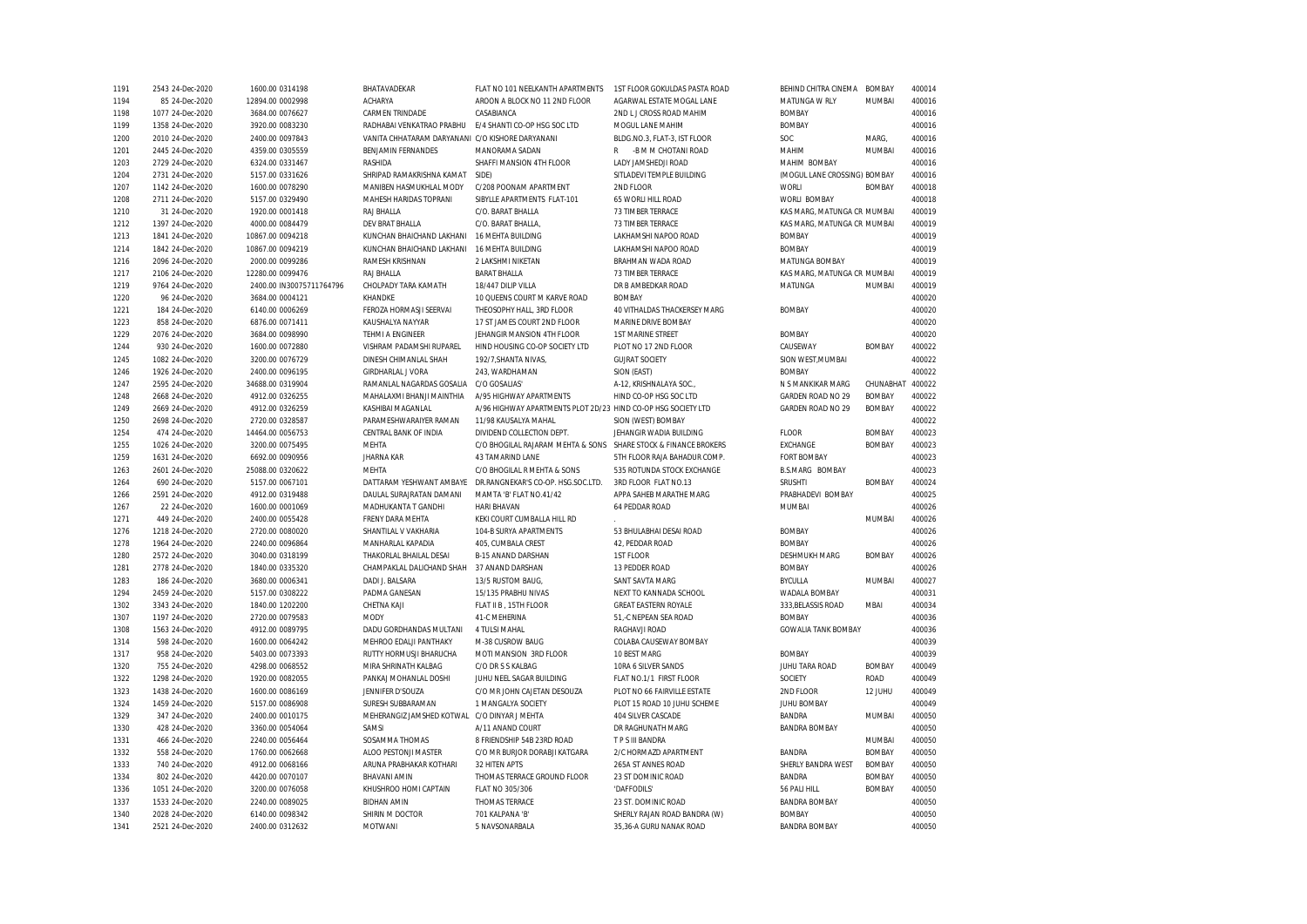| 1342 | 2577 24-Dec-2020  | 2560.00 0318460           | HILDA AYODHYA KAPUR                                   | W-5 APSARA 61-B PALI HILL                                                                | <b>BANDRA BOMBAY</b>                    |                               |                   | 400050 |
|------|-------------------|---------------------------|-------------------------------------------------------|------------------------------------------------------------------------------------------|-----------------------------------------|-------------------------------|-------------------|--------|
| 1343 | 2590 24-Dec-2020  | 4420.00 0319466           | CASTELLO JOHN MANUEL                                  | 302 XAVIER APARTMENTS                                                                    | JOHN BAPTIST ROAD                       | <b>BANDRA BOMBAY</b>          |                   | 400050 |
| 1344 | 2763 24-Dec-2020  | 3840.00 0334227           | AVRAT KRISHNA CHOPRA                                  | SHIVA FLAT 21 22 TURNER ROAD                                                             | <b>BANDRA BOMBAY</b>                    |                               |                   | 400050 |
| 1345 | 3081 24-Dec-2020  | 2400.00 0608997           | SUMAT PRASAD JAIN                                     | 73 ABHILASHA APARTMENTS                                                                  | 43 PALI HILL ROAD BANDRA                | <b>BOMBAY</b>                 |                   | 400050 |
| 1347 | 3492 24-Dec-2020  | 1600.00 1203742           | ANDREW GONSALVEZ                                      | BRITTO VILLA, 1ST FLOOR,                                                                 | NO. 23, ST. PAUL'S ROAD                 | <b>BANDRA</b>                 | MUMBAI            | 400050 |
| 1348 | 8039 24-Dec-2020  | 15846.00 IN30045013263479 | KAPUR AYODHYA MADHURAM                                | 5 W APSARA 61 B PALI HILL                                                                |                                         | <b>BANDRA (WEST)</b>          | MUMBAI            | 400050 |
| 1356 | 1390 24-Dec-2020  | 7122.00 0084074           | PUSHPA G PAI                                          | YOJANA BLOCK E                                                                           | 16TH ROAD KHAR BOMBAY                   |                               |                   | 400052 |
| 1357 | 1956 24-Dec-2020  | 2400.00 0096782           | SUNDERDAS THAKURDAS ASWANI ISH-KRIPA                  |                                                                                          | <b>PLOT NO.617</b>                      | 14TH ROAD, KHAR               | <b>BOMBAY</b>     | 400052 |
| 1358 | 2065 24-Dec-2020  | 5648.00 0098739           | CHARLOTTE DESOUZA                                     | MOHAMEDI MANZIL S V ROAD                                                                 | <b>KHAR BOMBAY</b>                      |                               |                   | 400052 |
|      |                   |                           |                                                       | BRIGHT LAND CO.OP.HSG.SOC.                                                               |                                         | 14TH ROAD T.P.S.3 KHAR BOMBAY |                   |        |
| 1359 | 2123 24-Dec-2020  | 3684.00 0099943           | BEHARI SHAMDAS CHHABRIA                               |                                                                                          | PLOT NO-440 FLAT NO-9                   |                               |                   | 400052 |
| 1360 | 2622 24-Dec-2020  | 3438.00 0322004           | JAIDEVI TULSIDAS LULLA                                | 1 DAN KUTIR 12TH ROAD                                                                    | KHAR                                    | <b>BOMBAY</b>                 |                   | 400052 |
| 1361 | 2741 24-Dec-2020  | 3622.00 0332464           | KAMLA G SIPAHIMALANI                                  | CO-OP.                                                                                   | <b>HOUSING SOCIETY</b>                  | 3RD ROAD KHAR (WEST) BOMBAY   |                   | 400052 |
| 1362 | 3515 24-Dec-2020  | 5157.00 1203881           | SANJAY GOEL                                           | 9 MOTI MAHAL                                                                             | 3RD ROAD, KHAR (W)                      | MUMBAI                        |                   | 400052 |
| 1364 | 188 24-Dec-2020   | 7797.00 0006437           | SHANTA MOHAN BORKAR                                   | C/O S V PIKLE                                                                            | 302 TASHKENT BLDG., PRATHAMESH          | <b>ROAD</b>                   | WEST              | 400053 |
| 1366 | 2580 24-Dec-2020  | 2400.00 0318694           | LAJVANTI LALCHAND                                     | 201 'B' RESIDENCY                                                                        | LOKHANDWALA COMPLEX                     | OFF FOUR BUNGALOWS            | MUMBAI            | 400053 |
| 1372 | 424 24-Dec-2020   | 9946.00 0053938           | RAMA DAMODAR RAO                                      | PEACE HAVEN                                                                              | 28A GHODBUNDER RD                       | SANTA CRUZ WEST               | MUMBAI            | 400054 |
| 1374 | 1744 24-Dec-2020  | 5157.00 0092721           | <b>KANTABEN P TRIVEDI</b>                             | 2 PREM GRIHA SIR VITHALDAS NAGAR                                                         | <b>NORTH AVENUE</b>                     | SANTACRUZ (WEST)              | <b>BOMBAY</b>     | 400054 |
| 1375 | 1927 24-Dec-2020  | 2240.00 0096225           | PRAGNA PARIMAL MEHTA                                  | 22-A TILAK ROAD RIDDHI SIDDHI BLDG.                                                      | 2ND FLOOR, BLOCK NO.15                  | SANTACRUZ (W)                 | <b>BOMBAY</b>     | 400054 |
| 1376 | 2501 24-Dec-2020  | 14367.00 0311563          | AJITSINH CHATRABHUJ SARAIYA                           | FLAT NO C-3 SHARAN CO-OP HSG                                                             | SOCIETY                                 | SANTACRUZ WEST                | <b>BOMBAY</b>     | 400054 |
| 1378 | 2769 24-Dec-2020  | 4912.00 0334678           | MUGATWALA                                             | C/O SUDHIR CHOKSEY                                                                       | 3 NARAYAN APTS.                         | 63-B MAIN AVENUE              | (W) BOMBAY 400054 |        |
| 1380 | 3488 24-Dec-2020  | 6140.00 1203705           | PRAFUL BHAGWANDAS DESAI                               | 602/3 PANORAMA                                                                           | JAYSUKHLAL MEHTA MARG                   | SANTACRUZ (W)                 | MUMBAI            | 400054 |
| 1381 | 1016 24-Dec-2020  | 5157.00 0075192           | SHANTI SADANAND NAGVEKAR                              | 31 SIDDHI VINAYAK APTS, 3RD FLOOR                                                        | 3RD ROAD, SANTACRUZ EAST                | MUMBAI                        |                   | 400055 |
| 1387 | 2436 24-Dec-2020  | 3684.00 0304619           | CHANDRAKANT HARJIVANDAS                               | GOPAL BHUVAN 4TH FLOOR                                                                   | <b>BAPUBHAI VASHI RD</b>                | <b>VILLE PARLE WEST</b>       | <b>BOMBAY</b>     | 400056 |
| 1388 | 2446 24-Dec-2020  | 3929.00 0305777           |                                                       | MOHANLAL HARJIVANDAS MODI KAPOLE COOPERATIVE HOUSING SOCIETY FLAT NO 27 2ND FLOOR C WING |                                         | <b>ROAD</b>                   | WEST              | 400056 |
| 1394 | 1322 24-Dec-2020  | 3684.00 0082580           | ARCHANA THAKAR                                        | PATEL BAUG                                                                               | <b>BUILDING B SECOND FLOOR</b>          | FAST                          | <b>BOMBAY</b>     | 400057 |
| 1397 | 1976 24-Dec-2020  | 9946.00 0097160           | <b>BINA BHAVESH AMIN</b>                              | C/O JAMNADAS M TANNA                                                                     | A/13 JAYSHREE APARTMENTS                | PRATHNA SAMAJ ROAD            | (E) BOMBAY        | 400057 |
| 1398 | 2473 24-Dec-2020  | 2240.00 0309515           | SHANTILAL PRAGJI MEHTA                                | <b>WING</b>                                                                              | FLAT NO.20                              | VILE PARLE (E)                | MUMBAI            | 400057 |
| 1399 | 2773 24-Dec-2020  | 4420.00 0335042           | SHAH                                                  | LUMBINI PALACE, A-101                                                                    | TEJPAL ROAD VILE PARLE (E)              | <b>BOMBAY</b>                 |                   | 400057 |
| 1400 | 2788 24-Dec-2020  | 3684.00 0335573           | SHRIMANI                                              | KUMAR CO-OP HSG SOC LTD                                                                  | C-10 BUILDING 3RD FLOOR                 | <b>ROAD</b>                   | EAST              | 400057 |
| 1404 | 243 24-Dec-2020   | 6017.00 0007328           | ANNAPURNA BALASUBRAMANIAN FLAT NO-B-202 GULMOHAR APTS |                                                                                          | <b>WFST</b>                             | MUMBAI                        |                   | 400058 |
| 1406 | 2491 24-Dec-2020  | 4000.00 0310916           | JAYANTI NILKANTH PATIL                                | C/O NILKANTH PATIL 4TH FLOOR                                                             | SHIV SHAKTI BLDG NO 4                   | <b>VIA J P ROAD</b>           | WEST              | 400058 |
| 1407 | 2650 24-Dec-2020  | 3200.00 0324344           | <b>FATIMA MOHAMED HARIFF</b>                          | MERCURY BUILDING BLOCK C 507                                                             | HIRANANDANI COMPLEX                     | OPP 4 BUNGALOWS               | <b>BOMBAY</b>     | 400058 |
|      |                   |                           | DESAI HARSHADBHAI BAPUBHAI                            |                                                                                          | CEASOR ROAD AMBOLI                      | <b>ANDHERI WEST</b>           | MUMBAI            | 400058 |
| 1408 | 15357 24-Dec-2020 | 6134.00 IN30260310105747  |                                                       | 4/10 HEERA BHUVAN 1ST FLOOR                                                              |                                         |                               |                   |        |
| 1410 | 439 24-Dec-2020   | 5157.00 0054721           | BHATT                                                 | FLAT NO.D-101/102, IST FLOOR                                                             | SILVER GARDENS, KANTI NAGAR             | (EAST)                        | <b>BOMBAY</b>     | 400059 |
| 1411 | 1145 24-Dec-2020  | 25600.00 0078332          | ASGHAR KARIM KHAN                                     | 174 TALIBALI SUJATALI CHAWLL                                                             | MAROL VILLAGE P O J B NAGAR             | <b>BOMBAY</b>                 |                   | 400059 |
| 1412 | 2791 24-Dec-2020  | 8841.00 0335695           | SYBIL CREADO                                          | LAKE VIEW APTS. 6TH FLOOR                                                                | <b>MAROI</b>                            | ANDHERI(EAST)                 | <b>BOMBAY</b>     | 400059 |
| 1414 | 2686 24-Dec-2020  | 2240.00 0327547           | <b>RESHAMIA</b>                                       | A-501, SEA SHELL APARTMENTS                                                              | SEVEN BUNGALOWS, VERSOVA                | ANDHERI(W)                    | <b>MUMBAI</b>     | 400061 |
| 1415 | 3938 24-Dec-2020  | 4016.00 1205784           | KALPANA CHANDRA                                       | A-103 SEA SHELL                                                                          | 7 BUNGALOWS                             | ANDHERI (W)                   | MUMBAI            | 400061 |
| 1416 | 461 24-Dec-2020   | 4000.00 0056247           | PUSHPA DEY                                            | BLDG NO 2B FLAT NO 9                                                                     | SWAMI VIVEKANANDA ROAD                  | GOREGAON                      | MUMBAI            | 400062 |
| 1417 | 2092 24-Dec-2020  | 3360.00 0099212           | SHAILA SACHIDANAND DONDE                              | MANGAL KRIPA BLOCK NO 1                                                                  | OPP. POLYCHEM LTD S V ROAD              | <b>BOMBAY</b>                 |                   | 400062 |
| 1418 | 3575 24-Dec-2020  | 4420.00 1204252           | <b>DEVKISHAN ATAL</b>                                 | 1005, RAJENDRA RATNA                                                                     | MAHESH NAGAR, S.V. ROAD                 | GOREGAON (W)                  | MUMBAI            | 400062 |
| 1419 | 617 24-Dec-2020   | 2400.00 0064899           | CHANDRA KANTA JALAN                                   | C/O B/804, DB WOODS                                                                      | OFF KRISHNA VATIKA MARG                 | <b>GOREGAON EAST</b>          | MUMBAI            | 400063 |
| 1421 | 1030 24-Dec-2020  | 5157.00 0075590           | CHAVATHE                                              | 67B SHRI SITARAM BHUVAN                                                                  | JAI PRAKASH NAGAR                       | <b>GOREGAON EAST</b>          | <b>BOMBAY</b>     | 400063 |
| 1422 | 1031 24-Dec-2020  | 5157.00 0075591           | CHAVATHE                                              | 67B SHRI SITARAM BHUVAN                                                                  | JAI PRAKASH NAGAR                       | <b>GOREGAON EAST</b>          | <b>BOMBAY</b>     | 400063 |
| 1424 | 1871 24-Dec-2020  | 3561.00 0095165           | HIREN MANIBHAI VASHI                                  | FLAT NO.49/A, IST FLOOR                                                                  | PLOT NO.68 "YASHODHAM"                  | CHALLENGE)                    | YA MARG           | 400063 |
| 1426 | 1405 24-Dec-2020  | 2880.00 0085191           | KATY BEHRAMGORE VAKIL                                 | <b>BLDG.-2.</b>                                                                          | 'A' WING, 3RD FLOOR, FLAT NO:305-306.   | OFF.S V RD. MALAD (W)         | <b>MUMBAI</b>     | 400064 |
| 1427 | 1628 24-Dec-2020  | 3680.00 0090886           | KATY BEHRAMGORE VAKIL                                 | BLDG.-2,                                                                                 | 'A' WING, 3RD FLOOR, FLAT NO:305-306,   | OFF.S V RD. MALAD (W)         | <b>MUMBAI</b>     | 400064 |
| 1443 | 2585 24-Dec-2020  | 2240.00 0319172           | GUNVANTRAI AMRATLAL SHAH                              | 209 PRABHUKRUPA BLDG.                                                                    | <b>ZAVER BAUG</b>                       | <b>EXCHANGE</b>               | (W) BOMBAY 400067 |        |
| 1445 | 9388 24-Dec-2020  | 2240.00 IN30068510324826  | MRS TARABAIMANGALDAS                                  | B-201 MAITRY RESIDENCY-II                                                                | NR. KAMALA VIHAR BORSAPADA              | BHD. POISUR BUS DEPOT         | WEST)             | 400067 |
| 1447 | 1522 24-Dec-2020  | 7490.00 0088792           | <b>KANAK K BHOJAK</b>                                 | VANDANA, BLDG.NO.7                                                                       | BLOCK NO.12 2ND FLOOR                   | S.V.ROAD                      | <b>BOMBAY</b>     | 400068 |
| 1448 | 4671 24-Dec-2020  | 3200.00 1210060           | DEVYANI JAYSHANKAR BUDIYA                             | ROOM NO 5, KALU BHARWAD CHAWL                                                            | B/H DR WADE'S CLINIC, RAWAL PADA        | DAHISAR(E)                    | MUMBAI            | 400068 |
| 1450 | 1023 24-Dec-2020  | 5157.00 0075426           |                                                       | MANORAMA DATTARAM VAIDYA BLOCK NO 2 WING B GROUND FLOOR                                  | ALLAHABAD BANK NUTAN CO-OP HOUSING SOCY | MARG ANDHERI EAST             | <b>BOMBAY</b>     | 400069 |
| 1451 | 2200 24-Dec-2020  | 3680.00 0108222           | PRAVINCHANDRA KESHAVLAL                               | <b>GIRNAR TEA</b>                                                                        | <b>GIRNAR COMPLEX</b>                   | <b>KURESHI NAGAR</b>          | <b>BOMBAY</b>     | 400070 |
| 1454 | 2410 24-Dec-2020  | 4912.00 0303055           | LAWRENCE S D'SOUZA                                    | 9 DEV DARSHAN                                                                            | 262 ST ANTHONY ROAD CHEMBUR             | <b>BOMBAY</b>                 |                   | 400071 |
| 1455 | 2600 24-Dec-2020  | 3438.00 0320464           | <b>JAGDISHRAJ VOHRA</b>                               | "DIEAL" 11TH ROAD CORNER                                                                 | 563 CENTRAL AVENUE                      | CHEMBUR                       | <b>BOMBAY</b>     | 400071 |
| 1457 | 2707 24-Dec-2020  | 2240.00 0329313           | ARUNA BHANUKANT PALKAR                                | <b>FLAT NO.5/6</b>                                                                       | VANI CO-OP HSG SOC LTD                  | 6TH ROAD CHEMBUR              | <b>BOMBAY</b>     | 400071 |
| 1458 | 505 24-Dec-2020   |                           | MUKHEDKAR                                             | SANGH MITRA CO-OP HSG SOCIETY                                                            | BLDG NO 4 BLOCK NO 14                   |                               |                   |        |
|      |                   | 12894.00 0060125          |                                                       |                                                                                          |                                         | CHUNABHATTI BOMBAY            |                   | 400074 |
| 1459 | 2438 24-Dec-2020  | 2400.00 0304795           | GOPALJI JIVANLAL LAKHANI                              | 114A/3360 M.I.G SOCIETY                                                                  | PANT NAGAR GHATKOPAR                    | <b>BOMBAY</b>                 |                   | 400075 |
| 1463 | 987 24-Dec-2020   | 6140.00 0074204           | SARLA PERAJ MULANI                                    | 3-115-116 KRISHNADEEP                                                                    | GARODIA NAGAR GHATKOPER (E)             | MUMBAI                        |                   | 400077 |
| 1465 | 2656 24-Dec-2020  | 3684.00 0324781           | MANIBEN PARSHOTAM                                     | MARWADI WADI                                                                             | 58 M G ROAD                             | <b>BOMBAY</b>                 |                   | 400077 |
| 1466 | 4784 24-Dec-2020  | 6134.00 1210360           | <b>JASUMATI K MEHTA</b>                               | 76 VIKRANT I WING                                                                        | <b>TILAK ROAD</b>                       | <b>GHATKOPAR (EAST)</b>       | <b>MUMBAI</b>     | 400077 |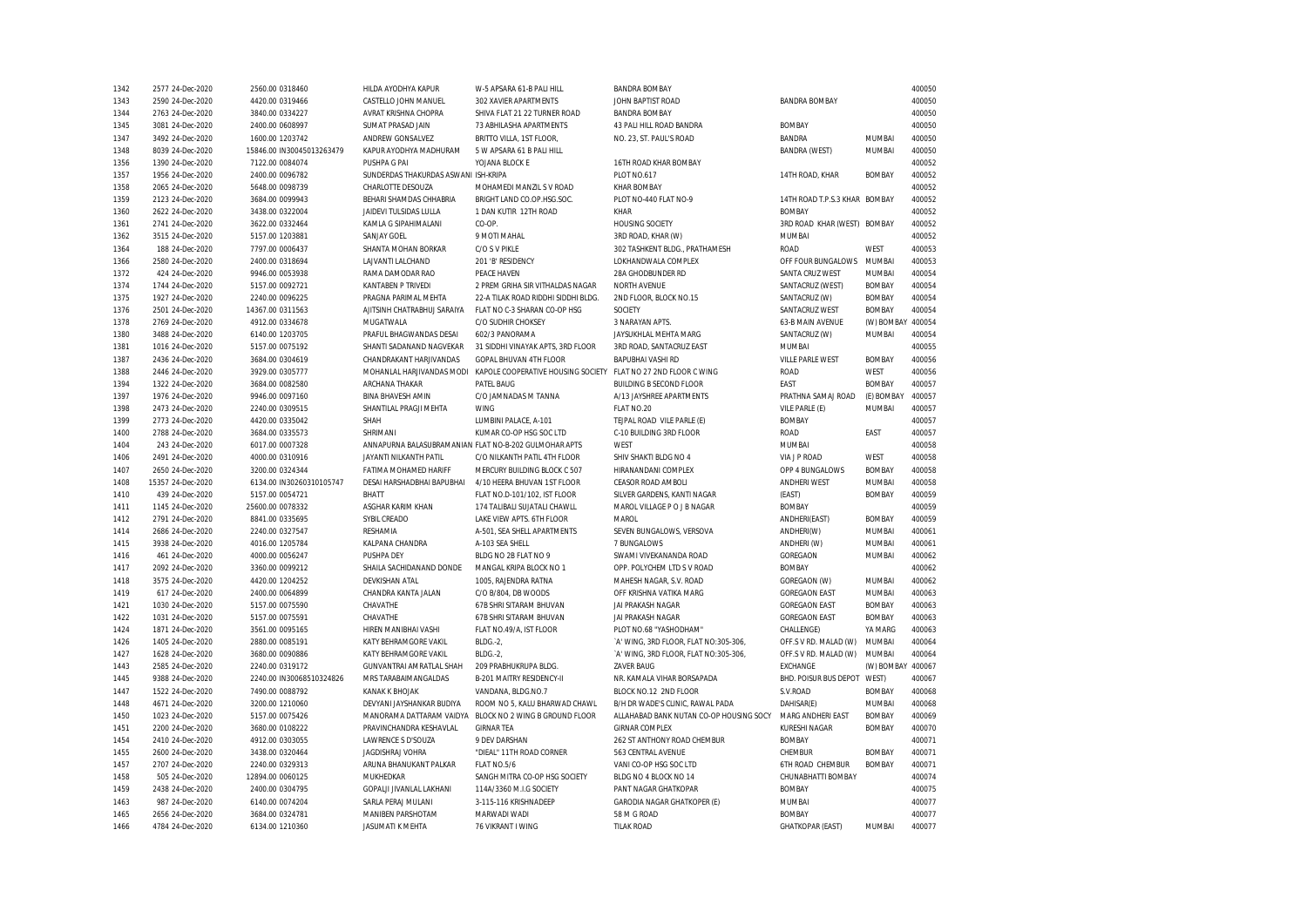| 1469 | 3336 24-Dec-2020  | 2000.00 1202173          | KANTABEN M SHAH                                       | 20, PRATAP NIVAS                                                | 14, DR. AMBEDKAR ROAD          | MULUND WEST              | <b>MUMBAI</b>    | 400080 |
|------|-------------------|--------------------------|-------------------------------------------------------|-----------------------------------------------------------------|--------------------------------|--------------------------|------------------|--------|
| 1471 | 431 24-Dec-2020   | 2400.00 0054145          | AMRATLAL PANACHAND MEHTA                              | 15 KESHAV CO-OP HSG SOCIETY                                     | JAGDUSHA NAGAR                 | <b>GHATKOPAR (W)</b>     | <b>BOMBAY</b>    | 400086 |
| 1474 | 2762 24-Dec-2020  | 2400.00 0334215          | CHAMPAKLAL MOHANLAL SHETH                             | <b>ROAD</b>                                                     | OPP BANK OF INDIA              | <b>GHATKOPAR WEST</b>    | <b>BOMBAY</b>    | 400086 |
| 1475 | 465 24-Dec-2020   | 4160.00 0056460          | ANANTHARAMAIYER RAMAN                                 | NO 6 KAILAS PLOT NO 83                                          | PESTOM SAGAR CHEMBUR           |                          | MUMBAI           | 400089 |
| 1476 | 2723 24-Dec-2020  | 4113.00 0330778          | MAHADEO HARI DARUWALE                                 | PRATIKSHA BVI M2/155                                            | L.T.ROAD VAZIRA NAKA           | <b>BORIVLI (W)</b>       | <b>BOMBAY</b>    | 400091 |
| 1477 | 205 24-Dec-2020   | 6140.00 0006677          | HARENDRA P MUNSIFF                                    | 202 A MANISH                                                    | S V PATEL ROAD                 | BORIVLI WEST MUMBAI      |                  | 400092 |
| 1478 | 400 24-Dec-2020   | 3684.00 0052947          | RASILA MANUBHAI VADIVALA                              | 55 STAR APARTMENT                                               | <b>SECOND FLOOR</b>            | ROAD BORIVALI (W)        | MUMBAI           | 400092 |
| 1479 | 453 24-Dec-2020   | 9701.00 0055612          | JAYSUKHLAL JAGANNATH DAVE                             | B-503 RAMESHWAR TOWER                                           | NEAR GOKHALE HIGH SCHOOL       | (WEST)                   | <b>BOMBAY</b>    | 400092 |
| 1482 | 2422 24-Dec-2020  | 2400.00 0303565          | THOMAS SALVADOR TAVRO                                 | <b>FLOOR</b>                                                    | OPP: SONIWADI, SHIMPOLI ROAD   | BORIVALI (W)             | MUMBAI           | 400092 |
| 1483 | 2722 24-Dec-2020  | 5157.00 0330726          | SHAH                                                  | C/O MR BHARAT P SHAH                                            | B-205 GOVARDHAN APARTMENT      | L.T.ROAD BORIVALI (W)    | <b>BOMBAY</b>    | 400092 |
| 1484 | 2738 24-Dec-2020  | 1520.00 0332305          | MANIBHAI FULABHAI PATEL                               | 5 DATTA NIVAS                                                   | PAINAGAR, BORIVALI (WEST)      | <b>BOMBAY</b>            |                  | 400092 |
| 1486 | 3109 24-Dec-2020  | 13262.00 0610976         | CHAND NARAIN SAXENA                                   | YOGI NAGAR,                                                     | YOGI AVENUE 501/A,             | WEST                     | MUMBAI           | 400092 |
| 1491 | 511 24-Dec-2020   | 5157.00 0060354          | J R MEHTAJI                                           | 102 "NAVJYOT" VAKOLA MASJID ROAD                                | NEAR KADAMWADI                 | SANTACRUZ (EAST)         | <b>BOMBAY</b>    | 400098 |
| 1495 | 2670 24-Dec-2020  | 4359.00 0326329          | VASUDEO N LUTHRIA                                     | 2402, TOWER-2, CHALLENGERS                                      | <b>THAKUR VILLAGE</b>          | NEAR SANTA NAGAR         | (E), MUMBAI      | 400101 |
| 1498 | 2736 24-Dec-2020  | 2400.00 0332158          | SURESH KANTILAL JOSHI                                 | C/O. MANOJ SURESH JOSHI                                         | A-303, MORESHWAR KRUPA         | EKSAR BORIVLI (W)        | MUMBAI           | 400103 |
| 1499 | 856 24-Dec-2020   | 7859.00 0071370          | CELINE ROSE ANDRADE                                   | B-401, TRIVENI C.H.S. LIMITED                                   | NEAR SIDDHARTH HOSPITAL        | <b>GOREGAON (WEST)</b>   | <b>MUMBAI</b>    | 400104 |
| 1507 | 804 24-Dec-2020   | 2400.00 0070135          | MOKASHI                                               | A-2, 33, J.P.NAGAR                                              | KOPHARAD, VIRAR (W)            | TALUKA-VASAI             | DIST: THANE      | 401301 |
| 1509 | 8675 24-Dec-2020  | 7302.00 IN30051312245185 | SHARON JOHN FERNANDES                                 | S/3 ST AGOSTINHO PARADISE                                       | NEAR FOOTBALL GROUND MOROD     | SANTACRUZ GOA PANJIM GOA |                  | 403005 |
|      |                   |                          |                                                       |                                                                 |                                |                          |                  |        |
| 1512 | 2476 24-Dec-2020  | 3315.00 0309698          | ARDESHIR PESTONJI DIVECHA                             | <b>B-8 GITA SOCIETY</b>                                         | 10, SYNAGOGUE STREET           | CAMP-POONA               |                  | 411001 |
| 1513 | 2606 24-Dec-2020  | 30592.00 0320981         | SATYA PARKASH KHOSLA                                  | <b>FLOOR</b>                                                    | 318/2 NORTH MAIN ROAD          | <b>KOREGAON PARK</b>     | <b>PUNE</b>      | 411001 |
| 1515 | 437 24-Dec-2020   | 5157.00 0054572          | CHIRPUTKAR                                            | 395/4 SADASHIV PETH                                             |                                |                          | POONA            | 411002 |
| 1516 | 459 24-Dec-2020   | 9210.00 0056096          | YASHUMATI KANTILAL BAFANA                             | TRISHLA                                                         | 321A/3 SHANKARSHET ROAD        | SOCIETY                  | POONA            | 411002 |
| 1517 | 841 24-Dec-2020   | 1837.00 0071190          | KASTURI V RAJADHYAKSHA                                | C/O BANK OF INDIA                                               | POONA CITY BRANCH              | POST BOX NO 508          | <b>BUDHWAR</b>   | 411002 |
| 1520 | 369 24-Dec-2020   | 1600.00 0051366          | ANUSAYA M YARDI                                       | <b>PANCHADRI FLATS</b>                                          | 55/15 ERANDWANE PUNE           |                          |                  | 411004 |
| 1521 | 1212 24-Dec-2020  | 2240.00 0079823          | SUMATI MANOHAR PHADKE                                 | 1260/B SHIVAJINAGAR                                             | <b>PINF</b>                    |                          |                  | 411004 |
| 1523 | 10585 24-Dec-2020 | 2080.00 IN30109810549602 | DHANANJAY PARANJAPE                                   | 767\10                                                          | DECCAN GYMKHANA                | NEAR PYC GROUND          | <b>PUNE</b>      | 411004 |
| 1524 | 3481 24-Dec-2020  | 15595.00 1203669         | INDIRABAI SHRIPAD WAGLE                               | "WATSALYA"                                                      | 1194/19-A, SHIVAJINAGAR,       | PUNE                     |                  | 411005 |
| 1525 | 217 24-Dec-2020   | 2080.00 0006816          | INDUR TIKAMDAS THADHANI                               | 724 SADHU VASWANI NAGAR                                         | <b>AUNDH PUNE</b>              |                          |                  | 411007 |
| 1526 | 2740 24-Dec-2020  | 8227.00 0332458          | THADHANI INDUR TIKAMDAS                               | 724 SADHU VASWANI NAGAR                                         | <b>AUNDH PUNE</b>              |                          |                  | 411007 |
| 1527 | 893 24-Dec-2020   | 6324.00 0072297          | VIMALA PRABHAKAR CHAUBAL                              | 501 HIMALAYAN HEIGHTS                                           | <b>SOLAPUR ROAD</b>            | PUNE                     |                  | 411013 |
| 1529 | 8750 24-Dec-2020  | 1600.00 IN30051315098434 | MANISH GUPTA                                          | FL NO 16 SPRINGFIELD WING B                                     | S NO 8/2B 2C KHARADI PUNE      | <b>MART</b>              | MAHARASHT 411014 |        |
| 1531 | 524 24-Dec-2020   | 6017.00 0060816          | NILKANTH BHALCHANDRA SAPRE                            | 102 KHADAKWADI                                                  | POST: MANDVI                   | <b>TALUKA HAVELI</b>     | PUNE             | 411023 |
| 1538 | 1267 24-Dec-2020  | 9946.00 0081370          | FARROKH DHUNJISHA BHATHENA KUBERA PARK, BLDG NO C 10, |                                                                 | FLAT NO. 11-12, LULANAGAR,     | KONDWA ROAD, PUNE        |                  | 411040 |
| 1543 | 477 24-Dec-2020   | 8227.00 0056808          | <b>BACHUWAR</b>                                       | 93 RLY LINES SOLAPUR                                            |                                |                          | SOLAPUR          | 413001 |
| 1544 | 2522 24-Dec-2020  | 1520.00 0312640          | THAKKER                                               | C/O CHOTHANI COMPANY                                            | P O BOX NO 47 MAIN ROAD        | SHRIRAMPUR               | AHMADNAG         | 413709 |
| 1555 | 1511 24-Dec-2020  | 2400.00 0088269          | SUNITA P ADVANI                                       | FLAT NO. 9, GROUND FLOOR                                        | KAJAL APARTMENT                | <b>BLOCK C/18/69</b>     | ULHANAGAR 421003 |        |
| 1556 | 2405 24-Dec-2020  | 3840.00 0302655          | SHAH                                                  | 2054 DELHI DARWAJA                                              | NILGIRI TEA DEPOT              | <b>NASIK</b>             |                  | 422001 |
| 1557 | 3232 24-Dec-2020  | 2240.00 1200477          | RAMILA P DESAI                                        | FLAT NO - 13, KEAN CO-OP HSG SOCIETY                            | DATTA MANDIR ROAD              | <b>NASIK ROAD</b>        | RA               | 422101 |
| 1560 | 14490 24-Dec-2020 | 2960.00 IN30198310521539 | SANTOSH RAMRAO KOLAPKAR                               | N-11, B94/3, T. V. CENTER,                                      | HUDCO.                         |                          | D (MAH.)         | 431003 |
| 1561 | 2055 24-Dec-2020  | 6140.00 0098657          | CHANDRIKA GALA                                        | C/O ATUL PULSE MILL                                             | C-14/15 INDUSTRIAL ESTATE      | NANDED (M.S.)            |                  | 431602 |
| 1563 | 923 24-Dec-2020   | 2400.00 0072801          | THRITY FARAMROJ DORDI                                 | 481 NEW COLONY                                                  | <b>NAGPUR</b>                  |                          |                  | 440001 |
| 1564 | 2697 24-Dec-2020  | 2400.00 0328541          | KESHAO NILKANTH KOLWADKAR                             | 21 ZADE LAYOUT (BHARATNAGAR)                                    | DHANSHRI APARTMENT             | 1ST FLOOR (1A) NAGPUR    |                  | 440001 |
| 1567 | 1302 24-Dec-2020  | 5034.00 0082186          | KHURSHED TEHMURAS DALAL                               | DR DALAL'S COMPOUND                                             | KATOL ROAD NAGPUR              |                          |                  | 440013 |
| 1572 |                   |                          |                                                       | COREL HITEC EDUCATION SOCIETY                                   | NEAR SHRIRAM MANDIR, MAIN ROAD | AT & PO: GHATANJI        | YAVATMAL         | 445301 |
|      | 1619 24-Dec-2020  | 3840.00 0090829          | VIJAY KAMAL BAJPAI                                    |                                                                 |                                |                          |                  |        |
| 1573 | 2630 24-Dec-2020  | 2240.00 0322743          | <b>JAGDISH PODDAR</b>                                 | C/O SHREE RAM TEXTILE                                           | 466 MALIWADA                   | CHOWK BAZAR              | (M.P)            | 450331 |
| 1574 | 391 24-Dec-2020   | 20630.00 0052336         | SATYAPAL ANAND                                        | ANAND AUTOMOBILES                                               | <b>STATION RD</b>              | <b>INDORE CITY</b>       | <b>INDORE</b>    | 452001 |
| 1575 | 1216 24-Dec-2020  | 2720.00 0079987          | YOGESHKUMAR AMBALAL PATEL                             | C/O OPTIC PALAC                                                 | G-1 JOHRI PALACE               | <b>SUPER BAZAR</b>       | (M.P)            | 452001 |
| 1583 | 3050 24-Dec-2020  | 3806.00 0606989          | <b>GIAN CHAND ARORA</b>                               | <b>ASST SURGEON RETD</b>                                        | 7/N4 HABIBGUNJ B.H.E.L         | <b>BHOPAL</b>            |                  | 462024 |
| 1585 | 2312 24-Dec-2020  | 3438.00 0119312          | RANJIT KUMAR ANAND                                    | KRISHNA COLONY                                                  | NAYA BAZAR                     | <b>GWALIOR</b>           |                  | 474009 |
| 1587 | 2754 24-Dec-2020  | 2240.00 0333434          | AMIN PRAMOD RAMBHAI                                   | C/O DILIP P DESAI                                               | 504 CIVIL LINES                | HOUSE                    | <b>RAIPUR</b>    | 492001 |
| 1590 | 2328 24-Dec-2020  | 2240.00 0120376          | HASSANAND DAYALDAS JAISING                            | C/O DR H B JAISING                                              | 100 SAROJINI DEVI ROAD         | SECUNDERABAD             |                  | 500003 |
| 1591 | 2764 24-Dec-2020  | 2240.00 0334263          | NARAINDAS MELDOMAL                                    | B-1/19 PRASHANT APPT.                                           | P.G.ROAD                       | SECUNDERABAD             |                  | 500003 |
| 1593 | 1853 24-Dec-2020  | 6140.00 0094569          | <b>OMPRAKASH SARDA</b>                                | 15-6-175/2 KOLSAWADI                                            | <b>BEGUM BAZAR</b>             | HYDERABAD<br>(A.P.)      |                  | 500012 |
| 1596 | 638 24-Dec-2020   | 20077.00 0065567         | MALLI MANTRA VADI                                     | 1-11-221 SUNDER COTTAGE                                         | <b>BEGUMPET</b>                | HYDERABAD                | A P              | 500016 |
| 1597 | 1001 24-Dec-2020  | 1600.00 0074545          | ANURADHA                                              | 7-1-95/2 AMEERPET                                               | HYDERABAD                      |                          |                  | 500016 |
| 1598 | 1002 24-Dec-2020  | 4000.00 0074548          | <b>JAMUNA BAI</b>                                     | 7-1-95/2 AMEERPET                                               | HYDERABAD                      |                          |                  | 500016 |
| 1600 | 4233 24-Dec-2020  | 3680.00 1207584          | SAROJBEN SHAH                                         | 3-4-254 & 254/1/1                                               | FLAT NO 501                    | KACHIGUDA                | HYDERABAD        | 500027 |
| 1603 | 2223 24-Dec-2020  | 3438.00 0111457          | MURARI LAL JHUNJHUNWALA                               | C/O ESEM TOOLS & COMPONENTS                                     | MFG.CO. PLOT NO.119            | PROGRAMME                | AR.              | 500037 |
| 1604 | 5508 24-Dec-2020  | 2160.00 IN30007910479244 | PARAMESHWAR DASARI                                    | FLAT NO 102 BLUE LOTUS APARTMENTS PLOT NO. 35 & 36 BALAJI HILLS |                                | KALPA NIZAMPET           | ANDHRAPRA        | 500072 |
| 1605 | 6606 24-Dec-2020  | 2800.00 IN30021412524539 | PRATAAPAGIRI UDAY BHASKAR                             | PLOT 56 NAVODAYA COLONY                                         | EIAMMABANDA ROAD               | KUKATPALLY               | ANDHRA           | 500072 |
| 1606 | 4511 24-Dec-2020  | 9347.00 1209000          | LEELA GAYATRI DRONAMRAJU                              | H.NO 81. LIC COLONY                                             | <b>NEAR INDIRA PARK</b>        | <b>GANDHI NAGAR</b>      | HYDERABAD        | 500080 |
|      |                   |                          |                                                       |                                                                 |                                |                          |                  |        |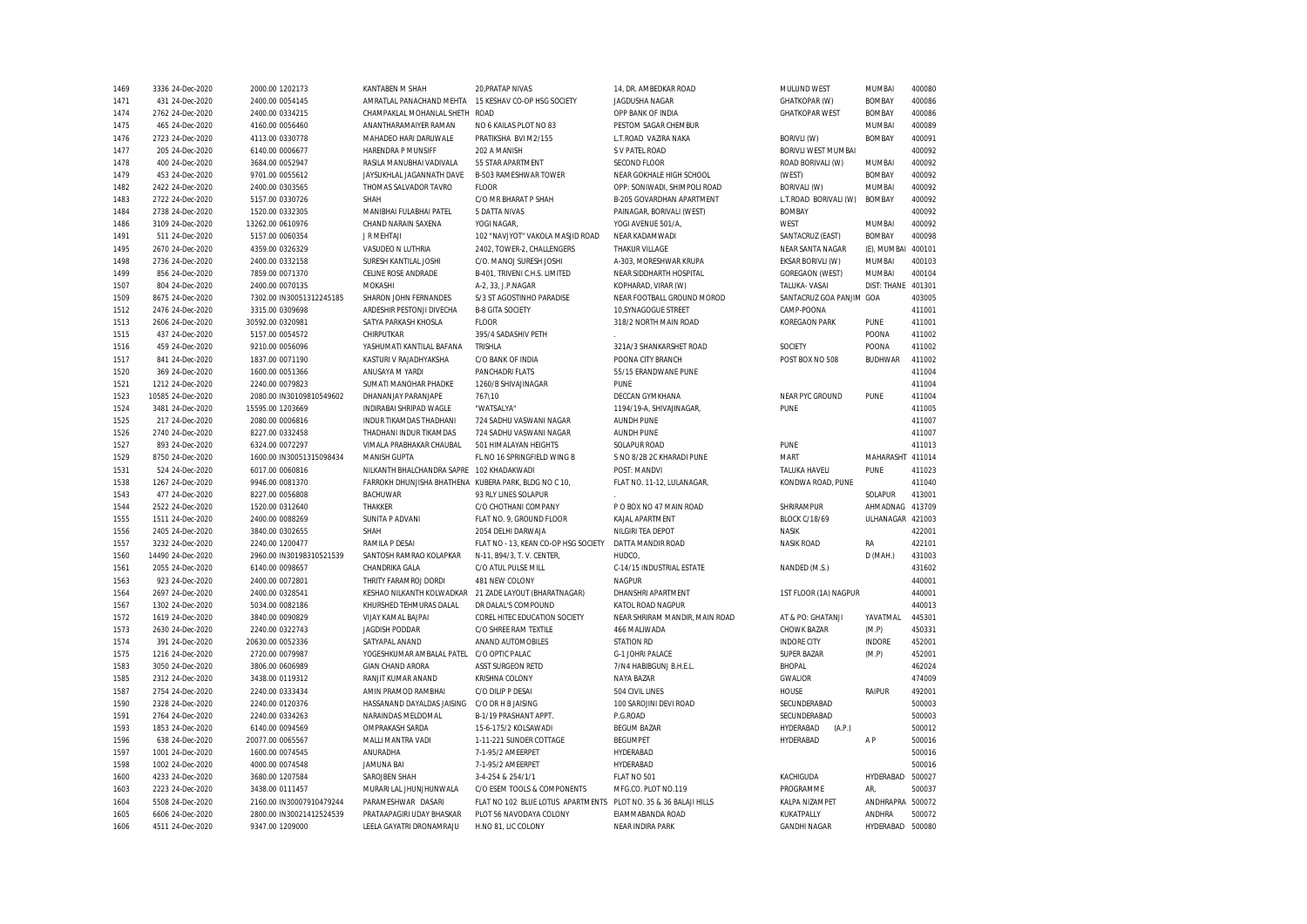| 1607 | 149 24-Dec-2020   | 1920.00 0005568           | A KRISHNA KUMARI                                    | FLAT-502 SUNRISE APTS.       | DWARKAPURI COLONY                    | PANJAGUTTA                  | HYDERABAD        | 500082 |
|------|-------------------|---------------------------|-----------------------------------------------------|------------------------------|--------------------------------------|-----------------------------|------------------|--------|
| 1609 | 1894 24-Dec-2020  | 3520.00 0095716           | SHAPOON ROY                                         | 16-2-836/A/17 L I C COLONY   | SAIDABAD                             | HYDERABAD                   |                  | 500659 |
| 1612 | 9368 24-Dec-2020  | 2000.00 IN30066910170517  | POLEPALLI ASHOK KUMAR                               | D NO 8-3-373(2)              | <b>MAIN BAZAR</b>                    | RAYADURG                    | RAYADURG         | 515865 |
| 1614 | 2818 24-Dec-2020  | 2240.00 0400566           | S ANASUYA BAI                                       | C/O N VIVEK BABU             | <b>CORPORATION BANK</b>              | ROAD,                       | ANAPURAM,        | 520011 |
| 1617 | 15081 24-Dec-2020 | 4000.00 IN30232410140678  | PENMETSA BHARATI                                    | D. NO 55.14.36/8             | APSEB COLONY                         | SEETHAMMADHARA              | <b>NAM</b>       | 530013 |
| 1618 | 15091 24-Dec-2020 | 1600.00 IN30232411083745  | P V S PRASADA RAJU                                  | DOOR NO 55-14-36/8           | A P S E B COLONY                     | SEETAMMADHARA               | <b>NAM</b>       | 530013 |
| 1625 | 1250 24-Dec-2020  | 6140.00 0080942           | SREE KRISHNA MURTY MADIPALLI S/O MADIPALLI AMMIRAJU |                              | MARELLAVARI STREET                   | BHIMAVARAM                  | GODAVARI         | 534201 |
| 1627 | 504 24-Dec-2020   | 2240.00 0060053           | MEENAKSHI SIVASWAMI                                 | 192 7TH MAIN ROAD IV BLOCK   | <b>JAYANAGAR</b>                     |                             | BANGALORE        | 560001 |
| 1628 | 2363 24-Dec-2020  | 4420.00 0201101           | ANGELA CORDEIRO                                     | <b>VIRLOS NIVAS</b>          | 21/4-A MAHATMA GANDHI ROAD           | <b>CRAIG PARK LAYOUT</b>    | BANGALORE        | 560001 |
| 1629 | 2364 24-Dec-2020  | 8841.00 0201102           | ANGELA CORDEIRO                                     | <b>VIRLOS NIVAS</b>          | 21/4-A MAHATMA GANDHI ROAD           | <b>CRAIG PARK LAYOUT</b>    | BANGALORE 560001 |        |
| 1631 | 1457 24-Dec-2020  | 4850.00 0086735           | SUKHRAJ CHHOGALAL                                   | <b>BAGRECHA BUILDING</b>     | 314 AVENUE ROAD                      | <b>BANGALORE</b>            |                  | 560002 |
| 1633 | 14755 24-Dec-2020 | 9931.00 IN30214810733364  | SANDHYA NAYAK                                       | RASHMI NO 37                 | 1ST CROSS M T LAYOUT OFF             | MALLESWARAM                 | BANGALORE        | 560003 |
| 1634 | 10685 24-Dec-2020 | 12998.00 IN30113513625046 | C S NARASIMHA MURTHY                                | NO 76 KRISHNARAJENDRA ROAD   | BASAVANGUDI                          | <b>BANGALORE</b>            |                  | 560004 |
| 1637 | 2876 24-Dec-2020  | 6938.00 0403570           | M S PADAKI                                          | 15 RAGHAVENDRA COLONY        | 5TH MAIN ROAD CHAMARAJAPET           | KARNATAKA                   |                  | 560018 |
| 1641 | 9304 24-Dec-2020  | 4000.00 IN30061010786448  | SUMITHRA JAIN                                       | ANANTHA RAMAIAH COMPOUND     | 182/2, IIND FLOOR                    | <b>ROAD</b>                 | BANGALORE 560025 |        |
| 1642 | 529 24-Dec-2020   | 3929.00 0061303           | POONA KRISHNADAS                                    | 99 WILSON GARDENS            | 8TH CROSS ROAD                       | <b>BANGALORE 27</b>         |                  | 560027 |
| 1643 | 3465 24-Dec-2020  | 11788.00 1203474          | KFSHAVAN                                            | C/O. ANITA VASANTH           | VASANT COLOUR LABS.                  | 110, K.H. ROAD,             | BANGALORE        | 560027 |
| 1644 | 1668 24-Dec-2020  | 7736.00 0091343           | KUSUM RADHAKRISHNAN                                 | 'ANKUR' PLOT NO.69           | 3RD CROSS MUNINANJAPPA LAYOUT        | DINNUR, P.O: R.T.NAGAR      | BANGALORE        | 560032 |
| 1646 | 377 24-Dec-2020   | 5771.00 0051802           | KAILASH CHANDRA GOEL                                | C/O. SANJAY GOEL             | VILLA #140 ADARSH VISTA              | <b>AIRPORT ROAD</b>         | BANGALORE 560037 |        |
| 1647 | 1354 24-Dec-2020  | 7613.00 0083118           | JEANNE AGNES ALOYSIUS                               | C/O LEELAVATHI BHUJANGA      | RAJESHWARI KRUPA                     | CHOWDESHWARI                | LLI.             | 560037 |
| 1649 | 122 24-Dec-2020   | 2400.00 0004799           | PARUL BALA KUMAR                                    | 219.7TH MAIN                 | SADANANDA NAGAR                      | <b>NGEF EAST</b>            | BANGALORE        | 560038 |
| 1652 | 318 24-Dec-2020   | 1920.00 0009299           | T U KRISHNA                                         | 243 IV MAIN I STAGE VI PHASE | WEST OF CHORD ROAD INDUSTRIAL TOWN   | BANGALORE                   |                  | 560044 |
| 1654 | 12224 24-Dec-2020 | 3943.00 IN30135620193164  | <b>USHA DEVI N</b>                                  | NO 936 6TH CROSS             | 2ND BLOCK                            | <b>B S K IST STAGE</b>      | BANGALORE        | 560050 |
| 1656 | 2924 24-Dec-2020  | 2240.00 0501775           | MOHANLAL BOHRA                                      | II FLOOR JALARAM MARKET      | <b>D K LANE</b>                      | <b>BANGALORE</b>            |                  | 560053 |
| 1657 | 3157 24-Dec-2020  | 3561.00 0800082           | POOMULLIMANACHERIA                                  | 20/1 16TH CROSS 12TH MAIN    | MALLESWARAM WEST                     | BANGALORE                   |                  | 560055 |
| 1662 | 2726 24-Dec-2020  | 4973.00 0331128           | DAMBAL                                              | 38 SBI OFFICERS' COLONY      | BASAVESHWAR NAGAR                    | <b>BANGALORE</b>            |                  | 560079 |
| 1664 | 3279 24-Dec-2020  | 5034.00 1201437           | SULA MAHESH JHAVERI                                 | NO. 521, F-BLOCK             | SAHAKAR NAGAR                        | <b>BANGALORE</b>            |                  | 560092 |
| 1665 | 12731 24-Dec-2020 | 2240.00 IN30154919329358  | ARUN BALLAKUR                                       | 292 19TH MAIN                | BEHIND KORAMANGALA POLICE STATION    | KORAMANGALA                 | BANGALORE        | 560095 |
| 1673 | 2843 24-Dec-2020  | 1920.00 0401500           | M V PARVATAVARDHANA                                 | "LALITHA PRASADAM"           | CHIKMAGALUR                          | KARNATAKA                   |                  | 577101 |
| 1676 | 34 24-Dec-2020    | 3684.00 0001621           | LALITA VEERAPPA HIREGOUDAR                          | SHIVABASAVA NAGAR            | HAVERI DIST DHARWAR                  | <b>MYSORE STATE</b>         | DHARWAR          | 580001 |
| 1677 | 35 24-Dec-2020    | 1600.00 0001625           | AIMAI JAMSHED ITALIA                                | ANAND BHAVAN                 | 223 B MARREDPALLI                    | SECUNDERABAD                | AD               | 580001 |
|      |                   |                           | MASTER SUDHIR VASANT                                |                              |                                      |                             |                  |        |
|      |                   |                           | KACHURE MINOR THROUGH                               |                              |                                      |                             |                  |        |
| 1679 | 1277 24-Dec-2020  | 2400.00 0081738           | FATHER AND NATURAL GUARDIAN C/O M/S K A NANDGERIKAR |                              | <b>BHUSPET HUBLI</b>                 |                             |                  | 580020 |
| 1680 | 2084 24-Dec-2020  | 2400.00 0099062           | SUSHMA G KYATANAVAR                                 | C/O GANGAPPA S KYATANVAR     | <b>JANGALIONI</b>                    | OLD HUBLI KARNATAKA         |                  | 580024 |
| 1683 | 526 24-Dec-2020   | 2400.00 0060978           | DAYANAND BANDOPANT KAMAT                            | 720/5, S V ROAD (ANGOL EXTN) | TILAKWADI                            | BELGAUM                     | BELGAUM          | 590006 |
| 1686 | 1357 24-Dec-2020  | 13016.00 0083201          | JYOTI GIRDHARIDAS CHABRIA                           | 18 DR MUNNIAPPA ROAD         | MADRAS 10                            |                             |                  | 600000 |
| 1688 | 1487 24-Dec-2020  | 6017.00 0087888           | <b>B THIRUPURASUNDARI</b>                           | AI-112 ANNA NAGAR            | MADRAS 40                            |                             |                  | 600000 |
| 1689 | 2820 24-Dec-2020  | 4850.00 0400660           | T KUSHALCHAND GALADA                                | 74 U S MUDALY STREET         | SAIDAPET                             | MADRAS 15                   |                  | 600000 |
| 1690 | 2835 24-Dec-2020  | 2880.00 0401266           | L MEYYAPPAN                                         | 36 A JAWHAR STREET NEW TOWN  | KARAIKUDI                            | <b>RAMNAD DIST</b>          | <b>MADRAS</b>    | 600000 |
| 1691 | 2841 24-Dec-2020  | 7859.00 0401464           | N PERUMAYEEAMMA                                     | W/O S K SENGODA GOUNDAR      | RAMANI SERVICE AND CO                | RAJAGOBALACHARI ROAD MADRAS |                  | 600000 |
| 1692 | 2842 24-Dec-2020  | 3360.00 0401468           | ROSHAN MARLENE D'SOUZA                              | J6 RAMAKRISHNA NAGAR         | MADRAS 28                            |                             |                  | 600000 |
| 1693 | 2845 24-Dec-2020  | 4912.00 0401562           | BADARMULL GULAB CHAND BORA NO 75 VATHEYAR SUBRAYA   |                              | <b>MUDALI STREET</b>                 | SAIDAPET                    | MADRAS 15        | 600000 |
| 1695 | 2870 24-Dec-2020  | 7245.00 0403221           | KHATUNBAI                                           | A M GOOLAMALLY AND CO        | 20 ERRABALU CHETTY STREET            | MADRAS <sub>1</sub>         |                  | 600000 |
| 1697 | 2878 24-Dec-2020  | 2400.00 0403654           | LAKSHMI KRISHNAMURTI                                | <b>SUNDRA</b>                | 14 THANIKACHALAM CHETTY RD           | <b>T NAGAR</b>              | MADRAS 17        | 600000 |
| 1698 | 2879 24-Dec-2020  | 7859.00 0403658           | S K SENGODA GOUNDER                                 | C/O RAMANI SERVICE AND CO    | 3/340 RAJAGOBALACHARI ROAD           | SALEM 7 MADRAS STATE        |                  | 600000 |
| 1701 | 2889 24-Dec-2020  | 2400.00 0403992           | V SARASWATHI                                        | 42 PELATOPE MYLAPORE         | MADRAS 4                             |                             |                  | 600000 |
| 1705 | 1374 24-Dec-2020  | 2240.00 0083563           | TULSIDAS K MOTWANI                                  | 62-A CORAL MERCHANT STREET   | MANNADY                              | CHENNAI                     |                  | 600001 |
| 1706 | 1736 24-Dec-2020  | 25600.00 0092604          | FATIMA EBRAHIM JADWET                               | NO 3 PERIANNA MAISTRY STREET | MADRAS                               |                             |                  | 600001 |
| 1707 | 2279 24-Dec-2020  | 3684.00 0116821           | PURANMAL SARAVGI                                    | C/O NIRMAL KUMAR & BROS      | 47 ACHARAPPAN STREET                 | MADRAS                      |                  | 600001 |
| 1708 | 2824 24-Dec-2020  | 19893.00 0400762          | RAM PL NACHAMMAIACHI                                | 108 THAMBU CHETTY STREET     | MADRAS                               |                             |                  | 600001 |
| 1709 | 399 24-Dec-2020   | 84268.00 0052931          | <b>BHASKAR MENON</b>                                | <b>ITD</b>                   | 202 (OLD NO. 742), ANNA SALAI        | CHENNAI                     |                  | 600002 |
| 1711 | 2866 24-Dec-2020  | 2240.00 0403022           | NAINMAL                                             | C/O ARISTO STAINLESS         | 19 RAGHUNAIKULU STREET               | <b>PARK TOWN</b>            | MADRAS           | 600003 |
| 1713 | 2101 24-Dec-2020  | 6140.00 0099334           | S R GURUSWAMY                                       | 36/21 LOGANATHAN COLONY      | <b>MYLAPORE</b>                      | CHENNAI                     |                  | 600004 |
| 1715 | 7693 24-Dec-2020  | 2400.00 IN30036022187677  | ADAM AZEEZUL HUQ                                    | C/O SRI AVM KUMARAN          | 6 AVM AVENUE                         | <b>MYLAPORE</b>             | CHENNAI          | 600004 |
| 1716 | 176 24-Dec-2020   | 6754.00 0006096           | SHUBHA PRABHAKAR                                    | 9 SINGARACHARI STREET        | TRIPLICANE                           | CHENNAI                     |                  | 600005 |
| 1717 | 674 24-Dec-2020   | 2880.00 0066826           | <b>GYAN DEVI LODHA</b>                              | C/O RAJENDRA LODHA           | FLAT NO 81, RADHEY SHYAM APPARTMENTS | ROAD                        | CHENNAI          | 600008 |
| 1718 | 1817 24-Dec-2020  | 6848.00 0093666           | CITI BANK N.A.                                      | 5TH FLOOR SHAKTI TOWERS      | 766 ANNA SALAI                       | <b>MADRAS</b>               |                  | 600008 |
| 1722 | 528 24-Dec-2020   | 40832.00 0061017          | MADATHIL VELAYUDHAN                                 | MANAGING DIRECTOR            | SUDARSHAN TRADING CO LTD             | <b>ROAD</b>                 | MADRAS 14        | 600014 |
| 1723 | 2847 24-Dec-2020  | 4420.00 0401642           | RAHEJA PAHLAJ                                       | <b>NANDINI HOUSE</b>         | 4 MASILAMANI MUDALIAR ROAD           | ROYAPETTAH                  | <b>MADRAS</b>    | 600014 |
| 1724 | 2857 24-Dec-2020  | 2400.00 0402567           | MAHALINGAM RAJAGOPALAN                              | 'SHARADA'                    | 19. IIND STREET                      | <b>BALAJI NAGAR</b>         | <b>MADRAS</b>    | 600014 |
| 1725 | 2872 24-Dec-2020  | 2880.00 0403384           | KALAVATIBAI S JOSHI                                 | 3-B VILLA CLASSICA           | 274 LLOYDS ROAD                      | ROYAPETTAH                  | CHENNAI          | 600014 |
|      |                   |                           |                                                     |                              |                                      |                             |                  |        |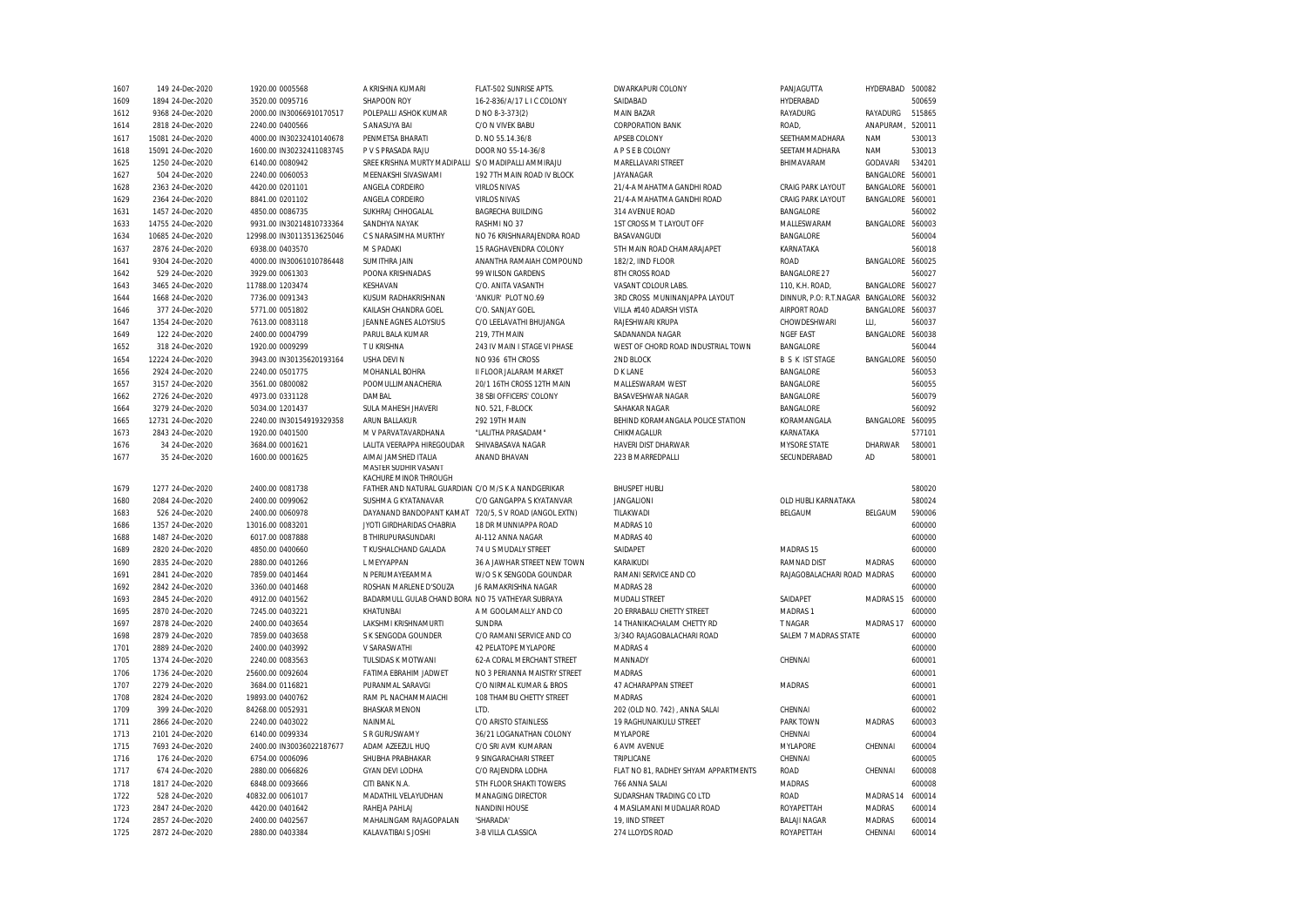| 1726 | 2900 24-Dec-2020  | 5157.00 0404518           | MANGILAL                                           | 28 WHITES ROAD                  | <b>MADRAS</b>                 |                                        |                   | 600014 |
|------|-------------------|---------------------------|----------------------------------------------------|---------------------------------|-------------------------------|----------------------------------------|-------------------|--------|
| 1727 | 432 24-Dec-2020   | 85760.00 0054164          | SHANTHA KRISHNA MOORTHY                            | 53 GOPATHY NARAYANASWAMY ROAD   | THYAGARAYANAGAR               | <b>MADRAS</b>                          |                   | 600017 |
| 1728 | 1135 24-Dec-2020  | 1600.00 0078198           | GITA RANGANATHAN                                   | 16/1 T.T.K.ROAD                 | IST CROSS ALWARPET            | <b>MADRAS</b>                          |                   | 600018 |
| 1729 | 1170 24-Dec-2020  | 36224.00 0078808          | S NARAYANAN                                        | 15 PARTHASARATHY GARDENS        | <b>MADRAS</b>                 |                                        |                   | 600018 |
| 1731 | 1738 24-Dec-2020  | 2400.00 0092634           | S VENKATARAMAN                                     | 11 SUBBARAYA AIYER AVENUE       | C P RAMASWAMI IYER STREET     | <b>MADRAS</b>                          |                   | 600018 |
| 1732 | 3392 24-Dec-2020  | 2240.00 1202785           | <b>FARHAT GANESHAN</b>                             | 10 SEETHAMAL EXTENSION          | <b>1ST CROSS STREET</b>       | TEYNAMPET                              | CHENNAI           | 600018 |
| 1733 | 30561 24-Dec-2020 | 21907.00 1601480000654388 | ANANTHARAMAN KISHEN RAJ                            | A-1, RAMPRASAD APTS             | 10/54, SUBRAMANIAM STREET     | ABHIRAMAPURAM                          | CHENNAI           | 600018 |
| 1734 | 251 24-Dec-2020   | 6400.00 0007707           | PVT LTD                                            | 1 FIRST MAIN ROAD               | INDIRA NAGAR CHENNAI          |                                        |                   | 600020 |
| 1735 | 491 24-Dec-2020   | 6262.00 0057555           | H RAMEEJA BI                                       | NO 3 THIRD STREET               | BHAKTHAVATSALAM NAGAR         | <b>ADYAR MADRAS</b>                    |                   | 600020 |
| 1737 | 2563 24-Dec-2020  | 3360.00 0316593           | KOSUVAYUR HARIHARA LALITHA C/O MR S ANANTHANARAYAN |                                 | 16/16 RAMS, 3RD MAIN ROAD     | GANDHI NAGAR, ADYAR CHENNAI            |                   | 600020 |
| 1739 | 296 24-Dec-2020   | 4000.00 0008706           | SARLA BHARGAVA                                     | NO-32 II MAIN ROAD              | R A PURAM                     | CHENNAI                                |                   | 600028 |
| 1740 | 327 24-Dec-2020   | 6140.00 0009602           | SUBRAMANIAM RAJAGOPALAN                            | 1A, RAHUL MANOR, 78 CHAMIERS RD | R.A.PURAM, CHENNAI            |                                        |                   | 600028 |
| 1741 | 3391 24-Dec-2020  | 6140.00 1202784           | VIMALA GOWARIKANTHAN                               | FLAT 5 °C'                      | RAMANIYAM TOWERS              | 12 GREENWAYS ROAD                      | CHENNAI           | 600028 |
| 1743 | 675 24-Dec-2020   | 6140.00 0066859           | RAM BHOJRAJ                                        | 36 CLUB ROAD                    | CHETPET                       | CHENNAI                                |                   | 600031 |
| 1745 | 1996 24-Dec-2020  | 5034.00 0097543           | SURENDRA MANILAL MEHTA                             | 57 MC.NICHOLS ROAD              | <b>MADRAS</b>                 |                                        |                   | 600031 |
| 1751 | 687 24-Dec-2020   | 5526.00 0067057           | S JAYANTHIKUMARI                                   | 'Y' BLOCK NO.57                 | ANNA NAGAR                    | <b>MADRAS</b>                          |                   | 600040 |
| 1755 | 2862 24-Dec-2020  | 2400.00 0402843           | MADANLAL KUMBHAT                                   | 2 KALATHI PILLAI STREET         | <b>IST FLOOR</b>              | <b>MADRAS</b>                          |                   | 600079 |
| 1758 | 381 24-Dec-2020   | 3438.00 0051891           | M S VENKATARAMAN                                   | 29-E PARK DUGAR                 | MOUNT POONAMALLEE ROAD        | CHENNAI                                |                   | 600089 |
| 1759 | 1209 24-Dec-2020  | 6140.00 0079764           | MALA SUNDARAM                                      | FLAT NO 2, SUDARSHAN            | 41-42.AANI STREET             | $\mathbf{H}$                           | KKAM,CHEN         | 600092 |
| 1761 | 2269 24-Dec-2020  | 5157.00 0115963           | MAJOR V CHANDRA CHUDAN                             | 29 INNER RING ROAD              | SENTHIL NAGAR MADRAS          |                                        |                   | 600094 |
| 1764 | 2898 24-Dec-2020  | 3680.00 0404406           | S SANTHOCKCHAND JAMAD                              | 120, HOSPITAL ROAD              | MADURANTAKAM                  | MADRAS                                 |                   | 603306 |
| 1765 | 2892 24-Dec-2020  | 3680.00 0404168           | CHANDRASEKARAN                                     | 1-B RUE SUFFREN                 | PONDICHERRY                   |                                        |                   | 605001 |
| 1774 | 405 24-Dec-2020   | 2320.00 0053039           | VR LAKSHMI ACHI                                    | RAMA VILAS                      | DHARMA NARAYANAN CHETTIAR ST  | KARAIKUDI                              |                   | 630003 |
| 1779 | 265 24-Dec-2020   | 6140.00 0008107           | P P SOUNDARARAJAN                                  | 98-B MANICKAM STREET            | SHEVAPET SALEM                | TAMILNADU                              |                   | 636002 |
| 1780 | 845 24-Dec-2020   | 3315.00 0071241           | SARADAPRIYA                                        | SRI SARADA SAMITI               | SRI SARADA COLLEGE ROAD       | ALAGAPURAM                             | SALEM             | 636004 |
| 1781 | 3455 24-Dec-2020  | 3806.00 1203428           | C HANUMANMANTHA RAO                                | MERCHANT & SANDAL OIL DEARLER,  | 129, HOTEL SITE,              | METTUR DAM,                            | CHENNAI           | 636401 |
| 1785 | 660 24-Dec-2020   | 4420.00 0066468           | E RAMANI                                           | <b>667 OPPNAKARA STREET</b>     | <b>COFFEE MERCHANTS</b>       | COIMBATORE                             |                   | 641001 |
| 1786 | 2317 24-Dec-2020  | 11297.00 0119631          | NALLEPILLY KRISHNA BALU                            | 201, PINNACLE PRESTIGE          | 246, ALAGESAN ROAD            |                                        | COIMBATORE 641011 |        |
| 1787 | 6684 24-Dec-2020  | 9127.00 IN30021415274890  | RAJ JAIDEVDAS GWALANI                              | 2ND                             | <b>CROSS</b>                  |                                        | TAMILNADU         | 641011 |
| 1788 | 971 24-Dec-2020   | 5157.00 0073757           | N JAYAKUMAR                                        | 6/29 HALLOW BLOCK               | <b>TRICHY ROAD</b>            | COIMBATORE                             |                   | 641018 |
| 1789 | 2834 24-Dec-2020  | 5157.00 0401260           | V NAGALAKSHMI                                      | 84-B, 8TH STREET                | K.K.PUDUR                     | COIMBATORE                             |                   | 641038 |
| 1791 | 2548 24-Dec-2020  | 7736.00 0314832           | GWALANI                                            | 17 BHARATHI PARK ROAD           | COIMBATORE                    | TAMILNADU                              |                   | 641043 |
| 1792 | 2525 24-Dec-2020  | 4912.00.0312793           | KUNHIRAMAN NAIR                                    | SUPRIYA SADAN                   | P.O. MOOZHIKKARA              | THALASSERY                             | KERLA             | 670111 |
| 1795 | 3178 24-Dec-2020  | 4420.00 1000041           | T SREEDHARAN                                       | LEKSHMIGIRI                     | NADAKKAV                      | CALICUT                                | KERALA            | 673011 |
| 1796 | 3158 24-Dec-2020  | 2240.00 0800148           | C P VARUGHESE                                      | POOPALLIL                       | ALLEPPEY                      | KERALA                                 |                   | 673101 |
| 1797 | 3177 24-Dec-2020  | 5157.00 1000035           | VEDOM                                              | PARLI VILLAGE PARLI POST        | PALGHAT                       | KERALA                                 |                   | 673101 |
| 1801 | 20843 24-Dec-2020 | 6864.00 1202390000152849  | MARYKUTTY CHERIAN                                  | DNO: 39/5745                    | CHIRAMEL, KURUSUPALLY ROAD    |                                        | KOCHI             | 682015 |
| 1803 | 2452 24-Dec-2020  | 1840.00 0306347           | SUNDERLAL NAGINDAS SHAH                            | 28/94 TRIPUNITHURA ROAD         | ERNACULAM COCHIN              |                                        |                   | 682016 |
| 1816 | 19127 24-Dec-2020 | 3200.00 1201090000885500  | INDU.                                              | 858, AMRITHA SADAN              | 17                            |                                        | ALAPPUZHA         | 688007 |
| 1819 | 546 24-Dec-2020   | 2160.00 0062220           | PRAKASH NARAIN KARNANI                             | 161/1 MAHATMA GANDHI ROAD       | ROOM NO 52                    | CALCUTTA 7                             |                   | 700000 |
| 1820 | 554 24-Dec-2020   | 1840.00 0062575           | DHIRENDRA MULLICK                                  | MARBLE PALACE                   | 46 MUKTARAM BABU STREET       | CALCUTTA 7                             |                   | 700000 |
| 1821 | 566 24-Dec-2020   | 13568.00 0063057          | PUNJAB NATIONAL BANK                               | 8 LYONS RANGE                   | CALCUTTA 1                    |                                        |                   | 700000 |
| 1822 | 569 24-Dec-2020   | 3200.00 0063217           | KISHAN LAL MAHESWARY                               | C/O CHHOGMAL LABHCHAND          | 74 JAMUNALAL BAJAJ STREET     | CALCUTTA 7                             |                   | 700000 |
| 1823 | 582 24-Dec-2020   | 2400.00 0063728           | SAMARENDRA NATH PAL                                | 6/1 SREEMANI PARA LANE          | CALCUTTA 36                   |                                        |                   | 700000 |
| 1824 | 604 24-Dec-2020   | 2400.00 0064355           | SUDHIR CHANDRA KONAR                               | 3 RADHANAGAR SOUTH ROAD         | <b>BURDWAN</b>                |                                        |                   | 700000 |
| 1827 | 635 24-Dec-2020   | 3561.00 0065372           | SAMIR KUMAR SWAR                                   | 1/3/1 HEM KAR LANE              | CALCUTTA 5                    |                                        |                   | 700000 |
| 1828 | 666 24-Dec-2020   | 3840.00 0066631           | <b>GULAB SINGH</b>                                 | C/O COMMERCIAL TYRES            | 43 KALI KRISHNA TAGORE STREET | CALCUTTA 7                             |                   | 700000 |
| 1829 | 683 24-Dec-2020   | 4912.00 0067023           | PANCHI DEVI SHARMA                                 | 5 SYNAGOGUE STREET 7TH FLOOR    | CALCUTTA 1                    |                                        |                   | 700000 |
| 1834 | 720 24-Dec-2020   | 2240.00 0067861           | RATNA MITRA                                        | 1/C ABINASH MITRA LANE          | CALCUTTA 700 006              |                                        |                   | 700000 |
| 1836 | 745 24-Dec-2020   | 4298.00 0068294           | RAMENDRA KUMAR GHOSE                               | 53/13/B MEGHNATH SAHA           | SARANI (IST LANE)             | <b>RISHRA</b>                          | <b>HOOGHLY</b>    | 700000 |
| 1837 | 748 24-Dec-2020   | 1600.00 0068348           | SAMIR KUMAR BANERJEE                               | 8/9 DIGLA ROAD P O DUM DUM      | CALCUTTA 700 028              |                                        |                   | 700000 |
| 1840 | 829 24-Dec-2020   | 12800.00 0070845          | <b>ASSOCIATION LTD</b>                             | 7 LYONS RANGE CALCUTTA          |                               |                                        |                   | 700000 |
| 1843 | 963 24-Dec-2020   | 6140.00 0073543           | PURUSOTTAM SAMANTHA                                | C/O HARIPADA SAMANTA            | 1 ARDHA SARDHA GHAT STREET    | CALCUTTA 7                             |                   | 700000 |
| 1845 | 1003 24-Dec-2020  | 3360.00 0074586           | AMARENDU MUKHERJEE                                 | 5A/1C NEPAL BHATTACHARJEE       | STREET                        | CALCUTTA 26                            |                   | 700000 |
| 1847 | 1046 24-Dec-2020  | 6140.00 0075908           | <b>GANESH CHAND ROY</b>                            | 2 GOPAL CHANDRA LANE            | CALCUTTA 73                   |                                        |                   | 700000 |
| 1851 | 1108 24-Dec-2020  | 12280.00 0077543          | <b>BANI DAS</b>                                    | 15 PATHERIA GATA STREET         | CALCUTTA 6                    |                                        |                   | 700000 |
| 1852 | 1130 24-Dec-2020  | 2400.00 0078028           | SANJAY SARDA                                       | 65 RAJA BASANT ROY ROAD         | CALCUTTA 29                   |                                        |                   | 700000 |
| 1855 | 1284 24-Dec-2020  | 4912.00 0081857           | SURENDRA KAPOOR                                    | C/O MR B B L KAPOOR             | 191 PARK STREET               | MARINA GARDEN COURT CALCUTTA 17 700000 |                   |        |
| 1856 | 1335 24-Dec-2020  | 1920.00 0082857           | <b>ASIT RANJAN DAS</b>                             | 17/25 SATCHASIPARA ROAD         | CALCUTTA 2                    |                                        |                   | 700000 |
| 1857 | 1389 24-Dec-2020  | 12280.00 0084039          | <b>SUVRA CHUNDER</b>                               | 5A ALIPORE PARK PLACE           | CALCUTTA 27                   |                                        |                   | 700000 |
| 1860 | 1647 24-Dec-2020  | 2880.00 0091141           | TAPENDRA KRISTO DUTT                               | <b>GOSTO BHABAN</b>             | 2 MITTER LANE                 | CALCUTTA 7                             |                   | 700000 |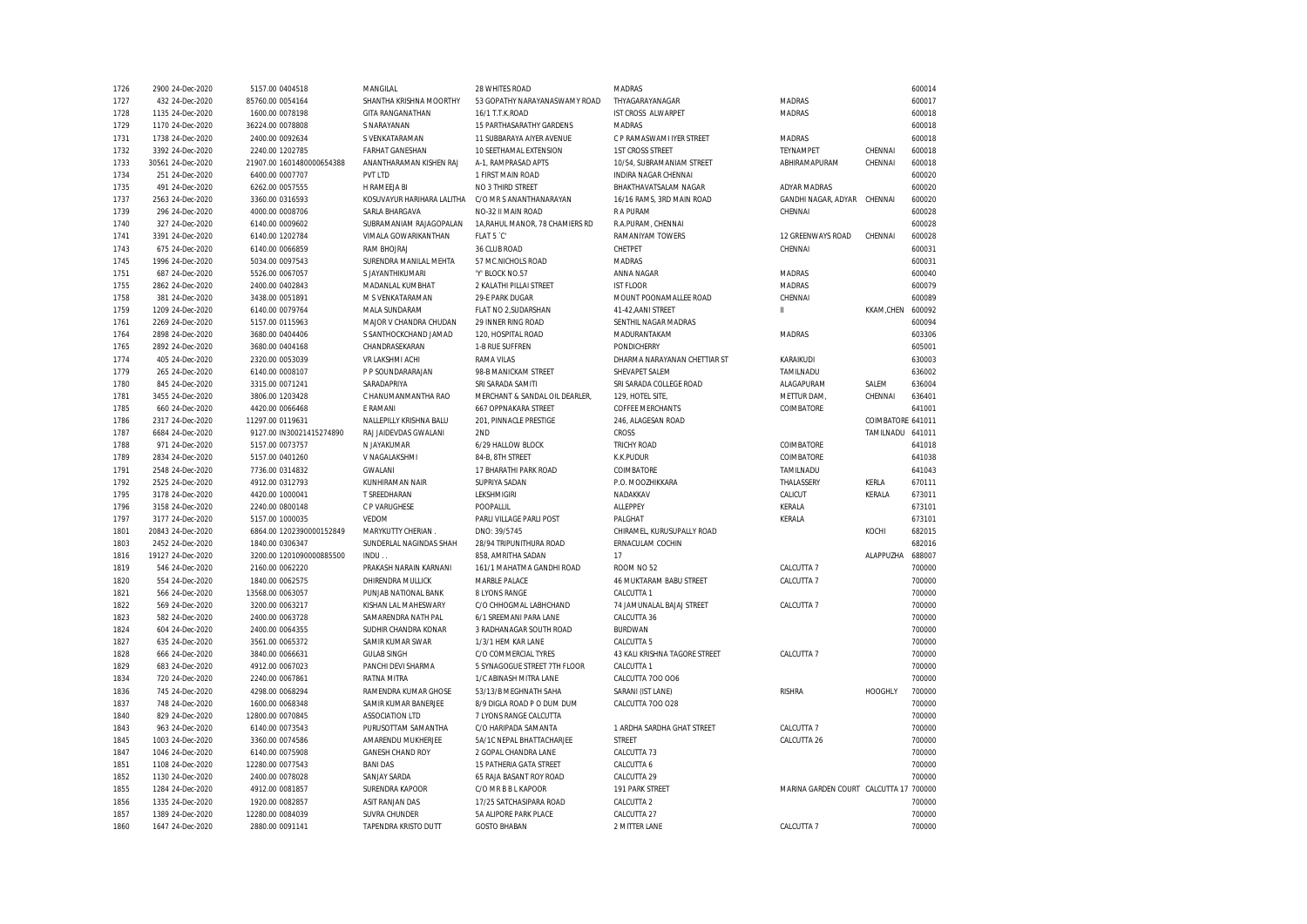| 1861 | 2127 24-Dec-2020 | 13385.00 0100230 | PARESH NATH MOOKERJEE                  | 14 PREO NATH MALLIK ROAD      | CALCUTTA 25                        |                       |               | 700000 |
|------|------------------|------------------|----------------------------------------|-------------------------------|------------------------------------|-----------------------|---------------|--------|
| 1862 | 2128 24-Dec-2020 | 13385.00 0100233 | PARESH NATH MOOKERJEE                  | 14 PREO NATH MALLIK ROAD      | CALCUTTA 25                        |                       |               | 700000 |
| 1863 | 2129 24-Dec-2020 | 6017.00 0100282  | KANAI LAL RAKSHIT                      | 27 BONOMALI CHATTERJI STREET  | CALCUTTA 2                         |                       |               | 700000 |
| 1864 | 2130 24-Dec-2020 | 4912.00 0100292  | SAKTI KUMAR BANERJEE                   | 37 KASI MITTER GHAT STREET    | CALCUTTA 3                         |                       |               | 700000 |
| 1865 | 2131 24-Dec-2020 | 5157.00 0100304  | JADAB LAL DUTT                         | 33/2 BEADON STREET            | CALCUTTA 6                         |                       |               | 700000 |
| 1866 | 2132 24-Dec-2020 | 2240.00 0100306  | NARAYAN LAL DUTT                       | 33/2 BEADON STREET            | CALCUTTA 6                         |                       |               | 700000 |
| 1868 | 2142 24-Dec-2020 | 7982.00 0101250  | KRISHNA CHANDRA AGRAWALLA 5 TILAK ROAD |                               | CALCUTTA 29                        |                       |               | 700000 |
| 1869 | 2145 24-Dec-2020 | 7613.00 0101861  | MAHADEB BANERJI                        | 91/A BAKUL BAGAN ROAD         | BHOWANIPUR                         | CALCUTTA 25           |               | 700000 |
| 1870 | 2146 24-Dec-2020 | 3200.00 0101891  | <b>JESRAJ SHROFF</b>                   | C/O KISHANLALL DURGAPRASAD    | 20 AMRATOLLA STREET                | CALCUTTA 1            |               | 700000 |
| 1872 | 2149 24-Dec-2020 | 10069.00 0102062 | KANTA CHHAGANLAL                       | 28 CHITRANJAN AVENUE          | CALCUTTA 12                        |                       |               | 700000 |
| 1873 | 2155 24-Dec-2020 | 4420.00 0102977  | MURARI MOHAN COOMER                    | 80 LOWER CIRCULAR ROAD        | CALCUTTA 14                        |                       |               | 700000 |
| 1874 | 2160 24-Dec-2020 | 9087.00 0103740  | GOURI SANKAR RAY CHOUDHURI             | 13 HEM KAR LANE               | CALCUTTA 5                         |                       |               | 700000 |
| 1875 | 2163 24-Dec-2020 | 2400.00 0104142  | <b>RANEN MITRA</b>                     | 5 SANKER GHOSH LANE           | CALCUTTA 6                         |                       |               | 700000 |
| 1876 | 2166 24-Dec-2020 | 5157.00 0104575  | MOHANLAL BAJAJ                         | C/O M/S GOBINDRAM TILOKCHAND  | 192 JAMUNALAL BAJAJ STREET         | CALCUTTA 7            |               | 700000 |
| 1879 | 2171 24-Dec-2020 | 2240.00 0105019  | PANNA LAL KOIRI                        | 223/1/2 MANIKTOLA MAIN ROAD   | CALCUTTA 11                        |                       |               | 700000 |
| 1881 | 2179 24-Dec-2020 | 3360.00 0105408  | AMAR NATH MALLIK                       | 52B MADHU ROY LANE            | CALCUTTA 6                         |                       |               | 700000 |
| 1883 | 2184 24-Dec-2020 | 2400.00 0105907  | RAM GOPAL SANGANERIA                   | 20 TARA CHAND DUTT STREET     | CALCUTTA 1                         |                       |               | 700000 |
| 1885 | 2194 24-Dec-2020 | 1520.00 0107397  | NOGENDRA NATH GHOSH                    | 92A DIAMOND HARBOUR ROAD      | CALCUTTA 23                        |                       |               | 700000 |
|      |                  |                  |                                        |                               |                                    |                       |               |        |
| 1888 | 2198 24-Dec-2020 | 2080.00 0107961  | SAMAR NATH ROY                         | 101 SOVA BAZAR STREET         | CALCUTTA 5                         |                       |               | 700000 |
| 1889 | 2202 24-Dec-2020 | 10315.00 0108279 | SUDHIR KUMAR GHOSE                     | 79/4/3A RAJA NABO KISSEN ST   | CALCUTTA 5                         |                       |               | 700000 |
| 1890 | 2209 24-Dec-2020 | 4973.00 0109039  | BISWESWAR LAL CHOUDHURY                | C/O M/S SUBHKARAN MADANLALL   | 5 NARAIN PRASAD LANE               | CALCUTTA 7            |               | 700000 |
| 1891 | 2210 24-Dec-2020 | 5096.00 0109041  | UMA DUTT MISRA                         | C/O ALLAHABAD BANK LTD        | 14 INDIA EXCHANGE PLACE            | CALCUTTA              |               | 700000 |
| 1893 | 2218 24-Dec-2020 | 2240.00 0111059  | CHANDRAKANT GANDHI                     | NO 10 BENTICK STREET          | 2ND FLOOR                          | CALCUTTA 1            |               | 700000 |
| 1894 | 2226 24-Dec-2020 | 2000.00 0111637  | SANTI MOJUMDER                         | 136 B T ROAD                  | CALCUTTA 35                        |                       |               | 700000 |
| 1897 | 2234 24-Dec-2020 | 47104.00 0113198 | KANWAL MEHRA                           | NO 2A ST GEORGE TERRACE       | <b>HASTINGS</b>                    | CALCUTTA 22           |               | 700000 |
| 1898 | 2238 24-Dec-2020 | 1520.00 0113543  | SRI RAMANAGAR                          | C/O ALLAHABAD BANK            | LIMITED                            | PLACE                 | CALCUTTA 1    | 700000 |
| 1899 | 2247 24-Dec-2020 | 8841.00 0114670  | DEBI CHORONE ROQUITTE                  | 13 GRANT LANE                 | CALCUTTA 12                        |                       |               | 700000 |
| 1900 | 2250 24-Dec-2020 | 13937.00 0114796 | SUNIL KUMAR GHOSE                      | 79/4/3A RAJA NABA KISSEN      | <b>STREET</b>                      | CALCUTTA 5            |               | 700000 |
| 1901 | 2252 24-Dec-2020 | 2400.00 0114882  | RANJIT KUMAR BOSE                      | 18 RAM KISSEN DAS LANE        | CALCUTTA 9                         |                       |               | 700000 |
| 1903 | 2255 24-Dec-2020 | 5157.00 0114962  | MUKTA KESHI PAUL                       | 1A RAJA LANE                  | P O AMHERST ST                     | CALCUTTA 9            |               | 700000 |
| 1906 | 2270 24-Dec-2020 | 4912.00 0115995  | CHAND RATAN KARNANI                    | 161/1 MAHATMA GANDHI ROAD     | ROOM NO 52                         | CALCUTTA 7            |               | 700000 |
| 1909 | 2278 24-Dec-2020 | 3684.00 0116708  | BHOLA NATH PAL CHAUDHURY               | P/200 C I T ROAD SCHEME VI M  | NEW MANICKTALA                     | CALCUTTA 54           |               | 700000 |
| 1911 | 2287 24-Dec-2020 | 2240.00 0117537  | RAMAKISHAN LAKHOTIA                    | RAMA HOSIERY                  | 157 NETAJI SUBHASH ROAD            | 113A                  | CALCUTTA 1    | 700000 |
| 1913 | 2304 24-Dec-2020 | 6876.00 0118723  | NIHAL KRISHAN SOOD                     | POWER COURT                   | 20A CAMAC STREET                   | CALCUTTA 16           |               | 700000 |
| 1914 | 2305 24-Dec-2020 | 3684.00 0118750  | CHOUDHURI                              | 106C BLOCK F NEW ALIPORE      | CALCUTTA 33                        |                       |               | 700000 |
| 1915 | 2309 24-Dec-2020 | 2400.00 0119019  | <b>GANESH KARNANY</b>                  | C/O S M ELECTRIC              | TRADING CO P LTD                   | 54 EZRA STREET        | CALCUTTA 1    | 700000 |
| 1916 | 2313 24-Dec-2020 | 52608.00 0119313 | MOHAMMED SULTAN                        | C/O HUMAYOUN AND CO           | 87 CANNING STREET                  | CALCUTTA              |               | 700000 |
| 1917 | 2316 24-Dec-2020 | 12648.00 0119554 | MONGIBAI M JOSHI                       | 22 AMRATOLLA STREET,          | 4th FLOOR                          | CALCUTTA 1            |               | 700000 |
| 1918 | 2318 24-Dec-2020 | 5157.00 0119782  | NARAYAN PRASAD KANORIA                 | 61 BURTOLLA STREET            | CALCUTTA 7                         |                       |               | 700000 |
| 1919 | 2320 24-Dec-2020 | 4605.00 0119794  | PROTIMA SAMANTA                        | 1 HARA KUMAR TAGORE SQUARE    | CALCUTTA 14                        |                       |               | 700000 |
| 1920 | 2324 24-Dec-2020 | 2240.00 0120185  | JOY NARAYAN BORAL                      | 13B ARPULI LANE               | CALCUTTA 12                        |                       |               | 700000 |
| 1921 | 2326 24-Dec-2020 | 2240.00 0120358  | NIRMAL KANTI SAHA                      | ALLAHABAD BANK LIMITED        | 14 INDIA EXCHANGE PLACE            | CALCUTTA 1            |               | 700000 |
| 1923 | 2334 24-Dec-2020 | 2400.00 0120708  | SUNIL BARAN ROY                        | C/O SAYAM                     | P/95 DUM DUM PARK                  | CALCUTTA              |               | 700000 |
| 1926 | 2356 24-Dec-2020 | 2720.00 0200224  | PABITRA KUMAR BOSE                     | 47/1 HARISH MUKHERJEE ROAD    | CALCUTTA 25                        |                       |               | 700000 |
| 1927 | 2372 24-Dec-2020 | 4912.00 0201682  | SAMUJJAL CHAKRABORTY                   | 62 RAJA BASANTA ROY ROAD      | CALCUTTA 29                        |                       |               | 700000 |
| 1929 | 2375 24-Dec-2020 | 14336.00 0202059 | LIMITED                                | <b>BICHALIPATTY</b>           | RAMRICHHPAL MARWARI ROAD           | CHANDERNAGORE (W.B)   |               | 700000 |
| 1930 | 30 24-Dec-2020   | 3684.00 0001381  | SAWARMULL BAJORIA                      | 36 BHAGAWAN GANGULI LANE      | <b>HOWRAH</b>                      |                       |               | 700001 |
| 1932 | 143 24-Dec-2020  | 12280.00 0005341 | <b>GANESH CHANDRA PAUL</b>             | 11 OLD POST OFFICE STREET     | CALCUTTA                           |                       |               | 700001 |
| 1937 | 495 24-Dec-2020  | 4000.00 0057651  | OMPRAKASH GUPTA                        | C/O. IMPEX EARTHMOVERS,       | 77, NETAJI SUBHAS ROAD, 2ND FLOOR, | ROOM NO. - 204        | KOLKATA       | 700001 |
| 1938 | 508 24-Dec-2020  | 6017.00 0060245  | LALCHAND POPATBHAI GANDHI              | C/O S KANTILAL AND CO         | 79 NETAJI SUBHAS ROAD              |                       | KOLKATA       | 700001 |
|      |                  |                  |                                        |                               |                                    |                       | CALCUTTA      | 700001 |
| 1939 | 1106 24-Dec-2020 | 12280.00 0077476 | MAHENDRA KUMAR ANCHALIA                | C/O QUALITY PACKAGERS         | 16 BONFIELDS LANE                  | <b>NO.84</b>          |               |        |
| 1940 | 1156 24-Dec-2020 | 2400.00 0078657  | <b>SUBIR CHANDRA BOSE</b>              | C/O N C BOSE & CO             | SOLICITORS & ADVOCATES             | <b>ROAD</b>           | CALCUTTA      | 700001 |
| 1945 | 1896 24-Dec-2020 | 4000.00 0095723  | CHANDU VALLABH SHETHIA                 | C/O KALYANJI MAVJI & CO.      | 1ST FLOOR                          | 14 NETAJI SUBHAS ROAD | CALCUTTA      | 700001 |
| 1946 | 2021 24-Dec-2020 | 1600.00 0098110  | <b>GAYATRI MAHAWAR</b>                 | 27 AMARTOLLA STREET           | CALCUTTA                           |                       |               | 700001 |
| 1950 | 2133 24-Dec-2020 | 2240.00 0100417  | <b>DIPTI BIKASH SEN</b>                | SEN & RAY                     | CHARTERED ACCOUNTANTS              | MERCANTILE BUILDINGS  | CALCUTTA      | 700001 |
| 1952 | 2187 24-Dec-2020 | 2240.00 0106261  | BRIDHICHAND CHHAJER                    | C/O BRIDHICHAND BINODKUMAR    | 5 COMMERCIAL BUILDINGS             | CALCUTTA              |               | 700001 |
| 1953 | 2189 24-Dec-2020 | 2240.00 0106561  | RAMPRASAD TRIPATHI                     | TRICEL (RUBBER) INTERNATIONAL | 5/1 CLIVE ROW, 4TH FLOOR           | ROOM NO.6/9           | CALCUTTA      | 700001 |
| 1954 | 2293 24-Dec-2020 | 2400.00 0117763  | <b>OMPRAKASH GUPTA</b>                 | NO. 204                       | 77 NETAJI SUBHAS ROAD              | CALCUTTA              |               | 700001 |
| 1955 | 5237 24-Dec-2020 | 14458.00 1211517 | <b>TASNIM ZAKIR</b>                    | 4TH FLOOR 30 BRABOURNE ROAD   | OPP THAPAR HOUSE                   | AVENUE                | KOLKATTA      | 700001 |
| 1959 | 507 24-Dec-2020  | 2400.00 0060139  | ARCHANA DUTT                           | C/O MR GOPAL CHANDRA DUTTA    | PO & VILL DOMJUR BANDAR            |                       | <b>HOWRHA</b> | 700002 |
| 1960 | 1359 24-Dec-2020 | 3561.00 0083258  | <b>BIJALI SAHA</b>                     | 5/1 B, RAMKRISHNA LANE        | <b>BAGBAZAR</b>                    |                       | KOLKATA       | 700003 |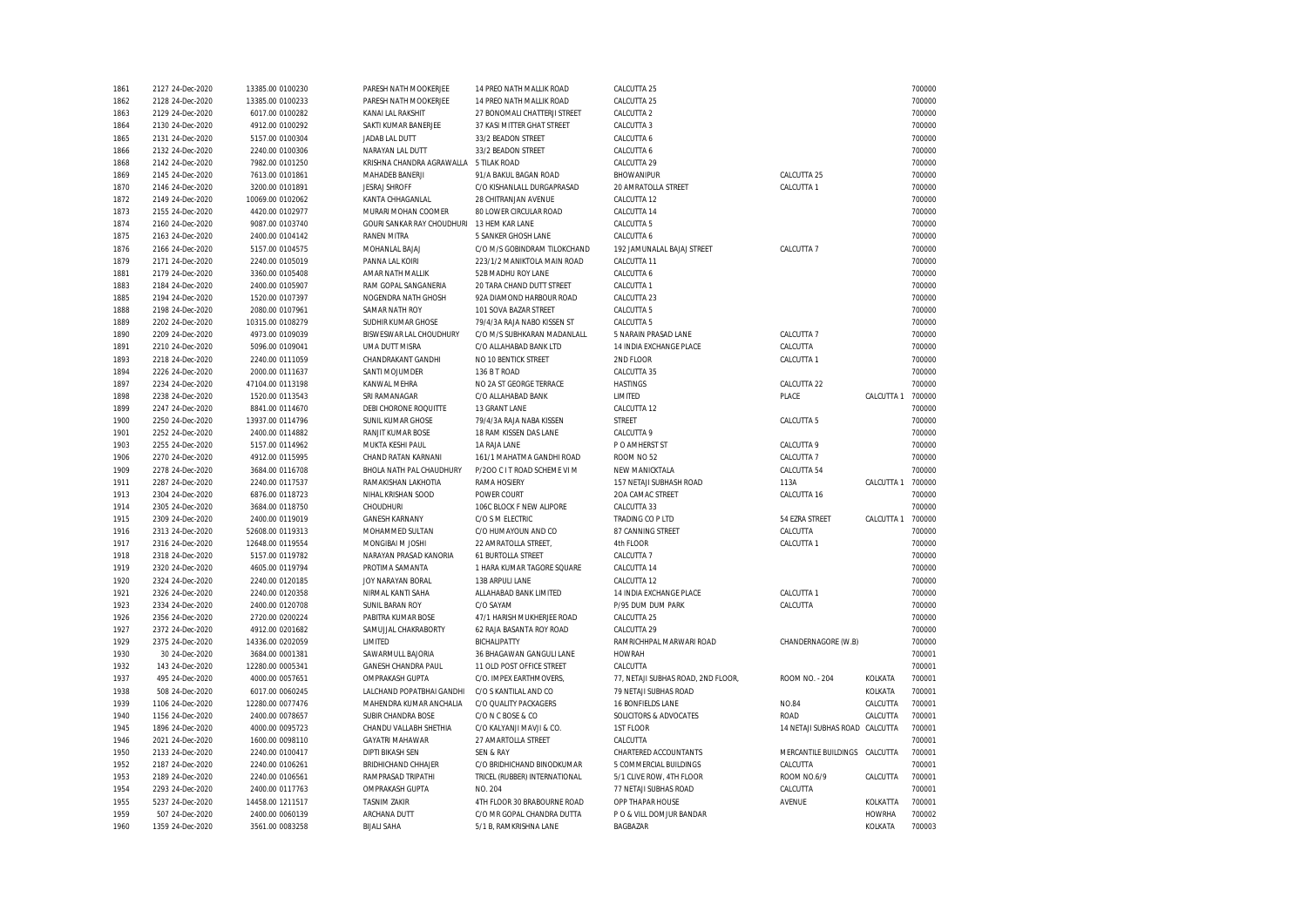| 1962 | 887 24-Dec-2020  | 26240.00 0072179         | SUBODH KUMAR GHOSE                | 79/4/3A RAJA NABA KISSEN       | STREET                               | CALCUTTA            |          | 700005 |
|------|------------------|--------------------------|-----------------------------------|--------------------------------|--------------------------------------|---------------------|----------|--------|
| 1963 | 1024 24-Dec-2020 | 45120.00 0075487         | <b>RUPI GHOSE</b>                 | 79/4/3A RAJA NABA KISSEN       | <b>STREET</b>                        | CALCUTTA            |          | 700005 |
| 1965 | 1924 24-Dec-2020 | 2400.00 0096172          | DURGA RANI BASU MALLIK            | 19 RAJA NABO KRISHNA STREET    | CALCUTTA                             |                     |          | 700005 |
| 1967 | 2204 24-Dec-2020 | 15595.00 0108368         | <b>JAGADISH PRASAD SARAFF</b>     | 24 MADAN MOHAN TOLLA STREET    | CALCUTTA                             |                     |          | 700005 |
| 1968 | 2224 24-Dec-2020 | 44800.00 0111493         | <b>GUPI GHOSE</b>                 | 79/4/3A RAJA NABA KISSEN       | STREET                               | CALCUTTA            |          | 700005 |
| 1969 | 2272 24-Dec-2020 | 5157.00 0116103          | SUNDARLAL MUNDHRA                 | 137 MAHARSHI DEBENDRA ROAD     | CALCUTTA                             |                     |          | 700005 |
| 1970 | 3350 24-Dec-2020 | 5280.00 1202313          | SANJITENDRA KRISHNA DEB           | 4, RAJA NABO KRISHNA STREET    | KOLKATA                              |                     |          | 700005 |
| 1973 | 1299 24-Dec-2020 | 2400.00 0082073          | <b>RANEN MITRA</b>                | 5 SANKAR GHOSH LANE            | CALCUTTA                             |                     |          | 700006 |
| 1978 | 2103 24-Dec-2020 | 10438.00 0099378         | SOVANA BASU                       | 17 RAJENDRA LAL STREET         | CALCUTTA                             |                     |          | 700006 |
| 1980 | 2351 24-Dec-2020 | 2400.00 0122913          | <b>TARAK NATH SHAW</b>            | 75 BIDHAN SARANI               | P.O: BEADON STREET                   | CALCUTTA            |          | 700006 |
| 1982 | 3510 24-Dec-2020 | 51072.00 1203829         | PRASANTA KUMAR BASAK              | 15 A, ANUKUL MUKHERJEE ROAD,   | KOLKATA                              |                     |          | 700006 |
| 1987 | 113 24-Dec-2020  | 2400.00 0004563          | MINNALAL CHHAJER                  | 173, M G ROAD, CALCUTTA        |                                      |                     |          | 700007 |
| 1991 | 498 24-Dec-2020  | 3920.00 0057829          | PINMALL BOTHRA                    | C/O PANMALL BOTHRA AND CO      | <b>20 MULLICK STREET</b>             |                     | KOLKATA  | 700007 |
| 1992 | 1098 24-Dec-2020 | 6140.00 0077163          | KISHAN LAL MALANI                 | C/O CHHOG MAL LABH CHAND       | 74 JAMUNA LAL BAJAJ ST               | CALCUTTA            |          | 700007 |
| 1993 | 1466 24-Dec-2020 | 12280.00 0087491         | <b>LALIT LATHIA</b>               | C/O M/S B VASANJI & SONS       | 196 JAMNALAL BAJAJ ST                | (BILASRAI KATRA)    | CALCUTTA | 700007 |
| 1995 | 2011 24-Dec-2020 | 4420.00 0097852          | NARBADA DEVI KEDIA                | 21 BURTOLLA STREET             | CALCUTTA                             |                     |          | 700007 |
|      | 961 24-Dec-2020  | 1600.00 0073428          | <b>JAYDEB DUTT</b>                |                                | <b>STREET</b>                        |                     |          |        |
| 2001 |                  |                          |                                   | 17 RAMANANDA CHATTERJEE        |                                      | CALCUTTA            |          | 700009 |
| 2002 | 1099 24-Dec-2020 | 2400.00 0077209          | PHANI BHUSHAN SENGUPTA            | C/O MR MIHIR DASGUPTA          | 55/1/1 ACHARYA PRAFULLA CHANDRA ROAD | KOLKATA             |          | 700009 |
| 2003 | 1202 24-Dec-2020 | 5648.00 0079689          | <b>GIRIN MOHAN PYNE</b>           | <b>74 AMHERST STREET</b>       | CALCUTTA                             |                     |          | 700009 |
| 2004 | 1272 24-Dec-2020 | 1520.00 0081561          | <b>GIRIN MOHAN PYNE</b>           | 74 AMHERST STREET              | CALCUTTA                             |                     |          | 700009 |
| 2005 | 1387 24-Dec-2020 | 1600.00 0083974          | <b>DEEPAK DHAR</b>                | 27 AKHIL MISTRY LANE IST FLOOR | CALCUTTA                             |                     |          | 700009 |
| 2006 | 1426 24-Dec-2020 | 11420.00 0085916         | DEBASIS MUKHERJEE                 | 13 MAHENDRA SREEMANI STREET    | CALCUTTA                             |                     |          | 700009 |
| 2009 | 2308 24-Dec-2020 | 6017.00 0118942          | RABINDRA LAL MITRA                | <b>LAL MITRA</b>               | <b>ROAD</b>                          | P O BELIAGHATA      | CALCUTTA | 700010 |
| 2010 | 446 24-Dec-2020  | 8350.00 0055307          | KASHI NATH SEAL                   | 4B SIDHESWAR CHANDRA LANE      |                                      |                     | KOLKATA  | 700012 |
| 2011 | 501 24-Dec-2020  | 65408.00 0058186         | SANJIB KUMAR ROY                  | C/O M/S LALCHAND ROY AND CO    | PVT LTD                              | 7/1 GRANT LANE      | KOLKATA  | 700012 |
| 2015 | 3318 24-Dec-2020 | 5157.00 1202005          | PRONOB KUMAR DEY                  | 5 & 7, MADAN GOPAL LANE        | KOLKATA                              |                     |          | 700012 |
| 2016 | 9786 24-Dec-2020 | 7302.00 IN30077310128235 | SUNIL KUMAR KARNANI               | 34. CHITTARANJAN AVENUE        | JABA-KUSUM-HOUSE                     | <b>GROUND FLOOR</b> | KOLKATA  | 700012 |
| 2019 | 1125 24-Dec-2020 | 25600.00 0077997         | CHANDRALEKHA BANERJEE             | C/O CALOTYPE INDIA             | 7 INDIAN MIRROR STREET               | CALCUTTA            |          | 700013 |
| 2023 | 378 24-Dec-2020  | 6017.00 0051858          | MANJU NEOGY                       | 122 LINTON STREET              | ENTALLY                              | KOLKATA             |          | 700014 |
| 2024 | 499 24-Dec-2020  | 4000.00 0057952          | ARATI MUKHERJEE                   | 47B SERPENTINE LANE            | P O ENTALLY                          |                     | KOLKATA  | 700014 |
| 2026 | 1311 24-Dec-2020 | 5157.00 0082400          | SAMIR KUMAR SARKAR                | 139/D/5 ANANDA PALIT ROAD      | CALCUTTA                             |                     |          | 700014 |
| 2028 | 1037 24-Dec-2020 | 4420.00 0075784          | ANITA SURAIYA                     | ROYAL COURT                    | <b>FIRST FLOOR</b>                   | 5/1 RUSSEL STREET   | CALCUTTA | 700016 |
| 2030 | 2303 24-Dec-2020 | 3584.00 0118647          | <b>FAIRFIELDS PRIVATE LTD</b>     | 2-C PARK CENTER                | 24 PARK STREET                       | CALCUTTA            |          | 700016 |
| 2032 | 443 24-Dec-2020  | 10315.00 0055079         | SNEHA LATA DAS                    | 68/A BECK BAGAN ROW            |                                      |                     | KOLKATA  | 700017 |
| 2033 | 879 24-Dec-2020  | 4298.00 0071959          | SANTOSH KUMAR DAS                 | 68/A BECK BAGAN ROW            | CALCUTTA                             |                     |          | 700017 |
| 2034 | 1318 24-Dec-2020 | 8350.00 0082468          | SANTOSH KUMAR DAS                 | 68/A BECK BAGAN ROW            | CALCUTTA                             |                     |          | 700017 |
| 2036 | 1616 24-Dec-2020 | 25600.00 0090709         | <b>NALINI P MISTRY</b>            | 5 VICTORIA TERRACE             | CALCUTTA                             |                     |          | 700017 |
| 2038 | 2262 24-Dec-2020 | 1520.00 0115651          | LILA DEBI KANORIA                 | 'GANGA JAMUNA'                 | FLAT NO.95, 9TH FLOOR                | SARANI              | CALCUTTA | 700017 |
| 2039 | 2325 24-Dec-2020 | 5157.00 0120221          | <b>GINIA DEVI TODI</b>            | C/O INDIA FORGINGS & ENGG.CO.  | 19/1 CAMAC STREET                    | CALCUTTA            |          | 700017 |
| 2043 | 661 24-Dec-2020  | 1920.00 0066469          | <b>TULIKA SEN</b>                 | FLAT NO 126/F SAPTAPARNI       | 58/1 BALLY GUNJ CIRCULAR ROAD        | CALCUTTA            |          | 700019 |
| 2048 | 2057 24-Dec-2020 | 6140.00 0098695          | <b>SAMIR KISHORE</b>              | 39A BALLY GUNGE PLACE          | CALCUTTA                             |                     |          | 700019 |
|      |                  |                          |                                   |                                |                                      |                     |          |        |
| 2051 | 2330 24-Dec-2020 | 2240.00 0120527          | KAMALESH MULLICK                  | FLAT NO.6/10 "ALAKAPURI"       | 36/C BALLYGUNGE CIRCULAR RD.         | CALCUTTA            |          | 700019 |
| 2052 | 2358 24-Dec-2020 | 2240.00 0200329          | SATI MAZUMDAR                     | 82/7H BALLYGUNGE PLACE         | CALCUTTA                             |                     |          | 700019 |
| 2057 | 861 24-Dec-2020  | 10315.00 0071467         | NITA SHAH                         | C/O INDRAVADAN KANAIALAL       | 3B, LALA LAJPATRAI SARANI            | CALCUTTA            |          | 700020 |
| 2058 | 1122 24-Dec-2020 | 5120.00 0077853          | <b>BONOD JUTE &amp; FIBRE LTD</b> | 9-ELGIN ROAD                   | CALCUTTA                             |                     |          | 700020 |
| 2059 | 1194 24-Dec-2020 | 12157.00 0079481         | MONISHI MOHAN SEN                 | 33/3 SARAT BOSE ROAD,          | 2ND FLOOR,                           | KOLKATA             |          | 700020 |
| 2061 | 2162 24-Dec-2020 | 1680.00 0103979          | MAGAN DEVI JAIN                   | SUIT 4F                        | 41 ELGIN ROAD                        | CALCUTTA            |          | 700020 |
| 2062 | 2300 24-Dec-2020 | 10315.00 0118460         | NIRMALA SHAH                      | C/O INDRAVADAN KANAIALAL       | 3B,LALA LAJPATRAI SARANI             | CALCUTTA            |          | 700020 |
| 2065 | 252 24-Dec-2020  | 6140.00 0007749          | PANNA LALL SHAHA                  | 1 DURGA DAS LANE               | KIDDERPORE CALCUTTA                  |                     |          | 700023 |
| 2068 | 80 24-Dec-2020   | 12280.00 0002891         | ARUN BHUSAN MUKHERJEE             | 77D HARISH CHATTERJEE STREET   | P O BHOWANIPORE                      |                     | KOLKATA  | 700025 |
| 2069 | 156 24-Dec-2020  | 12280.00 0005692         | <b>BANI GHOSH</b>                 | 6 KALIGHAT ROAD                | CALCUTTA                             |                     |          | 700025 |
| 2070 | 382 24-Dec-2020  | 5157.00 0051929          | ASHOKE KUMAR BANERJEE             | 24E SANKARIPARA RD             |                                      |                     | KOLKATA  | 700025 |
| 2071 | 1645 24-Dec-2020 | 8596.00 0091104          | PRITI N GHELANI                   | 40B BAKUL BAGAN ROAD           | CALCUTTA                             |                     |          | 700025 |
| 2073 | 1740 24-Dec-2020 | 2400.00 0092666          | PABITRA KUMAR BOSE                | 47/1 HARISH MUKHERJEE ROAD     | CALCUTTA                             |                     |          | 700025 |
| 2076 | 5006 24-Dec-2020 | 2720.00 1211157          | JINESH BAKHDA                     | 158/2B                         | HARISH MUKHERJEE ROAD                |                     | KOLKATA  | 700025 |
| 2081 | 1891 24-Dec-2020 | 2400.00 0095695          | <b>ILA BANERJI</b>                | 30/A S R DAS ROAD              | P.O. KALIGHAT                        | CALCUTTA            |          | 700026 |
| 2083 | 3220 24-Dec-2020 | 2880.00 1200018          | MANOJIT MITRA                     | 5, COOPER STREET               | CALCUTTA                             |                     |          | 700026 |
| 2086 | 2049 24-Dec-2020 | 13016.00 0098576         | SANJOY SARKAR                     | 2E RAJSHREE                    | <b>6 HASTINGS PARK ROAD</b>          | CALCUTTA            |          | 700027 |
| 2088 | 2217 24-Dec-2020 | 3760.00 0110961          | BHAURI DEVI HARLALKA              | C/O. SUSHIL HARLALKA           | 19 B ALIPORE ROAD                    | 3-F, III RD FLOOR   | KOLKATA  | 700027 |
| 2089 | 2315 24-Dec-2020 | 1600.00 0119552          | <b>DEBJANI SARKAR</b>             | 7/5B DWARKA NATH GHOSH LANE    | CALCUTTA                             |                     |          | 700027 |
| 2090 | 2323 24-Dec-2020 | 2400.00 0120149          | KRISHNAKUMAR GOENKA               | 1 A ALIPUR AVENUE              | CALCUTTA                             |                     |          | 700027 |
|      |                  |                          |                                   |                                |                                      |                     |          |        |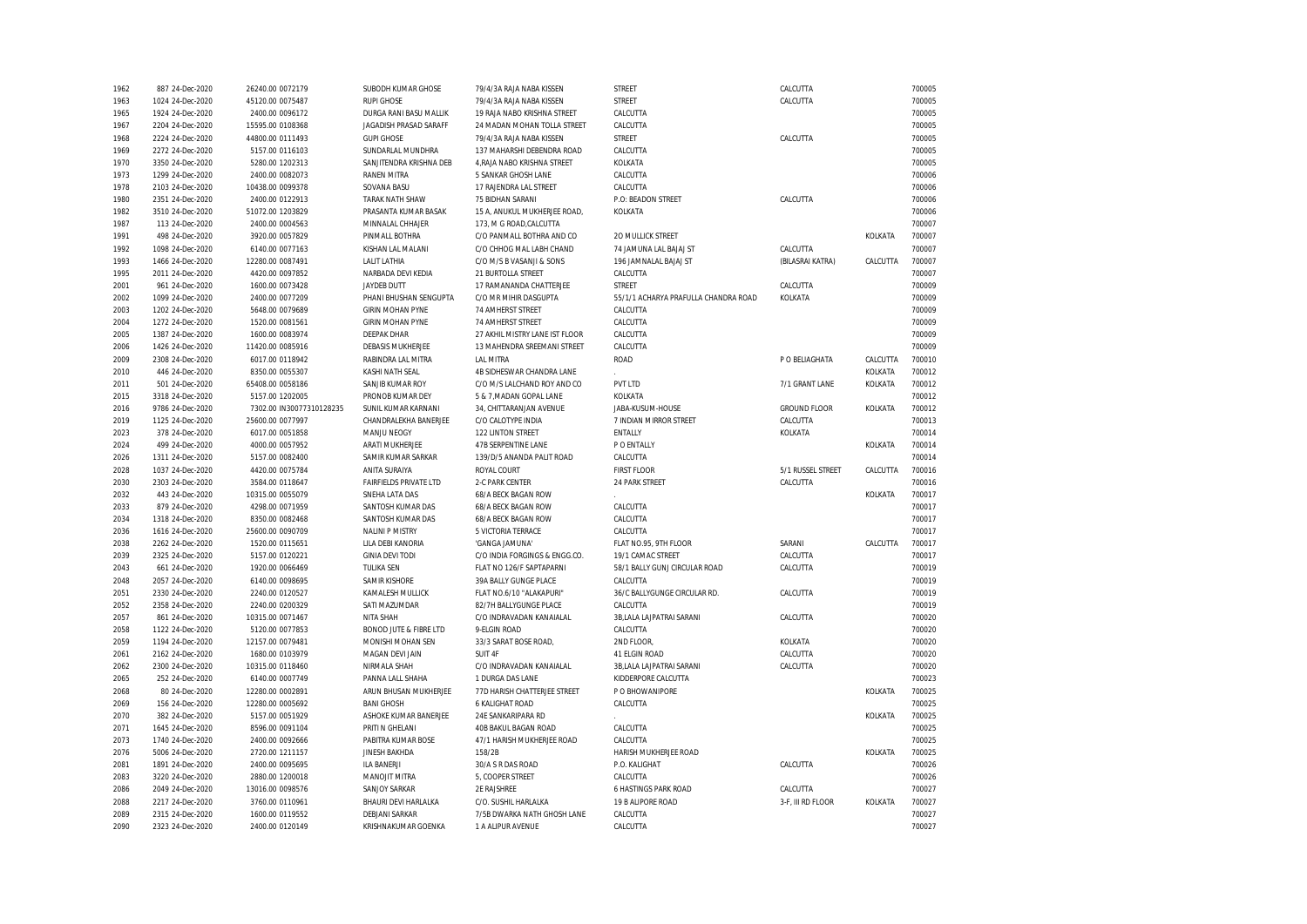| 2097 | 500 24-Dec-2020   | 4000.00 0058172          | ARATI ROY CHOWDHURY      | 7 ASWINI DUTTA ROAD                |                                  |                                  | KOLKATA       | 700029 |
|------|-------------------|--------------------------|--------------------------|------------------------------------|----------------------------------|----------------------------------|---------------|--------|
| 2100 | 1255 24-Dec-2020  | 7859.00 0080991          | <b>NANDINI DUTT</b>      | 37A MAHANIRVAN ROAD                | CALCUTTA                         |                                  |               | 700029 |
| 2102 | 1781 24-Dec-2020  | 12280.00 0093206         | NAMITA SARKAR            | 52B HINDUSTAN PARK                 | CALCUTTA                         |                                  |               | 700029 |
| 2104 | 2289 24-Dec-2020  | 4912.00 0117629          | RATNI DEVI BHARECH       | C/O GIRDHARI LAL BHARECH (HUF)     | 96-A RAJA BASANT ROY ROAD        | 2ND FLOOR                        | CALCUTTA      | 700029 |
| 2105 | 2369 24-Dec-2020  | 10315.00 0201633         | SOM NATH BANERJEA        | 68/4F PURNA DAS ROAD               | CALCUTTA                         |                                  |               | 700029 |
| 2106 | 3294 24-Dec-2020  | 2400.00 1201597          | SOMA SARKAR              | 85A, SOUTHERN AVENUE               | <b>IST FLOOR</b>                 | KOLKATA                          |               | 700029 |
| 2108 | 6356 24-Dec-2020  | 1840.00 IN30018311277673 | SAKTI RANJAN MUKHERJEE   | 2 1C SEBAK BAIDYA STREET           | CALCUTTA                         |                                  |               | 700029 |
| 2109 | 7709 24-Dec-2020  | 2240.00 IN30036022513512 | <b>INDUMATI TIBREWAL</b> | 14 1 HINDUSTAN ROAD                | KOLKATA                          |                                  | KOLKATA       | 700029 |
| 2111 | 3442 24-Dec-2020  | 5157.00 1203357          | JYOTSNA HAZRA            | GAGANLAYA 5/4/3A,                  | DUMDUM ROAD,                     | KOLKATA                          |               | 700030 |
| 2116 | 1866 24-Dec-2020  | 9087.00 0095046          | MAYA RANI DUTT           | 25/11A K P ROY LANE                | DHAKURIA CALCUTTA                |                                  |               | 700031 |
| 2117 | 2126 24-Dec-2020  | 2240.00 0100156          | ANIL KISORE CHAKRABORTY  | 7/10 BEJOYGARH IST FLOOR           | <b>JADAVPUR</b>                  | CALCUTTA                         |               | 700032 |
| 2121 | 1864 24-Dec-2020  | 2240.00 0094982          | MANJU BANERJEE           | KRIPALAYA                          | 178/N DR. A K PAUL ROAD          | CALCUTTA                         |               | 700034 |
| 2122 | 3313 24-Dec-2020  | 2880.00 1201946          | SMRITI KANA CHAKRABORTY  | B-3/6, UTTARAYAN HSG ESTATE        | 102 BT ROAD, 2ND FLOOR           | <b>BON HOOGHLY</b>               | KOLKATA       | 700035 |
| 2123 | 90 24-Dec-2020    | 7368.00 0003047          | BISESWAR PROSAD MOITRA   | 33 JOYNARAYAN BANERJEE LANE        | BARANAGORE                       | CALCUTTA                         |               | 700036 |
| 2124 | 583 24-Dec-2020   | 4000.00 0063729          | RAJENDRA NATH PAL        | 6/1 SREEMANI PARA LANE             | CALCUTTA                         |                                  |               | 700036 |
| 2125 | 840 24-Dec-2020   | 15227.00 0071171         | AJIT RANJAN GHOSH        | BLOCK- N FLAT NO.4                 | L.I.G. HOUSING ESTATE            | 37 BELGACHIA ROAD                | CALCUTTA      | 700037 |
| 2126 | 627 24-Dec-2020   | 19893.00 0065184         | NILMANI KUNDU            | C/O. MR. S R KUNDU                 | SHREE RANJANI HOUSING SOCIETY    | <b>GARDEN ROAD</b>               | KOLKATA       | 700039 |
|      |                   |                          | PANNA GUHA               |                                    |                                  |                                  |               | 700042 |
| 2127 | 434 24-Dec-2020   | 2240.00 0054283          |                          | 31 L N K GHOSAL ROAD               | CALCUTTA                         |                                  |               |        |
| 2128 | 33 24-Dec-2020    | 3684.00 0001523          | NANI GOPAL DAS           | 188A/238 PRINCE ANWAR SHAH RD      | KOLKATA                          |                                  |               | 700045 |
| 2129 | 123 24-Dec-2020   | 2880.00 0004872          | SANDHA SARKAR            | 162/B/385 LAKE GARDENS             | CALCUTTA                         |                                  |               | 700045 |
| 2132 | 2150 24-Dec-2020  | 3806.00 0102203          | GOURANGA CHANDRA BANIK   | 142 S.K.DEB ROAD                   | CALCUTTA                         |                                  |               | 700048 |
| 2133 | 7463 24-Dec-2020  | 6140.00 IN30032710182372 | DIBAKAR CHAKRABORTY      | <b>EAST SIBACHAL</b>               | <b>BIRATI</b>                    |                                  | CALCUTTA      | 700051 |
| 2136 | 1793 24-Dec-2020  | 3315.00 0093337          | ANJALI CHAKRAVORTY       | 20 (S) NALINI RANJAN AVENUE        | BLOCK 'A' NEW ALIPORE            | CALCUTTA                         |               | 700053 |
| 2137 | 2349 24-Dec-2020  | 5157.00 0122565          | SAVITRI DEVI SUREKA      | 84/N/A BLOCK-'E'                   | <b>NEW ALIPORE</b>               | CALCUTTA                         |               | 700053 |
| 2139 | 1240 24-Dec-2020  | 6140.00 0080689          | GOPAL CHANDRA GHOSH      | C/O PADMA GHOSH                    | 65-B KANKURGACHI 2ND LANE        | CALCUTTA                         |               | 700054 |
| 2140 | 2214 24-Dec-2020  | 4420.00 0110509          | <b>TRIPTI DUTTA</b>      | C/O S S DUTTA                      | <b>13 SUPERWAY ESTATE</b>        | <b>ROAD</b>                      | CALCUTTA      | 700054 |
| 2148 | 697 24-Dec-2020   | 2720.00 0067330          | KAMINI KAPUR             | AA/11/1B DESHBANDHUNAGAR           | NEAR DESHBANDHUNAGAR POST OFFICE | BAGUIHATI                        | KOLKATA       | 700059 |
| 2149 | 1254 24-Dec-2020  | 2400.00 0080988          | <b>REBA RANI DE</b>      | MORRIS HOUSE NARAYANTALA           | ASWININAGAR CALCUTTA             |                                  |               | 700059 |
| 2151 | 5979 24-Dec-2020  | 2400.00 IN30012610362097 | SATYANARAIN PODDAR       | <b>DUKE GARDEN</b>                 | CROWN BUILDING FLAT 2C           | CIP MORE                         | PUR           | 700059 |
| 2152 | 9393 24-Dec-2020  | 1600.00 IN30068510337632 | <b>HASI DUTTA</b>        | B G8/1 JYANGRA GHOSHPARA           |                                  |                                  | CALCUTTA      | 700059 |
| 2155 | 1960 24-Dec-2020  | 2240.00 0096839          | <b>SUNIL MITRA</b>       | "SHRIRANGAM"                       | BF-35, SALT LAKE CITY            | CALCUTTA                         |               | 700064 |
| 2157 | 2139 24-Dec-2020  | 5157.00 0100830          | LAKSHMI MOOKHERJEE       | C/O DR J E MUKHERJEE               | MARMACHAYA NO AE-721             | SECTOR-1 SALT LAKE CITY CALCUTTA |               | 700064 |
| 2160 | 1845 24-Dec-2020  | 6140.00 0094357          | SUJIT CHAKRABORTY        | 302, SARAT BOSE ROAD, DUM DUM      | CANTT.CALCUTTA                   |                                  |               | 700065 |
| 2165 | 1228 24-Dec-2020  | 1680.00 0080371          | <b>GOURI SEAL</b>        | <b>44 SIKDARPARA STREET</b>        | CALCUTTA                         |                                  |               | 700070 |
| 2166 | 1477 24-Dec-2020  | 12280.00 0087788         | SITA DEVI BINANI         | 37 SHIV TALLA STREET               | CALCUTTA                         |                                  |               | 700070 |
| 2176 | 2211 24-Dec-2020  | 5157.00 0110198          | RABINDRA KUMAR MAJUMDER  | 6/2, MEGHNAD SAHA ROAD             | KOLKATA                          |                                  |               | 700074 |
| 2177 | 14601 24-Dec-2020 | 2240.00 IN30210510025166 | JYOTSNA KUMAR LAHA       | SARANI                             | (JAWPUR ROAD),                   |                                  | KOLKATA       | 700074 |
| 2179 | 2182 24-Dec-2020  | 2400.00 0105708          | <b>JYOTIKA BOSE</b>      | P8 BARODA AVENUE                   | P O GARI DT 24 PARGANAS W B      | KOLKATA                          |               | 700084 |
| 2182 | 2258 24-Dec-2020  | 4420.00 0115210          | RANAJIT KUMAR GHOSE      | CL-220 SALT LAKE CITY              | <b>SECTOR-II</b>                 | CALCUTTA                         |               | 700091 |
| 2185 | 110 24-Dec-2020   | 12280.00 0004500         | SANTOSH SHARMA           | 9 HARDUTT ROY CHAMARIA ROAD        | 3RD FLOOR, FLAT NO-304           | <b>HOWRAH</b>                    |               | 711101 |
| 2186 | 125 24-Dec-2020   | 5157.00 0004930          | SHIVSHANKER M ACHARYA    | 34 BAIKUNTH CHATTERJI LANE         | <b>HOWRAH</b>                    |                                  |               | 711101 |
| 2187 | 1945 24-Dec-2020  | 7859.00 0096489          | ANANTO KUMAR CHATTERJEE  | 41/1 MAKARDA ROAD                  | <b>HOWRAH</b>                    |                                  |               | 711101 |
| 2188 | 3373 24-Dec-2020  | 3684.00 1202649          | SHAMBHU BAKSHI           | 22, GANESH MAJHI LANE              | HOWRAH-                          |                                  |               | 711101 |
| 2190 | 3441 24-Dec-2020  | 3315.00 1203347          | KALPANA GHOSH            | 139, SARAT CHANDRA CHATTERJEE ROAD | <b>SIBPUR</b>                    | HOWRAH (WEST BENGAL)             |               | 711102 |
| 2191 | 11487 24-Dec-2020 | 3684.00 IN30125028415534 | SANJIB KUMAR BANERJI     | 15 AMBIKA GHOSHAL LANE             | <b>SHIBPUR</b>                   |                                  | <b>HOWRAH</b> | 711102 |
| 2192 | 438 24-Dec-2020   | 2880.00 0054597          | KHAGENDRA NATH GHOSE     | 9-A RAMKUMAR GANGULY LANE          | P.O : BOTANICAL GARDEN           | DIST: HOWRAH                     | BENGAL        | 711103 |
| 2193 | 1978 24-Dec-2020  | 3680.00 0097189          | SHYAMALI MUKHERJEE       | NO.4/7, P.K. ROYCHOUDHURI          | 2ND BYE LANE                     | <b>HOWRAH</b>                    |               | 711103 |
| 2207 | 11491 24-Dec-2020 | 4000.00 IN30125028487655 | DEBABRATA GHOSH          | 35 CHATRA CHAKRABORTY LANE         | POST CHATRA SERAMPORE            | <b>DIST HOOGHLY</b>              | W B           | 712204 |
| 2211 | 1816 24-Dec-2020  | 2400.00 0093663          | ALOKA BANERJEE           | 21 RAMLAL BOSE LANE                | RADHA NAGAR PARA                 | <b>BENGAL)</b>                   |               | 713101 |
| 2216 | 241 24-Dec-2020   | 5157.00 0007271          | <b>LILA RANI BISWAS</b>  | NO-40 GHURNI SIBTALA LANE          | PO KRISHNAGAR                    | DIST NADIA (WB)                  |               | 713387 |
| 2218 | 2221 24-Dec-2020  | 2400.00 0111354          | DEOKI NANDAN JULASARIA   | C/O BAJRANG TRADING COMPANY        | "SATISH MANSION"                 | 197/133 SEVOKE ROAD              | (W.B)         | 734401 |
| 2219 | 2370 24-Dec-2020  | 27008.00 0201642         | RADHE SHYAM AGARWALA     | C/O PRAKASH TYRE HOUSE             | 75 BURDWAN ROAD                  | CO.                              | (W.B)         | 734401 |
| 2224 | 1806 24-Dec-2020  | 2880.00 0093544          | SNIGDHA RANI DE          | "NIRALA" C/O SRI AMIT KR. DE       | NORTH STATION ROAD P.O. AGARPARA | PARAGANAS                        | W. BENGAL     | 743177 |
|      |                   |                          |                          |                                    |                                  | ABERDEEN BAZAR                   |               |        |
| 2227 | 18471 24-Dec-2020 | 6134.00 IN30429512293649 | ZUBEDA HASHIM JADWET     | <b>TOWER HOUSE</b>                 | JADWET TRADING COMPANY           |                                  | N ISLAND      | 744101 |
| 2228 | 1317 24-Dec-2020  | 11297.00 0082451         | KISHORI MOHAN MOHANTY    | <b>62 CUTTACK ROAD</b>             | BHUBANESWAR                      |                                  |               | 751006 |
| 2230 | 211 24-Dec-2020   | 3840.00 0006726          | M D SAMAL                | T V LANE TULSIPUR                  | <b>CUTTACK ORISSA</b>            |                                  |               | 753008 |
| 2231 | 2222 24-Dec-2020  | 3684.00 0111366          | MAHABIR PRASAD DALMIA    | UPPER- TELINGA BAZAR               | (PURI GHAT)                      | P O CUTTACK ORISSA               |               | 753009 |
| 2234 | 16 24-Dec-2020    | 1600.00 0000575          | SHANTI RAMESH PAI        | CHITRAKALA MANSIONS                | MANIPAL                          | S KANARA                         | KANARA        | 781308 |
| 2236 | 2277 24-Dec-2020  | 15595.00 0116679         | GITA DEVI CHOWKHANI      | C/O RAMLALL ONKARMALL & CO         | H S ROAD P O DIBRUGARH           | ASSAM                            |               | 786001 |
| 2238 | 2340 24-Dec-2020  | 5157.00 0121263          | BAJRANG LAL DHANUKA      | C/O M/S G K CYCLE COMPANY          | <b>GAUTAM BUDHA ROAD</b>         | P O GAYA                         | <b>BIHAR</b>  | 800000 |
| 2239 | 648 24-Dec-2020   | 8104.00 0065905          | DWARKA PRASAD SABOO      | <b>LAWLYS BUILDING</b>             | <b>EXHIBITION ROAD</b>           | PATNA                            |               | 800001 |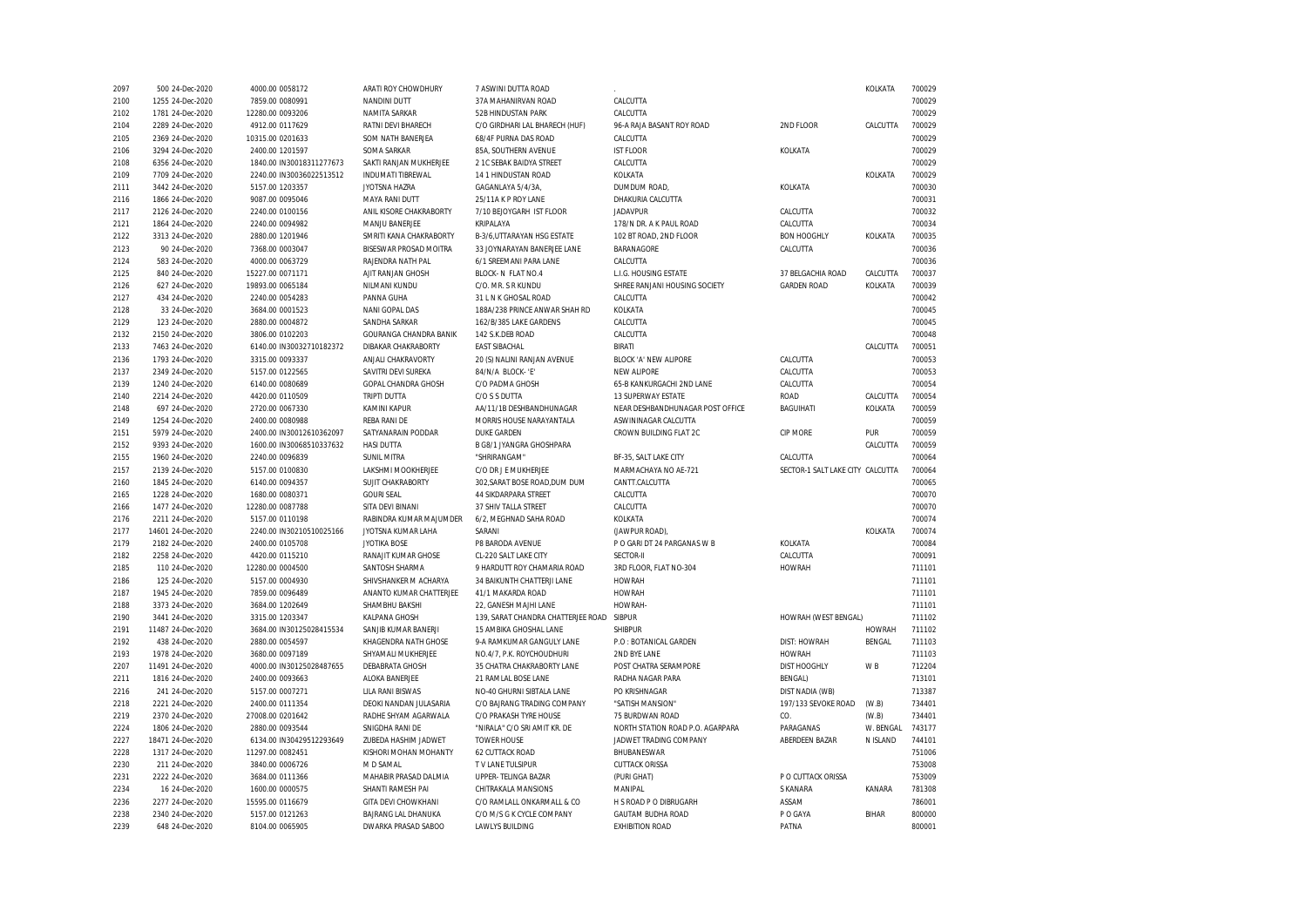| 2244         | 2188 24-Dec-2020 | 5157.00 0106444          | CHATURBHUJ PRASAD AGARWAL | <b>ZADU BABU CHOWK</b>           | HAZARIBAGH                                 |                       |                    | 825301 |
|--------------|------------------|--------------------------|---------------------------|----------------------------------|--------------------------------------------|-----------------------|--------------------|--------|
| 2246         | 452 24-Dec-2020  | 7982.00 0055576          | J L BHALLA                | SUNDA HOUSE JORAPHATAK ROAD      |                                            |                       | DHANBAD            | 826001 |
| 2247         | 665 24-Dec-2020  | 6140.00 0066591          | HARILAL RAGHAVJI THACKER  | C/O H.R.THACKER                  | HIRAPUR, DHANBAD                           | P.O.& DIST: DHANBAD   |                    | 826001 |
| 2248         | 2331 24-Dec-2020 | 2400.00 0120541          | SUMITRA DEVI DALMIA       | DALMIA BHAWAN                    | DHANSAR                                    | DHANBAD               |                    | 828106 |
| 2249         | 1947 24-Dec-2020 | 6140.00 0096559          | NARESH A VORA             | C/O NOVELTY RADIO                | OPP. FATEHPUR LANE                         | ADARSH MANSION        | (BIHAR)            | 828111 |
| 2252         | 1039 24-Dec-2020 | 12280.00 0075863         | NATARAJAN RAVISHANKER     | ASSTT CONTROLLER OF ACCOUNTS     | THE TATA IRON & STEEL CO LTD               | <b>JAMSHEDPUR</b>     |                    | 831001 |
| 2256         | 1794 24-Dec-2020 | 4912.00 0093352          | ABHUIT KUMAR              | C/O DR A KUMAR                   | DF-MARKFT                                  | P.O.& DIST-KISHANGANJ | <b>BIHAR</b>       | 855107 |
| 2257         | 6151 24-Dec-2020 | 3801.00 IN30015910258788 | ANIL S. BHARNE            | 1982                             | <b>GLENNAIRE DRIVE</b>                     | 92025                 | <b>USA</b>         | 999999 |
| 2258         | 609 24-Dec-2020  | 1200.00 0064576          | SHREEMATI R HARITE        | 6 SAINAK S LAXMI DEVI BLDG       | NEHRU ROAD ANGOLMAL                        | TILAKWADI BELGAUM 6   |                    |        |
| 2259         | 688 24-Dec-2020  | 320.00 0067072           | CHOKSI                    | <b>MOTA BAZAR</b>                | AT AND POST NAVSARI W RLY                  | <b>DIST BULSAR</b>    |                    |        |
| 2260         | 716 24-Dec-2020  | 240.00 0067755           | SHRIRAM NARAYAN ANIKHINDI | C/O N G ANIKHINDI                | P O JAMKHANDI DIST BIJAPUR                 | <b>KARNATAK STATE</b> |                    |        |
| 2261         | 754 24-Dec-2020  | 880.00 0068543           | VORA                      | RADHANPURI BAZAR                 | BHAVNAGAR                                  |                       |                    |        |
| 2262         | 778 24-Dec-2020  | 800.00 0069244           | KAMAKSHI RAMALINGAM       | W/O K RAMALINGAM                 | XXX/509 DARBAR HALL ROAD                   | COCHIN 16             |                    |        |
| 2263         | 784 24-Dec-2020  | 160.00 0069348           | ARVINDBHAI JASHBHAI AMIN  | SITARAM BUVAS WADA               | <b>RAOPURA</b>                             | <b>BARODA</b>         |                    |        |
| 2264         | 792 24-Dec-2020  | 960.00 0069774           | ANIL BEDI                 | HOUSE NO. 507                    | SECTOR-7                                   | PANCHKULA (HARYANA)   |                    |        |
| 2265         | 849 24-Dec-2020  | 640.00 0071257           | NAGENDRA SINGH SEHGAL     | 534/1 RAM NAGAR                  | OPP VIVEKA UDYAN BILASPUR                  | M P                   |                    |        |
| 2266         | 952 24-Dec-2020  | 160.00 0073204           | RODA KERSI PANTHAKI       | 1/342 POPAT STREET               | 1ST FLOOR NANPURA                          | SURAT                 |                    |        |
| 2267         | 1091 24-Dec-2020 | 800.00 0077060           | RABINDRA NATH MANDAL      | C/O ECHO TRADING CO              | MAKERDA ROAD DESNAGAR                      | HOWRAH 5              |                    |        |
| 2268         | 1132 24-Dec-2020 | 160.00 0078053           | <b>DEBASISH NANDI</b>     | KONA ROAD SASTI TALA             | P O SANTRAGACHI HOWRAH-4                   |                       |                    |        |
| 2269         | 1203 24-Dec-2020 | 480.00 0079705           | AGAMANI DEY BINDU         | 53 RAMKRISHNA SARANI CAL-60      |                                            |                       |                    |        |
| 2270         | 1214 24-Dec-2020 | 800.00 0079837           | CHATTOPADHYAY             | P O GAZIPUR                      | DIST HOWRAH W B                            |                       |                    |        |
| 2271         | 1221 24-Dec-2020 | 800.00 0080103           | ALOKA DUTTA               | 30 KALI KUMAR MUKHERJEE ROAD     | SHIBPUR HOWRAH                             |                       |                    |        |
| 2272         | 1370 24-Dec-2020 | 1200.00 0083489          | <b>VIVEK KAPUR</b>        | C/O ARPENA TRUST                 | MADHUBEN KARNAL HARYANA                    |                       |                    |        |
| 2273         | 1379 24-Dec-2020 | 320.00 0083803           | DEBABRATA GANGULY         | 46A-12-1 SHIBPUR ROAD SHIBPUR    | HOWRAH <sub>2</sub>                        |                       |                    |        |
| 2274         | 1384 24-Dec-2020 | 640.00 0083924           | SUDHA RANCHHODLAL TALATI  | HOUSE NO RA-7/272                | KADWA SHERI AMDAWADI POLE                  | RAOPURA VADODARA      | STATE              |        |
| 2275         | 1436 24-Dec-2020 | 320.00 0086135           | GOLWALA                   | C/O HEMIS TEXTILE                | 4/735 DT PAIKI                             | ALAYNIWADI SURAT      |                    |        |
| 2276         | 1699 24-Dec-2020 | 400.00 0091908           | <b>SUBHEN ROY</b>         | C/O LATE D N ROY                 | UKILPARA (M. G. ROAD)                      | (W.B.)                |                    |        |
| 2277         | 1755 24-Dec-2020 | 80.00 0092894            | LALIT KUMAR SHARMA        | RETD.PRINCIPAL                   | C-102, HANUMAN NAGAR, KHATIPURA            | JAIPUR (RAJ)          |                    |        |
| 2278         | 1855 24-Dec-2020 | 80.00 0094698            | PRABHU DAYAL BARWARIA     | 49B, D J LANE, P.O.BHADRAKALI    | DIST.HOOGHLY(W.B)                          |                       |                    |        |
| 2279         | 1967 24-Dec-2020 | 1040.00 0096946          | BINOD KUMAR AGARWAL       | M/S MEGHARAJJI SRINIWASJI        | AGARWAL                                    | P.O.-BARAKAR          | <b>BURDWAN</b>     |        |
| 2280         | 2164 24-Dec-2020 | 1120.00 0104355          | MAHIPATLAL A WORAH        | SHANTI BHAWAN                    | P O DHANBAD                                |                       |                    |        |
| 2281         | 2197 24-Dec-2020 | 720.00 0107685           | <b>BHOLA NATH SIRCAR</b>  | 37/1/2 KHETRA BANERJI LANE       | <b>SIBPUR</b>                              | <b>HOWRAH</b>         |                    |        |
| 2282         | 2208 24-Dec-2020 | 720.00 0108951           | SUNANDA MENON             | CF-6/108 "NANMA" KSHB COLONY     | PO CHEVARAMBALAM                           | KOZHIKKODE-17 KERALA  |                    |        |
| 2283         | 2241 24-Dec-2020 | 400.00 0113753           | GOBIND PRASAD KHANDELWAL  | PLOT NO.256 ARYA NAGAR           | SCHEME NO.1 P.O: ALWAR                     | RAJASTHAN             |                    |        |
| 2284         | 2243 24-Dec-2020 | 800.00 0113819           | <b>DILIP KUMAR GHOSH</b>  | 3 NIL KAMA KUNDU LANE            | <b>BAJI SIBPUR</b>                         | <b>HOWRAH</b>         |                    |        |
| 2285         | 2251 24-Dec-2020 | 1040.00 0114799          | BHAGWATI DEVI AGARWAL     | C/O M/S DEWATRAM DULICHAND       | P O JHARIA                                 | DHANBAD               |                    |        |
| 2286         | 2347 24-Dec-2020 | 720.00 0122180           | LAKSHMI NIWAS PODDAR      | <b>EXHIBITION ROAD</b>           | PATNA1                                     |                       |                    |        |
| 2287         | 2380 24-Dec-2020 | 1022.00 0300393          | ZUBIN RUINTAN KOTHAVALA   | NORTH MAIN ROAD                  | <b>KOREGAON PARK</b>                       | POONA                 |                    |        |
| 2288         | 2443 24-Dec-2020 | 400.00 0305265           | CHARLES JOSEPH MISQUITTA  | KATARI WADI SANDOR               | PAPDY                                      | BASSEIN               | <b>DIST THANA</b>  |        |
| 2289         | 2530 24-Dec-2020 | 160.00 0313066           | NARENDRA CHHAGANLAL SHAH  | SAGRAMPURA                       | MAIN ROAD                                  | SURAT                 |                    |        |
| 2290         | 2570 24-Dec-2020 | 720.00 0317908           | <b>R R PATEL</b>          | C/O RAMANLAL AND BROS            | MOTA BAZAR                                 | NAVSARI               |                    |        |
| 2291         | 2599 24-Dec-2020 | 160.00 0320272           | DHANLAXMI NANALAL         | 9/1135 NEAR AMBAJI TEMPLE        | AMBAJI ROAD                                | W RLY                 | SURAT              |        |
| 2292         | 2611 24-Dec-2020 | 320.00 0321400           | SHAH JAVAHIR MOTILAL      | 107 TILAK ROAD                   | POST BOX 28                                | POST MALEGAON         | <b>DIST NASIK</b>  |        |
| 2293         | 2693 24-Dec-2020 | 400.00 0328044           | KAMALCHAND AJMERA         | 73 SITLAMATA BAZAR               | INDORE (M.P)                               |                       |                    |        |
| 2294         | 2725 24-Dec-2020 | 1440.00 0331092          | HIREGOUDAR                | SHIVABASAVA NAGAR                | HAVERI DIST DHARWAR                        | <b>MYSORE STATE</b>   |                    |        |
| 2295         | 2728 24-Dec-2020 | 400.00 0331290           | BANDUKWALA                | 106/2 HAVELOCK ROAD              | CAMP                                       | BELGAUM               |                    |        |
| 2296         | 2785 24-Dec-2020 | 1440.00 0335478          | OM PARKASH GARG           | <b>B A LL B ADVOCATE</b>         | FARID                                      | KOT                   | PUNJAB             |        |
| 2297         | 2822 24-Dec-2020 | 400.00 0400744           | KALYANI VENKATRAMAN       | C/O MR V S SEETHAPATHY           | LANDLORD                                   | VALADY VILLAGE        | <b>TRICHY DIST</b> |        |
| 2298         | 2837 24-Dec-2020 | 400.00 0401334           | R P DAVE                  | PARTNER M/S HINDUSTAN TRADING CO | 7/105 DR NANJAPPA ROAD                     | <b>JAIL ROAD</b>      | 18                 |        |
| 2299         | 2943 24-Dec-2020 | 640.00 0503406           | MUKAND LAL                | ARYGLE HOUSE CHAMBER             | 18 THE MALL                                |                       |                    |        |
| 2300         | 2995 24-Dec-2020 | 640.00 0600199           | ANWAR SAID KHAN           | RAHAT MANZIL                     | <b>MARRIS ROAD</b>                         | SIMLA 1<br>ALIGARH    | UP                 |        |
|              |                  |                          |                           |                                  |                                            |                       |                    |        |
| 2301<br>2302 | 3008 24-Dec-2020 | 800.00 0601401           | R K RAJENDRA KUMARI DEVI  | C/O JYOTI LAL<br>STRAWBERRY HILL | <b>LAURIES HOTEL</b><br>SIMLA <sub>2</sub> | M G ROAD              | AGRA UP            |        |
| 2303         | 3016 24-Dec-2020 | 1280.00 0602396          | RANI PADAMJIT SINGH       |                                  |                                            | <b>CIVIL LINES</b>    | RAJASTHAN          |        |
|              | 3018 24-Dec-2020 | 800.00 0602728           | THAKUR ANAND SINGH        | <b>RAMPUR HOUSE</b>              | NEAR OBSERVATORY<br>67 GANDHI RD           |                       |                    |        |
| 2304         | 3019 24-Dec-2020 | 1440.00 0602741          | AMARJEET SINGH KOHLI      | C/O KOHLI AUTOMOBILES            |                                            | <b>DEHRA DUN</b>      |                    |        |
| 2305         | 3030 24-Dec-2020 | 1280.00 0604508          | OM PARKASH MEHRA          | 13 BHUPINDER NAGAR ROAD          | PATIALA PUNJAB                             |                       |                    |        |
| 2306         | 3034 24-Dec-2020 | 1280.00 0605179          | RATAN SORABJI DOTIWALA    | 211 CIVIL LINES                  | BAREILLY                                   | UP                    |                    |        |
| 2307         | 3106 24-Dec-2020 | 720.00 0610728           | <b>DROPATI</b>            | <b>JANKIDAS RAMPARTAP</b>        | <b>SADAR BAZAR</b>                         | <b>BIKANER</b>        | RAJASTHAN          |        |
| 2308         | 3164 24-Dec-2020 | 160.00 0900259           | SAROJ MEHROTRA            | 33/146 GAYA PARSAD LANE          | KANPUR                                     |                       |                    |        |
| 2309         | 3210 24-Dec-2020 | 800.00 1102311           | MANSUKHLAL DAHYALAL       | CHOKSHI BAZZAR                   | VISNAGAR                                   | N G                   |                    |        |
| 2310         | 3214 24-Dec-2020 | 400.00 1102606           | DAHYABHAI MOTIBHAI PATEL  | <b>NEAR POST OFFICE</b>          | <b>DIST SABARKANTHA</b>                    | KHEDBRAHMA            |                    |        |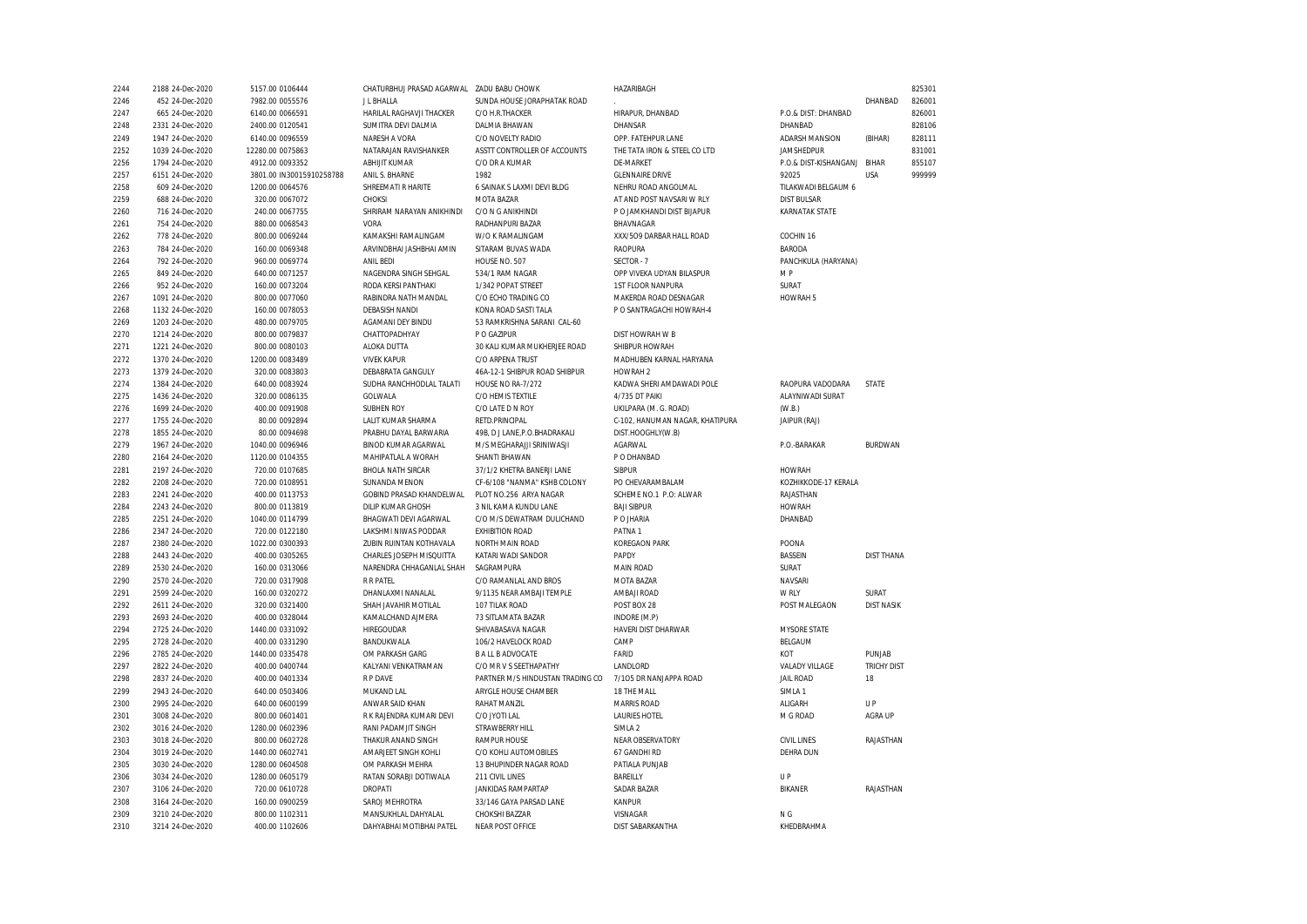| 2311         | 516 24-Dec-2020                      | 800.00 0060636                 | SHUKLA DEVI MALHOTRA               | C/O D 70 DEFENCE COLONY      | NEW DELHI                        |                          |                    | 110000           |
|--------------|--------------------------------------|--------------------------------|------------------------------------|------------------------------|----------------------------------|--------------------------|--------------------|------------------|
| 2312         | 553 24-Dec-2020                      | 80.00 0062536                  | SUDESH KUMARI                      | D/4 KRISHAN NAGAR            | DELHI 31                         |                          |                    | 110000           |
| 2313         | 656 24-Dec-2020                      | 800.00 0066320                 | NIRMAL SARIN                       | 29 GOLF LINKS                | NEW DELHI                        |                          |                    | 110000           |
| 2314         | 657 24-Dec-2020                      | 160.00 0066331                 | JEEWAN PAL SETHI                   | IV/A/34 DOUBLE STOREY        | <b>LAJPAT NAGAR</b>              | NEW DELHI 24             |                    | 110000           |
| 2315         | 775 24-Dec-2020                      | 160.00 0069200                 | HARI RAM BANSAL                    | 1444 GALI RAJA UGGAR SAIN    | <b>BAZAR SITARAM</b>             | DELHI-6                  |                    | 110000           |
| 2316         | 785 24-Dec-2020                      | 800.00 0069406                 | SATYA PRAKASH GOEL                 | C/O PANNALAL KRISHON SWAROOP | 1 RANI JHANSI ROAD               | NEW DELHI 55             |                    | 110000           |
| 2317         | 786 24-Dec-2020                      | 320.00 0069407                 | SAVITRI DEVI                       | C/O PANNALAL KRISHAN SWAROOP | 1 RANI JHANSI ROAD               | NEW DELHI 55             |                    | 110000           |
| 2318         | 876 24-Dec-2020                      | 480.00 0071843                 | RANJAN OBEROI                      | 18 E NIZAMUDDIN WEST         | NEW DELHI 13                     |                          |                    | 110000           |
| 2319         | 936 24-Dec-2020                      | 1024.00 0072936                | CENTRAL BANK OF INDIA              | CHANDNI CHOWK                | DELHI 6                          |                          |                    | 110000           |
| 2320         | 1152 24-Dec-2020                     | 800.00 0078479                 | RAJINDER SINGH RENU                | 1-C/150 RAMESH NAGAR         | NEW DELHI 15                     |                          |                    | 110000           |
| 2321         | 1274 24-Dec-2020                     | 160.00 0081617                 | <b>SUSHMA SONI</b>                 | 35/2 PATEL NAGAR EAST        | NEW DELHI 8                      |                          |                    | 110000           |
| 2322         | 1303 24-Dec-2020                     | 800.00 0082195                 | <b>GIAN CHAND KHANNA</b>           | W-103 GREATER KAILASH PT-I   | NEW DELHI 48                     |                          |                    | 110000           |
| 2323         | 1391 24-Dec-2020                     | 880.00 0084130                 | <b>HARISH SAWHNEY</b>              | A-1/33-B LAWRENCE ROAD       | DELHI 35                         |                          |                    | 110000           |
| 2324         | 1469 24-Dec-2020                     | 80.00 0087525                  | ASHOK KUMAR DOGRA                  | A2/114 SAFDARJANG ENCLAVE    | NEW DELHI 29                     |                          |                    | 110000           |
| 2325         | 1691 24-Dec-2020                     | 1280.00 0091807                | RAJENDER KUMAR KUNDRA              | 58 BANK ENCLAVE              | NEAR LAXMI NAGAR                 | DELHI 92                 |                    | 110000           |
| 2326         | 2071 24-Dec-2020                     | 400.00 0098895                 | <b>HARISH KR. JAGGI</b>            | 254 C A APARTMENTS           | PASCHIM VIHAR                    | NEW DELHI                |                    | 110000           |
| 2327         | 2915 24-Dec-2020                     | 720.00 0500786                 | <b>BALRAJ MALHOTRA</b>             | BAHRI SONS ARCADE A AND B    | <b>KHAN MARKET</b>               | NEW DELHI                |                    | 110000           |
| 2328         | 2916 24-Dec-2020                     | 800.00 0500914                 | DHARAM PAL UPPAL                   | 32/3 OLD RAJINDER NAGAR      | NEW DELHI                        |                          |                    | 110000           |
| 2329         | 2922 24-Dec-2020                     | 880.00 0501535                 | KAMLESH KUMARI                     | C/O AMAR NATH MAHENDER KUMAR | <b>CLOTH MERCHANTS</b>           | 3623 CHAWRI BAZAR        | DELHI 6            | 110000           |
| 2330         | 2935 24-Dec-2020                     | 400.00 0502687                 | SURAJ KISHAN DASS                  | 26 PREM NIWAS                | MALKAGANJ ROAD                   | DELHI 6                  |                    | 110000           |
| 2331         | 2945 24-Dec-2020                     | 80.00 0503608                  | SURAJNARAYAN AGARWAL               | C/O M/S RAM CHAND            | SHRI NARAYAN                     | <b>HAYZ QAZI</b>         | DELHI 6            | 110000           |
| 2332         | 2951 24-Dec-2020                     | 800.00 0503937                 | RAJ NARAYAN SHARMA                 | A-173 MEERA BAGH             | NEW DELHI                        |                          |                    | 110000           |
| 2333         | 3007 24-Dec-2020                     | 1280.00 0601115                | <b>VEDPARKASH NANGIA</b>           | KOTHI 81 ROAD 7 PUNJABI BAGH | DELHI 26                         |                          |                    | 110000           |
| 2334         | 3020 24-Dec-2020                     | 640.00 0602888                 | HARSARAN SINGH BHATIA              | <b>BLOCK NO 59</b>           | QUARTER NO 4                     | OLD RAJINDER NAGAR       | NEW DELHI 5 110000 |                  |
| 2335         | 3058 24-Dec-2020                     | 640.00 0607769                 | KRISHAN KANT BHATIA                | 60/14 PARBHAT RD             | KAROL BAGH                       | NEW DELHI 5              |                    | 110000           |
| 2336         | 3068 24-Dec-2020                     | 720.00 0608442                 | <b>GARGI DEVI KASHYAP</b>          | B1/25 HAUZ KHAS              | NEW DELHI 16                     |                          |                    | 110000           |
| 2337         | 3085 24-Dec-2020                     | 800.00 0609380                 | <b>LEELA JAIN</b>                  | 15 LINK ROAD JANGPURA        | NEW DELHI                        |                          |                    | 110000           |
| 2338         | 3091 24-Dec-2020                     | 400.00 0609995                 | <b>SURAJ PARKASH</b>               | SWIFT DEPARTMENTAL STORE     | 18B KHAN MARKET                  | NEW DELHI                |                    | 110000           |
| 2339         | 3101 24-Dec-2020                     | 640.00 0610392                 | KEWAL RAM PUROHIT                  | MANDIR                       | <b>FAIZ RD</b>                   | <b>KAROL BAGH</b>        | NEW DELHI 5 110000 |                  |
| 2340         | 3150 24-Dec-2020                     | 1280.00 0705020                | CHARANJITLAL AGGARWAL              | C/O M/S K SALES CO           | 2797/2815 BARA BAZAR             | KASHMERE GATE            | 006                | 110000           |
| 2341         | 25 24-Dec-2020                       | 800.00 0001257                 | PADMA DINODIA                      | C/O S R DINODIA              | C37 CANNAUGHT PLACE              | NEW DELHI                |                    | 110001           |
| 2342         | 937 24-Dec-2020                      | 720.00 0072952                 | SHASHI KUMARI KAINTAL              | XI/3578-79                   | NETAJI SUBHASH MARG              | NEW DELHI                |                    | 110002           |
| 2343         | 1773 24-Dec-2020                     | 640.00 0093131                 | SAMPAT MAL NAHATA                  | <b>INCOME TAX PRACTIONER</b> | 4378/1, MURARI LAL STREET        | GANJ                     | NEW DELHI          | 110002           |
| 2344         | 66 24-Dec-2020                       | 160.00 0002305                 | NIRMAL SARIN                       | 29 GOLF LINKS                |                                  |                          | NEW DELHI          | 110003           |
| 2345         | 3116 24-Dec-2020                     | 320.00 0700021                 | MANJIT CHAWLA                      | <b>APARTMENT 7</b>           | 44 AMRITASHER GILL MARG          | NEW DELHI                |                    | 110003           |
| 2347         | 515 24-Dec-2020                      | 1120.00 0060559                | SHANTI DEVI                        | 6A/45 WESTERN EXTENSION AREA | KAROL BAGH                       | NEW DELHI                |                    | 110005           |
| 2348         | 1148 24-Dec-2020                     | 80.00 0078379                  | ANAND PRAKASH BATRA                | 17A/29 W E A KAROL BAGH      | NEW DELHI                        |                          |                    | 110005           |
| 2349         | 1149 24-Dec-2020                     | 160.00 0078380                 | HARSH WARDHAN BATRA                | 17A/29 W E A KAROL BAGH      | N DELHI                          |                          |                    | 110005           |
| 2350         | 2933 24-Dec-2020                     | 400.00 0502460                 | MOHANLAL BHATIA                    | 60/14 PARBHAT ROAD           | KAROL BAGH                       | NEW DELHI                |                    | 110005           |
| 2351         | 128 24-Dec-2020                      | 240.00 0004948                 | SANDEEP JAIN                       | 1961 KATRA KHUSNAL RAI       | KINARI BAZAR CHANDNI CHOWK       | DELHI                    |                    | 110006           |
| 2352         | 760 24-Dec-2020                      | 160.00 0068724                 | VISHNOO BHAGWAN GURWALA            | 1024 MALIWARA                | DELHI                            |                          |                    | 110006           |
| 2353         | 1063 24-Dec-2020                     | 160.00 0076196                 | SUBHKARAN BOTHRA                   | C/O JAIN GARMENTS            | 1664 BAHADURGARH ROAD            | BHAVAN                   | DELHI              | 110006           |
| 2354         | 1138 24-Dec-2020                     | 160.00 0078229                 | RAM KISHORE CHOUDHURY              | 319/160 SHYAM SHANTI MARKET  | 3RD FLOOR                        | AJMERI GATE DELHI        |                    | 110006           |
| 2355         | 1364 24-Dec-2020                     | 800.00 0083359                 | PANKAJ RISHI KUMAR                 | 3395 MUSADDI LAL MARKET      | BAZAR SITA RAM DELHI             |                          |                    | 110006           |
| 2356         | 1696 24-Dec-2020                     | 320.00 0091885                 | VINOD KUMAR GUPTA                  | 1341 GALI LESHAWAN           | CHANDNI CHOWK                    | DELHI                    |                    | 110006           |
| 2357         | 2029 24-Dec-2020                     | 800.00 0098353                 | MADHURIMA KHANNA                   | C/O VIPIN KUMAR KHANNA       | 38, GANDHI GALI                  | <b>FATEH PURI</b>        | DELHI              | 110006           |
| 2358         | 3241 24-Dec-2020                     | 400.00 1200932                 | MADHU KHANNA                       | 38 GANDHI GALI               | <b>FATEHPURI</b>                 | DELHI                    |                    | 110006           |
| 2359         | 3287 24-Dec-2020                     | 80.00 1201519                  | ANIL KUMAR                         | H NO. 3399                   | <b>BAZAR SITA RAM</b>            | DELHI                    |                    | 110006           |
| 2360         | 3289 24-Dec-2020                     | 80.00 1201534                  | MANJULA RANI                       | H NO. 3399, SITA RAM BAZAR   | DELHI                            |                          |                    | 110006           |
| 2361         | 3319 24-Dec-2020                     | 160.00 1202022                 | MAMTA                              | 4054-STREET BARNA            | <b>SADAR BAZAR</b>               | DELHI                    |                    | 110006           |
|              | 3320 24-Dec-2020                     |                                | <b>RAJ KUMAR</b>                   | 4055-64 STREET BARNA         | SADAR BAZAR                      | DELHI                    |                    | 110006           |
| 2362<br>2363 | 4786 24-Dec-2020                     | 80.00 1202024<br>80.00 1210385 | SAKSHI BHARGAVA                    | 2226, MASJID                 | <b>KHAZOOR</b>                   | DHARAMPURA               | DELHI              | 110006           |
|              |                                      |                                |                                    |                              |                                  |                          |                    |                  |
| 2364<br>2365 | 4787 24-Dec-2020<br>4788 24-Dec-2020 | 80.00 1210386<br>80.00 1210387 | SAKSHI BHARGAVA<br>SAKSHI BHARGAVA | 2226, MASJID<br>2226, MASJID | <b>KHAZOOR</b><br><b>KHAZOOR</b> | DHARAMPURA<br>DHARAMPURA | DELHI<br>DELHI     | 110006<br>110006 |
|              |                                      |                                |                                    |                              | <b>KHAZOOR</b>                   |                          | DELHI              | 110006           |
| 2366         | 4789 24-Dec-2020                     | 80.00 1210388                  | SAKSHI BHARGAVA                    | 2226, MASJID                 |                                  | DHARAMPURA               |                    |                  |
| 2367         | 4790 24-Dec-2020                     | 160.00 1210392                 | SANJANA BHARGAVA                   | 2226 MASJID                  | <b>KHAZOOR</b>                   | DHARAMPURA               | DELHI              | 110006           |
| 2368         | 4793 24-Dec-2020                     | 80.00 1210401                  | SANJANA BHARGAVA                   | 2226 MASJID                  | <b>KHAZOOR</b>                   | DHARAMPURA               | DELHI              | 110006           |
| 2369         | 4794 24-Dec-2020                     | 80.00 1210402                  | SAKSHI BHARGAVA                    | 2226 MASJID                  | <b>KHAZOOR</b>                   | DHARAMPURA               | DELHI              | 110006           |
| 2370         | 4795 24-Dec-2020                     | 80.00 1210403                  | SAKSHI BHARGAVA                    | 2226 MASJID                  | <b>KHAZOOR</b>                   | DHARAMPURA               | DELHI              | 110006           |
| 2371         | 4796 24-Dec-2020                     | 80.00 1210404                  | SANJANA BHARGAVA                   | 2226 MASJID                  | <b>KHAZOOR</b>                   | DHARAMPURA               | DELHI              | 110006           |
| 2372         | 4799 24-Dec-2020                     | 80.00 1210410                  | SANJANA BHARGAVA                   | 2226, MASJID                 | <b>KHAZOOR</b>                   | DHARAMPURA               | DELHI              | 110006           |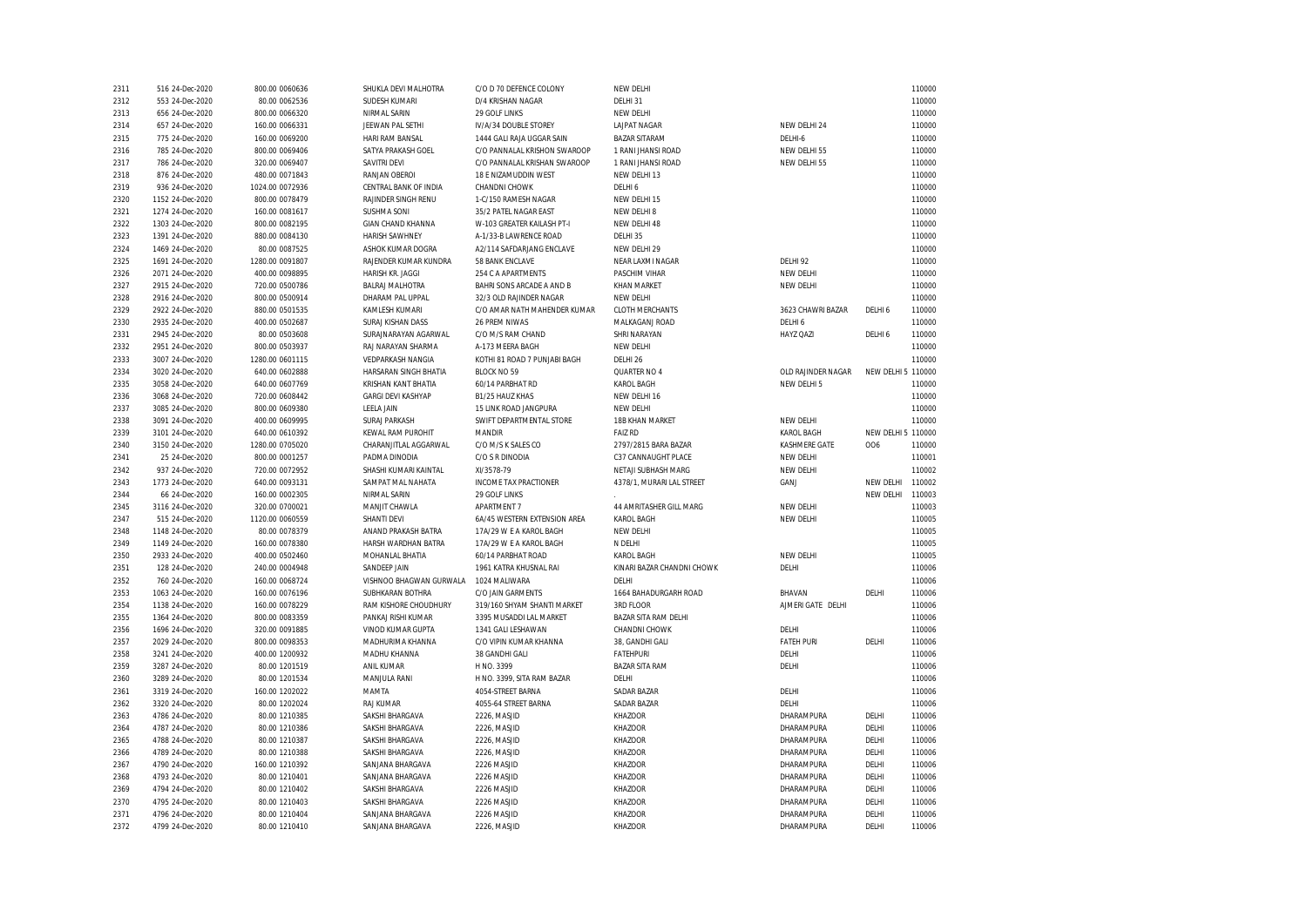| 2373         | 5687 24-Dec-2020  | 80.00 IN30011810409219         | SUSHIL KUMAR JAIN         | 2360                            | CHATTA SHAHJI               | CHAWRI BAZAR                          | DELHI            | 110006           |
|--------------|-------------------|--------------------------------|---------------------------|---------------------------------|-----------------------------|---------------------------------------|------------------|------------------|
| 2374         | 7667 24-Dec-2020  | 80.00 IN30036021042164         | NEERAJ BHARGAVA           | 2226 MASJID KHAJOOR             | NEAR JAIN SCHOOL DHARAMPURA | NORTH DELHI                           | DELHI            | 110006           |
| 2375         | 7694 24-Dec-2020  | 73.00 IN30036022213616         | MANJU BHARGAVA            | 2226 MASJID KHAZOOR DHARMPURA   | DELHI                       |                                       |                  | 110006           |
| 2376         | 10084 24-Dec-2020 | 80.00 IN30087020003049         | <b>RAJ KUMAR</b>          | 4054, GALI BARNA                | <b>SADAR BAZAR</b>          |                                       | DELHI            | 110006           |
| 2377         | 14269 24-Dec-2020 | 80.00 IN30177416209618         | NEERAJ BHARGAVA           | 5/2226 KATRA KHUSHHAL ROY       | CHANDINI CHOWK              |                                       | DELHI            | 110006           |
| 2378         | 20253 24-Dec-2020 | 160.00 1201910100142173        | MANJULA RANI              | H.NO-3399,                      | SITA RAM BAZAR,             |                                       | DELHI            | 110006           |
| 2379         | 20282 24-Dec-2020 | 80.00 1201910100833454         | PRADEEP KUMAR             | 137                             | CHANDNI CHOWK               | MOTI BAZAR                            | DELHI            | 110006           |
| 2380         | 249 24-Dec-2020   | 160.00 0007604                 | SRI KISHAN                | 5592 GALI NO-2                  | NEW CHANDRAWAL KAMLA NAGAR  | DELHI                                 |                  | 110007           |
| 2381         | 1134 24-Dec-2020  | 320.00 0078192                 | SRI MOHAN                 | 5592 NEW CHANDRAWAL 1ST FLOOR   | OPP BACHOOMAL AGGARWAL PRY. | SCHOOL                                | ROAD DELHI       | 110007           |
| 2382         | 1232 24-Dec-2020  | 160.00 0080537                 | AKASH BAJAJ               | FLAT NO 24                      | LEHNA SINGH MARKET          | DELHI                                 |                  | 110007           |
| 2383         | 1449 24-Dec-2020  | 160.00 0086508                 | <b>SANJAY GARG</b>        | <b>GARG &amp; COMPANY</b>       | 122-E KAMLA NAGAR DELHI     |                                       |                  | 110007           |
| 2384         | 1602 24-Dec-2020  | 160.00 0090452                 | DINESH KUMAR KHANDELWAL   | 7 (NORTH) RIVIERA APART.        | 45 MALL ROAD                | DELHI                                 |                  | 110007           |
| 2385         | 2959 24-Dec-2020  | 80.00 0504367                  | <b>OM PRAKASH</b>         | A-8/9 RANA PRATAP BAGH          | DELHI                       |                                       |                  | 110007           |
| 2386         | 3366 24-Dec-2020  | 80.00 1202525                  | MURLI DHAR TALREJA        | 1485, PUNJABI MOHALLA           | CLOCK TOWER SABZI MANDI     | DELHI                                 |                  | 110007           |
| 2387         | 3435 24-Dec-2020  | 320.00 1203285                 | SRI KISHAN                | 5592 GALI NO. 2 NEW CHANDRAWAL  | KAMLA NAGAR                 | DELHI                                 |                  | 110007           |
| 2388         | 5052 24-Dec-2020  | 80.00 1211260                  | MURLI DHAR TALREJA        | 1485 PUNJABI MOHALLA            | <b>CLOCK TOWER</b>          | OLD SUBZI MANDI                       | DELHI            | 110007           |
| 2389         | 5053 24-Dec-2020  | 80.00 1211261                  | HUNNY TALREJA             | 1485 PUNJABI MOHALLA            | <b>CLOCK TOWER</b>          | OLD SUBZI MANDI                       | DELHI            | 110007           |
| 2390         | 5054 24-Dec-2020  | 80.00 1211262                  | <b>HUNNY TALREJA</b>      | 1485 PUNJABI MOHALLA            | <b>CLOCK TOWER</b>          | OLD SUBZI MANDI                       | DELHI            | 110007           |
|              |                   |                                |                           |                                 |                             |                                       | DELHI            |                  |
| 2391         | 5055 24-Dec-2020  | 80.00 1211263                  | MURLI DHAR TALREJA        | 1485 PUNJABI MOHALLA            | <b>CLOCK TOWER</b>          | OLD SUBZI MANDI                       |                  | 110007           |
| 2392<br>2393 | 5056 24-Dec-2020  | 80.00 1211264                  | MURLI DHAR TALREJA        | 1485 PUNJABI MOHALLA            | <b>CLOCK TOWER</b>          | OLD SUBZI MANDI<br><b>JAIN COLONY</b> | DELHI            | 110007<br>110007 |
|              | 5669 24-Dec-2020  | 400.00 IN30011810362042        | <b>SUNIL JAIN</b>         | 115                             | <b>VEER NAGAR</b>           |                                       | DELHI            |                  |
| 2394         | 6477 24-Dec-2020  | 80.00 IN30020610711480         | SANDEEP JAIN              | $A - 7$                         | C C COLONY                  |                                       | DELHI            | 110007           |
| 2395         | 6484 24-Dec-2020  | 80.00 IN30020610806332         | AMITA JAIN                | $A - 7$                         | C C COLONY                  |                                       | DELHI            | 110007           |
| 2396         | 7785 24-Dec-2020  | 80.00 IN30039412414495         | SANDEEP JAIN              | $A-7$                           | C C COLONY                  |                                       | DELHI            | 110007           |
| 2397         | 7789 24-Dec-2020  | 80.00 IN30039412576926         | AMITA JAIN                | $A-7$                           | C C COLONY                  |                                       | DELHI            | 110007           |
| 2398         | 10128 24-Dec-2020 | 80.00 IN30088813615208         | <b>BIMAL PERSHAD JAIN</b> | A 7 CC COLONY                   | DELHI                       |                                       | DELHI            | 110007           |
| 2399         | 4313 24-Dec-2020  | 73.00 1207889                  | ANUPAMA GOEL              | S.B.I COLONY                    | H.NO 92, GROUND FLOOR       | <b>G.T KARNAL ROAD</b>                | NEW DELHI        | 110009           |
| 2400         | 4798 24-Dec-2020  | 80.00 1210408                  | RAVINDER SINGH            | 2370 HUDSON LINE                | KINGSWAY CAMP               |                                       | DELHI            | 110009           |
| 2403         | 4979 24-Dec-2020  | 73.00 1211107                  | PREETI GOEL               | 92 SBI COLONY                   | <b>GTK ROAD</b>             |                                       | <b>NEW DELHI</b> | 110009           |
| 2404         | 5112 24-Dec-2020  | 73.00 1211328                  | SARLA DEVI GOEL           | C/O P P GOEL                    | 92 SBI COLONY               | <b>GTK ROAD</b>                       | NEW DELHI        | 110009           |
| 2405         | 5113 24-Dec-2020  | 73.00 1211329                  | SARLA DEVI GOEL           | C/O P P GOEL                    | 92 SBI COLONY               | <b>GTK ROAD</b>                       | NEW DELHI        | 110009           |
| 2406         | 5116 24-Dec-2020  | 73.00 1211332                  | SARLA DEVI GOEL           | C/O P P GOEL                    | 92 SBI COLONY               | <b>GTK ROAD</b>                       | NEW DELHI        | 110009           |
| 2407         | 5117 24-Dec-2020  | 73.00 1211333                  | SARLA DEVI GOEL           | C/O P P GOEL                    | 92 SBI COLONY               | <b>GTK ROAD</b>                       | <b>NEW DELHI</b> | 110009           |
| 2408         | 5127 24-Dec-2020  | 73.00 1211343                  | VINEET KUMAR GOEL         | C/O P P GOEL                    | 92 SBI COLONY               | <b>GTK ROAD</b>                       | <b>NEW DELHI</b> | 110009           |
| 2409         | 5128 24-Dec-2020  | 73.00 1211344                  | <b>VINEET KUMAR GOEL</b>  | C/O P P GOEL                    | 92 SBI COLONY               | <b>GTK ROAD</b>                       | <b>NEW DELHI</b> | 110009           |
| 2410         | 5130 24-Dec-2020  | 73.00 1211346                  | VINEET KUMAR GOEL         | C/O P P GOEL                    | 92 SBI COLONY               | <b>GTK ROAD</b>                       | NEW DELHI        | 110009           |
| 2411         | 5134 24-Dec-2020  | 73.00 1211350                  | VINEET KUMAR GOEL         | C/O P P GOEL                    | 92 SBI COLONY               | <b>GTK ROAD</b>                       | <b>NEW DELHI</b> | 110009           |
| 2412         | 5148 24-Dec-2020  | 73.00 1211364                  | PREETI GOEL               | C/O P P GOEL                    | 92 SBI COLONY               | <b>GTK ROAD</b>                       | NEW DELHI        | 110009           |
| 2413         | 5150 24-Dec-2020  | 73.00 1211366                  | PREETI GOEL               | C/O P P GOEL                    | 92 SBI COLONY               | <b>GTK ROAD</b>                       | <b>NEW DELHI</b> | 110009           |
| 2414         | 5151 24-Dec-2020  | 73.00 1211367                  | PREETI GOEL               | C/O P P GOEL                    | 92 SBI COLONY               | <b>GTK ROAD</b>                       | NEW DELHI        | 110009           |
| 2415         | 7797 24-Dec-2020  | 160.00 IN30039414033332        | REKHA GULIANI             | 93                              | 2nd FLOOR                   | KALYAN VIHAR                          | DELHI            | 110009           |
| 2416         | 8609 24-Dec-2020  | 80.00 IN30051310589355         | ANUJ BHARGAVA             | 120 STATE BANK COLONY           | <b>G J KARNAL ROAD</b>      |                                       | DELHI            | 110009           |
| 2417         | 23616 24-Dec-2020 | 480.00 1204470001712961        | MANISHA SHARMA            | 203                             | FOURTH LANE RAMESHWAR NAGAR | MODEL TOWN                            | NEW DELHI        | 110009           |
| 2418         | 1161 24-Dec-2020  | 160.00 0078677                 | RASHPAL SINGH MONGIA      | EA-15 INDER PURI                | NEW DELHI                   |                                       |                  | 110012           |
| 2419         | 4235 24-Dec-2020  | 80.00 1207594                  | <b>KUSUM JAIN</b>         | <b>EA 94</b>                    | <b>INDERPURI</b>            |                                       | NEW DELHI        | 110012           |
| 2420         | 4713 24-Dec-2020  | 80.00 1210177                  | SWATANTRA DEV JAIN        | EA-94, INDER PURI               |                             |                                       | NEW DELHI        | 110012           |
| 2421         | 3097 24-Dec-2020  | 640.00 0610193                 | JOTAN SINDHU              | <b>B 517 NEW FRIENDS COLONY</b> | NEW DELHI                   |                                       |                  | 110014           |
| 2422         | 308 24-Dec-2020   | 80.00 0009046                  | SANTOSH BHUTANI           | ARPAN COTTAGE                   | A-12 SUDERSHAN PARK         | NEW DELHI                             |                  | 110015           |
| 2423         | 1056 24-Dec-2020  | 1440.00 0076173                | PRIT PAL KAUR             | C-41 D/S RAMESH NAGAR           | NEW DELHI                   |                                       |                  | 110015           |
| 2424         | 4577 24-Dec-2020  | 73.00 1209917                  | <b>AJAY AJMANI</b>        | WZ-108A/1                       | <b>BASAI DARAPUR</b>        | MOTI NAGAR                            | NEW DELHI        | 110015           |
| 2425         | 4578 24-Dec-2020  | 73.00 1209918                  | <b>AJAY AJMANI</b>        | WZ-108A/1                       | <b>BASAI DARAPUR</b>        | MOTI NAGAR                            | <b>NEW DELHI</b> | 110015           |
| 2426         | 4579 24-Dec-2020  | 73.00 1209919                  | <b>AJAY AJMANI</b>        | WZ-108A/1                       | <b>BASAI DARAPUR</b>        | MOTI NAGAR                            | <b>NEW DELHI</b> | 110015           |
| 2427         | 4580 24-Dec-2020  | 73.00 1209920                  | <b>AJAY AJMANI</b>        | WZ-108A/1                       | <b>BASAI DARAPUR</b>        | MOTI NAGAR                            | NEW DELHI        | 110015           |
| 2428         | 4581 24-Dec-2020  |                                | <b>AJAY AJMANI</b>        |                                 | <b>BASAI DARAPUR</b>        | MOTI NAGAR                            | NEW DELHI        | 110015           |
| 2429         | 4582 24-Dec-2020  | 73.00 1209921<br>73.00 1209922 | AJAY AJMANI               | WZ-108A/1<br>WZ-108A/1          | <b>BASAI DARAPUR</b>        | MOTI NAGAR                            | <b>NEW DELHI</b> | 110015           |
|              |                   |                                |                           |                                 | <b>BASAI DARAPUR</b>        |                                       |                  | 110015           |
| 2430         | 4583 24-Dec-2020  | 73.00 1209923                  | <b>AJAY AJMANI</b>        | WZ-108A/1                       |                             | <b>MOTI NAGAR</b>                     | NEW DELHI        |                  |
| 2431         | 4584 24-Dec-2020  | 73.00 1209924                  | <b>AJAY AJMANI</b>        | WZ-108A/1                       | <b>BASAI DARAPUR</b>        | <b>MOTI NAGAR</b>                     | <b>NEW DELHI</b> | 110015           |
| 2432         | 4585 24-Dec-2020  | 73.00 1209925                  | <b>AJAY AJMANI</b>        | WZ-108A/1                       | <b>BASAI DARAPUR</b>        | <b>MOTI NAGAR</b>                     | NEW DELHI        | 110015           |
| 2433         | 4586 24-Dec-2020  | 73.00 1209926                  | <b>AJAY AJMANI</b>        | WZ-108A/1                       | <b>BASAI DARAPUR</b>        | MOTI NAGAR                            | <b>NEW DELHI</b> | 110015           |
| 2434         | 4587 24-Dec-2020  | 73.00 1209927                  | <b>AJAY AJMANI</b>        | WZ-108A/1                       | <b>BASAI DARAPUR</b>        | MOTI NAGAR                            | NEW DELHI        | 110015           |
| 2435         | 4588 24-Dec-2020  | 73.00 1209928                  | <b>AJAY AJMANI</b>        | WZ-108A/1                       | <b>BASAI DARAPUR</b>        | <b>MOTI NAGAR</b>                     | NEW DELHI        | 110015           |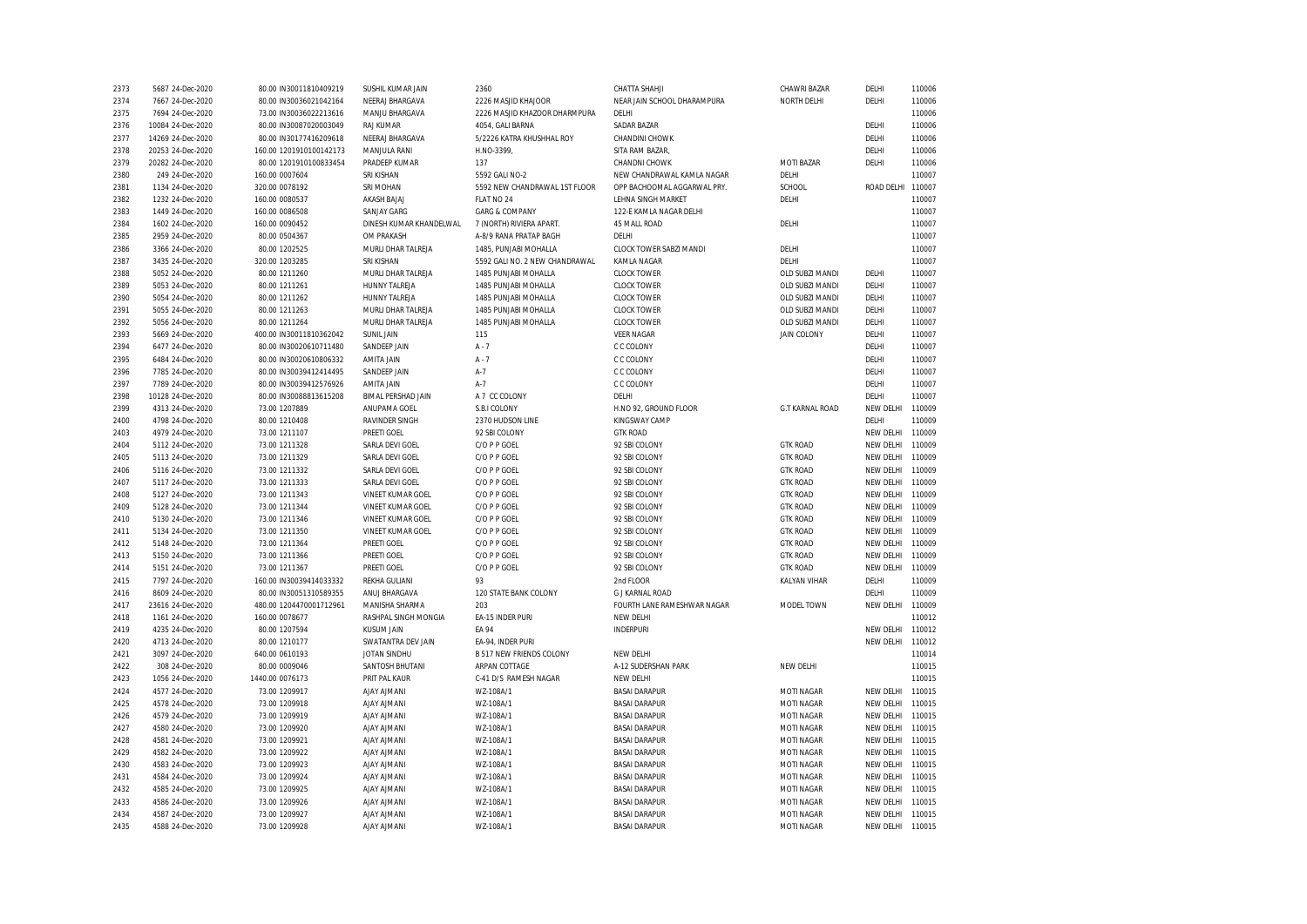| 2436         | 4589 24-Dec-2020                     | 73.00 1209929                  | <b>AJAY AJMANI</b>                       | WZ-108A/1              | <b>BASAI DARAPUR</b>                         | MOTI NAGAR                      | NEW DELHI              | 110015           |
|--------------|--------------------------------------|--------------------------------|------------------------------------------|------------------------|----------------------------------------------|---------------------------------|------------------------|------------------|
| 2437         | 4590 24-Dec-2020                     | 73.00 1209930                  | <b>AJAY AJMANI</b>                       | WZ-108A/1              | <b>BASAI DARAPUR</b>                         | MOTI NAGAR                      | NEW DELHI              | 110015           |
| 2438         | 4591 24-Dec-2020                     | 73.00 1209931                  | <b>AJAY AJMANI</b>                       | WZ-108A/1              | <b>BASAI DARAPUR</b>                         | MOTI NAGAR                      | NEW DELHI              | 110015           |
| 2439         | 4592 24-Dec-2020                     | 73.00 1209932                  | <b>AJAY AJMANI</b>                       | WZ-108A/1              | <b>BASAI DARAPUR</b>                         | <b>MOTI NAGAR</b>               | NEW DELHI              | 110015           |
| 2440         | 4593 24-Dec-2020                     | 73.00 1209933                  | <b>AJAY AJMANI</b>                       | WZ-108A/1              | <b>BASAI DARAPUR</b>                         | MOTI NAGAR                      | NEW DELHI              | 110015           |
| 2441         | 4594 24-Dec-2020                     | 73.00 1209934                  | <b>AJAY AJMANI</b>                       | WZ-108A/1              | <b>BASAI DARAPUR</b>                         | MOTI NAGAR                      | NEW DELHI              | 110015           |
| 2442         | 4595 24-Dec-2020                     | 73.00 1209935                  | <b>AJAY AJMANI</b>                       | WZ-108A/1              | <b>BASAI DARAPUR</b>                         | <b>MOTI NAGAR</b>               | NEW DELHI              | 110015           |
| 2443         | 4596 24-Dec-2020                     | 73.00 1209936                  | <b>AJAY AJMANI</b>                       | WZ-108A/1              | <b>BASAI DARAPUR</b>                         | MOTI NAGAR                      | NEW DELHI              | 110015           |
| 2444         | 4597 24-Dec-2020                     | 73.00 1209937                  | <b>AJAY AJMANI</b>                       | WZ-108A/1              | <b>BASAI DARAPUR</b>                         | <b>MOTI NAGAR</b>               | NEW DELHI              | 110015           |
| 2445         | 4598 24-Dec-2020                     | 73.00 1209938                  | <b>AJAY AJMANI</b>                       | WZ-108A/1              | <b>BASAI DARAPUR</b>                         | MOTI NAGAR                      | NEW DELHI              | 110015           |
| 2446         | 4599 24-Dec-2020                     | 73.00 1209939                  | <b>AJAY AJMANI</b>                       | WZ-108A/1              | <b>BASAI DARAPUR</b>                         | MOTI NAGAR                      | NEW DELHI              | 110015           |
| 2447         | 4600 24-Dec-2020                     | 73.00 1209940                  | <b>AJAY AJMANI</b>                       | WZ-108A/1              | <b>BASAI DARAPUR</b>                         | MOTI NAGAR                      | NEW DELHI              | 110015           |
| 2448         | 4601 24-Dec-2020                     | 73.00 1209941                  | <b>AJAY AJMANI</b>                       | WZ-108A/1              | <b>BASAI DARAPUR</b>                         | <b>MOTI NAGAR</b>               | NEW DELHI              | 110015           |
| 2449         | 4602 24-Dec-2020                     | 73.00 1209942                  | <b>AJAY AJMANI</b>                       | WZ-108A/1              | <b>BASAI DARAPUR</b>                         | MOTI NAGAR                      | NEW DELHI              | 110015           |
| 2450         | 4603 24-Dec-2020                     | 73.00 1209943                  | <b>AJAY AJMANI</b>                       | WZ-108A/1              | <b>BASAI DARAPUR</b>                         | MOTI NAGAR                      | NEW DELHI              | 110015           |
| 2451         | 4604 24-Dec-2020                     | 73.00 1209944                  | <b>AJAY AJMANI</b>                       | WZ-108A/1              | <b>BASAI DARAPUR</b>                         | MOTI NAGAR                      | NEW DELHI              | 110015           |
| 2452         | 4605 24-Dec-2020                     | 73.00 1209945                  | <b>AJAY AJMANI</b>                       | WZ-108A/1              | <b>BASAI DARAPUR</b>                         | MOTI NAGAR                      | NEW DELHI              | 110015           |
| 2453         | 4606 24-Dec-2020                     | 73.00 1209946                  | <b>AJAY AJMANI</b>                       | WZ-108A/1              | <b>BASAI DARAPUR</b>                         | MOTI NAGAR                      | NEW DELHI              | 110015           |
| 2454         | 4607 24-Dec-2020                     | 73.00 1209947                  | <b>AJAY AJMANI</b>                       | WZ-108A/1              | <b>BASAI DARAPUR</b>                         | MOTI NAGAR                      | NEW DELHI              | 110015           |
| 2455         | 4608 24-Dec-2020                     | 73.00 1209948                  | <b>AJAY AJMANI</b>                       | WZ-108A/1              | <b>BASAI DARAPUR</b>                         | MOTI NAGAR                      | NEW DELHI              | 110015           |
| 2456         | 4609 24-Dec-2020                     | 73.00 1209949                  | <b>AJAY AJMANI</b>                       | WZ-108A/1              | <b>BASAI DARAPUR</b>                         | MOTI NAGAR                      | NEW DELHI              | 110015           |
| 2457         | 4610 24-Dec-2020                     | 73.00 1209950                  | <b>AJAY AJMANI</b>                       | WZ-108A/1              | <b>BASAI DARAPUR</b>                         | MOTI NAGAR                      | NEW DELHI              | 110015           |
| 2458         | 4611 24-Dec-2020                     | 73.00 1209951                  | <b>AJAY AJMANI</b>                       | WZ-108A/1              | <b>BASAI DARAPUR</b>                         | MOTI NAGAR                      | NEW DELHI              | 110015           |
| 2459         | 4612 24-Dec-2020                     | 73.00 1209952                  | <b>AJAY AJMANI</b>                       | WZ-108A/1              | <b>BASAI DARAPUR</b>                         | MOTI NAGAR                      | NEW DELHI              | 110015           |
| 2460         | 4613 24-Dec-2020                     | 73.00 1209953                  | <b>AJAY AJMANI</b>                       | WZ-108A/1              | <b>BASAI DARAPUR</b>                         | MOTI NAGAR                      | NEW DELHI              | 110015           |
| 2461         | 4614 24-Dec-2020                     | 73.00 1209954                  | <b>AJAY AJMANI</b>                       | WZ-108A/1              | <b>BASAI DARAPUR</b>                         | MOTI NAGAR                      | NEW DELHI              | 110015           |
| 2462         | 4615 24-Dec-2020                     | 73.00 1209955                  | <b>AJAY AJMANI</b>                       | WZ-108A/1              | <b>BASAI DARAPUR</b>                         | MOTI NAGAR                      | NEW DELHI              | 110015           |
| 2463         | 4616 24-Dec-2020                     | 73.00 1209956                  | <b>AJAY AJMANI</b>                       | WZ-108A/1              | <b>BASAI DARAPUR</b>                         | MOTI NAGAR                      | NEW DELHI              | 110015           |
| 2464         | 4617 24-Dec-2020                     | 73.00 1209957                  | <b>AJAY AJMANI</b>                       | WZ-108A/1              | <b>BASAI DARAPUR</b>                         | MOTI NAGAR                      | NEW DELHI              | 110015           |
| 2465         | 4618 24-Dec-2020                     | 73.00 1209958                  | <b>AJAY AJMANI</b>                       | WZ-108A/1              | <b>BASAI DARAPUR</b>                         | MOTI NAGAR                      | NEW DELHI              | 110015           |
| 2466         | 4619 24-Dec-2020                     | 73.00 1209959                  | <b>AJAY AJMANI</b>                       | WZ-108A/1              | <b>BASAI DARAPUR</b>                         | MOTI NAGAR                      | NEW DELHI              | 110015           |
| 2467         | 4620 24-Dec-2020                     | 73.00 1209960                  | <b>AJAY AJMANI</b>                       | WZ-108A/1              | <b>BASAI DARAPUR</b>                         | <b>MOTI NAGAR</b>               | NEW DELHI              | 110015           |
| 2468         | 4621 24-Dec-2020                     | 73.00 1209961                  | <b>AJAY AJMANI</b>                       | WZ-108A/1              | <b>BASAI DARAPUR</b>                         | <b>MOTI NAGAR</b>               | NEW DELHI              | 110015           |
| 2469         | 4622 24-Dec-2020                     | 73.00 1209962                  | <b>AJAY AJMANI</b>                       | WZ-108A/1              | <b>BASAI DARAPUR</b>                         | <b>MOTI NAGAR</b>               | NEW DELHI              | 110015           |
| 2470         | 4623 24-Dec-2020                     | 73.00 1209963                  | <b>AJAY AJMANI</b>                       | WZ-108A/1              | <b>BASAI DARAPUR</b>                         | <b>MOTI NAGAR</b>               | NEW DELHI              | 110015           |
|              |                                      |                                |                                          |                        |                                              |                                 |                        | 110015           |
| 2471<br>2472 | 4624 24-Dec-2020<br>4625 24-Dec-2020 | 73.00 1209964<br>73.00 1209965 | <b>AJAY AJMANI</b><br><b>AJAY AJMANI</b> | WZ-108A/1<br>WZ-108A/1 | <b>BASAI DARAPUR</b><br><b>BASAI DARAPUR</b> | MOTI NAGAR<br><b>MOTI NAGAR</b> | NEW DELHI<br>NEW DELHI | 110015           |
|              |                                      |                                |                                          |                        |                                              |                                 |                        | 110015           |
| 2473         | 4626 24-Dec-2020                     | 73.00 1209966                  | <b>AJAY AJMANI</b>                       | WZ-108A/1<br>WZ-108A/1 | <b>BASAI DARAPUR</b><br><b>BASAI DARAPUR</b> | MOTI NAGAR<br><b>MOTI NAGAR</b> | NEW DELHI              | 110015           |
| 2474         | 4627 24-Dec-2020                     | 73.00 1209967                  | <b>AJAY AJMANI</b>                       |                        |                                              |                                 | NEW DELHI              |                  |
| 2475<br>2476 | 4628 24-Dec-2020<br>4629 24-Dec-2020 | 73.00 1209968<br>73.00 1209969 | <b>AJAY AJMANI</b><br><b>AJAY AJMANI</b> | WZ-108A/1<br>WZ-108A/1 | <b>BASAI DARAPUR</b><br><b>BASAI DARAPUR</b> | MOTI NAGAR<br>MOTI NAGAR        | NEW DELHI              | 110015<br>110015 |
|              |                                      |                                |                                          |                        |                                              |                                 | NEW DELHI              |                  |
| 2477<br>2478 | 4630 24-Dec-2020<br>4631 24-Dec-2020 | 73.00 1209970<br>73.00 1209971 | <b>AJAY AJMANI</b><br><b>AJAY AJMANI</b> | WZ-108A/1<br>WZ-108A/1 | <b>BASAI DARAPUR</b><br><b>BASAI DARAPUR</b> | MOTI NAGAR<br><b>MOTI NAGAR</b> | NEW DELHI<br>NEW DELHI | 110015<br>110015 |
|              |                                      |                                |                                          |                        |                                              |                                 |                        |                  |
| 2479         | 4632 24-Dec-2020                     | 73.00 1209972                  | <b>AJAY AJMANI</b>                       | WZ-108A/1              | <b>BASAI DARAPUR</b>                         | <b>MOTI NAGAR</b>               | NEW DELHI              | 110015<br>110015 |
| 2480         | 4633 24-Dec-2020                     | 73.00 1209973                  | <b>AJAY AJMANI</b>                       | WZ-108A/1              | <b>BASAI DARAPUR</b>                         | <b>MOTI NAGAR</b>               | NEW DELHI              |                  |
| 2481         | 4634 24-Dec-2020                     | 73.00 1209974                  | <b>AJAY AJMANI</b>                       | WZ-108A/1              | <b>BASAI DARAPUR</b>                         | <b>MOTI NAGAR</b>               | NEW DELHI              | 110015           |
| 2482         | 4635 24-Dec-2020                     | 73.00 1209975                  | <b>AJAY AJMANI</b>                       | WZ-108A/1              | <b>BASAI DARAPUR</b>                         | <b>MOTI NAGAR</b>               | NEW DELHI              | 110015           |
| 2483         | 4636 24-Dec-2020                     | 73.00 1209976                  | <b>AJAY AJMANI</b>                       | WZ-108A/1              | <b>BASAI DARAPUR</b>                         | MOTI NAGAR                      | NEW DELHI              | 110015           |
| 2484         | 4637 24-Dec-2020                     | 73.00 1209977                  | <b>AJAY AJMANI</b>                       | WZ-108A/1              | <b>BASAI DARAPUR</b>                         | MOTI NAGAR                      | NEW DELHI              | 110015           |
| 2485         | 4638 24-Dec-2020                     | 73.00 1209978                  | <b>AJAY AJMANI</b>                       | WZ-108A/1              | <b>BASAI DARAPUR</b>                         | MOTI NAGAR                      | NEW DELHI              | 110015           |
| 2486         | 4639 24-Dec-2020                     | 73.00 1209979                  | <b>AJAY AJMANI</b>                       | WZ-108A/1              | <b>BASAI DARAPUR</b>                         | MOTI NAGAR                      | NEW DELHI              | 110015           |
| 2487         | 4640 24-Dec-2020                     | 73.00 1209980                  | <b>AJAY AJMANI</b>                       | WZ-108A/1              | <b>BASAI DARAPUR</b>                         | MOTI NAGAR                      | NEW DELHI              | 110015           |
| 2488         | 4641 24-Dec-2020                     | 73.00 1209981                  | <b>AJAY AJMANI</b>                       | WZ-108A/1              | <b>BASAI DARAPUR</b>                         | MOTI NAGAR                      | NEW DELHI              | 110015           |
| 2489         | 4642 24-Dec-2020                     | 73.00 1209982                  | <b>AJAY AJMANI</b>                       | WZ-108A/1              | <b>BASAI DARAPUR</b>                         | MOTI NAGAR                      | NEW DELHI              | 110015           |
| 2490         | 4643 24-Dec-2020                     | 73.00 1209983                  | <b>AJAY AJMANI</b>                       | WZ-108A/1              | <b>BASAI DARAPUR</b>                         | MOTI NAGAR                      | NEW DELHI              | 110015           |
| 2491         | 4644 24-Dec-2020                     | 73.00 1209984                  | <b>AJAY AJMANI</b>                       | WZ-108A/1              | <b>BASAI DARAPUR</b>                         | <b>MOTI NAGAR</b>               | NEW DELHI              | 110015           |
| 2492         | 4645 24-Dec-2020                     | 73.00 1209985                  | <b>AJAY AJMANI</b>                       | WZ-108A/1              | <b>BASAI DARAPUR</b>                         | MOTI NAGAR                      | NEW DELHI              | 110015           |
| 2493         | 4646 24-Dec-2020                     | 73.00 1209986                  | <b>AJAY AJMANI</b>                       | WZ-108A/1              | <b>BASAI DARAPUR</b>                         | <b>MOTI NAGAR</b>               | NEW DELHI              | 110015           |
| 2494         | 4647 24-Dec-2020                     | 73.00 1209987                  | <b>AJAY AJMANI</b>                       | WZ-108A/1              | <b>BASAI DARAPUR</b>                         | MOTI NAGAR                      | NEW DELHI              | 110015           |
| 2495         | 4648 24-Dec-2020                     | 73.00 1209988                  | <b>AJAY AJMANI</b>                       | WZ-108A/1              | <b>BASAI DARAPUR</b>                         | <b>MOTI NAGAR</b>               | NEW DELHI              | 110015           |
| 2496         | 4649 24-Dec-2020                     | 73.00 1209989                  | <b>AJAY AJMANI</b>                       | WZ-108A/1              | <b>BASAI DARAPUR</b>                         | MOTI NAGAR                      | NEW DELHI              | 110015           |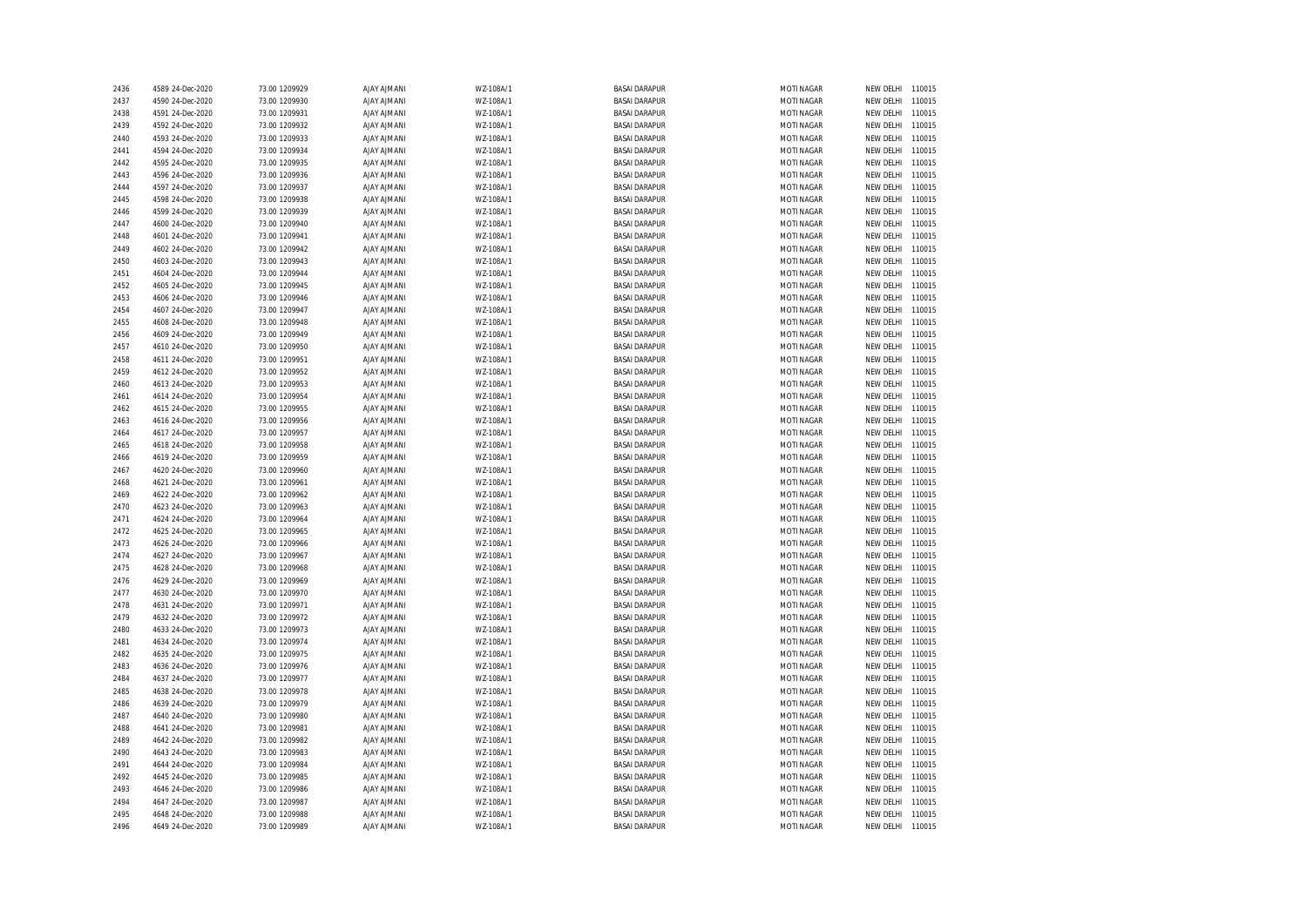| 2497 | 4650 24-Dec-2020  | 73.00 1209990           | <b>AJAY AJMANI</b>       | WZ-108A/1                         | <b>BASAI DARAPUR</b>     | MOTI NAGAR          | NEW DELHI          | 110015 |
|------|-------------------|-------------------------|--------------------------|-----------------------------------|--------------------------|---------------------|--------------------|--------|
| 2498 | 4651 24-Dec-2020  | 73.00 1209991           | <b>AJAY AJMANI</b>       | WZ-108A/1                         | <b>BASAI DARAPUR</b>     | MOTI NAGAR          | NEW DELHI          | 110015 |
| 2499 | 4652 24-Dec-2020  | 73.00 1209992           | <b>AJAY AJMANI</b>       | WZ-108A/1                         | <b>BASAI DARAPUR</b>     | MOTI NAGAR          | NEW DELHI          | 110015 |
| 2500 | 4653 24-Dec-2020  | 73.00 1209993           | <b>AJAY AJMANI</b>       | WZ-108A/1                         | <b>BASAI DARAPUR</b>     | MOTI NAGAR          | NEW DELHI          | 110015 |
| 2501 | 4654 24-Dec-2020  | 73.00 1209994           | <b>AJAY AJMANI</b>       | WZ-108A/1                         | <b>BASAI DARAPUR</b>     | MOTI NAGAR          | NEW DELHI          | 110015 |
| 2502 | 4655 24-Dec-2020  | 73.00 1209995           | <b>AJAY AJMANI</b>       | WZ-108A/1                         | <b>BASAI DARAPUR</b>     | MOTI NAGAR          | NEW DELHI          | 110015 |
| 2503 | 4656 24-Dec-2020  | 73.00 1209996           | <b>AJAY AJMANI</b>       | WZ-108A/1                         | <b>BASAI DARAPUR</b>     | MOTI NAGAR          | NEW DELHI          | 110015 |
| 2504 | 4657 24-Dec-2020  | 73.00 1209997           | <b>AJAY AJMANI</b>       | WZ-108A/1                         | <b>BASAI DARAPUR</b>     | MOTI NAGAR          | NEW DELHI          | 110015 |
| 2505 | 4658 24-Dec-2020  | 73.00 1209998           | <b>AJAY AJMANI</b>       | WZ-108A/1                         | <b>BASAI DARAPUR</b>     | MOTI NAGAR          | NEW DELHI          | 110015 |
| 2506 | 4659 24-Dec-2020  | 73.00 1209999           | <b>AJAY AJMANI</b>       | WZ-108A/1                         | <b>BASAI DARAPUR</b>     | MOTI NAGAR          | NEW DELHI          | 110015 |
| 2507 | 4660 24-Dec-2020  | 73.00 1210000           | <b>AJAY AJMANI</b>       | WZ-108A/1                         | <b>BASAI DARAPUR</b>     | MOTI NAGAR          | NEW DELHI          | 110015 |
| 2508 | 4661 24-Dec-2020  | 73.00 1210001           | <b>AJAY AJMANI</b>       | WZ-108A/1                         | <b>BASAI DARAPUR</b>     | MOTI NAGAR          | NEW DELHI          | 110015 |
| 2509 | 4662 24-Dec-2020  | 73.00 1210002           | <b>AJAY AJMANI</b>       | WZ-108A/1                         | <b>BASAI DARAPUR</b>     | MOTI NAGAR          | NEW DELHI          | 110015 |
| 2510 | 5805 24-Dec-2020  | 80.00 IN30011811404784  | SUNITA CHADHA            | 9/38 A                            |                          | MOTI NAGAR          | NEW DELHI          | 110015 |
| 2511 | 5806 24-Dec-2020  | 80.00 IN30011811404807  | HIMANSHU CHADHA          | 9/38A                             |                          | MOTI NAGAR          | NEW DELHI          | 110015 |
| 2512 | 5807 24-Dec-2020  | 80.00 IN30011811404856  | JYOTI CHADHA             | 9/38 A                            |                          | MOTI NAGAR          | NEW DELHI          | 110015 |
|      |                   |                         |                          | WZ-108-A/1                        | <b>BASAI DARAPUR</b>     | <b>MOTI NAGAR</b>   |                    | 110015 |
| 2513 | 10230 24-Dec-2020 | 73.00 IN30094010074880  | <b>AJAY AJMANI</b>       |                                   |                          |                     | NEW DELHI          |        |
| 2514 | 13854 24-Dec-2020 | 80.00 IN30156510024857  | GURPAL JEET SINGH OHSON  | C/142                             | MOTI NAGAR               | NEW DELHI           | New Delhi          | 110015 |
| 2515 | 14420 24-Dec-2020 | 80.00 IN30186210025456  | SHASHI PAL KANWAR        | D 131                             | KARAMPURA                | NEW DELHI           | NEW DELHI          | 110015 |
| 2516 | 19997 24-Dec-2020 | 80.00 1201410000010073  | KRISHAN LAL CHADHA       | 9/38A                             | MOTI NAGAR               |                     | NEW DELHI          | 110015 |
| 2517 | 1110 24-Dec-2020  | 480.00 0077595          | P K CHAKRABORTY          | A-43 HAUZ KHAS, GROUND FLOOR,     | NEW DELHI                |                     |                    | 110016 |
| 2518 | 3098 24-Dec-2020  | 1440.00 0610265         | DHARAM VIR GUPTA         | 122-SFS D.D.A FLATS               | <b>HAUZ KHAS</b>         | NEW DELHI           |                    | 110016 |
| 2519 | 489 24-Dec-2020   | 480.00 0057418          | DINESH VANDANI BAJAJ     | G-20 SAKET                        | NEW DELHI                |                     |                    | 110017 |
| 2520 | 3236 24-Dec-2020  | 1440.00 1200744         | <b>DIGVIJAY SINGH</b>    | <b>B-31 SARVODAYA ENCLAVE</b>     | NEW DELHI                |                     |                    | 110017 |
| 2521 | 3253 24-Dec-2020  | 1120.00 1201109         | <b>VIKRAM KANDHARI</b>   | N-91 PANCHSHILA PARK              | NEW DELHI                |                     |                    | 110017 |
| 2522 | 20615 24-Dec-2020 | 80.00 1202060000007578  | PREM CHAND               | $G - 3/1$                         | MALVIYA NAGAR            |                     | NEW DELHI          | 110017 |
| 2523 | 1693 24-Dec-2020  | 320.00 0091875          | <b>RK BATRA</b>          | F-30 VIKAS PURI                   | NEW DELHI                |                     |                    | 110018 |
| 2524 | 3260 24-Dec-2020  | 80.00 1201228           | OM PRAKASH RAJPAUL       | C-113 A GANESH NAGAR              | PO TILAK NAGAR           | NEW DELHI           |                    | 110018 |
| 2525 | 3445 24-Dec-2020  | 160.00 1203407          | MUKESH SAHNI             | D-40, GALI NO. 4, KRISHNA PARK,   | TILAK NAGAR,             | NEW DELHI           |                    | 110018 |
| 2526 | 3446 24-Dec-2020  | 80.00 1203408           | <b>BABITA SAHNI</b>      | D-40, STREET NO. 4, KRISHNA PARK, | NEW DELHI                |                     |                    | 110018 |
| 2527 | 860 24-Dec-2020   | 240.00 0071454          | LAKHOTIA                 | R-22 NEHRU ENCLAVE                | KALKAJI                  | NEW DELHI           |                    | 110019 |
| 2528 | 4810 24-Dec-2020  | 80.00 1210598           | <b>BASANTI MEHTA</b>     | 355 MANDAKINI ENCLAVE             | ALAKNANDA G K-II         |                     | NEW DELHI          | 110019 |
| 2529 | 5019 24-Dec-2020  | 73.00 1211179           | PREM KUMAR MEHTA         | 355 MANDAKINI ENCLAVE             | ALKANANDA G K-II         |                     | NEW DELHI          | 110019 |
| 2530 | 5020 24-Dec-2020  | 80.00 1211180           | DAKSHATA MEHTA           | 355 MANDAKINI ENCLAVE             | ALAKNANDA G K-II         |                     | NEW DELHI          | 110019 |
| 2531 | 5021 24-Dec-2020  | 80.00 1211181           | <b>MEHTA</b>             | 355 MANDAKINI ENCLAVE             | ALAKNANDA G K-II         |                     | NEW DELHI          | 110019 |
| 2532 | 5022 24-Dec-2020  | 80.00 1211182           | <b>BASANTI MEHTA</b>     | 355 MANDAKINI ENCLAVE             | ALAKNANDA G K-II         |                     | NEW DELHI          | 110019 |
| 2533 | 5023 24-Dec-2020  | 80.00 1211183           | PRACHI MEHTA             | 355 MANDAKINI ENCLAVE             | ALAKNANDA G K-II         |                     | NEW DELHI          | 110019 |
| 2534 | 5024 24-Dec-2020  | 74.00 1211184           | PREM KUMAR MEHTA HUF     | 355 MANDAKINI ENCLAVE             | ALAKNANDA G K-II         |                     | NEW DELHI          | 110019 |
| 2535 | 7232 24-Dec-2020  | 80.00 IN30023912655608  | <b>DILIMON</b>           | J1/227                            | <b>DDA FLATS</b>         | KALKAJI             | NEW DELHI          | 110019 |
| 2536 | 20243 24-Dec-2020 | 80.00 1201910100015505  | RAJESH KUMAR KAPOOR      | 10/15, FIRST FLOOR                | KALKAJI EXTENTION        |                     | NEW DELHI          | 110019 |
| 2537 | 248 24-Dec-2020   | 160.00 0007597          | <b>GUNJAN GANDHI</b>     | C-155 DAYANAND COLONY             | LAJPAT NAGAR-IV          | NEW DELHI           |                    | 110024 |
| 2538 | 483 24-Dec-2020   | 640.00 0057106          | <b>VIJAY KUMAR BATRA</b> | I-26 LAJPAT NAGAR 3RD             | NEW DELHI                |                     |                    | 110024 |
| 2539 | 1141 24-Dec-2020  | 800.00 0078274          | SHEWAK NIHCHALDAS DEMBLA | C-468 DEFENCE COLONY              | NEW DELHI                |                     |                    | 110024 |
| 2540 | 6453 24-Dec-2020  | 160.00 IN30020610028866 | <b>JASMEET SINGH</b>     | A-90, DAYANAND COLONY             | <b>LAJPAT NAGAR</b>      |                     | NEW DELHI          | 110024 |
| 2541 | 8209 24-Dec-2020  | 80.00 IN30046810034155  | ABHA SOMANI              | $A-39$                            | LAJPAT NAGAR PART I      |                     | NEW DELHI          | 110024 |
| 2542 | 5011 24-Dec-2020  | 80.00 1211166           | <b>AJAY JAIN</b>         | 66 ARIHANT NAGAR                  | PUNJABI BAGH WEST        |                     | NEW DELHI          | 110026 |
| 2543 | 1595 24-Dec-2020  | 160.00 0090365          | <b>KUSUM BALA</b>        | J-8/50 RAJOURI GARDEN             | NEW DELHI                |                     |                    | 110027 |
| 2544 | 2950 24-Dec-2020  | 400.00 0503890          | HIRA NAND TANEJA         | M-18 RAJOURI GARDEN               | NEW DELHI                |                     |                    | 110027 |
| 2545 | 3255 24-Dec-2020  | 80.00 1201153           | <b>MANISH KAPUR</b>      | 222 D MIG FLATS,                  | RAJOURI GARDEN           | NEW DELHI           |                    | 110027 |
| 2546 | 3261 24-Dec-2020  | 80.00 1201230           | <b>MANISH KAPUR</b>      | 222-D MIG FLAT                    | RAJOURI GARDEN           | NEW DELHI           |                    | 110027 |
| 2547 | 3323 24-Dec-2020  | 80.00 1202059           | MANISH KAPUR             | 222-D, MIG FLAT                   | RAJOURI GARDEN           | NEW DELHI           |                    | 110027 |
| 2548 | 3484 24-Dec-2020  | 80.00 1203690           | MANISH KAPUR             | 222-D, M.I.G. FLAT                | RAJOURI GARDEN           | NEW DELHI           | 0229               | 110027 |
| 2549 | 3485 24-Dec-2020  | 80.00 1203691           | <b>MANISH KAPUR</b>      | 222-D, M.I.G. FLAT                | RAJOURI GARDEN           | NEW DELHI           | 0229               | 110027 |
| 2550 | 3486 24-Dec-2020  | 80.00 1203692           | MANISH KAPUR             | 222-D, M.I.G. FLAT                | RAJOURI GARDEN           | NEW DELHI           | 0229               | 110027 |
| 2551 | 3487 24-Dec-2020  | 80.00 1203693           | <b>MANISH KAPUR</b>      | 222-D, M.I.G. FLAT                | <b>RAJOURI GARDEN</b>    | NEW DELHI           | 0229               | 110027 |
| 2552 | 3514 24-Dec-2020  | 80.00 1203872           | JOGINDER KUMAR BHATIA    | 3/195, SUBHASH NAGAR              | NEW DELHI                |                     |                    | 110027 |
| 2553 | 7691 24-Dec-2020  | 720.00 IN30036022012527 | <b>SUNIL NANGIA</b>      | A 56 NARAINA VIHAAR               | NEW DELHI                |                     |                    | 110028 |
| 2554 | 7695 24-Dec-2020  | 160.00 IN30036022251043 | ANSHUL AGGARWAL          | 3950 GALI NO 13                   | RAGHUBARPUR NO 2         | SHANTI MUHALLA      | NAGAR DELHI 110031 |        |
| 2555 | 10262 24-Dec-2020 | 80.00 IN30096610077997  | SURJIT SINGH ALAG        | 353                               | SARASWATI BHANDAR COLONY | <b>GANDHI NAGAR</b> | DELHI              | 110031 |
| 2556 | 10263 24-Dec-2020 | 800.00 IN30096610078004 | <b>HARJIT KAUR</b>       | 353                               | SARASWATI BHANDAR COLONY | <b>GANDHI NAGAR</b> | DELHI              | 110031 |
| 2557 | 10265 24-Dec-2020 | 80.00 IN30096610085050  | SURJIT SINGH ALAGH       | 353                               | SARASWATI BHANDAR COLONY | <b>GANDHI NAGAR</b> | DELHI              | 110031 |
|      |                   |                         |                          |                                   |                          |                     |                    |        |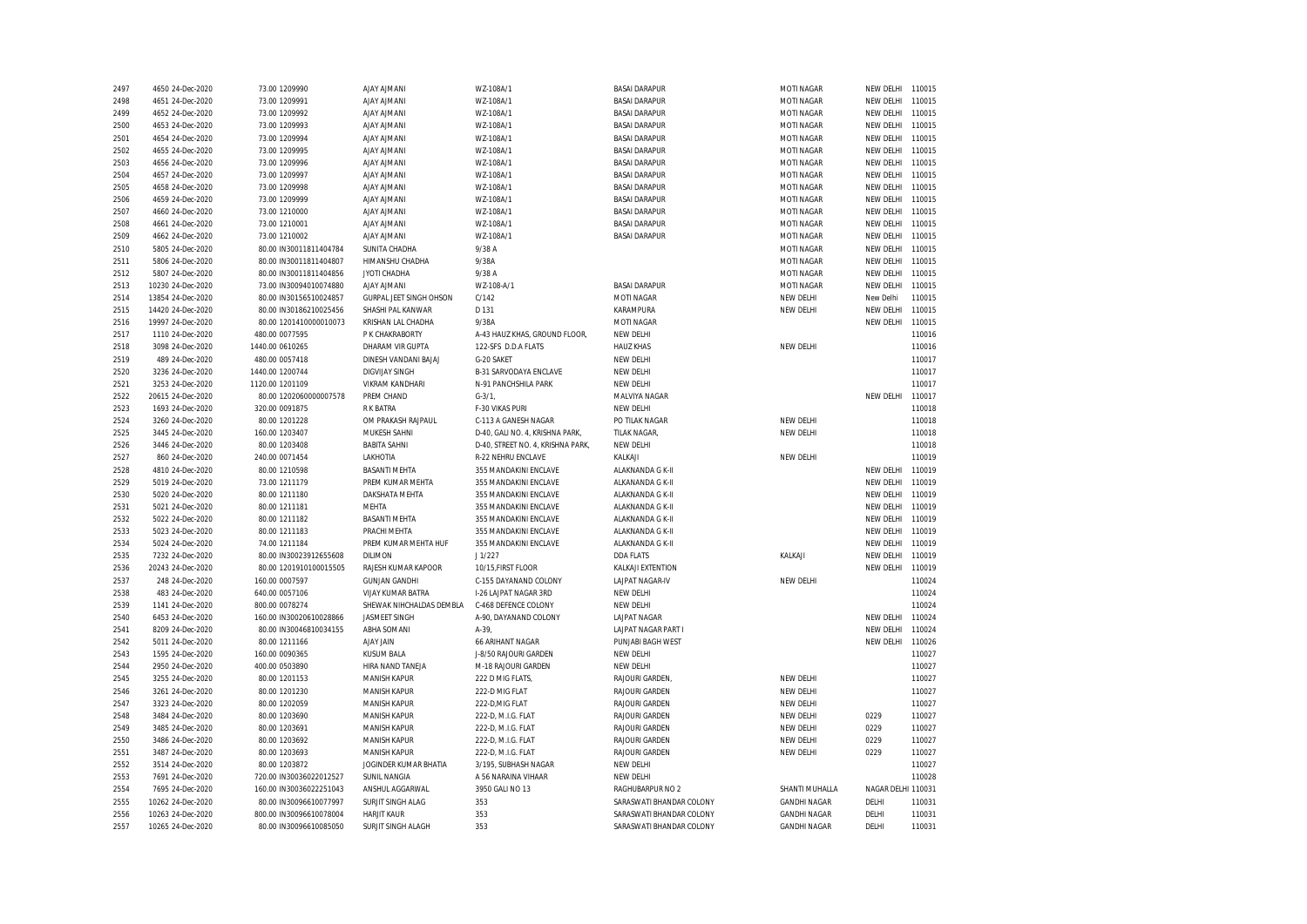| 2558         | 10266 24-Dec-2020 | 800.00 IN30096610092184          | DASHMEET KAUR ALAGH                       | 353                                                  | SARASWATI BHANDAR               | <b>GANDHI NAGAR</b>      | DELHI     | 110031 |
|--------------|-------------------|----------------------------------|-------------------------------------------|------------------------------------------------------|---------------------------------|--------------------------|-----------|--------|
| 2559         | 1185 24-Dec-2020  | 160.00 0079281                   | RAKSHA                                    | H NO 226 MOHALLA DUNGER                              | SHAHDARA DELHI                  |                          |           | 110032 |
| 2560         | 1186 24-Dec-2020  | 160.00 0079289                   | <b>JASWANT SINGH</b>                      | H NO 226 MOHALLA DUNGER                              | SHAHDARA DELHI                  |                          |           | 110032 |
| 2561         | 2110 24-Dec-2020  | 80.00 0099516                    | NIRUPA SHARMA                             | 4/17 BHOLA NATH NAGAR                                | SHAHDARA DELHI                  |                          |           | 110032 |
| 2562         | 3267 24-Dec-2020  | 80.00 1201348                    | SARITA SHARMA                             | 1/2750 RAM NAGAR                                     | MANDOLI ROAD                    | SHAHDARA                 | DELHI     | 110032 |
| 2563         | 3280 24-Dec-2020  | 80.00 1201441                    | SARITA SHARMA                             | 1/2750, RAM NAGAR                                    | MANDOLI ROAD, SHAHDARA          | DELHI                    |           | 110032 |
| 2564         | 4356 24-Dec-2020  | 80.00 1208248                    | DAVINDER KAUR                             | 1/9157, GALI NO-4                                    | <b>WEST ROHTAS NAGAR</b>        | SHAHDARA                 | DELHI     | 110032 |
| 2565         | 4362 24-Dec-2020  | 80.00 1208264                    | <b>MANJIT SINGH</b>                       | 1/9157                                               | GALI NO. 4                      | <b>WEST ROHTAS NAGAR</b> | DELHI     | 110032 |
| 2566         | 5742 24-Dec-2020  | 80.00 IN30011810851853           | ANIL KUMAR GUPTA                          | 1/7690 A                                             | GALI NO 3                       | SHAHDARA                 | DELHI     | 110032 |
| 2567         | 5759 24-Dec-2020  | 240.00 IN30011811011855          | ZEA UL HASAN                              | C.38/1                                               | JYOTI COLONY                    | SHAHDARA                 | DELHI     | 110032 |
| 2568         | 5775 24-Dec-2020  | 80.00 IN30011811238665           | KHURSHEEDA NOOR                           | A-219                                                | GALI NO-4 A-BLOCK               | NAGAR                    | DELHI     | 110032 |
| 2569         | 6508 24-Dec-2020  | 80.00 IN30020610995376           | SHEFALI GUPTA                             | 1/7690 A                                             | <b>STREET NO-4</b>              | <b>EAST GORAKH PARK</b>  | DELHI     | 110032 |
| 2570         | 15104 24-Dec-2020 | 80.00 IN30234910008516           | RAVI SHANKER KAPOOR                       | 251/c2/1A Gali No5                                   | Bhola Nath Nagar                | Shahdra                  | New Delhi | 110032 |
| 2571         | 20633 24-Dec-2020 | 80.00 1202060000399916           | RADHA GUPTA                               | 1/7690 A                                             | GALI NO-4                       | <b>EAST GORAKH PARK</b>  | DELHI     | 110032 |
| 2572         | 20639 24-Dec-2020 | 80.00 1202060000493155           | RAKESH                                    | 1/4885                                               | GALI NO- 8 BALBIR NAGAR EXT     | SHAHDARA                 | DELHI     | 110032 |
| 2573         | 20651 24-Dec-2020 | 80.00 1202060000628606           | MANJU GUPTA                               | 45 A                                                 | <b>TAGORE GALI</b>              | <b>WEST BABARPUR</b>     | DELHI     | 110032 |
| 2577         | 4954 24-Dec-2020  | 80.00 1211058                    | SUNIL KUMAR GUPTA                         | <b>B-5 TAGORE ROAD</b>                               | ADARSH NAGAR                    |                          | DELHI     | 110033 |
| 2581         | 5009 24-Dec-2020  | 800.00 1211164                   | <b>RENU ARORA</b>                         | $D-53$ (GF)                                          | RANA PRATAP ROAD                | ADARSH NAGAR             | DELHI     | 110033 |
| 2582         | 5177 24-Dec-2020  | 640.00 1211400                   | <b>VARUN ARORA</b>                        | D-53 RANA PRATAP ROAD                                | ADARSH NAGAR                    |                          | DELHI     | 110033 |
| 2583         | 1103 24-Dec-2020  | 800.00 0077323                   | NIRMAL                                    | C (UTTARI) 77 PITAM PURA                             | DELHI                           |                          |           | 110034 |
| 2584         | 4804 24-Dec-2020  | 800.00 1210468                   | SANJEEV RUNGTA                            | 189, F/F                                             | RAJDHANI ENCLAVE                | PITAMPURA                | DELHI     | 110034 |
| 2585         | 10260 24-Dec-2020 | 80.00 IN30096610038670           | PRABHA SARIN                              | KOTHI NO 274, GROUND FLOOR                           | KOHAT ENCLAVE                   | PITAMPURA                | DELHI     | 110034 |
|              |                   |                                  |                                           |                                                      | DELHI                           |                          |           | 110035 |
| 2586<br>2587 | 1157 24-Dec-2020  | 240.00 0078663<br>800.00 0080410 | VINOD KUMAR GHAI<br><b>HARISH SAWHNEY</b> | 19/204 BASTI SARAI ROHILLA<br>A-1/33 B LAWRENCE ROAD | DELHI                           |                          |           | 110035 |
|              | 1229 24-Dec-2020  |                                  |                                           |                                                      |                                 |                          |           |        |
| 2588         | 3299 24-Dec-2020  | 80.00 1201685                    | PREMWATI                                  | 231/20, ONKAR NGR-B                                  | TRINAGAR, DELHI                 |                          |           | 110035 |
| 2589         | 3354 24-Dec-2020  | 80.00 1202395                    | SATYA NARAIN GUPTA                        | 231/20                                               | ONKAR NAGAR-B                   | TRI NAGAR                | DELHI     | 110035 |
| 2590         | 3355 24-Dec-2020  | 80.00 1202396                    | SHASHI GUPTA                              | 231/20                                               | ONKAR NAGAR-B                   | TRI NAGAR                | DELHI     | 110035 |
| 2591         | 3416 24-Dec-2020  | 73.00 1203041                    | PREM WATI                                 | 231/20                                               | ONKAR NAGAR-B                   | TRI NAGAR                | DELHI     | 110035 |
| 2592         | 3417 24-Dec-2020  | 73.00 1203042                    | PREM WATI                                 | 231/20, ONKAR NAGAR-B                                | TRI NAGAR                       | DELHI                    |           | 110035 |
| 2593         | 3418 24-Dec-2020  | 80.00 1203044                    | SHASHI GUPTA                              | 231/20, ONKAR NAGAR-B                                | TRI NAGAR                       | DELHI                    |           | 110035 |
| 2594         | 3467 24-Dec-2020  | 80.00 1203515                    | KRISHAN LAL ARORA                         | B 2-A, DDA FLATS,                                    | <b>SARAI BASTI</b>              | DELHI                    |           | 110035 |
| 2595         | 3468 24-Dec-2020  | 80.00 1203516                    | <b>MEENA ARORA</b>                        | B 2-A, DDA FLATS,                                    | <b>SARAI BASTI</b>              | DELHI                    |           | 110035 |
| 2596         | 3469 24-Dec-2020  | 80.00 1203517                    | KRISHAN LAL ARORA                         | B 2-A, DDA FLATS,                                    | SARAI BASTI                     | DELHI                    |           | 110035 |
| 2597         | 3504 24-Dec-2020  | 80.00 1203786                    | S N GUPTA                                 | 231/20, ONKAR NAGAR - B,                             | TRI NAGAR                       | DELHI                    |           | 110035 |
| 2598         | 3518 24-Dec-2020  | 80.00 1203919                    | SHASHI GUPTA                              | 231/20, ONKAR NAGAR-B,                               | TRI NAGAR                       | DELHI                    |           | 110035 |
| 2599         | 3808 24-Dec-2020  | 80.00 1205283                    | SHASHI GUPTA                              | HOUSE NO. 231/20                                     | ONKAR NAGAR B                   | TRI NAGAR                | DELHI     | 110035 |
| 2600         | 3809 24-Dec-2020  | 73.00 1205284                    | PREM WATI                                 | 231/20, ONKAR NAGAR-B                                | TRI NAGAR                       | DELHI                    |           | 110035 |
| 2601         | 3822 24-Dec-2020  | 80.00 1205540                    | SHASHI GUPTA                              | 231/20 ONKAR NAGAR-B                                 | TRI NAGAR                       |                          | DELHI     | 110035 |
| 2602         | 4097 24-Dec-2020  | 80.00 1207347                    | SATYA NARAIN GUPTA                        | 231/20, ONKAR NAGAR-B                                | TRINAGAR                        |                          | DELHI     | 110035 |
| 2603         | 3099 24-Dec-2020  | 640.00 0610273                   | DUKH HARAN NATH VARMA                     | B-10/7019 VASANT KUNJ                                | NEW DELHI                       |                          |           | 110037 |
| 2604         | 1385 24-Dec-2020  | 80.00 0083926                    | YOGESH                                    | 8-B MADHUR APARTMENTS                                | P.O. NANGLOI                    | DELHI                    |           | 110041 |
| 2605         | 1980 24-Dec-2020  | 80.00 0097229                    | <b>JYOTI GAUR</b>                         | D-879, PHASE II, OPP LOKESH CINEMA                   | NANGLOI NO 2                    | NEW DELHI                |           | 110041 |
| 2606         | 1981 24-Dec-2020  | 80.00 0097230                    | SADHNA GAUR                               | D-879, PHASE II, OPP LOKESH CINEMA                   | NANGLOI NO 2                    | NEW DELHI                |           | 110041 |
| 2607         | 1982 24-Dec-2020  | 80.00 0097231                    | <b>URMILA GAUR</b>                        | D-879, PHASE II, OPP LOKESH CINEMA                   | NANGLOI NO 2                    | NEW DELHI                |           | 110041 |
| 2608         | 1995 24-Dec-2020  | 400.00 0097532                   | ANUPAM GAUR                               | D-879, PHASE II, OPP LOKESH CINEMA                   | NANGLOI NO 2                    | NEW DELHI                |           | 110041 |
| 2609         | 114 24-Dec-2020   | 400.00 0004591                   | RAJ KUMAR BANSAL                          | E-348/A GREATER KAILASH                              | PART-I 2ND FLOOR                | NEW DELHI                |           | 110048 |
| 2610         | 1246 24-Dec-2020  | 1280.00 0080880                  | RAM LUBHAI                                | S, 363, G-F,                                         | <b>GREATER KAILASH PART - I</b> | NEW DELHI                |           | 110048 |
| 2611         | 1378 24-Dec-2020  | 720.00 0083753                   | RAJ KUMAR BANSAL                          | E-348/A,1ST FLOOR                                    | <b>GREATER KAILASH PART-I</b>   | NEW DELHI                |           | 110048 |
| 2612         | 2377 24-Dec-2020  | 400.00 0202379                   | PRITI A DEV                               | S-179 GREATER KAILASH II                             | NEW DELHI                       |                          |           | 110048 |
| 2613         | 3066 24-Dec-2020  | 1200.00 0608331                  | <b>SWARN PRAKASH</b>                      | C/O SHATI PRAKASH                                    | C-8 CHIRAGH ENCLAVE             | NEW DELHI                |           | 110048 |
| 2614         | 3093 24-Dec-2020  | 1120.00 0610119                  | <b>SUBHASH SARIN</b>                      | W-163 GREATER KAILASH II                             | NEW DELHI                       |                          |           | 110048 |
| 2615         | 3334 24-Dec-2020  | 320.00 1202137                   | ANEETA GANDHI                             | E-10, GREATER KAILASH                                | ENCLAVE-1                       | NEW DELHI                |           | 110048 |
| 2616         | 3335 24-Dec-2020  | 400.00 1202152                   | ANEETA GANDHI                             | E-10, GREATER KAILASH                                | ENCLAVE I, NEW DELHI            |                          |           | 110048 |
| 2617         | 3364 24-Dec-2020  | 160.00 1202520                   | ANEETA GANDHI                             | E-10, GREATER KAILASH                                | <b>ENCLAVE I</b>                | NEW DELHI                |           | 110048 |
| 2618         | 3374 24-Dec-2020  | 400.00 1202651                   | MOHIKA GANDHI                             | E-10, GREATER KAILASH                                | <b>ENCLAVE-I</b>                | NEW DELHI                |           | 110048 |
| 2619         | 3613 24-Dec-2020  | 160.00 1204375                   | OM PARKASH GANDHI                         | E-10, GREATER KAILASH ENCLAVE - I                    | NEW DELHI                       |                          |           | 110048 |
| 2620         | 3794 24-Dec-2020  | 80.00 1205191                    | MOHIKA GANDHI                             | E-10, GREATER KAILASH ENCLAVE 1                      | NEW DELHI                       |                          |           | 110048 |
| 2621         | 3814 24-Dec-2020  | 160.00 1205399                   | MOHIKA GANDHI                             | E-10 GREATER KAILASH ENCLAVE - I,                    |                                 |                          | NEW DELHI | 110048 |
| 2622         | 3821 24-Dec-2020  | 160.00 1205517                   | SUSHIL GANDHI                             | E-10, GREATER KAILASH ENCLAVE-I                      |                                 |                          | NEW DELHI | 110048 |
| 2623         | 3967 24-Dec-2020  | 160.00 1205962                   | ANEETA GANDHI                             | E-10, GREATER KAILASH                                | <b>ENCLAVE I</b>                |                          | NEW DELHI | 110048 |
| 2624         | 4057 24-Dec-2020  | 80.00 1206985                    | ANEETA GANDHI                             | E-10, GREATER KAILASH                                | ENCLAVE - I                     |                          | NEW DELHI | 110048 |
|              |                   |                                  |                                           |                                                      |                                 |                          |           |        |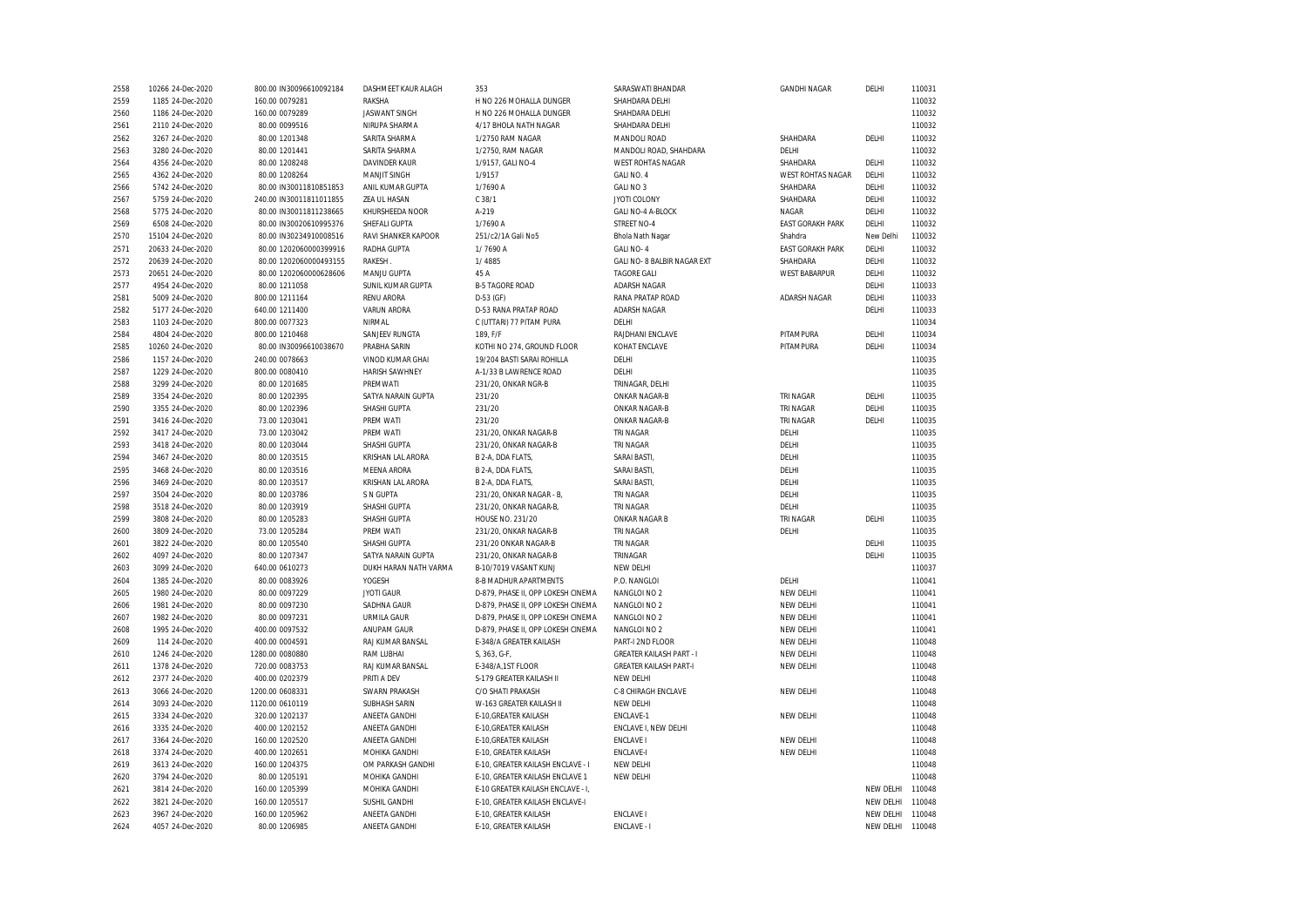| 2625         | 4071 24-Dec-2020                     | 160.00 1207219                 | SUSHIL GANDHI                                 | E-10, GREATER KAILASH                    | <b>ENCLAVE-I</b>                      |                    | NEW DELHI          | 110048 |
|--------------|--------------------------------------|--------------------------------|-----------------------------------------------|------------------------------------------|---------------------------------------|--------------------|--------------------|--------|
| 2626         | 4236 24-Dec-2020                     | 80.00 1207661                  | MOHIKA GANDHI                                 | $E-10$                                   | <b>GREATER KAILASH ENCLAVE-I</b>      |                    | NEW DELHI          | 110048 |
| 2627         | 4254 24-Dec-2020                     | 160.00 1207721                 | SUSHIL GANDHI                                 | E-10, GREATER KAILASH                    | ENCLAVE - I                           |                    | NEW DELHI          | 110048 |
| 2628         | 4409 24-Dec-2020                     | 80.00 1208460                  | ANEETA GANDHI                                 | $E-10$                                   | <b>GREATER KAILASH ENCLAVE-I</b>      |                    | NEW DELHI          | 110048 |
| 2629         | 4412 24-Dec-2020                     | 80.00 1208685                  | MOHIKA GANDHI                                 | E-10, GREATER KAILASH                    | <b>ENCLAVE-I</b>                      |                    | NEW DELHI          | 110048 |
| 2630         | 4552 24-Dec-2020                     | 80.00 1209232                  | MOHIKA GANDHI                                 | $E-10$                                   | <b>GREATER KAILASH ENCLAVE-I</b>      |                    | NEW DELHI          | 110048 |
| 2631         | 4665 24-Dec-2020                     | 80.00 1210033                  | SUSHIL GANDHI                                 | $E-10$                                   | <b>GREATER KAILASH ENCLAVE-I</b>      |                    | NEW DELHI          | 110048 |
| 2632         | 1167 24-Dec-2020                     | 400.00 0078767                 | MUKESH GOEL                                   | B/25 NDSE II                             | NEW DELHI                             |                    |                    | 110049 |
| 2633         | 3390 24-Dec-2020                     | 160.00 1202776                 | ANNETA GANDHI                                 | E-10 GREATER KAILASH ENCLAVE-I           | NEW DELHI                             |                    |                    | 110049 |
| 2634         | 173 24-Dec-2020                      | 320.00 0006054                 | <b>D D SARDANA</b>                            | 15 GAGAN VIHAR                           | DELHI                                 |                    |                    | 110051 |
| 2635         | 174 24-Dec-2020                      | 320.00 0006055                 | <b>D D SARDANA</b>                            | 15 GAGAN VIHAR                           | DELHI                                 |                    |                    | 110051 |
| 2636         | 4355 24-Dec-2020                     | 80.00 1208235                  | KRISHAN LAL CHAWLA                            | D-4. KRISHNA NAGAR                       |                                       |                    | DELHI              | 110051 |
| 2637         | 1160 24-Dec-2020                     | 80.00 0078676                  | JAI PARKASH MITTAL<br>MANIKA GUPTA MINOR THRU | E-166 SHASTRI NAGAR                      | DELHI                                 |                    |                    | 110052 |
| 2638         | 1874 24-Dec-2020                     | 400.00 0095240                 | THRU MR MANOJ GUPTA AS                        | I-139 ASHOK VIHAR PHASE-I                | DELHI                                 |                    |                    | 110052 |
| 2639         | 2056 24-Dec-2020                     | 400.00 0098679                 | <b>VIVEK SHEEL AGGARWAL</b>                   | PARAS CORPORATION                        | <b>GUPTA CHAMBERS 2ND FLOOR</b>       | <b>CENTRE</b>      | NAGAR DELHI 110052 |        |
| 2640         | 3420 24-Dec-2020                     | 80.00 1203047                  | <b>JAI DEVI</b>                               | A-238/2,                                 | PHASE - I, LIG FLATS                  | <b>ASHOK VIHAR</b> | DELHI              | 110052 |
| 2641         | 3491 24-Dec-2020                     | 80.00 1203730                  | <b>BALRAJ KURSIJA</b>                         | A-238/2 PHASE - I,                       | LIG FLATS,                            | <b>ASHOK VIHAR</b> | DELHI              | 110052 |
| 2642         | 3537 24-Dec-2020                     | 80.00 1204099                  | <b>BALRAJ KURSIJA</b>                         | A-238/2 PHASE-I                          | LIG FLATS                             | <b>ASHOK VIHAR</b> | DELHI              | 110052 |
| 2643         | 3538 24-Dec-2020                     | 80.00 1204100                  | <b>BALRAJ KURSIJA</b>                         | A-238/2 PHASE-I                          | <b>LIG FLATS</b>                      | <b>ASHOK VIHAR</b> | DELHI              | 110052 |
| 2644         | 3539 24-Dec-2020                     | 80.00 1204101                  | <b>JAI DEVI</b>                               | A-238/2 PHASE-I                          | <b>LIG FLATS</b>                      | <b>ASHOK VIHAR</b> | DELHI              | 110052 |
| 2645         | 3582 24-Dec-2020                     | 160.00 1204289                 | <b>JAI DEVI</b>                               | A-238/2, PHASE-I                         | <b>LIG FLATS</b>                      | <b>ASHOK VIHAR</b> | DELHI              | 110052 |
| 2646         | 3583 24-Dec-2020                     | 80.00 1204290                  | <b>BALRAJ KURSIJA</b>                         | A-238/2, PHASE-I                         | <b>LIG FLATS</b>                      | <b>ASHOK VIHAR</b> | DELHI              | 110052 |
| 2647         | 4807 24-Dec-2020                     | 80.00 1210527                  | KAPIL GOYAL                                   | F-41/B GOYAL NIWAS                       | SHASTRI NAGAR                         |                    | DELHI              | 110052 |
| 2648         | 4808 24-Dec-2020                     | 80.00 1210533                  | HIMANSHU GOYAL                                | F-41/B GOYAL NIWAS                       | SHASTRI NAGAR                         |                    | DELHI              | 110052 |
| 2649         | 5178 24-Dec-2020                     | 80.00 1211403                  | PRIYA                                         | F-41/B GOYAL NIWAS                       | SHASTRI NAGAR                         |                    | DELHI              | 110052 |
| 2650         | 5179 24-Dec-2020                     | 80.00 1211404                  | PRIYA                                         | F-41/B GOYAL NIWAS                       | SHASTRI NAGAR                         |                    | DELHI              | 110052 |
| 2651         | 5180 24-Dec-2020                     | 80.00 1211405                  | PRIYA                                         | F-41/B GOYAL NIWAS                       | SHASTRI NAGAR                         |                    | DELHI              | 110052 |
| 2652         | 5181 24-Dec-2020                     | 80.00 1211406                  | PRIYA                                         | F-41/B GOYAL NIWAS                       | SHASTRI NAGAR                         |                    | DELHI              | 110052 |
| 2653         | 5182 24-Dec-2020                     | 80.00 1211407                  | PRIYA                                         | F-41/B GOYAL NIWAS                       | <b>SHASTRI NAGAR</b>                  |                    | DELHI              | 110052 |
| 2654         | 5183 24-Dec-2020                     | 80.00 1211408                  | PRIYA                                         | F-41/B GOYAL NIWAS                       | <b>SHASTRI NAGAR</b>                  |                    | DELHI              | 110052 |
| 2655         | 5184 24-Dec-2020                     | 80.00 1211409                  | PRIYA                                         | F-41/B GOYAL NIWAS                       | SHASTRI NAGAR                         |                    | DELHI              | 110052 |
| 2656         | 5185 24-Dec-2020                     | 80.00 1211410                  | PRIYA                                         | F-41/B GOYAL NIWAS                       | SHASTRI NAGAR                         |                    | DELHI              | 110052 |
| 2657         | 5186 24-Dec-2020                     | 80.00 1211411                  | PRIYA                                         | F-41/B GOYAL NIWAS                       | SHASTRI NAGAR                         |                    | DELHI              | 110052 |
| 2658         | 5187 24-Dec-2020                     | 80.00 1211412                  | PRIYA                                         | F-41/B GOYAL NIWAS                       | <b>SHASTRI NAGAR</b>                  |                    | DELHI              | 110052 |
| 2659         | 5188 24-Dec-2020                     | 80.00 1211413                  | PRIYA                                         | F-41/B GOYAL NIWAS                       | SHASTRI NAGAR                         |                    | DELHI              | 110052 |
| 2660         | 5189 24-Dec-2020                     | 80.00 1211414                  | PRIYA                                         | F-41/B GOYAL NIWAS                       | <b>SHASTRI NAGAR</b>                  |                    | DELHI              | 110052 |
| 2661         | 5190 24-Dec-2020                     | 80.00 1211415                  | PRIYA                                         | F-41/B GOYAL NIWAS                       | SHASTRI NAGAR                         |                    | DELHI              | 110052 |
| 2662         | 5191 24-Dec-2020                     | 80.00 1211416                  | PRIYA                                         | F-41/B GOYAL NIWAS                       | <b>SHASTRI NAGAR</b>                  |                    | DELHI              | 110052 |
| 2663         | 5192 24-Dec-2020                     | 80.00 1211417                  | PRIYA                                         | F-41/B GOYAL NIWAS                       | <b>SHASTRI NAGAR</b>                  |                    | DELHI              | 110052 |
| 2664         | 5193 24-Dec-2020                     | 80.00 1211418                  | PRIYA                                         | F-41/B GOYAL NIWAS                       | SHASTRI NAGAR                         |                    | DELHI              | 110052 |
| 2665         | 5194 24-Dec-2020                     | 80.00 1211419                  | PRIYA                                         | F-41/B GOYAL NIWAS                       | <b>SHASTRI NAGAR</b>                  |                    | DELHI              | 110052 |
| 2666         | 5195 24-Dec-2020                     | 80.00 1211420                  | PRIYA                                         | F-41/B GOYAL NIWAS                       | SHASTRI NAGAR                         |                    | DELHI              | 110052 |
| 2667         | 5196 24-Dec-2020                     | 80.00 1211421                  | PRIYA                                         | F-41/B GOYAL NIWAS                       | <b>SHASTRI NAGAR</b>                  |                    | DELHI              | 110052 |
| 2668         | 5197 24-Dec-2020                     | 80.00 1211422                  | PRIYA                                         | F-41/B GOYAL NIWAS                       | SHASTRI NAGAR                         |                    | DELHI              | 110052 |
| 2669         | 5198 24-Dec-2020                     | 80.00 1211423                  | PRIYA                                         | F-41/B GOYAL NIWAS                       | <b>SHASTRI NAGAR</b>                  |                    | DELHI              | 110052 |
| 2670         | 5199 24-Dec-2020                     | 80.00 1211424                  | PRIYA                                         | F-41/B GOYAL NIWAS                       | <b>SHASTRI NAGAR</b>                  |                    | DELHI              | 110052 |
| 2671         | 5200 24-Dec-2020                     | 80.00 1211425                  | PRIYA                                         | F-41/B GOYAL NIWAS                       | SHASTRI NAGAR                         |                    | DELHI              | 110052 |
| 2672         | 5201 24-Dec-2020                     | 80.00 1211426                  | PRIYA                                         | F-41/B GOYAL NIWAS                       | SHASTRI NAGAR                         |                    | DELHI              | 110052 |
| 2673         | 5202 24-Dec-2020                     | 80.00 1211427                  | PRIYA                                         | F-41/B GOYAL NIWAS                       | SHASTRI NAGAR                         |                    | DELHI              | 110052 |
| 2674         | 5203 24-Dec-2020                     | 80.00 1211428                  | PRIYA                                         | F-41/B GOYAL NIWAS                       | SHASTRI NAGAR                         |                    | DELHI              | 110052 |
|              | 5204 24-Dec-2020                     |                                | PRIYA                                         | F-41/B GOYAL NIWAS                       | <b>SHASTRI NAGAR</b>                  |                    | DELHI              | 110052 |
| 2675<br>2676 | 5205 24-Dec-2020                     | 80.00 1211429<br>80.00 1211430 | PRIYA                                         | F-41/B GOYAL NIWAS                       | SHASTRI NAGAR                         |                    | DELHI              | 110052 |
|              | 5206 24-Dec-2020                     | 80.00 1211431                  | PRIYA                                         | F-41/B GOYAL NIWAS                       |                                       |                    | DELHI              | 110052 |
| 2677         |                                      |                                | PRIYA                                         |                                          | SHASTRI NAGAR                         |                    | DELHI              | 110052 |
| 2678<br>2679 | 5207 24-Dec-2020<br>5208 24-Dec-2020 | 80.00 1211432<br>80.00 1211433 | PRIYA                                         | F-41/B GOYAL NIWAS<br>F-41/B GOYAL NIWAS | SHASTRI NAGAR<br><b>SHASTRI NAGAR</b> |                    | DELHI              | 110052 |
|              |                                      |                                |                                               |                                          |                                       |                    | DELHI              |        |
| 2680         | 5209 24-Dec-2020                     | 80.00 1211434                  | PRIYA                                         | F-41/B GOYAL NIWAS                       | <b>SHASTRI NAGAR</b>                  |                    |                    | 110052 |
| 2681         | 5210 24-Dec-2020                     | 80.00 1211435                  | PRIYA                                         | F-41/B GOYAL NIWAS                       | SHASTRI NAGAR                         |                    | DELHI              | 110052 |
| 2682         | 5211 24-Dec-2020                     | 80.00 1211436                  | PRIYA                                         | F-41/B GOYAL NIWAS                       | <b>SHASTRI NAGAR</b>                  |                    | DELHI              | 110052 |
| 2683         | 5212 24-Dec-2020                     | 80.00 1211437                  | PRIYA                                         | F-41/B GOYAL NIWAS                       | SHASTRI NAGAR                         |                    | DELHI              | 110052 |
| 2684         | 5213 24-Dec-2020                     | 80.00 1211438                  | PRIYA                                         | F-41/B GOYAL NIWAS                       | <b>SHASTRI NAGAR</b>                  |                    | DELHI              | 110052 |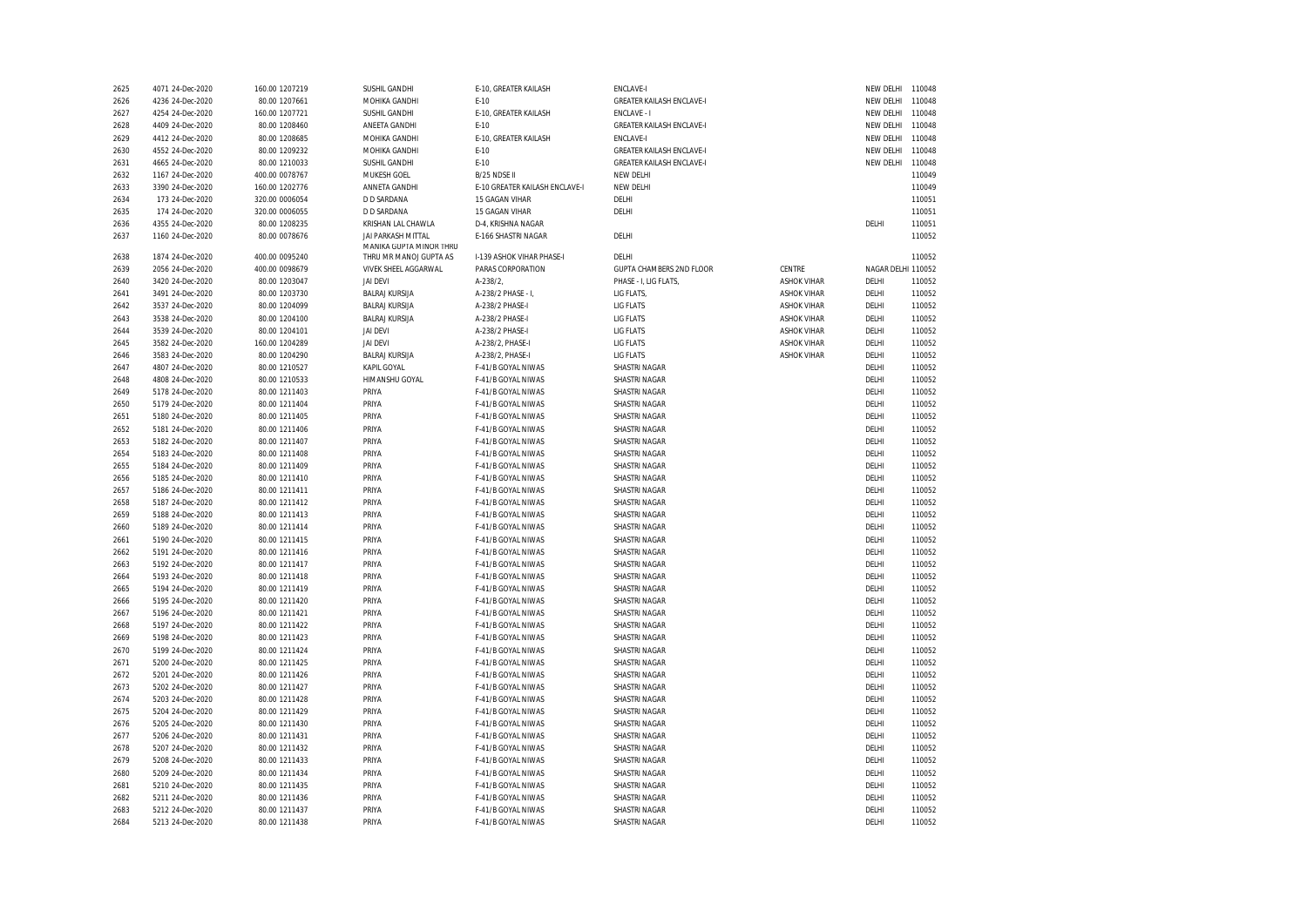| 2685 | 5214 24-Dec-2020                     | 80.00 1211439           | PRIYA                    | F-41/B GOYAL NIWAS                                  | SHASTRI NAGAR                   |                                 | DELHI               | 110052 |
|------|--------------------------------------|-------------------------|--------------------------|-----------------------------------------------------|---------------------------------|---------------------------------|---------------------|--------|
| 2686 | 5215 24-Dec-2020                     | 80.00 1211440           | PRIYA                    | F-41/B GOYAL NIWAS                                  | <b>SHASTRI NAGAR</b>            |                                 | DELHI               | 110052 |
| 2687 | 5216 24-Dec-2020                     | 80.00 1211441           | PRIYA                    | F-41/B GOYAL NIWAS                                  | SHASTRI NAGAR                   |                                 | DELHI               | 110052 |
| 2688 | 5217 24-Dec-2020                     | 80.00 1211442           | PRIYA                    | F-41/B GOYAL NIWAS                                  | <b>SHASTRI NAGAR</b>            |                                 | DELHI               | 110052 |
| 2689 | 5218 24-Dec-2020                     | 80.00 1211443           | PRIYA                    | F-41/B GOYAL NIWAS                                  | SHASTRI NAGAR                   |                                 | DELHI               | 110052 |
| 2690 | 5219 24-Dec-2020                     | 80.00 1211444           | PRIYA                    | F-41/B GOYAL NIWAS                                  | <b>SHASTRI NAGAR</b>            |                                 | DELHI               | 110052 |
| 2691 | 5220 24-Dec-2020                     | 80.00 1211445           | PRIYA                    | F-41/B GOYAL NIWAS                                  | <b>SHASTRI NAGAR</b>            |                                 | DELHI               | 110052 |
| 2692 | 5221 24-Dec-2020                     | 80.00 1211446           | PRIYA                    | F-41/B GOYAL NIWAS                                  | SHASTRI NAGAR                   |                                 | DELHI               | 110052 |
| 2693 | 5222 24-Dec-2020                     | 80.00 1211447           | PRIYA                    | F-41/B GOYAL NIWAS                                  | <b>SHASTRI NAGAR</b>            |                                 | DELHI               | 110052 |
| 2694 | 5223 24-Dec-2020                     | 80.00 1211448           | PRIYA                    | F-41/B GOYAL NIWAS                                  | SHASTRI NAGAR                   |                                 | DELHI               | 110052 |
| 2695 | 8638 24-Dec-2020                     | 160.00 IN30051311143316 | PURUSHOTAM DAYAL GOEL    | F/41/B SHASTRI NAGAR                                |                                 |                                 | NEW DELHI           | 110052 |
| 2696 | 20261 24-Dec-2020                    | 80.00 1201910100229123  | PRIYA SHARMA             | $V-102$                                             | ARVIND NAGAR                    | GHONDA                          | DELHI               | 110053 |
| 2697 | 3113 24-Dec-2020                     | 1200.00 0611310         | RADHEY SHAIM VAISH       | 4-A/45 MALL ROAD                                    | BLOCK 'B'                       | NEAR RIVIRA APARTMENT DELHI     |                     | 110054 |
| 2698 | 3250 24-Dec-2020                     | 800.00 1201100          | <b>VARUN SHARMA</b>      | 10196 JHANDEWALA MANDIR                             | NEW DELHI                       |                                 |                     | 110055 |
| 2699 | 1918 24-Dec-2020                     | 320.00 0096038          | PARTHASARATHI MITRA      | 20, PASCHIMI MARG                                   | <b>VASANT VIHAR</b>             | NEW DELHI                       |                     | 110057 |
| 2700 | 1111 24-Dec-2020                     | 480.00 0077632          | PRABHA SHAHANI           | B1A/34B JANAKPURI                                   | NEW DELHI                       |                                 |                     | 110058 |
| 2701 | 3368 24-Dec-2020                     | 80.00 1202594           | NAVNEET KAUR REEN        | WZ 10A, 2ND FLOOR                                   | STREET NO. 1, SHIVNAGAR         | JAIL ROAD, JANAKPURI            | DELHI, INDIA 110058 |        |
| 2702 | 3457 24-Dec-2020                     | 80.00 1203443           | AMARJEET SINGH           | WZ-10A, STREET - 1, SHIV NAGAR,                     | JAIL ROAD, JANAK PURI           | NEW DELHI                       |                     | 110058 |
| 2703 | 3458 24-Dec-2020                     | 80.00 1203444           | AMARJEET SINGH           | WZ-10A, STREET - 1, SHIV NAGAR,                     | JAIL ROAD, JANAK PURI           | NEW DELHI                       |                     | 110058 |
| 2704 | 10784 24-Dec-2020                    | 80.00 IN30114310718134  | NAVNEET KAUR REEN        | WZ 10 A 2ND FLOOR STREET 1                          | SHIV NAGAR JAIL ROAD            | <b>JANAKPURI</b>                | NEW DELHI           | 110058 |
| 2705 | 10787 24-Dec-2020                    | 73.00 IN30114310783647  | BHUPENDRA SINGH REEN     | <b>WZ 10 A</b>                                      | GALI NO 1                       | <b>SHIV NAGAR</b>               | <b>NEW DELHI</b>    | 110058 |
| 2706 |                                      | 80.00 IN30114310224946  | <b>ASHOK KUMAR</b>       | A 3/5 DAL MILL ROAD                                 | BUDH BAZAR WALI GALI            | UTTAM NAGAR                     | NEW DELHI           | 110059 |
| 2707 | 10757 24-Dec-2020<br>305 24-Dec-2020 | 400.00 0009000          | <b>TARUN GUPTA</b>       | BG-6, 125-B                                         | PASCHIM VIHAR                   | NEW DELHI                       |                     | 110063 |
|      |                                      |                         |                          |                                                     | NEW DELHI                       |                                 |                     | 110063 |
| 2708 | 1683 24-Dec-2020                     | 1440.00 0091696         | SATISH MAHAJAN           | A1/51 PASCHIM VIHAR                                 |                                 |                                 |                     |        |
| 2709 | 6464 24-Dec-2020                     | 640.00 IN30020610459562 | LACHHMI NARAIN GUPTA     | KOTHI NO A 1/186                                    | PASCHIM VIHAR                   |                                 | NEW DELHI           | 110063 |
| 2710 | 787 24-Dec-2020                      | 1440.00 0069409         | <b>JAGDISH SETH</b>      | FLAT NO EA-394                                      | MAYA ENCLAVE                    | NEW DELHI                       |                     | 110064 |
| 2711 | 1994 24-Dec-2020                     | 800.00 0097529          | PARVEEN KAPUR            | RAJ BANDHU INDUSTRIAL CO                            | C-61 MAYAPURI PHASE-II          | NEW DELHI                       |                     | 110064 |
| 2712 | 1104 24-Dec-2020                     | 640.00 0077366          | NARINDER KAUR            | CHAUDHARY AGENCIES                                  | 198/60 RAMESH MARKET            | GARHI EAST OF KAILASH NEW DELHI |                     | 110065 |
| 2713 | 1598 24-Dec-2020                     | 160.00 0090387          | JANAK RAJ JAIN           | HOUSE NO-D-11/120                                   | 2ND FLOOR SECTOR-8              | ROHINI DELHI                    |                     | 110085 |
| 2714 | 152 24-Dec-2020                      | 80.00 0005593           | SHYAM KRISHAN AGARWAL    | <b>B B 111/C DDA LIG FLATS</b>                      | POORVI SHALIMAR BAGH            | DELHI                           |                     | 110088 |
| 2715 | 157 24-Dec-2020                      | 160.00 0005718          | SHYAM KRISHAN AGARWAL    | B.B. 111-C, DDA LIG FLATS                           | (POORVI) SHALIMAR BAGH          | DELHI                           |                     | 110088 |
| 2716 | 158 24-Dec-2020                      | 80.00 0005720           | SUSHMA AGARWALA          | B.B. 111-C, DDA LIG FLATS                           | (POORVI) SHALIMAR BAGH          | DELHI                           |                     | 110088 |
| 2717 | 3324 24-Dec-2020                     | 80.00 1202066           | ANKIT AGARWAL            | B.B. 111-C(POORVI)                                  | SHALIMAR BAGH                   | DELHI                           |                     | 110088 |
| 2718 | 3325 24-Dec-2020                     | 400.00 1202067          | SUSHMA AGARWALA          | B.B. 111-C(POORVI)                                  | SHALIMAR BAGH                   | DELHI                           |                     | 110088 |
| 2719 | 3326 24-Dec-2020                     | 400.00 1202068          | SUSHMA AGARWALA          | B.B. 111-C(POORVI)                                  | SHALIMAR BAGH                   | DELHI                           |                     | 110088 |
| 2720 | 3327 24-Dec-2020                     | 320.00 1202069          | SHYAM KRISHAN AGARWAL    | B.B. 111-C(POORVI)                                  | SHALIMAR BAGH                   | DELHI                           |                     | 110088 |
| 2721 | 3330 24-Dec-2020                     | 80.00 1202105           | SUSHMA AGARWALA          | B.B.111-C (POORVI)                                  | SHALIMAR BAGH DELHI             |                                 |                     | 110088 |
| 2722 | 3331 24-Dec-2020                     | 80.00 1202106           | AKANKSHA AGARWAL         | B.B. 111-C (POORVI)                                 | SHALIMAR BAGH                   | DELHI                           |                     | 110088 |
| 2723 | 3332 24-Dec-2020                     | 80.00 1202107           | ANKIT AGARWAL            | B.B. 111-C (POORVI)                                 | SHALIMAR BAGH                   | DELHI                           |                     | 110088 |
| 2724 | 3333 24-Dec-2020                     | 80.00 1202108           | SHYAM KRISHAN AGARWAL    | B.B. 111-C(POORVI)                                  | SHALIMAR BAGH                   | DELHI                           |                     | 110088 |
| 2726 | 4802 24-Dec-2020                     | 640.00 1210436          | VISHAL SHARMA            | HOUSE NO 23 1ST FLOOR                               | <b>BLOCK H POCKET 2</b>         | SECTOR 16 ROHINI                | DELHI               | 110089 |
| 2727 | 20277 24-Dec-2020                    | 80.00 1201910100545427  | RAJ TALWAR               | A3/64                                               | SECTOR 18                       | <b>ROHINI</b>                   | DELHI               | 110089 |
| 2728 | 1109 24-Dec-2020                     | 800.00 0077587          | JYOTISWAR BALIAL         | FLAT NO.418 POCKET- E                               | MAYUR VIHAR PHASE II            | DELHI                           |                     | 110091 |
| 2729 | 1095 24-Dec-2020                     | 800.00 0077109          | SAVITRI MALIK            | 207 BANK ENCLAVE LAXMI NAGAR                        | DELHI                           |                                 |                     | 110092 |
| 2730 | 1184 24-Dec-2020                     | 80.00 0079277           | N K MITTAL               | G-9 VIVEK APTS.EAST                                 | SHRESTHA VIHAR                  | DELHI                           |                     | 110092 |
| 2731 | 1320 24-Dec-2020                     | 160.00 0082517          | <b>BALJEET HINGORANI</b> | FLAT NO. 405                                        | PARIVAR APPARTMENTS, PLOT NO 30 | <b>I P EXTENTION</b>            | DELHI               | 110092 |
| 2732 | 3502 24-Dec-2020                     | 320.00 1203767          | LAXMI NARAYAN SHARMA     | $C-349$                                             | YOJNA VIHAR                     | DELHI                           |                     | 110092 |
| 2733 | 3936 24-Dec-2020                     | 400.00 1205775          | VINOD JAIN               | 89 RISHABH VIHAR                                    | NEAR KARKARDOOMA                |                                 | DELHI               | 110092 |
| 2734 | 5001 24-Dec-2020                     | 1040.00 1211145         | RAJIV KUMAR JAIN         | 87 JAI LAKSHMI APPT                                 | PLOT NO 59                      | <b>I P EXT PATPARGANJ</b>       | DELHI               | 110092 |
| 2735 | 5653 24-Dec-2020                     | 80.00 IN30011810278986  | NITIN JAIN               | HOUSE NO 1 JANTA GARDEN                             | PANDAV NAGAR                    | PATPAR GANJ                     | DELHI               | 110092 |
| 2736 | 9550 24-Dec-2020                     | 400.00 IN30072410039316 | SACHEEN KUMAR BANKA      | F-172, A-1, LAXMI NAGAR                             |                                 |                                 | DELHI               | 110092 |
| 2737 | 3424 24-Dec-2020                     | 480.00 1203082          | JAI KUMAR SHARMA         | 339 - A, POCKET - E,                                | LIG FLATS,                      | GTB ENCLAVE,                    | DELHI               | 110093 |
| 2738 | 30290 24-Dec-2020                    | 80.00 1302800000006238  | NEERA NEERA              | 339A, POCKET E, LIG FLAT                            | <b>GTB ENCLAVE</b>              |                                 | DELHI               | 110093 |
| 2739 | 5030 24-Dec-2020                     | 160.00 1211198          | KHURSHEEDA NOOR          | A-4/44 GALI NO 5                                    | KABIR NAGAR BABARPUR            | GOKAL PURI EAST DELHI           | DELHI               | 110094 |
| 2741 | 1536 24-Dec-2020                     | 640.00 0089160          | PARVEEN KUMAR BANSAL     | NAGAR,                                              | DABUA PALI ROAD,                | NEAR OMMI KI DIARY              | 121001-08           | 121001 |
| 2743 | 3568 24-Dec-2020                     | 80.00 1204212           | SUSHEEL ARORA            | H NO. 5A, 70 B P NIT                                | FARIDABAD                       | HARYANA                         |                     | 121001 |
| 2744 | 3570 24-Dec-2020                     | 80.00 1204225           | SUSHEEL ARORA            | H.NO. 5A 70                                         | NIT FARIDABAD                   | HARYANA                         |                     | 121001 |
| 2745 | 3571 24-Dec-2020                     | 80.00 1204226           | KARAM SINGH ARORA        | 5A 70 N I T                                         | FARIDABAD                       | HARYANA                         |                     | 121001 |
| 2746 | 3639 24-Dec-2020                     | 160.00 1204428          | <b>SURINDER KAUR</b>     | H NO. 458 SECTOR 18                                 | CHB COLONY                      | FARIDABAD                       | HARYANA             | 121001 |
| 2747 | 3640 24-Dec-2020                     | 160.00 1204429          | DUKH BHANJAN SINGH       | H NO. 458 SECTOR 18                                 | CHB COLONY                      | FARIDABAD                       | HARYANA             | 121001 |
| 2748 | 3905 24-Dec-2020                     | 1280.00 1205632         | PUNEET BANSAL            | HOUSE NO. A-391, FEROZ GANDHI NAGAR DABUA PALI ROAD |                                 | NEAR OMMI KI DIARY              | FARIDABA            | 121001 |
|      |                                      |                         |                          |                                                     |                                 |                                 |                     |        |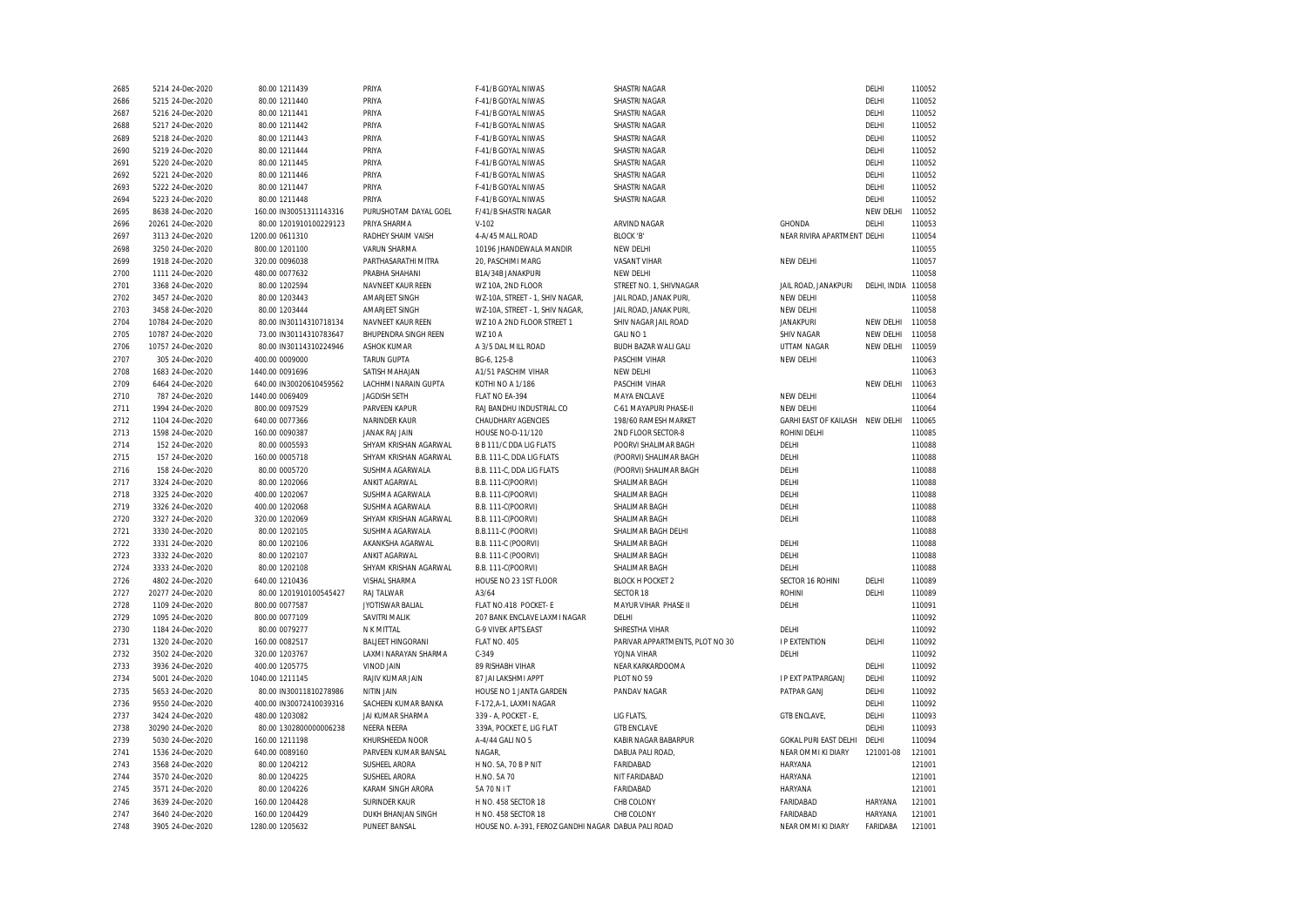| 2749 | 5077 24-Dec-2020  | 80.00 1211293           | SUSHEEL ARORA              | HOUSE NO 5A-70                 | NIT-5                             |                    | FARIDABAD         | 121001 |
|------|-------------------|-------------------------|----------------------------|--------------------------------|-----------------------------------|--------------------|-------------------|--------|
| 2750 | 5078 24-Dec-2020  | 80.00 1211294           | MEGHA ARORA                | HOUSE NO 5A-70                 | NIT-5                             |                    | FARIDABAD         | 121001 |
| 2751 | 5226 24-Dec-2020  | 80.00 1211455           | KARAM SINGH ARORA          | HNO 5A/70                      | NIT                               |                    | FARIDABAD         | 121001 |
| 2752 | 10755 24-Dec-2020 | 160.00 IN30114310143599 | <b>SUNITA RANI KATARIA</b> | Q NO 11 ESI HOSPITAL           | NH 3 FARIDABAD                    | PUNJAB             | HARYANA           | 121001 |
| 2753 | 25037 24-Dec-2020 | 80.00 1207330000008346  | SARITA MITTAL              | $F - 1$                        | NEHRU GROUND                      | NIT                | FARIDABAD         | 121001 |
| 2754 | 133 24-Dec-2020   | 80.00 0005134           | RATTAN LAL MADAN           | 52 SECTOR-16                   | FARIDABAD(HARYANA)                |                    |                   | 121002 |
| 2755 | 279 24-Dec-2020   | 80.00 0008422           | <b>JANKI DEVI</b>          | 52 SECTOR-16                   | FARIDABAD                         |                    |                   | 121002 |
| 2757 | 9822 24-Dec-2020  | 400.00 IN30078110040534 | HIRA LAL                   | HOUSE NO-808                   | SECTOR-17                         |                    | FARIDABAD         | 121002 |
| 2758 | 3679 24-Dec-2020  | 80.00 1204991           | AMIT SHARMA                | H.NO. 5497 (36 GAJ)            | SECTOR - 3, BALLABGARH            | DISTT: FARIDABAD   | HARYANA           | 121004 |
| 2759 | 4805 24-Dec-2020  | 80.00 1210479           | MADHU GOYAL                | FCA-106 JAIN COLONY            | BALLABGARH                        |                    | FARIDABAD         | 121004 |
| 2760 | 4811 24-Dec-2020  | 160.00 1210639          | HIMANSHU GOYAL             | <b>FCA 106</b>                 | <b>JAIN COLONY</b>                |                    | BALLABGARH 121004 |        |
| 2761 | 4812 24-Dec-2020  | 80.00 1210640           | <b>HIMANSHU GOYAL</b>      | <b>FCA 106</b>                 | <b>JAIN COLONY</b>                |                    | BALLABGARH 121004 |        |
| 2762 | 4813 24-Dec-2020  | 80.00 1210641           | PAYAL GOYAL                | <b>FCA 106</b>                 | <b>JAIN COLONY</b>                |                    | BALLABGARH 121004 |        |
| 2763 | 4814 24-Dec-2020  | 80.00 1210642           | MAHESH CHAND GOYAL         | <b>FCA 106</b>                 | <b>JAIN COLONY</b>                |                    | BALLABGARH 121004 |        |
| 2765 | 4948 24-Dec-2020  | 80.00 1211032           | HIMANSHU GOYAL             | <b>FCA 106</b>                 | <b>JAIN COLONY</b>                |                    | GARH              | 121004 |
| 2766 | 4961 24-Dec-2020  | 80.00 1211084           | <b>DIVYA GOYAL</b>         | FCA-106                        | <b>JAIN COLONY</b>                | BALLABGARH         | FARIDABAD         | 121004 |
| 2767 | 4962 24-Dec-2020  | 80.00 1211085           | <b>DIVYA GOYAL</b>         | FCA-106                        | <b>JAIN COLONY</b>                | BALLABGARH         | FARIDABAD         | 121004 |
| 2768 | 5012 24-Dec-2020  | 80.00 1211170           | HIMANSHU GOYAL             | FCA-106                        | JAIN COLONY                       |                    | BALLABGARH 121004 |        |
| 2769 | 5013 24-Dec-2020  | 80.00 1211171           | HIMANSHU GOYAL             | FCA-106                        | <b>JAIN COLONY</b>                |                    | BALLABGARH 121004 |        |
| 2770 | 14883 24-Dec-2020 | 80.00 IN30223610409446  | MADHU GOYAL                | <b>FCA 106</b>                 | <b>JAIN COLONY</b>                | BALLABGARH         | FARIDABAD         | 121004 |
| 2771 | 20233 24-Dec-2020 | 80.00 1201910100009814  | MAHESH CHAND GOYAL         | FCA-106                        | <b>JAIN COLONY</b>                |                    | BALLABGARH 121004 |        |
| 2772 | 1066 24-Dec-2020  | 960.00 0076305          | <b>VEENA SHARMA</b>        | HNO-2169                       | SECTOR-7D                         | FARIDABAD          |                   | 121006 |
| 2773 | 3262 24-Dec-2020  | 80.00 1201239           | ANIL KUMAR GUPTA           | H.NO 1169, SECTOR-7D           | NEAR JANKALYAN MANDIR             |                    | FARIDABAD         | 121006 |
| 2774 | 3428 24-Dec-2020  | 80.00 1203128           | ANIL KUMAR GUPTA           | H.NO.1169, SECTOR-7D           | NEAR JANKALYAN MANDIR             |                    | FARIDABAD         | 121006 |
| 2775 | 3798 24-Dec-2020  | 80.00 1205215           | ABHIJIT CHATTERJEE         | PLOT NO. 3A BLOCK - B/1        | 2ND FLOOR, SECTOR - 11            | FARIDABAD          | <b>HARYANA</b>    | 121006 |
| 2776 | 3799 24-Dec-2020  | 80.00 1205216           | ABHIJIT CHATTERJEE         | PLOT NO. 3A, BLOCK - B/1       | 2ND FLOOR, SECTOR-11              | FARIDABAD          | HARYANA           | 121006 |
| 2777 | 3800 24-Dec-2020  | 80.00 1205217           | ABHIJIT CHATTERJEE         | PLOT NO. 3A, BLOCK - B/1       | 2ND FLOOR, SECTOR-11              | FARIDABAD          | <b>HARYANA</b>    | 121006 |
| 2778 | 3815 24-Dec-2020  | 80.00 1205400           | ABHIJIT CHATTERJEE         | PLOT NO-3A, BLOCK-B/1          | 2ND FLOOR                         | SECTOR - 11        | (HARYANA)         | 121006 |
| 2779 | 3816 24-Dec-2020  | 80.00 1205401           | ABHIJIT CHATTERJEE         | PLOT NO-3A, BLOCK-B/1          | 2ND FLOOR                         | SECTOR - 11        | (HARYANA)         | 121006 |
| 2780 | 3817 24-Dec-2020  | 80.00 1205402           | ABHIJIT CHATTERJEE         | PLOT NO-3A, BLOCK-B/1          | 2ND FLOOR                         | SECTOR - 11        | (HARYANA)         | 121006 |
| 2781 | 3818 24-Dec-2020  | 80.00 1205404           | ABHIJIT CHATTERJEE         | PLOT NO-3A BLOCK-B/1           | 2ND FLOOR SECTOR-11               | FARIDABAD          | HARYANA           | 121006 |
| 2782 | 3819 24-Dec-2020  | 80.00 1205405           | RINA CHATTERJEE            | PLOT NO.-3, BLOCK-B/1          | 2ND FLOOR SECTOR-11               | FARIDABAD          | HARYANA           | 121006 |
| 2783 | 4515 24-Dec-2020  | 80.00 1209044           | ANIL KUMAR GUPTA           | H.NO 1228                      | SECTOR 7D                         |                    | FARIDABAD         | 121006 |
| 2784 | 5027 24-Dec-2020  | 1040.00 1211188         | ANIL KUMAR GUPTA           | <b>HNO 626</b>                 | <b>SECTOR 8</b>                   |                    | FARIDABAD         | 121006 |
| 2785 | 154 24-Dec-2020   | 400.00 0005652          | RAJIV KUMAR ARYA           | C/O VIJAY KUMAR NARENDER KUMAR | <b>GANDHI CHOWK, HODAL</b>        | <b>HARYANA</b>     |                   | 121106 |
| 2786 | 5152 24-Dec-2020  | 80.00 1211370           | <b>GULSHAN RAI</b>         | HNO 149 WARD NO 6              | RAJAN STREET OPP JAIN HIGH SCHOOL | <b>BARA BAZAR</b>  | <b>ROHTAK</b>     | 124001 |
| 2787 | 5153 24-Dec-2020  | 80.00 1211371           | SAGAR                      | HNO 149 WARD NO 6              | RAJAN STREET OPP JAIN HIGH SCHOOL | <b>BARA BAZAR</b>  | <b>ROHTAK</b>     | 124001 |
| 2788 | 5727 24-Dec-2020  | 80.00 IN30011810733858  | RAJ KUMAR SAHNI            | H NO-21/8                      | SHIVAJI COLONY                    |                    | <b>ROHTAK</b>     | 124001 |
| 2789 | 13845 24-Dec-2020 | 80.00 IN30155721962546  | PREM                       | H NO 149, WARD NO 6            | <b>RAJAN STREET</b>               | <b>BARA BAZAR</b>  | <b>ROHTAK</b>     | 124001 |
| 2790 | 5028 24-Dec-2020  | 960.00 1211189          | VIMAL KUMAR CHANDAK        | 622/8 GANGA VILLA              | GALI NO 2                         | DAYANAND NAGAR     | <b>RH</b>         | 124507 |
| 2791 | 291 24-Dec-2020   | 80.00 0008563           | V S CHHABRA                | CHHABRA NIWAS                  | 23 PREM COLONY                    | SONEPAT            |                   | 131001 |
| 2792 | 3275 24-Dec-2020  | 80.00 1201407           | V S CHHABRA                | CHHABRA NIWAS                  | 23, PREM COLONY                   | SONEPAT            | HARYANA           | 131001 |
| 2793 | 3276 24-Dec-2020  | 80.00 1201408           | MADHU RANI                 | CHHABRA NIWAS                  | 23, PREM COLONY                   | SONEPAT            | HARYANA           | 131001 |
| 2794 | 3282 24-Dec-2020  | 160.00 1201452          | V S CHHABRA                | CHHABRA NIWAS                  | 23 PREM COLONY                    | SONEPAT, HARYANA   |                   | 131001 |
| 2795 | 3362 24-Dec-2020  | 80.00 1202517           | AMIT CHHABRA               | CHHABRA NIWAS                  | 23, PREM COLONY, 1ST FLOOR        | SONEPAT            |                   | 131001 |
| 2796 | 21715 24-Dec-2020 | 370.00 1203320001781163 | MANMEET SINGH ANEJA HUF    | 145 SECTOR -6                  |                                   |                    | PANCHKULA         | 134109 |
| 2797 | 2115 24-Dec-2020  | 80.00 0099765           | ANIL JALOTA                | RAJ BHAWAN 72 CLUB ROAD        | LUDHIANA                          |                    |                   | 141001 |
| 2798 | 3136 24-Dec-2020  | 1200.00 0700994         | PARKASH WATI               | M/S. RAJINDER MOTORS           | <b>GT ROAD</b>                    | OPP. MILITARY CAMP | LUDHIANA          | 141003 |
| 2799 | 1590 24-Dec-2020  | 800.00 0090262          | NEERAJ SOOD                | B-VII-707 LAHAL HOUSE          | <b>LAKKAR BAZAR</b>               | LUDHIANA           |                   | 141008 |
| 2800 | 1782 24-Dec-2020  | 80.00 0093211           | <b>GURPREET SINGH</b>      | C/O T S JASPAL SINGH           | <b>BAGH JHANDA SINGH</b>          | AMRITSAR           |                   | 143001 |
| 2801 | 3128 24-Dec-2020  | 1440.00 0700682         | KRISHAN KISHORE BAJAJ      | C/O BISHANDASS BRIJMOHAN       | DHAB BASTI RAM                    | AMRITSAR           |                   | 143001 |
| 2802 | 3456 24-Dec-2020  | 400.00 1203436          | SHIV NARAIN GOENKA         | 35 GOENKA MARKET,              | KATRA AHLUWALA                    | AMRITSAR           |                   | 143001 |
| 2803 | 7784 24-Dec-2020  | 720.00 IN30039412409309 | MOHAN LAL MEHRA            | 436 BASANT AVENUE              |                                   |                    | AMRITSAR          | 143001 |
| 2805 | 3127 24-Dec-2020  | 800.00 0700658          | SUDESH AGGARWAL            | 496 NEW JAWAHAR NAGAR          | <b>JALANDHAR</b>                  | PUNJAB             |                   | 144001 |
| 2806 | 29983 24-Dec-2020 | 800.00 1301440001221489 | RAGHAV GUPTA               | H NO B-VIII-206/15             | WARD NO 5                         | NEW LAXMI PURA     | JALANDHAR         | 144001 |
| 2807 | 11878 24-Dec-2020 | 800.00 IN30133018677321 | BAHADUR CHAND CHOPRA       | MOH. SARAFAN RAHON             | DISTT NAWANSHAHR                  |                    | NAWANSHA          | 144514 |
| 2808 | 319 24-Dec-2020   | 880.00 0009300          | ARUNA KUTHIALA             | RAM SADAN CIVIL LINES          | <b>HOSHIARPUR</b>                 |                    |                   | 146001 |
| 2809 | 1880 24-Dec-2020  | 1120.00 0095420         | ANUP KUTHIALA              | KUTHIALA HOUSE                 | R B JODHA MAL NAGAR               | <b>HOSHIARPUR</b>  |                   | 146001 |
| 2810 | 1654 24-Dec-2020  | 80.00 0091197           | AMAR JIT SINGH BRAR        | HOUSE NO 60                    | CHARAN BAGH                       | PATIALA PB         |                   | 147001 |
| 2811 | 23915 24-Dec-2020 | 80.00 1204720000591256  | JATINDER KUMAR CHOPRA      | H NO 452 FRIENDS COLONY        | CANTT ROAD NABHA                  |                    | PATIALA           | 147201 |
| 2812 | 3032 24-Dec-2020  | 400.00 0604842          | RAMESHWAR PURI             | 13 G SECTOR 4                  | CHANDIGARH                        |                    |                   | 160000 |
|      |                   |                         |                            |                                |                                   |                    |                   |        |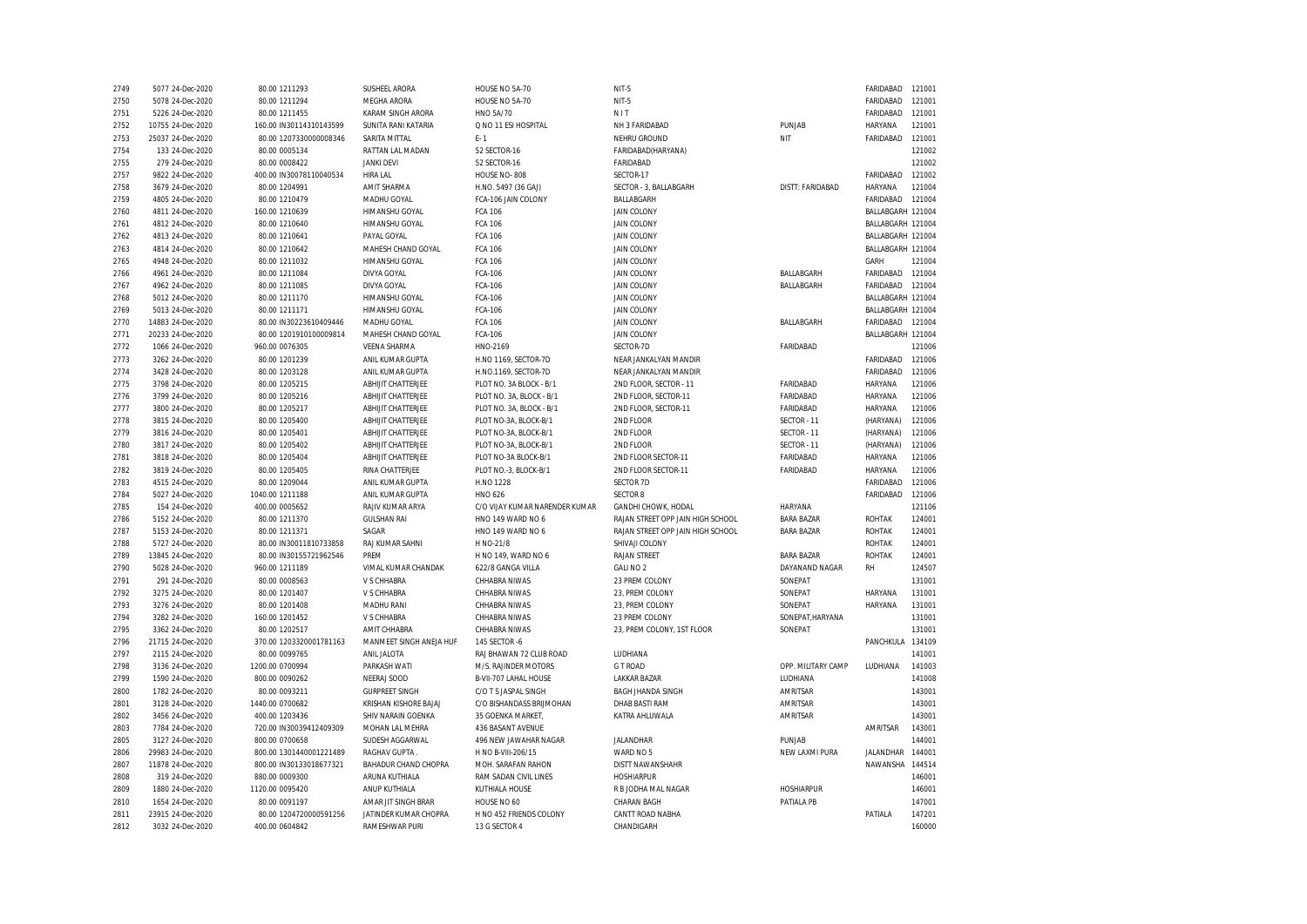| 2813 | 155 24-Dec-2020   | 80.00 0005655            | <b>VIJAY BHARGAVA</b>       | <b>HOUSE NO: 1058</b>              | SECTOR: 38-B,                      | CHANDIGARH            |                     | 160014 |
|------|-------------------|--------------------------|-----------------------------|------------------------------------|------------------------------------|-----------------------|---------------------|--------|
| 2814 | 2069 24-Dec-2020  | 1040.00 0098890          | ANURADHA GOYAL              | H.NO.-179 SECTOR-19/A              | CHANDIGARH                         |                       |                     | 160019 |
| 2815 | 2070 24-Dec-2020  | 800.00 0098892           | RAMA GOYAL                  | H.NO.-179 SECTOR-19/A              | CHANDIGARH                         |                       |                     | 160019 |
| 2816 | 11848 24-Dec-2020 | 240.00 IN30133017660607  | NEERU GOYAL                 | HOUSE NO 179                       | <b>SEC 19 A</b>                    | CHANDIGARH            | U.T                 | 160019 |
| 2817 | 3404 24-Dec-2020  | 80.00 1202927            | LT COL S S BHALLA           | 1530 SECTOR 34-D                   | CHANDIGARH                         |                       |                     | 160022 |
| 2818 | 1899 24-Dec-2020  | 400.00 0095746           | PAWAN GUPTA                 | M/S NATIONAL CEREALS PRODUCTS      | <b>LTD</b>                         | <b>SOLAN BREWERY</b>  | (H.P.)              | 173214 |
| 2819 | 680 24-Dec-2020   | 800.00 0066956           | GURDIAL SINGH KHURANA       | C/O M/S GIFT CENTRE CLOTH HOUSE    | SADAR BAZAR                        | DALHOUSIE             | H.P.                | 176304 |
| 2820 | 164 24-Dec-2020   | 80.00 0005858            | SANJEEV GUPTA               | J-269 PATEL NAGAR-I                | GHAZIABAD                          |                       |                     | 201001 |
| 2821 | 5337 24-Dec-2020  | 400.00 IN30001110639017  | SANJIV JAIN                 | III K/27 NEHRU NAGAR               | GHAZIABAD (U.P)                    |                       | U.P.                | 201001 |
| 2822 | 1875 24-Dec-2020  | 80.00 0095245            | <b>SUNIL GUPTA</b>          | KB-128 KAVI NAGAR                  | GHAZIABAD                          |                       |                     | 201002 |
| 2823 | 20055 24-Dec-2020 | 80.00 1201640000033532   | ANIL GUPTA                  | 100/6                              | SECTOR-2                           | RAJENDRA NAGAR        | SAHIBABAD           | 201005 |
| 2824 | 11401 24-Dec-2020 | 80.00 IN30120910152728   | <b>DEEPA SHARMA</b>         | 15 / 601, VASUNDHARA               |                                    |                       | GHAZIABAD           | 201010 |
| 2825 | 5004 24-Dec-2020  | 73.00 1211154            | <b>BHARAT BHUSHAN GOYAL</b> | A-105 GARDENIA GREENS              | SECTOR-18                          | VASUNDHARA            | GHAZIABAD           | 201012 |
| 2826 | 20054 24-Dec-2020 | 80.00 1201640000014017   | <b>ASHOK GOYAL</b>          | 19/231, SHIVAM KHAND               | VASUNDHARA                         |                       | GHAZIABAD           | 201012 |
| 2827 | 21266 24-Dec-2020 | 80.00 1202990004149541   | SITA PANCHOL                | <b>DOCTOR RESIDENCE 2</b>          | ESI HOSPITAL CAMPUS                | <b>MODI NAGAR</b>     | GHAZIABAD           | 201204 |
| 2828 | 21267 24-Dec-2020 | 80.00 1202990004149554   | JANKI NANDAN PANCHOLI       | KOTHINO <sub>2</sub>               | <b>ESI HOSPITAL</b>                | MODI NAGAR            | GHAZIABAD           | 201204 |
| 2829 | 21301 24-Dec-2020 | 80.00 1203000000038833   | JANKI NANDAN PANCHOLI       | 2, E.S.I. HOSPITAL CAMPUS,         | MODI NAGAR, DT. GHAZIABAD (UP)     |                       | MODINAGAR 201204    |        |
|      |                   |                          |                             |                                    |                                    |                       |                     | 201301 |
| 2830 | 317 24-Dec-2020   | 400.00 0009296           | PARUL GUPTA                 | N-23 SECTOR-XI                     | NOIDA                              |                       |                     |        |
| 2831 | 2914 24-Dec-2020  | 400.00 0500780           | BHAGWAN DEI JAJODIA         | C/O MR G.P.KEDIA                   | A-18 SECTOR 19                     | <b>NOIDA</b><br>(U.P) |                     | 201301 |
| 2832 | 4960 24-Dec-2020  | 80.00 1211082            | RAVIKARAN SHARMA            | G-52 SECTOR-20                     | <b>GAUTAM BUDH NAGAR</b>           |                       | <b>NOIDA</b>        | 201301 |
| 2833 | 290 24-Dec-2020   | 800.00 0008557           | DAYA WATI TAYAL             | 151 ARAZIAT                        | BULANDSHAHR                        |                       |                     | 203001 |
| 2834 | 1591 24-Dec-2020  | 640.00 0090310           | SANDEEP KUMAR               | GARG BHAWAN 15/78 CIVIL LINES      | KANPUR<br>(UP)                     |                       |                     | 208001 |
| 2835 | 1821 24-Dec-2020  | 800.00 0093783           | <b>GEETA GUPTA</b>          | C/O GEETA SHARES ENTERPRISES       | ROOM NO. 244, U.P. STOCK EXCHANGE, | 14/133, CIVIL LINES,  | (U.P.)              | 208001 |
| 2836 | 3259 24-Dec-2020  | 80.00 1201207            | RAJ KUMAR GUPTA             | 58/65 MEEL WALI GALI               | <b>BIRHANA ROAD</b>                | KANPUR                |                     | 208001 |
| 2837 | 8834 24-Dec-2020  | 160.00 IN30051318986534  | MANISH SRIVASTAVA           | 14 A/20 A N JHA MARG               | <b>GEORGE TOWN</b>                 | APARTMENT             | UTTAR               | 211002 |
| 2838 | 14078 24-Dec-2020 | 1200.00 IN30165310210068 | <b>SANGAM LAL</b>           | <b>40 N MOTILAL NEHUR</b>          | ALLAHABAD ROAD                     |                       | ALLAHABAD           | 211002 |
| 2839 | 121 24-Dec-2020   | 320.00 0004714           | MATHURA PRASAD SINGH        | VILLAGE: MANJRUDDINPUR             | POST: MANJRUDDINPUR                | DISTT: FAIZABAD       | U.P.                | 224207 |
| 2840 | 3170 24-Dec-2020  | 800.00 0900788           | TARACHAND CHOWDHRY          | C/O CHOWDHRY SWEET HOUSE           | HAZRATGANJ                         | LUCKNOW               |                     | 226000 |
| 2841 | 15804 24-Dec-2020 | 400.00 IN30267938844495  | RAVINDRA KUMAR GUPTA        | <b>ROAD</b>                        | RENUKOOT SONEBHADRA NEAR HANUMAN   | TEMPLE, RENUKOOT      | PRADESH, IND 231216 |        |
| 2842 | 117 24-Dec-2020   | 80.00 0004649            | RAVINDRA TANDON             | SRF INVESTMENT SERVICES            | B-43 1ST FLOOR BUTLER PLAZA        | <b>BARRILLY</b>       |                     | 243001 |
| 2843 | 592 24-Dec-2020   | 1120.00 0064130          | RUKMAN RANI SARIN           | C/O MRS VINOD BALA                 | 100/2/1 NASHVILLA ROAD             | <b>DEHRA DUN</b>      |                     | 248001 |
| 2844 | 4822 24-Dec-2020  | 80.00 1210672            | <b>UJJAWAL KRISHNA</b>      | H NO 186/11                        | ARYA PURI LANE NO 04               |                       | NAGAR               | 251001 |
| 2845 | 19043 24-Dec-2020 | 160.00 1201060400027702  | PREM BALA                   | 186/11 ARYA PURI                   |                                    |                       | AGAR                | 251001 |
| 2846 | 3610 24-Dec-2020  | 1120.00 1204361          | SAROJ MADHAVA PRASAD        | W/O. LATE SAHU MADHAVA PRASAD      | L H SUGAR FACTORIES LTD            | PILIBHIT (U.P.)       |                     | 262001 |
| 2847 | 9542 24-Dec-2020  | 400.00 IN30070810693424  | MOHIT AGARWAL               | MAZA                               | NEAR NEW GALLA MANDI ROAD          | DADIYA PURA JHANSI    | JHANSI U.P.         | 284001 |
| 2848 | 24121 24-Dec-2020 | 400.00 1204720010640544  | SHIV SHANKAR GUPTA          | 2 KA 66                            | SHIVAJI PARK                       |                       | ALWAR               | 301001 |
| 2849 | 1829 24-Dec-2020  | 960.00 0093940           | PARDEEP CHAWLA              | F 444 INDUSTRIAL AREA              | PHASE - I                          | DHABA COMPLEX         | (RAJASTHAN) 301019  |        |
| 2850 | 552 24-Dec-2020   | 800.00 0062436           | PARMA DEVI KABRA            | C/O SURESH KUMAR AND CO            | PITLION KA CHOWK                   | JOHRI BAZAR           | <b>JAIPUR</b>       | 302003 |
| 2851 | 1778 24-Dec-2020  | 480.00 0093181           | NIRMLA SHRIMAL              | 62 GANGWAL PARK                    | M D RAOD                           | <b>JAIPUR</b>         |                     | 302004 |
| 2852 | 1604 24-Dec-2020  | 80.00 0090474            | PRAKASH KUMAR BHADANI       | 27 JAY AMBEY COLONY                | OPP: ESI HOSPITAL                  | AJMER ROAD            | <b>JAIPUR</b>       | 302006 |
| 2853 | 1451 24-Dec-2020  | 160.00 0086569           | VIJAY JAIN                  | D-130, JANPATH                     | SHYAM NAGAR EXTENSION              | <b>JAIPUR</b>         | RAJASTHAN           | 302019 |
| 2854 | 1756 24-Dec-2020  | 240.00 0092895           | RAVINDRA SHARMA             | (RETD.PRINCIPAL)                   | C-102, GARUD MARG                  | KHATIPURA             | JAIPUR (RAJ)        | 302021 |
| 2855 | 2503 24-Dec-2020  | 560.00 0311649           | KISHAN SWARUP GARG          | AROGYA BHAWAN, 10/57, CIVIL LINES, | <b>AJMER</b>                       | RAJASTHAN             |                     | 305001 |
| 2856 | 21261 24-Dec-2020 | 1120.00 1202990003080018 | AVICHAL JAIN                | 913 A STREET NO 3                  | SUBASH NAGAR                       |                       | <b>UDAIPUR</b>      | 313001 |
| 2857 | 8032 24-Dec-2020  | 800.00 IN30045012407799  | BANWARI LAL SHARMA          | ANNAPURNA NIWAS                    | SHIV COLONY                        | J P CHAKKA            | RAJASTHAN           | 313324 |
| 2858 | 3427 24-Dec-2020  | 1040.00 1203119          | <b>KALPESH SARAF</b>        | DHANLAXMI SECURITIES               | SABZI MANDI LADIES MARKET          | CHURU (RAJ.)          |                     | 331001 |
| 2859 | 1349 24-Dec-2020  | 480.00 0082989           | VIJAY SHANKAR TOLASARIA     | P.O: MANDAWA                       | DIST: JHUNJHUNU                    | RAJASTHAN             |                     | 333704 |
| 2860 | 2044 24-Dec-2020  | 400.00 0098550           | LIYAKAT ALI KHAN            | HAJI MANZIL MOHALLA NIYARIYAN      | <b>TELIWARA ROAD</b>               | <b>BIKANER</b>        |                     | 334005 |
| 2861 | 1062 24-Dec-2020  | 160.00 0076195           | KIRAN DEVI BOTHRA           | C/O BHANWARLAL BHIKAMCHAND         | <b>BOTHRA</b>                      | HOUSE                 | R BIKANER           | 334401 |
| 2862 | 2050 24-Dec-2020  | 640.00 0098587           | RAJENDRA KUMAR SINGHI       | C/O SRI SOHAN LALJI RATAN          | POST-GANGA SHAHR (OLD LANE)        | BIKANER(RAJASTHAN)    |                     | 334401 |
| 2863 | 1644 24-Dec-2020  | 320.00 0091092           | SURESH KAPOOR VYAS          | <b>VYAS SADAN</b>                  | <b>D-151 SHASTRI NAGAR</b>         | <b>JODHPUR</b>        |                     | 342003 |
| 2864 | 22514 24-Dec-2020 | 640.00 1203320032157742  | RAMA KISHAN BISHNOI         | 329 PAOTA B ROAD                   | NEAR DHARIWAL TANT HOUSE           | <b>LAXMI NAGAR</b>    | <b>JODHPUR</b>      | 342006 |
| 2865 | 17741 24-Dec-2020 | 800.00 IN30311610600450  | PARMESHWARI DEVI            | W/O RATAN LAL JAIN                 | KALYANPURA                         | SHIVKAR ROAD          | <b>BARMER</b>       | 344001 |
| 2866 | 1705 24-Dec-2020  | 80.00 0092025            | SHAILESH N SUTARIA          | "VIPUL" YOGINIKETAN PLOT           | NIRMALA SCHOOL ROAD                | RAJKOT                |                     | 360001 |
| 2867 | 1840 24-Dec-2020  | 80.00 0094135            | SHANKERLAL AGARWAL          | C/O HARYANA TRADING CO             | DANAPITH, BARDANGALI               | P/O RAJKOT (GUJARAT)  |                     | 360001 |
| 2868 | 1008 24-Dec-2020  | 320.00 0074702           | GOPAL KRISHNA SUREKA        | C/O. BIRLA VXL LIMITED             | K-7, DIGJAM STAFF COLONY,          | AERODROME ROAD        | JAMNAGAR            | 361006 |
| 2869 | 195 24-Dec-2020   | 80.00 0006538            | DAMYNTIBEN G. PATEL         | 'VRUJ VIHAR', PATEL COLONY,        | STREET NO. 4, ROAD NO. 2,          | JAMNAGAR              |                     | 361008 |
| 2870 | 196 24-Dec-2020   | 80.00 0006540            | NILESH KUMAR G. PATEL       | 'VRUJ-VIHAR', PATEL COLONY,        | STREET NO. 4, ROAD NO. 2,          | JAMNAGAR              |                     | 361008 |
| 2871 | 3503 24-Dec-2020  | 320.00 1203772           | PANNALAL GOENKA             | 401, ALAP AVENUE                   | PARK COLONY,                       | JAMNAGAR              | GUJRAT              | 361008 |
| 2872 | 10385 24-Dec-2020 | 400.00 IN30097411107881  | KARIYA                      | MATRU ASHISH                       | NEAR RADHE APPARTMENT              | NAGAR                 | KESHOD              | 362220 |
| 2873 | 19713 24-Dec-2020 | 800.00 1201170000036426  | JEHANGIR HAIDER BALOCH      | 3-F, NIHAD PALACE,                 | OPP. TALALA NAKA,                  |                       | VERAVAL             | 362265 |
|      |                   |                          |                             |                                    |                                    |                       |                     |        |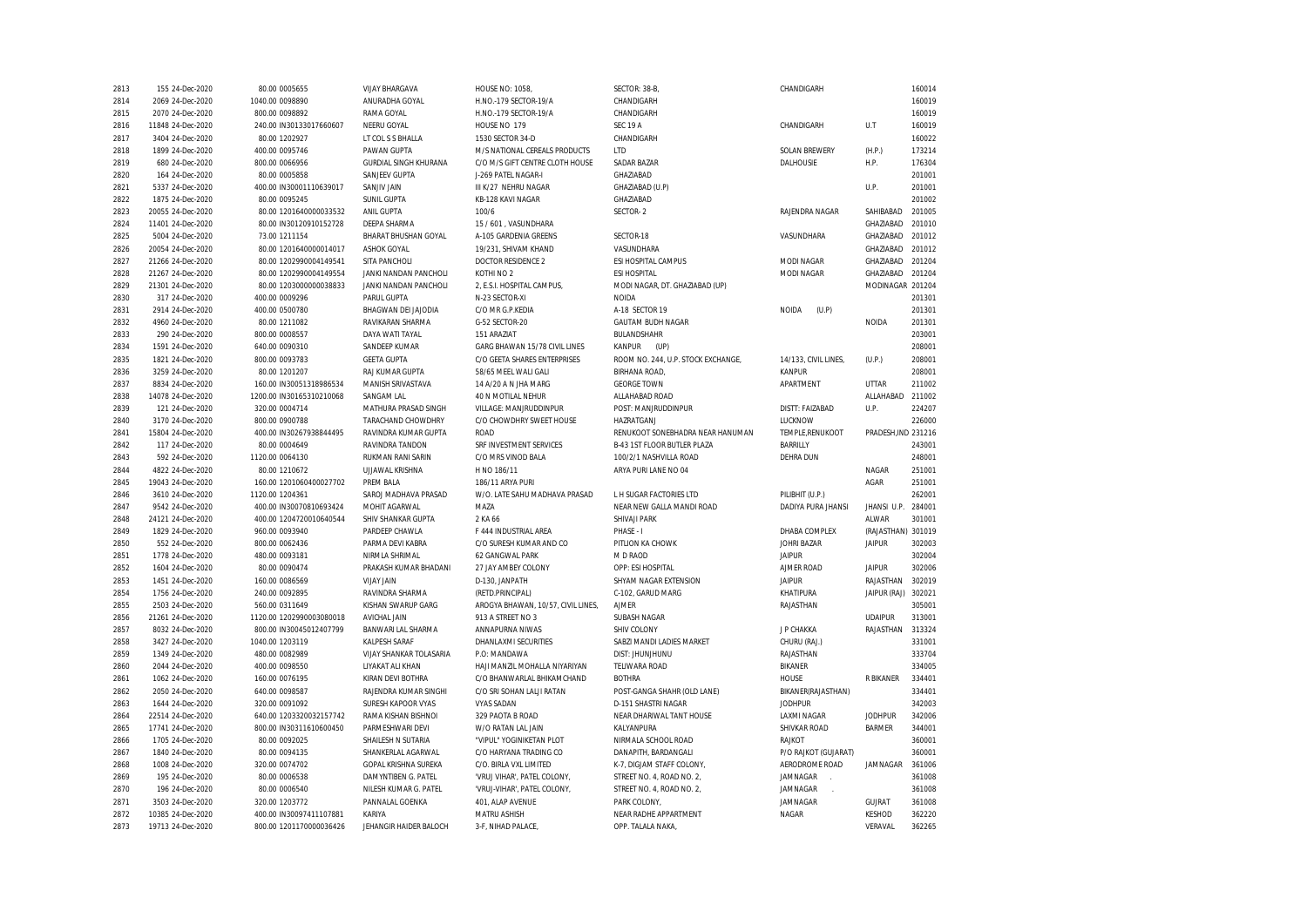| 2874 | 10391 24-Dec-2020 | 400.00 IN30097411482966  | BHARATKUMAR L RAVAL                                   | C/O. LIC OF INDIA,               |                                     |                                        | AGAR.            | 363001 |
|------|-------------------|--------------------------|-------------------------------------------------------|----------------------------------|-------------------------------------|----------------------------------------|------------------|--------|
| 2875 | 2107 24-Dec-2020  | 1440.00 0099498          | JYANT P MEHTA                                         | VANIYAVAD NANI CHOTRI            | POST HALVAD                         | DIST SURENDRA NAGAR                    | HALVAD           | 363330 |
| 2876 | 275 24-Dec-2020   | 480.00 0008385           | SURYAKANT A VORA                                      | 2601 DIAMOND CHOWK               | BHAVNAGAR                           |                                        |                  | 364001 |
| 2877 | 19870 24-Dec-2020 | 800.00 1201320000633384  | GOVINDBHAI HIRABHAI DABHI                             | C/4762 PATEL PARK 1              | OPP AYODHYANAGARI KALVIBID          |                                        | BHAVNAGAR        | 364002 |
| 2878 | 12253 24-Dec-2020 | 800.00 IN30135620473957  | MADHU KUMARI                                          | 40 SHIV KRIPA NAGAR              | B/H CARGO HONDA                     | <b>COLLEGE ROAD</b>                    | GUJARAT          | 370001 |
| 2879 | 577 24-Dec-2020   | 400.00 0063549           | PARIKH                                                | 9 TINMURTY SOCIETY               | PANCHWATI                           | AHMEDABAD 6                            |                  | 380000 |
| 2880 | 1307 24-Dec-2020  | 640.00 0082375           | <b>BHISHMA N VORA</b>                                 | 10-B CHAROTAR PATEL SOCIETY      | MANINAGAR                           | AHMEDABAD                              |                  | 380000 |
| 2881 | 2068 24-Dec-2020  | 320.00 0098867           | SHANTI DEVI MURARKA                                   | G-12 ALAKNANDA MANDAKINI         | B/H CIVIL SHALI BAUG.               | AHMEDABAD                              |                  | 380000 |
| 2882 | 2481 24-Dec-2020  | 80.00 0309839            | BHANUMATI CHINUBHAI SHAH                              | 15 ROHINI SOCIETY                | BEHIND BHUDERPURA VILLAGE           | AHMEDABAD                              |                  | 380000 |
| 2883 | 3181 24-Dec-2020  | 800.00 1100085           | NIRANJANA LALBHAI SHAH                                | 22 NEW BRAHMAKSHATRIYA SOCIETY   | SARKHEJ RD                          | <b>ELLIS BRIDGE</b>                    | $\overline{7}$   | 380000 |
| 2884 | 3186 24-Dec-2020  | 160.00 1100379           | NATWARLAL SOMCHAND SHAH                               | <b>JAWAHAR MARKET</b>            | DEHGAM                              | DIST AHMEDABAD                         | W RLY            | 380000 |
| 2885 | 3193 24-Dec-2020  | 160.00 1101128           | SANTABEN CHHABILDAS DESAI                             | C/O CHHABILDAS VIRCHAND DESAI    | VIRSAURABH OPERA SOCIETY NO 1       | FATTEHPURA                             | 7 GUJARAT        | 380000 |
| 2886 | 3219 24-Dec-2020  | 800.00 1102818           | OCHHAVLAL NARANDAS DESAI                              | THE GUJARAT TEA DEPO             | <b>RELIEF RD</b>                    | NEAR RELIEF TALKIES                    | $\mathbf{1}$     | 380000 |
| 2887 | 1324 24-Dec-2020  | 1280.00 0082622          | NAINABEN RAJNIKANT RAVAL                              | H NO 3538/39                     | MULJI BHULA'S KHADKI                | <b>SHAHPUR</b>                         | AHMEDABAD 380001 |        |
| 2888 | 1464 24-Dec-2020  | 400.00 0087488           | BEHROSE R KAPADIA                                     | FLAT NO 6-C 6TH FLOOR            | <b>USHAKIRAN BLDG</b>               | OPP KHANPUR GATE                       | AHMEDABAD 380001 |        |
| 2889 | 1633 24-Dec-2020  | 800.00 0090982           | ARUNA PRADIP SHAH                                     | MANGLAM NAGAR SHETH VANDO        | <b>GHEE KANTA ROAD</b>              | AHMEDABAD                              |                  | 380001 |
| 2890 | 1686 24-Dec-2020  | 160.00 0091740           | SHAH                                                  | 3040 MAGAN DADHI NI POLE         | NEAR BALAJI MANDIR                  | DHAL NI POLE ASTODIA                   | AHMEDABAD 380001 |        |
| 2891 | 1825 24-Dec-2020  | 1040.00 0093901          | JYOTSNA CHANDULAL MODI                                | 596 OPP MUN SCHOOL               | NO 30, MAKERIVAD RAIPUR             | AHMEDABAD                              |                  | 380001 |
| 2892 | 2098 24-Dec-2020  | 800.00 0099295           | DILIPKUMAR ATMARAM MODI                               | C/O CHOKSHI D RAJNIKANT          | OPP. GHANCHIS POLE MANEKCHOE        | AHMEDABAD                              |                  | 380001 |
| 2893 | 2633 24-Dec-2020  | 400.00 0323039           | RITA H KARAMCHANDANI                                  | <b>HEJI BUILDING</b>             | SHAHPUR BAHAI CENTRE                | AHMEDABAD                              |                  | 380001 |
| 2894 | 3200 24-Dec-2020  | 1440.00 1101561          | MADHUKANTA SUMATILAL                                  | C/O SUMATILAL POPATLAL           | 181 NEW CLOTH MARKET                | AHMEDABAD                              |                  | 380002 |
| 2895 | 1532 24-Dec-2020  | 1040.00 0088993          | NAVNITLAL M DANI                                      | 5/B SATLAJ SOCIETY               | KESHAVNAGAR SABARMATI               | AHMEDABAD                              |                  | 380005 |
| 2896 | 140 24-Dec-2020   | 80.00 0005309            | <b>ASHISH SHAH</b>                                    | 23, MANIRATNAM RAW HOUSE-1       | OPP RATNAM FLATS                    | VASNA                                  | AHMEDABAD 380007 |        |
| 2897 | 654 24-Dec-2020   | 1120.00 0066139          | <b>CHOKSI</b>                                         | B NO 17 STATE BANK OF INDIA      | OFFICERS CO-OP HSG SOCIETY LTD      | PALDI                                  | AHMEDABAD 380007 |        |
| 2898 | 1421 24-Dec-2020  | 800.00 0085726           | <b>DESAI</b>                                          | C/O SURESHBHAI BHAILALBHAI DESAI | 8/B MANGAL TIRTH APPARTMENT PART II | DERASAR.NEAR NAVA                      | AHMEDABAD 380007 |        |
| 2899 | 1465 24-Dec-2020  | 320.00 0087490           | JAYESH POPATLAL KHANDWALA                             | 3 GITA BAUG SOCIETY PALDI        | AHMEDABAD                           |                                        |                  | 380007 |
| 2900 | 1613 24-Dec-2020  | 1280.00 0090675          | ASHIT HASMUKHLAL SHAH                                 | 5 VASANT KUNJ SOCIETY            | NEW SHARDAMANDIR ROAD               | PALDI AHMEDABAD                        |                  | 380007 |
| 2901 | 1767 24-Dec-2020  | 1040.00 0093091          | DARSHANABEN DINESHBHAI OZA 17TH VISHWA BANDHU SOCIETY |                                  | POST ANAND NAGAR                    | <b>BTH VIKASGRUH</b>                   | AHMEDABAD 380007 |        |
| 2902 | 2058 24-Dec-2020  | 80.00 0098697            | NIRANJAN MEHTA                                        | C/O KANTILAL DAVAWALA            | DASHAPORWAD SOCIETY                 | PALDI AHMEDABAD                        |                  | 380007 |
| 2903 | 2059 24-Dec-2020  | 80.00 0098698            | NIRANJAN MEHTA                                        | C/O KANTILAL DAVAWALA            | DASHAPORWAD SOCIETY                 | PALDI AHMEDABAD                        |                  | 380007 |
| 2904 | 2060 24-Dec-2020  | 80.00 0098699            | <b>VEENA MEHTA</b>                                    | C/O KANTILAL DAVAWALA            | DASHAPORWAD SOCIETY                 | PALDI AHMEDABAD                        |                  | 380007 |
| 2905 | 2118 24-Dec-2020  | 640.00 0099811           | CHARU PRABODH BHATT                                   | C/O MR R T ADHVARYU              | 39 SHARDA SOCIETY                   | PALDI AHMEDABAD                        |                  | 380007 |
| 2906 | 21664 24-Dec-2020 | 400.00 1203320000511826  | <b>JIGNESH BHARAT RAJGOR</b>                          | 5 S P NAGAR                      | <b>ELLISBRIDGE</b>                  |                                        | AHMEDABAD 380007 |        |
| 2907 | 231 24-Dec-2020   | 800.00 0007020           | ARUNA BHARAT JOSHI                                    | 4-DHANSADAN APARTMENT            | B/H SARASWATI SCHOOL                | MANINAGAR                              | AHMEDABAD 380008 |        |
| 2908 | 1680 24-Dec-2020  | 800.00 0091680           | SHAILESH V KALOLIA                                    | 15-B JAY APARTMENT               | NEAR RAMKRISHNA ASHARAM             | MANINAGAR (EAST)                       | AHMEDABAD 380008 |        |
| 2909 | 1681 24-Dec-2020  | 960.00 0091681           | SHAILESH V KALOLIA                                    | 15-B JAY APARTMENT               | NEAR RAMKRISHNA ASHARAM             | MANINAGAR (EAST)                       | AHMEDABAD 380008 |        |
| 2910 | 859 24-Dec-2020   | 1120.00 0071426          | SHRIPAL CHINUBHAI SHETH                               | 301, "AKSHAY"                    | 253, SHRIMALI SOCIETY               | NAVRANGPURA                            | (GUJ)            | 380009 |
| 2911 | 1348 24-Dec-2020  | 160.00 0082985           | AMI DHIREN SHAH                                       | 11 NAVRANG COLONY NAVRANGPURA    | AHMEDABAD                           |                                        |                  | 380009 |
| 2912 | 1657 24-Dec-2020  | 320.00 0091209           | VALLABHBHAI ISHVARLAL PATEL                           | 2A FIRST FLOOR ROW HOUSE         | PALLAVI APARTMENT                   | TUBEWELL                               | RA               | 380009 |
| 2913 | 719 24-Dec-2020   | 1120.00 0067835          | VISHNU SHRIRAM BHAVE                                  | M-11/124 AKASH GANGA APARTMENT   | SOLA ROAD NARANPURA                 | AHMEDABAD                              |                  | 380013 |
| 2914 | 1747 24-Dec-2020  | 1120.00 0092816          | CHIMANLAL BHOGILAL PATEL                              | 10 VASUDHA SOCIETY               | OPP PATHIK SOCIETY                  | COLONY                                 | AHMEDABAD 380014 |        |
| 2915 | 1748 24-Dec-2020  | 720.00 0092817           | CHIMANLAL BHOGILAL PATEL                              | 10 VASUDHA SOCIETY               | OPP PATHIK SOCIETY                  | COLONY                                 | AHMEDABAD 380014 |        |
| 2916 | 1749 24-Dec-2020  | 400.00 0092818           | CHIMANLAL BHOGILAL PATEL                              | 10 VASUDHA SOCIETY               | OPP PATHIK SOCIETY                  | COLONY                                 | AHMEDABAD 380014 |        |
| 2917 | 2944 24-Dec-2020  | 80.00 0503501            | RAMNIRANJAN                                           | COMPLEX                          | OPP: SATELITE PLAZA                 | <b>ROAD</b>                            | AHMEDABAD 380015 |        |
| 2918 | 3906 24-Dec-2020  | 320.00 1205635           | RAHUL INDULAL DOSHI                                   | A/17 PRASIDDHA APPT              | OPP ISHAVASYAM BUNGLOWS             | SATELLITE                              | AHMEDABAD 380015 |        |
| 2919 | 1804 24-Dec-2020  | 320.00 0093527           | PARDEEP KUMAR SHUKLA                                  | G-12 HARI-OM PARK                | <b>NEAR GHOSHA SOCIETY</b>          | DRIVE-IN-ROAD THALTEJ AHMEDABAD 380054 |                  |        |
| 2920 | 2077 24-Dec-2020  | 320.00 0099003           | <b>HARIT PARIKH</b>                                   | 3 AMALTAS SOCIETY                | B/H SUNRISE PARK SOCIETY            | VILLAGE                                | AHMEDABAD 380054 |        |
| 2921 | 2078 24-Dec-2020  | 320.00 0099004           | PRATIK PARIKH                                         | 3 AMALTAS SOCIETY                | <b>B/H SUNRISE PARK SOCIETY</b>     | VILLAGE                                | AHMEDABAD 380054 |        |
| 2922 | 367 24-Dec-2020   | 400.00 0051244           | MANEKLAL CHATURBHAI PATEL                             | 3 NILKANTH SOCIETY               | NEAR TRIPADA HIGH SCHOOL            | RANAPARK                               | AHMEDABAD 380061 |        |
| 2923 | 15227 24-Dec-2020 | 800.00 IN30246110341652  | CHANDRIKA ASHWINBHAI RAVAL                            | 164-SARVODAY NAGAR- V/3          | K.K.NAGAR CHAR RASTA,               | GHATLODIYA                             | AHMEDABAD 380061 |        |
| 2924 | 1951 24-Dec-2020  | 1040.00 0096694          | YASODHARA KIRITBHAI OZA                               | 505/1, SECTOR-23                 | <b>GANDHI NAGAR</b>                 |                                        |                  | 382023 |
| 2925 | 23067 24-Dec-2020 | 320.00 1203600001087295  | ILABEN UMESHKUMAR SHAH                                | 21 MANGALMURTI APARTMENT         | NARODA GAM                          |                                        | AHMEDABAD 382325 |        |
| 2926 | 7515 24-Dec-2020  | 400.00 IN30034310660517  | SUNANDA S. CHAUDHARI                                  | 24, SARGAM PARK                  | SAIJPUR BOGHA                       | SAIJPUR BOGHA -71                      |                  | 382345 |
| 2927 | 23664 24-Dec-2020 | 640.00 1204470004826982  | PARMAR                                                | 955/49, DHARNIDHAR AVENUE,       | NR. RADHE RESIDENCY, B/H SARJAN     | NARODA,                                | AHMEDABAD 382350 |        |
| 2928 | 1068 24-Dec-2020  | 160.00 0076449           | MANUBHAI SOMABHAI PATEL                               | C-65 AMBICA KRUPA PART II        | (RAJESHWARI RANIP CO-OP SOC)        | RANIP                                  | AHMEDABAD 382480 |        |
| 2929 | 8763 24-Dec-2020  | 1200.00 IN30051315979273 | JIVANLAL R PARMAR                                     | 3 26 122 CHITRODIYA VAS KASBA    | DR AMBEDKAR CHOWK                   | MEHSANA                                | GUJARAT          | 384001 |
| 2930 | 544 24-Dec-2020   | 640.00 0062100           | SHANTA RAMANLAL                                       | 5/10/14, PAREKH POLE             | VISNAGAR N G                        | VISNAGAR                               |                  | 384315 |
| 2931 | 548 24-Dec-2020   | 640.00 0062290           | UMESH RAMANLAL                                        | 5/10/14, PAREKH POLE             | VISNAGAR N G                        | VISNAGAR                               |                  | 384315 |
| 2932 | 1504 24-Dec-2020  | 320.00 0088178           | SUKHADIA                                              | C/O SONAL SWEET MART             | <b>BAZAR VISNAGAR</b>               | NORTH GUJARAT                          |                  | 384315 |
| 2933 | 3188 24-Dec-2020  | 1120.00 1100545          | GHANSHYAM BAPULAL SHAH                                | 70A NAVJIVAN SOCIETY             | MEHMEDABAD                          | <b>DIST KAIRA</b>                      |                  | 387130 |
| 2934 | 21702 24-Dec-2020 | 80.00 1203320001374612   | BHAVANANI                                             | C/17 PUJAN BANGLOWS              | <b>TA NADIAD</b>                    | <b>DIST KHEDA</b>                      | MANJIPURA        | 387320 |
|      |                   |                          |                                                       |                                  |                                     |                                        |                  |        |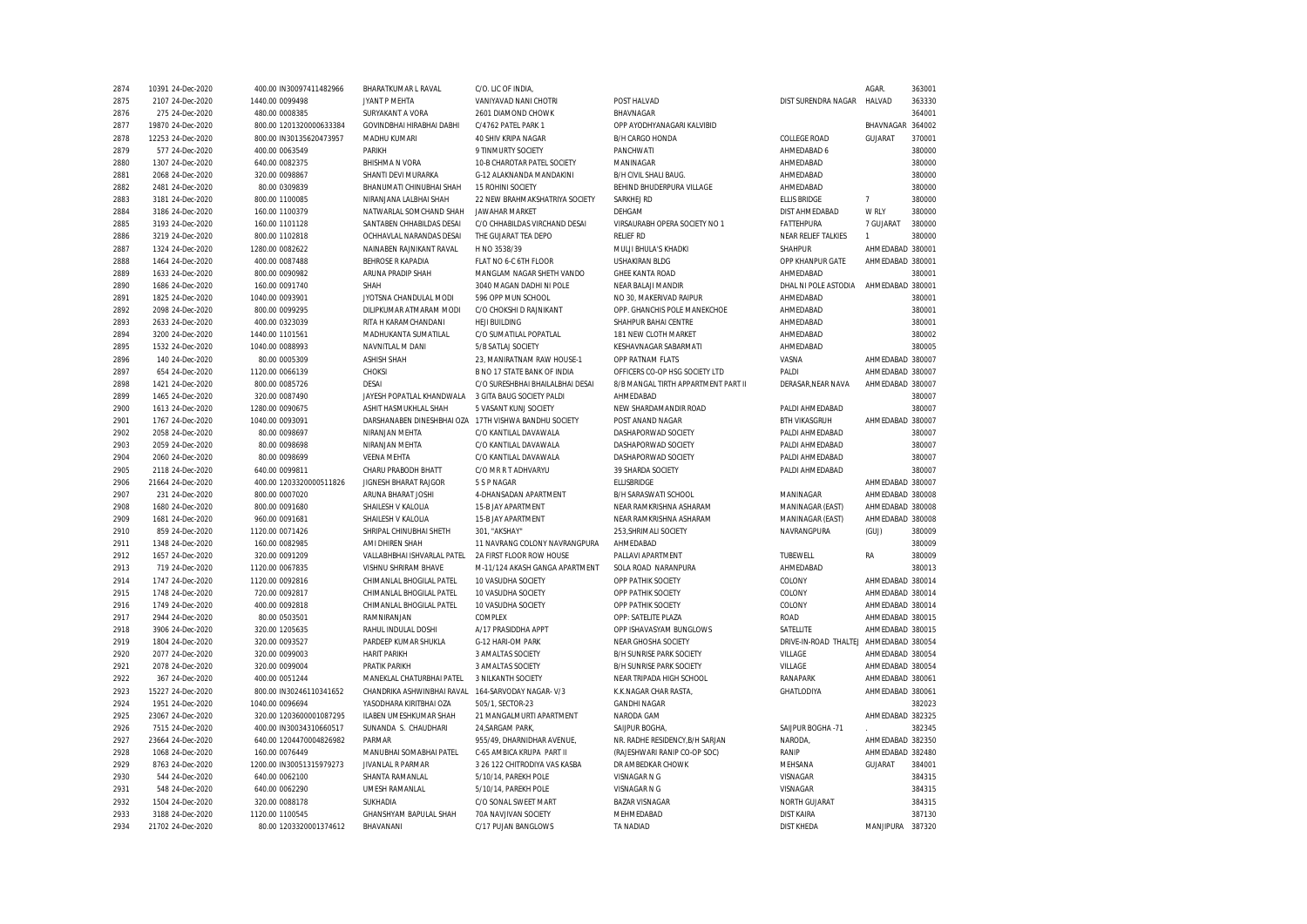| 2935 | 21838 24-Dec-2020 | 320.00 1203320008199230 | PATEL ISHVARLAL KUBERBHAI                         | AT ZALOD MUVADA NAKA SA             |                                   |                                | ZALOD           | 389170 |
|------|-------------------|-------------------------|---------------------------------------------------|-------------------------------------|-----------------------------------|--------------------------------|-----------------|--------|
| 2936 | 21668 24-Dec-2020 | 560.00 1203320000586939 | <b>DINKARRAI</b>                                  | 24 MARUTI NAGAR                     | DIS PANCHMAHAL                    |                                | LUNAWADA        | 389230 |
| 2937 | 8868 24-Dec-2020  | 160.00 IN30051320196114 | SHAH MANOJKUMAR                                   | <b>GHEEKANTA ROAD</b>               | AT DEROL ST                       | <b>TA KALOL</b>                | GUJARAT         | 389320 |
| 2938 | 373 24-Dec-2020   | 1280.00 0051525         | <b>BRAHMBHATT</b>                                 | SHAHJANAND JABUBET                  | DANDYA BAZAR BARODA               |                                |                 | 390001 |
| 2939 | 2471 24-Dec-2020  | 160.00 0309261          | SURESH HIRABHAI PATEL                             | 54 ALKAPURI                         | <b>BARODA GUJARAT</b>             |                                |                 | 390001 |
| 2940 | 2492 24-Dec-2020  | 800.00 0310918          | <b>KANTIBHAI P PATEL</b>                          | MATRU ANAND,                        | FLAT NO. 101, FIRST FLOOR,        | RACE COURCE CIRCLE.            | VADODARA        | 390007 |
| 2941 | 3274 24-Dec-2020  | 160.00 1201403          | MRUDULA S VAIDYA                                  | 18 PITRU CHHAYA LALBAUG SOCI.       | MANJALPUR ROAD                    | VADODARA                       |                 | 390011 |
| 2942 | 1799 24-Dec-2020  | 480.00 0093445          | ABDUL HASAN PATEL                                 | SOCIETY                             | OLD PADRA ROAD                    | P.O. VIDHYUTNAGER              | <b>BARODA</b>   | 390015 |
|      |                   |                         |                                                   |                                     | SHYAM VATIKA SOCIETY              |                                |                 | 390015 |
| 2943 | 4354 24-Dec-2020  | 320.00 1208229          | NITIN THAKORBHAI DESAI                            | SF-201, RACHNA FLATS                |                                   | OFF SAIYED VASNA ROAD VADODARA |                 |        |
| 2944 | 1453 24-Dec-2020  | 80.00 0086586           | KUNJBALA CHUNILAL SHAH                            | ARUNODAYA                           | CHITEKHAB GALI GENDIGATE ROAD     | GUJARAT<br>BARODA              |                 | 390017 |
| 2945 | 3477 24-Dec-2020  | 160.00 1203618          | SUNIL S SHAH                                      | ANIL B LALCHETA                     | 41, PAYAL, G.F. STOCK EX          | SAYAJIGUNJ, VADODARA           |                 | 390020 |
| 2946 | 1235 24-Dec-2020  | 160.00 0080647          | <b>UPENDRA M PATEL</b>                            | "KRISHNARPAN" SAMIR ESTATE          | SEVASI-GOTRI ROAD                 | AT & POST: SEVASI              | VADODARA        | 391101 |
| 2947 | 2513 24-Dec-2020  | 800.00 0312208          | BHIKHALAL JIVANLAL PARIKH                         | <b>BAZAR ROAD</b>                   | <b>BODELI</b>                     | <b>DIST BARODA</b>             |                 | 391135 |
| 2948 | 8664 24-Dec-2020  | 800.00 IN30051311840062 | JAGDISHCHANDRA JANI                               | 345 NARAYAN KUNJ VIHAR              | EXTENSION SOC NARMADANAGAR        | BHARUCH                        | GUJARAT         | 392015 |
| 2949 | 359 24-Dec-2020   | 800.00 0050449          | KANTILAL CHHAGANLAL                               | ROOWALA                             | <b>TEKRA</b>                      |                                | SURAT           | 394105 |
| 2950 | 1626 24-Dec-2020  | 1200.00 0090873         | MAHESH RATILAL SHAH                               | JAIN AYEMBIL BHAVAN                 | <b>GOPI PURA SURAT</b>            |                                |                 | 395001 |
| 2951 | 2535 24-Dec-2020  | 400.00 0313299          | DESAI                                             | HARSHA APARTMENT, 2ND FLOOR         | NEAR JAMNAGAR BUS STAND           | GHOD DOD ROAD                  | SURAT           | 395001 |
| 2952 | 13890 24-Dec-2020 | 400.00 IN30160410391266 | <b>RENUBEN S JEIN</b>                             | 606 GOOD LUCK MARKET                | NR MAHAVEER MARKET                | <b>RING ROAD</b>               | SURAT           | 395002 |
| 2953 | 2527 24-Dec-2020  | 160.00 0312855          | <b>GANDHI</b>                                     | BUNGLOW NO.111 NEHRU NAGAR          | NEAR OLD UMRA JAKAT               | <b>ATHWALINES</b>              | SURAT           | 395007 |
| 2954 | 9720 24-Dec-2020  | 511.00 IN30075710616061 | PURNIMA BHARAT MASTER                             | 802 RIVER QUEEN APTS MUNCIPAL       | COMMISSIONER LANE ATHWA LINES     |                                | SURAT           | 395007 |
| 2955 | 9721 24-Dec-2020  | 438.00 IN30075710616088 | PURNIMA BHARAT MASTER                             | 802 RIVER QUEEN APTS MUNCIPAL       | COMMISSIONER LANE ATHWA LINES     |                                | SURAT           | 395007 |
| 2956 | 18898 24-Dec-2020 | 740.00 1100001100018450 | PVT LTD                                           | M 5 6 MALHAR COMPLEX                | <b>DUMAS ROAD</b>                 | <b>ICHCHANATH</b>              | SURAT           | 395007 |
| 2957 | 344 24-Dec-2020   | 720.00 0010135          | YOGESH BHALCHANDRA MEHTA                          | 1 SHANTI NIKETAN SOCIETY            | SUMUL DAIRY ROAD                  | SURAT                          |                 | 395008 |
|      |                   |                         |                                                   |                                     |                                   |                                |                 |        |
| 2958 | 1815 24-Dec-2020  | 480.00 0093662          | MODI JITESH BALVANTRAY                            | 66 RAJNIGANDHA, MEVAWALA GROUP      | KAVASJINAGAR JUNA ADAJAN ROAD     | ADAJAN, SURAT                  |                 | 395009 |
| 2959 | 1409 24-Dec-2020  | 1120.00 0085251         | NARENDRA J TRIVEDI                                | AMRUKUNJ OPP NUTAN SOCIETY          | MANKODIA ROAD DUDHIA TALAO        | NAVSARI                        |                 | 396445 |
| 2960 | 522 24-Dec-2020   | 160.00 0060794          | TEHMURAS DINSHAW KAPADIA                          | <b>VILLER VILLA</b>                 | 798 PARSI COLONY DADAR            | BOMBAY 14                      |                 | 400000 |
| 2961 | 556 24-Dec-2020   | 1200.00 0062666         | <b>GORDHANDAS LILADHER</b>                        | 169 DR VHIGAS STREET                | DHANJI MULJI HOUSE                | <b>BOMBAY 2 BR</b>             |                 | 400000 |
| 2962 | 584 24-Dec-2020   | 160.00 0063741          | NAVINCHANDRA                                      | C/O JAMNADAS MORARJI AND CO         | 8/10 DALAL STREET FORT            | <b>BOMBAY 1</b>                |                 | 400000 |
| 2963 | 585 24-Dec-2020   | 1200.00 0063743         | DURGU SHAMDAS GIDWANI                             | 56A GITANJALI                       | BEHIND RADIO CLUB COLABA          | <b>BOMBAY 5</b>                |                 | 400000 |
| 2964 | 596 24-Dec-2020   | 160.00 0064170          | URMI ROMESH SAMPAT                                | CHAPSEY BUILDING                    | 3RD FLOOR AND 4TH FLOOR           | 72/78 PRINCESS STREET BR       |                 | 400000 |
| 2965 | 646 24-Dec-2020   | 640.00 0065780          | PURANDARE                                         | 802 ST ANNES APARTMENTS             | 329 OFF PALI MALA ROAD            | <b>BANDRA WEST</b>             | AS              | 400000 |
| 2966 | 651 24-Dec-2020   | 80.00 0065984           | NALIN JESHANGLAL ZAVERI                           | <b>GITANJALI 6TH FLOOR</b>          | 73 WALKESHWAR ROAD                | BOMBAY 6                       |                 | 400000 |
| 2967 | 653 24-Dec-2020   | 1040.00 0066089         | AND TRUSTEE CO LTD                                | JEHANGIR WADIA BUILDING             | 51 MAHATMA GANDHI ROAD FORT       | <b>BOMBAY 1</b>                |                 | 400000 |
| 2968 | 692 24-Dec-2020   | 80.00 0067121           | NALIN PURSHOTAM POOJARA                           | VRAJLAL PURSHOTAM AND BROS          | YUSUF BUILDING 4TH FLOOR          | <b>ROAD FORT</b>               | <b>BOMBAY 1</b> | 400000 |
| 2969 | 701 24-Dec-2020   | 1440.00 0067409         | CHAMPABEN POPATLAL SHAH                           | 16 SHREE RANG BUILDING              | CHANDAWARKAR ROAD                 | <b>DD</b>                      |                 | 400000 |
| 2970 | 757 24-Dec-2020   | 320.00 0068667          | <b>GAYATRI RAJKUMAR JAIN</b>                      | J/137 GUJRATI SOCIETY               | NEHRU ROAD                        | <b>VILE PARLE EAST</b>         | AS              | 400000 |
| 2971 | 762 24-Dec-2020   | 1200.00 0068771         | DARAB HORMASJI KAPADIA                            | 35 HAMPTON COURT                    | 154 LOWER COLABA ROAD             | <b>BOMBAY 5</b>                |                 | 400000 |
| 2972 | 779 24-Dec-2020   | 1440.00 0069294         | KAROOR                                            | SAROJINI SADAN A 1ST FLOOR          | CONGRESS HOUSE COMPOUND           | V P ROAD                       | 400 004         | 400000 |
| 2973 | 780 24-Dec-2020   | 480.00 0069295          | PHONDKE                                           | 5 RAGINI                            | SAHITYA SAHAWAS BANDRA EAST       | <b>BOMBAY 51</b>               |                 | 400000 |
|      |                   |                         |                                                   |                                     |                                   |                                |                 |        |
| 2974 | 781 24-Dec-2020   | 640.00 0069313          | NARAYAN ATAL                                      | 27A/6 K A SUBRAMANIAM ROAD          | SHRI VISHNU BHAWAN                | <b>KINGS CIRCLE</b>            | BOMBAY 19       | 400000 |
| 2975 | 791 24-Dec-2020   | 160.00 0069667          | MADHAV SHAMRAO JAYAKAR                            | SHAM CHAYA 1ST FLOOR                | 236 7TH ROAD KHAR                 | <b>BOMBAY 52</b>               |                 | 400000 |
| 2976 | 794 24-Dec-2020   | 160.00 0069791          | SHARAD BABURAO SHAH                               | CRESCENT MANSION FIRST FLOOR        | 3 PANDITA RAMABAI ROAD            | 007                            |                 | 400000 |
| 2977 | 795 24-Dec-2020   | 160.00 0069811          | VASANT SHESHGIRI KALBAG                           | SHRI KUNJ                           | 24 HANUMAN ROAD VILE PARLE E      | <b>BOMBAY 400 057</b>          |                 | 400000 |
| 2978 | 797 24-Dec-2020   | 160.00 0069858          | SITAKANT N BHENDE                                 | VIMA VIJAYA CO OP HSG S LTD         | BUILDING NO A6/19 FLAT NO 3O      | <b>BORIVLI</b>                 | 400 092         | 400000 |
| 2979 | 798 24-Dec-2020   | 160.00 0069861          | MALATI V SHAH                                     | 2/C SHANKAR VIJAY                   | NEAR GUJARATI CLUB                | RAJAWADI GHATKOPAR             | 400 077         | 400000 |
| 2980 | 807 24-Dec-2020   | 1120.00 0070287         | MAHARUKH FAROKH KHAMBATTA C/O MRS FRENY M KEKABAD |                                     | 6 KHARE GHAT COLONY               | <b>HUGHES ROAD</b>             | <b>BOMBAY</b>   | 400000 |
| 2981 | 819 24-Dec-2020   | 640.00 0070627          | PRAVINCHANDRA NARANDAS                            | JAMNADAS VIRJI & SONS               | <b>SHARES &amp; STOCK BROKERS</b> | <b>FLOOR</b>                   | BOMBAY-1        | 400000 |
| 2982 | 835 24-Dec-2020   | 160.00 0071013          | NALIN VRAJLAL SHAH                                | SHARE STOCK & FINANCE BROKER        | 11 MAZANINE FLOOR                 | <b>CENTRAL BLDG</b>            | BR              | 400000 |
| 2983 | 898 24-Dec-2020   | 1040.00 0072397         | BHARAT HIRALAL SHETH                              | C/O HIRA3AL 3I3CADH59               | SHARE STOCK BROKER                | FORT                           | <b>BR</b>       | 400000 |
| 2984 | 977 24-Dec-2020   | 960.00 0073907          | SITAKANT NARAHARI BHENDE                          | VIMA VIJAY CO-OP HSG SOCIETY        | BLDG NO A-6/19 FLAT NO 30         | JEEVAN BIMA NAGAR              | <b>BOMBAY</b>   | 400000 |
| 2985 | 1330 24-Dec-2020  | 80.00 0082725           | TARALA MADHUBHAI VAIDYA                           | SHAH BLDG NO 6                      | T H KATARIA ROAD                  | MAHIM BOMBAY 16                |                 | 400000 |
| 2986 | 1414 24-Dec-2020  | 800.00 0085409          | RANJIT MOTIRAM MEHTA                              | THE SCOTTISH PREMISES CO-OP SOC LTD | FLAT 101 DEBONOIR BLDG            | MARG                           | BOMBAY 16       | 400000 |
| 2987 | 2136 24-Dec-2020  | 640.00 0100692          | VIJAYENDRA DHIMANTLAL PATEL                       | VITHALDAS NAGAR                     | SAROJANI ROAD                     | SANTA CRUZ WEST                | 400054          | 400000 |
| 2988 | 2382 24-Dec-2020  | 320.00 0300687          | RODA JEHANGIR DASTUR                              | <b>BHIVANDI HOUSE</b>               | 92B CUMBALLA HILL 1ST FLOOR       | POST OFFICE                    | BOMBAY 26       | 400000 |
| 2989 | 2389 24-Dec-2020  | 800.00 0301322          | MANILAL GOPALDAS SHAH                             | 61 TAMBAKANTA                       | <b>BOMBAY 3</b>                   |                                |                 | 400000 |
| 2990 | 2399 24-Dec-2020  | 640.00 0302353          | KATAYOUN FARAMROJ SHROFF                          | 13 SLEATER ROAD                     | <b>BOMBAY 7</b>                   |                                |                 | 400000 |
| 2991 | 2401 24-Dec-2020  | 800.00 0302366          | KAIKHUSHROO SORABJEE MODY                         | 41C MEHERINA                        | 51C NEPEAN SEA ROAD               | BOMBAY 6                       |                 | 400000 |
|      |                   |                         |                                                   |                                     |                                   |                                |                 |        |
| 2992 | 2412 24-Dec-2020  | 1200.00 0303141         | JAMNADAS DHANNAMAL GUPTA                          | C/O JAWANDAMAL DHANNAMAL            | DARUKHANA                         | <b>BOMBAY 10</b>               |                 | 400000 |
| 2993 | 2416 24-Dec-2020  | 400.00 0303375          | SHARDABEN MANUBHAI PATEL                          | <b>GAURAV CHAPEL LANE</b>           | SANTACRUZ WEST                    | <b>BOMBAY 54</b>               |                 | 400000 |
| 2994 | 2429 24-Dec-2020  | 80.00 0304154           | MEHROO JEHANGIR DRIVER                            | <b>COTE DAZUR</b>                   | 65A BHULABHAI DESAI ROAD          | BOMBAY 26                      |                 | 400000 |
| 2995 | 2431 24-Dec-2020  | 640.00 0304232          | MOHANLAL GUPTA                                    | 75 BHAJIPALA LANE                   | <b>BOMBAY 3</b>                   |                                |                 | 400000 |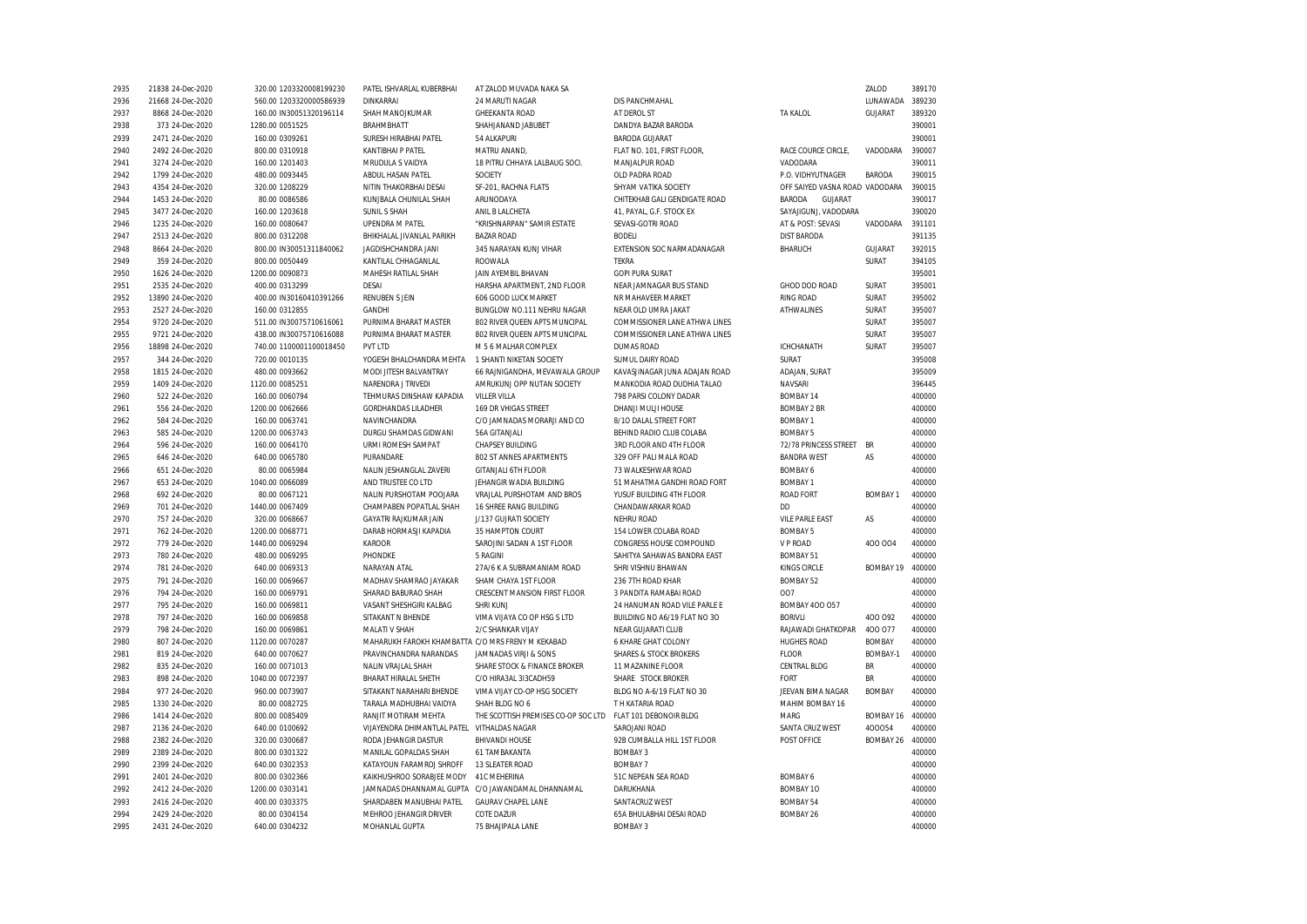| 2996 | 2442 24-Dec-2020 | 80.00 0305214   | RESHAMWALA                                  | 6 SWEET HOME APARTMENTS             | 64F WEST AVENUE                  | SANTACRUZ WEST                 | 400 054          | 400000 |
|------|------------------|-----------------|---------------------------------------------|-------------------------------------|----------------------------------|--------------------------------|------------------|--------|
| 2997 | 2451 24-Dec-2020 | 400.00 0306261  | MOTIRAM TEJBHANDAS MEHTA                    | FLAT NO 4 SWEET HOME                | SHIVAJI PARK CROSS ROAD          | ABOVE BANK OF BARODA BOMBAY 16 |                  | 400000 |
| 2998 | 2455 24-Dec-2020 | 800.00 0306640  | GOOL HOMI VARIAVA                           | LA CITADELLE                        | 99 QUEENS RD                     | <b>BOMBAY 1</b>                |                  | 400000 |
| 2999 | 2465 24-Dec-2020 | 800.00 0308602  | CHANDULAL L SHAH                            | VINOD VILA PLOT NO 286 STATION RD   | OPP NAPPU GARDEN                 | MATUNGA                        | BOMBAY 19        | 400000 |
| 3000 | 2490 24-Dec-2020 | 400.00 0310854  | SHRIKRISHNA GANESH DEOKULE                  | <b>ESTATE</b>                       | DR GHANTI ROAD                   | DADAR                          | BOMBAY 14        | 400000 |
| 3001 | 2495 24-Dec-2020 | 800.00 0311084  | <b>TARABEN GOPALDAS</b>                     | 101 JOSHI LANE                      | <b>GHATKOPAR</b>                 | <b>BOMBAY 77</b>               |                  | 400000 |
| 3002 | 2516 24-Dec-2020 | 1200.00 0312306 | SAVITA MANEKLAL                             | RASDHARA CO OP HOUSING SOCY         | 385 SARDAR V P ROAD              | PRATHNA SAMAJ                  | 400 004          | 400000 |
| 3003 | 2536 24-Dec-2020 | 160.00 0313349  | JAL NADIRSHA PARDIWALA                      | SAIDU NISHA BUILDING                | 3RD FLOOR                        | <b>SLEATER ROAD</b>            | <b>BOMBAY 7</b>  | 400000 |
| 3004 | 2539 24-Dec-2020 | 1200.00 0313569 | LILAVATI BABULAL PATWA                      | 54 DOSSA HOUSE GUNBOW ST            | IV FL                            | FORT                           | <b>BOMBAY</b>    | 400000 |
| 3005 | 2540 24-Dec-2020 | 720.00 0313787  | AISHA DAWOOD LOCKHAT                        | C/O D M LOCKHAT                     | 100 MOHAMED ALI ROAD             | <b>BOMBAY 3</b>                |                  | 400000 |
| 3006 | 2550 24-Dec-2020 | 1200.00 0315168 | GOOLAMALI RAJABALI KASSAMALI 125 HILL ROAD  |                                     | <b>BANDRA</b>                    | <b>BOMBAY 50</b>               |                  | 400000 |
| 3007 | 2556 24-Dec-2020 | 1360.00 0315966 | NADKARNI                                    | A/6 EAST AND WEST VILLA             | NOWROJI VAKIL STREET             | <b>GRANT ROAD</b>              | BOMBAY 7         | 400000 |
| 3008 | 2558 24-Dec-2020 | 400.00 0316109  | NAVALRAI MULCHAND MAKHIJA                   | 606 BANDOOTWA CO-OP HSG SOCIETY     | DATTA MANDIR MARG                | CRUZ E                         | BOMBAY 55        | 400000 |
| 3009 | 2564 24-Dec-2020 | 160.00 0316725  | MERCHANT                                    | 3RD FLOOR BLOCK NO 23               | DADISETH LANE BAND STAND         | CHOWPATY                       | BOMBAY 6         | 400000 |
| 3010 | 2575 24-Dec-2020 | 400.00 0318428  | JAYAVANTI JAMNADAS ASHAR                    | JAMNA NIVAS BLOCK NO 8              | VASANJI LALJI ROAD               | <b>KANDIVLI WEST</b>           | BOMBAY 67        | 400000 |
| 3011 | 2578 24-Dec-2020 | 80.00 0318535   | THACKER NALINEE JASHWANT                    | C/O M/S MULLA AND MULLA             | AND CRAGIE BLUNT AND CAROE       | <b>ROAD FORT</b>               | <b>BOMBAY 1</b>  | 400000 |
| 3012 | 2581 24-Dec-2020 | 1440.00 0318837 | VISHWANATH VENKATRAMIYER                    | 12TH ROAD                           | <b>KHAR</b>                      | <b>BOMBAY 52</b>               |                  | 400000 |
| 3013 | 2588 24-Dec-2020 | 800.00 0319394  | PIMPALKHARE                                 | C/O D T MAHAJAN RATAN VIHAR         | NORTH KELUSKAR ROAD              | SHIVAJI PARK                   | BOMBAY 28        | 400000 |
| 3014 | 2608 24-Dec-2020 | 240.00 0321044  | FULVATI SHANTILAL MEHTA                     | 12 NAVYUG NIKETAN 5TH FLOOR         | 185 WALKESHWAR ROAD              | <b>BOMBAY 400006</b>           |                  | 400000 |
| 3015 | 2617 24-Dec-2020 | 800.00 0321620  | BAXI                                        | 73 KAILAS NAGAR                     | 658 TARDEO ROAD                  | <b>BOMBAY 7</b>                |                  | 400000 |
| 3016 | 2624 24-Dec-2020 | 160.00 0322271  | USHA CHIRANJIT RAI                          | 40A PEDDAR RD                       | BOMBAY 26                        |                                |                  | 400000 |
| 3017 | 2629 24-Dec-2020 | 880.00 0322693  | EDWIN MICHAEL VALLES                        | VALLEVILLE                          | 166 ST CYRILS ROAD               | BANDRA                         | BOMBAY 50        | 400000 |
| 3018 | 2632 24-Dec-2020 | 1360.00 0322979 | FATIMA ABDULLA SHAIKH                       | 4 PATEL MANSION                     | 125/B BALAMIYA LANE              | MAHIM                          | BOMBAY 16        | 400000 |
| 3019 | 2640 24-Dec-2020 | 160.00 0323379  | NIRMALA JAYANTILAL MEHTA                    | C/O JAYANTILAL J MEHTA              | BLOCK NO 26&27 SHRI BUILDING     | S V ROAD SANTACRUZ             | <b>BOMBAY 54</b> | 400000 |
| 3020 | 2641 24-Dec-2020 | 400.00 0323383  | SHANTA RATILAL PATADIA                      | <b>VINOD KUNJ</b>                   | <b>TELANG RD</b>                 | MATUNGA                        | BOMBAY 19        | 400000 |
| 3021 | 2647 24-Dec-2020 | 160.00 0324021  | CHAMAN LAL AGARWAL                          | STAFF OFFICER SECURITIES DEPARTMENT | STATE BANK OF INDIA              | APOLLO STREET                  | <b>BOMBAY 1</b>  | 400000 |
| 3022 | 2648 24-Dec-2020 | 800.00 0324181  | <b>USHA SHAH</b>                            | CHETAN                              | 260 SION ROAD                    | <b>BOMBAY 22</b>               |                  | 400000 |
| 3023 | 2673 24-Dec-2020 | 1040.00 0326789 | ANTONIETO INCINHO GONSALVES ROOM NO 13      |                                     | <b>MOUNT ROAD</b>                | MAZAGON                        | BOMBAY 10        | 400000 |
| 3024 | 2674 24-Dec-2020 | 1040.00 0326817 | PADMA BHATIA                                | NO 100 LAXMI NARAYAN NIVAS          | 7TH ROAD                         | KHAR                           | BOMBAY 52        | 400000 |
| 3025 | 2677 24-Dec-2020 | 400.00 0327120  | RATILAL MOHANLAL PATADIA                    | <b>VINOD KUNJ</b>                   | <b>TELANG RD</b>                 | MATUNGA                        | BOMBAY 19        | 400000 |
| 3026 | 2682 24-Dec-2020 | 400.00 0327376  | ABAN SOHRAB KAPADIA                         | 665 BAND V&EW                       | PARSI COLONY                     | DADAR                          | BOMBAY 14        | 400000 |
| 3027 | 2696 24-Dec-2020 | 1440.00 0328441 | SUMAN JAYAWANT MAHIMKER                     | SHARDA A ROAD CHURCH GATE           | <b>BOMBAY 20</b>                 |                                |                  | 400000 |
| 3028 | 2702 24-Dec-2020 | 1120.00 0328810 | KHETSI VIRJI CHHEDA                         | 345A GIRGOAN                        | OPPOSITE THAKURDWAR P O          | KOTHARI BUILDING               | <b>BOMBAY 2</b>  | 400000 |
|      |                  |                 | RUSTOM DHUNJISHAW BENGALEE C12 KHUSROW BAUG |                                     |                                  | <b>BOMBAY 1</b>                |                  |        |
| 3029 | 2706 24-Dec-2020 | 1120.00 0329075 |                                             |                                     | CAUSEWAY                         |                                |                  | 400000 |
| 3030 | 2721 24-Dec-2020 | 400.00 0330683  | MARIWALA                                    | 3 SUDHA KUNJ                        | <b>TARDEO ROAD</b>               | <b>BOMBAY 7</b>                |                  | 400000 |
| 3031 | 2732 24-Dec-2020 | 80.00 0331765   | SUSHAMA HARI ABHYANKAR                      | VIKAS BLOCK NO 8                    | OPP BEECHUM LAB MAHIM            | BOMBAY 16                      |                  | 400000 |
| 3032 | 2761 24-Dec-2020 | 640.00 0334184  | TRIKAMDAS GHELABHAI MAVANI                  | 23 NOBLE CHAMBERS                   | PARSEE BAZAR ST                  | FORT                           | <b>BOMBAY 1</b>  | 400000 |
| 3033 | 2772 24-Dec-2020 | 1200.00 0334955 | CHAWHAN                                     | PLOT 252 STATION ROAD               | WADALA ROAD 3RD FLOOR            | <b>BOMBAY 31</b>               |                  | 400000 |
| 3034 | 2775 24-Dec-2020 | 1040.00 0335207 | MODY                                        | 41C MEHERINA                        | 51C NEPEAN SEA ROAD              | BOMBAY 6                       |                  | 400000 |
| 3035 | 2779 24-Dec-2020 | 1120.00 0335334 | <b>ASHER</b>                                | <b>4 PICKET RD</b>                  | 1ST FLOOR                        | ROOM NO 3                      | <b>BOMBAY 2</b>  | 400000 |
| 3036 | 2786 24-Dec-2020 | 800.00 0335561  | DINESH CHIMANLAL SHAH                       | 192 GUJRAT SOCIETY                  | 2ND FLOOR                        | SION                           | BOMBAY 22        | 400000 |
| 3037 | 2805 24-Dec-2020 | 320.00 0336577  | CHANDANBEN SUNDERLAL SHAH                   | GITA                                | HARVEY RD BLOCK NO 1 7TH FLR     | BOMBAY 7                       |                  | 400000 |
| 3038 | 2810 24-Dec-2020 | 320.00 0336889  | PRATAPRAI JIVRAJ GORADIA                    | 8 STAMBH TIRTH                      | 82 R A KIDWAI ROAD WADALA        | <b>BOMBAY 400 031</b>          |                  | 400000 |
| 3039 | 2815 24-Dec-2020 | 800.00 0337127  | TARAMATI BABULAL VORA                       | BLOCK 2 PLOT 82                     | SHREYAS                          | <b>RD NO 25</b>                | BOMBAY 22        | 400000 |
| 3040 | 69 24-Dec-2020   | 64.00 0002462   | LTD                                         | C/O STANDARD CHARTERED BANK         | 23-25 MAHATMA GANDHI ROAD        | <b>BOMBAY</b>                  |                  | 400001 |
| 3041 | 668 24-Dec-2020  | 63.00 0066670   | JAMSHED FAREDUN DASTUR                      | C/O BANK OF INDIA FORT BRANCH       | POST BOX NO 1618                 | D N ROAD                       | <b>BOMBAY</b>    | 400001 |
| 3042 | 691 24-Dec-2020  | 80.00 0067119   | POOJARA                                     | C/O M/S V.V.K & SONS                | 25 YUSUF BUILDING                | M.G.ROAD FORT                  | <b>BOMBAY</b>    | 400001 |
| 3043 | 693 24-Dec-2020  | 80.00 0067123   | POOJARA                                     | C/O M/S V.V.K & SONS                | 25 YUSUF BUILDING                | M.G.ROAD FORT                  | <b>BOMBAY</b>    | 400001 |
| 3044 | 1061 24-Dec-2020 | 1280.00 0076192 | UNITED COMMERCIAL BANK                      | HAMAM STREET BRANCH                 | RAJA BAHADUR BUILDING            | 18/18-A HAMAM STREET           | <b>BOMBAY</b>    | 400001 |
| 3045 | 992 24-Dec-2020  | 1120.00 0074338 | URMI ROMESH SAMPAT                          | <b>CHAPSEY BUILDING</b>             | 3RD & 4TH FLR                    | 72/78 PRINCESS STREET          | <b>BOMBAY</b>    | 400002 |
| 3046 | 1004 24-Dec-2020 | 1120.00 0074596 | FRENY KEKOBAD PIR                           | 9 TODDY TERRACE GR FLOOR            | DHUS WADI DHOBI TALAO            | <b>BOMBAY</b>                  |                  | 400002 |
| 3047 | 1127 24-Dec-2020 | 1440.00 0078002 | MILENA COUTINHO                             | KHAN STATE 262 THAKURDWAR ROAD      | <b>BOMBAY</b>                    |                                |                  | 400002 |
| 3048 | 1129 24-Dec-2020 | 480.00 0078020  | MAHENDRA LAXMIDAS                           | <b>4 PICKET ROAD</b>                | 3RD FLOOR R NO 83                | <b>BOMBAY</b>                  |                  | 400002 |
| 3049 | 1150 24-Dec-2020 | 160.00 0078396  | PRAMOD GORDHANDAS JOSHI                     | 31ST 2ND FOFALWADI                  | 3RD FLOOR BHULESHWAR             | <b>BOMBAY</b>                  |                  | 400002 |
| 3050 | 1509 24-Dec-2020 | 720.00 0088242  | RAMESH JETHALAL KOTECHA                     | SETHNA HOUSE 56 TRINITY STREET      | DHOBITALAO BOMBAY                |                                |                  | 400002 |
| 3051 | 1531 24-Dec-2020 | 160.00 0088986  | SANJAY AJITSINH BHATIA                      | 38/40 CHAMPA GALLI X LANE           | <b>BOMBAY</b>                    |                                |                  | 400002 |
| 3052 | 1741 24-Dec-2020 | 1200.00 0092678 | PANKAJ GORDHANDAS                           | 129-133, OLD HANUMAN LANE           | DHANJI MULJI BUILDING, 3RD FLOOR | <b>KALBADEVI ROAD</b>          | MUMBAI           | 400002 |
| 3053 | 1742 24-Dec-2020 | 1040.00 0092679 | PANKAJ GORDHANDAS                           | 129-133, OLD HANUMAN LANE           | DHANJI MULJI BUILDING, 3RD FLOOR | KALBADEVI ROAD                 | MUMBAI           | 400002 |
| 3054 | 1753 24-Dec-2020 | 80.00 0092890   | <b>B P SHAH</b>                             | 6/8 ANANT WADI ROAD NO 14           | BHULESHWAR BOMBAY                |                                |                  | 400002 |
| 3055 | 1977 24-Dec-2020 | 800.00 0097184  | MAHENDRA LAXMIDAS                           | 4, PICKET ROAD                      | 3RD FLOOR                        | ROOM NO.83                     | <b>BOMBAY</b>    | 400002 |
| 3056 | 2032 24-Dec-2020 | 640.00 0098405  | PRAMOD BHASKAR BAHADKAR                     | 14 LAXMI NIKETAN                    | DHUSWADI THAKURDWAR              | <b>BOMBAY</b>                  |                  | 400002 |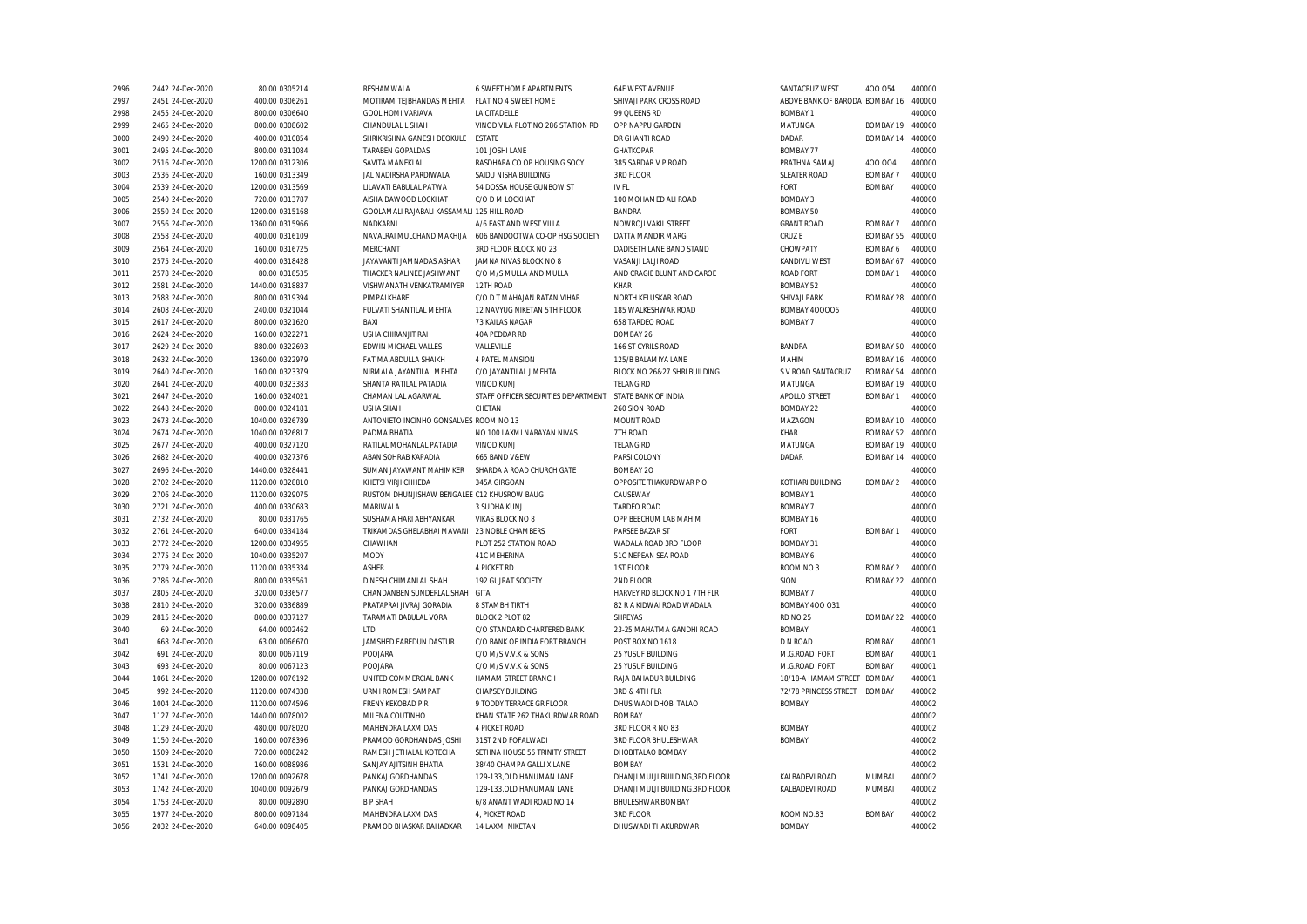| 3057 | 2120 24-Dec-2020  | 400.00 0099899          | ARUNA PANKAJ                                           | 80 RAMWADI 4TH FLOOR                | GANESH BHAVAN R.NO-40                                       | <b>BOMBAY</b>               |                | 400002 |
|------|-------------------|-------------------------|--------------------------------------------------------|-------------------------------------|-------------------------------------------------------------|-----------------------------|----------------|--------|
| 3058 | 2547 24-Dec-2020  | 1120.00 0314634         | DHIRENDRA VANMALIDAS                                   | VANMALI BHIKHA & CO                 | 79 DEVKARAN MENSION                                         | <b>BOMBAY</b>               |                | 400002 |
| 3059 | 12530 24-Dec-2020 | 720.00 IN30154914578856 | RAMESH JETHALAL KOTECHA                                | 41/43 4TH MARINE STREET             | <b>DHOBI TALAO</b>                                          | <b>MUMBAI</b>               |                | 400002 |
| 3060 | 5 24-Dec-2020     | 63.00 0000255           | MOOSAJI DAWOOD LOCKHAT                                 | C/O D M LOCKHAT                     | 100 MOHAMED ALI ROAD                                        | MUMBAI                      |                | 400003 |
| 3061 | 20895 24-Dec-2020 | 800.00 1202470000197929 | SAYEEDA MOHD RAFI KAZI                                 | B.I.T. BLOCK NO 1.                  | ROOM NO 1. SYDENHAM COMPOUND                                | <b>IRROAD</b>               | <b>MUMBAI</b>  | 400003 |
| 3062 | 163 24-Dec-2020   | 1200.00 0005855         | CHHAYA UMESH GANDHI                                    | 385 S V P ROAD                      | RASDHARA SOCIETY                                            | PRATHNA SAMAJ               | MUMBAI         | 400004 |
| 3063 | 281 24-Dec-2020   | 80.00 0008466           | <b>MEHTA RASIKLAL</b>                                  | A/4 UTKARSHA 2ND FLOOR              | SICCA NAGAR V P ROAD                                        | MUMBAI                      |                | 400004 |
| 3064 | 348 24-Dec-2020   | 800.00 0010184          | JAMSHED V KHODAI                                       | BLOCK F1, MODEL HOUSE               | PROCTOR ROAD                                                | <b>MUMBAI</b>               |                | 400004 |
| 3065 | 793 24-Dec-2020   | 1120.00 0069785         | MAHESH ANANTRAI PATTANI                                | <b>BLOCK NO.2/3</b>                 | NIDHI CO-OP.SOCIETY                                         | 29 KHOTACHI WADI            | V.P.ROAD       | 400004 |
| 3066 | 825 24-Dec-2020   | 640.00 0070704          | VIRAF PESTONJI BHANDARI                                | PURSHOTAM BUILDING FLAT-23          | 2ND FLOOR OPP: GULSHAN TALKIES                              | MARG                        | <b>BOMBAY</b>  | 400004 |
| 3067 | 1615 24-Dec-2020  | 640.00 0090697          | <b>BOMI HIRAJI KAPADIA</b>                             | PURSHOTAM BLDG 2ND FLOOR            | OPP GULSHAN TALKIES                                         | CORNER OF GRANT ROAD BOMBAY |                | 400004 |
| 3068 | 2574 24-Dec-2020  | 1440.00 0318400         | BANWARILAL JALAN                                       | II FLOOR SETHIA BHAWAN              | 12 D D SATHE MARG                                           | <b>BOMBAY</b>               |                | 400004 |
| 3069 | 2798 24-Dec-2020  | 400.00 0336245          | JASUMATI BABULAL MEHTA                                 | <b>IST FLOOR</b>                    | RAJA RAM MOHAN RAY ROAD                                     | CHARNI ROAD                 | <b>BOMBAY</b>  | 400004 |
| 3070 | 3804 24-Dec-2020  | 400.00 1205257          | SATYABALA LALJEE DESAI                                 | BHAGINI SAMAJ 2ND FLOOR             | 225 KHETWADI MAIN ROAD                                      | MUMBAI                      |                | 400004 |
| 3071 | 3807 24-Dec-2020  | 1360.00 1205276         | SUSMITA INDRAJIT MULLAJI                               | 361 RUSHABH APT                     | DR. PAREKH STREET OPP. H.N. HOSPITAL                        | PRATHANA SAMAJ              | MUMBAI         | 400004 |
| 3072 | 809 24-Dec-2020   | 1200.00 0070331         | MANSINH BRIJDAS KAPADIA                                | VENUS APARTMENTS 10TH FLOOR         | <b>CUFFE PARADE COLABA</b>                                  | <b>BOMBAY</b>               |                | 400005 |
| 3073 |                   |                         | YAMUNA NILKANTH DRAVID                                 | 7 ASHLEY HOUSE                      |                                                             |                             |                | 400005 |
|      | 913 24-Dec-2020   | 800.00 0072620          |                                                        |                                     | COLABA BOMBAY                                               |                             |                |        |
| 3074 | 1163 24-Dec-2020  | 160.00 0078719          | SHIAVAX COOVERJI DESAI                                 | 44 SANGITA                          | 27-28 ARTHUR BUNDER ROAD                                    | COLABA BOMBAY               |                | 400005 |
| 3075 | 207 24-Dec-2020   | 320.00 0006691          | NIPA J SHAH                                            | 58/C WALKESHWAR ROAD                | 25/3 KRISHNA NIWAS                                          | MUMBAI                      |                | 400006 |
| 3076 | 397 24-Dec-2020   | 1280.00 0052738         | BHAGVATIPRASAD                                         | 201 VIMAL SOCIETY                   | 91L BANGANGA ROAD                                           | WALKESHWAR                  | MUMBAI         | 400006 |
| 3077 | 1258 24-Dec-2020  | 1200.00 0081054         | PUSHPA MANSUKHLAL MEHTA                                | 46 RIDGE ROAD REKHA NO 1            | 5TH FLOOR BLOCK NO 27                                       | <b>BOMBAY</b>               |                | 400006 |
| 3078 | 1703 24-Dec-2020  | 960.00 0091970          | MUSTALI ZAKIUDDIN                                      | <b>SAIFI MAHAI</b>                  | A.G. BEU MARG                                               | MALABAR HILL W              | <b>BOMBAY</b>  | 400006 |
| 3079 | 2406 24-Dec-2020  | 800.00 0302770          | RIKHAVACHAND                                           | 3/59 SAMRAT ASHOK SOCIETY           | 2ND FLOOR                                                   | MARG                        | R BOMBAY       | 400006 |
| 3080 | 873 24-Dec-2020   | 506.00 0071814          | BHICKHOO CAVASJI PATEL                                 | NESS BAUG A 2                       | NANA CHOWK                                                  | <b>BOMBAY</b>               |                | 400007 |
| 3081 | 894 24-Dec-2020   | 1200.00 0072308         | MINOO RUTTONJI NANJI                                   | <b>BOYCE BLDG 1ST FLOOR</b>         | CHICKALWADI                                                 | NANA CHOWK                  | <b>BOMBAY</b>  | 400007 |
| 3082 | 1224 24-Dec-2020  | 1200.00 0080177         | K H RAU                                                | MANI BHUVAN HUGHES ROAD             | <b>BOMBAY</b>                                               |                             |                | 400007 |
| 3083 | 2080 24-Dec-2020  | 400.00 0099025          | JYOTSNABEN P DAMANIA                                   | 16/D ARVIND NIVAS                   | 43-D CHOPATI SEA FACE                                       | CHOPATI BOMBAY              |                | 400007 |
| 3084 | 2089 24-Dec-2020  | 800.00 0099187          | SHRIDHAR PADGAONKAR                                    | 2 SATYABHAMA BLDG.                  | TUKARAM JAVJI ROAD GRANT ROAD                               | <b>BOMBAY</b>               |                | 400007 |
| 3085 | 1783 24-Dec-2020  | 1280.00 0093232         | LAKDAWALA                                              | HALIMA MANZIL ROOM NOS.16/17        | 2ND FLOOR 52/58 CLARE ROAD                                  | <b>BYCULLA BOMBAY</b>       |                | 400008 |
| 3086 | 2748 24-Dec-2020  | 1200.00 0332774         | ZAKI                                                   | ASIAN PALACE FLAT NO.17             | 4TH FLOOR SANKLI STREET                                     | <b>3RD CROSS LANE</b>       | <b>BOMBAY</b>  | 400008 |
| 3087 | 3654 24-Dec-2020  | 160.00 1204559          | DILSHAD SULTAN BOHRA                                   | SAJAN BLDG., 3RD FLOOR,             | NEW NAGPADA ROAD                                            | 2ND PEERKHAN STREET         | MUMBAI         | 400008 |
| 3088 | 3680 24-Dec-2020  | 1200.00 1205028         | MOAYYAD NOORULHUSAIN ZAKI                              | ASIAN PALACE FLAT NO 17             | 4TH FLOOR, SANKLI STREET                                    | <b>BYCULLA</b>              | MUMBAI         | 400008 |
| 3089 | 7753 24-Dec-2020  | 80.00 IN30038610168226  | ASIF TAHERBHAI KHANBHAI                                | <b>1ST LANE</b>                     | DARUKHANA                                                   | MAZGAON                     | MUMBAI         | 400010 |
| 3090 | 1087 24-Dec-2020  | 160.00 0076971          | PRABHAKAR VAMAN PAWASKAR                               | 411 PRABHU NIWAS 4TH FLOOR          | SCHOOL                                                      | CHOWK                       | <b>BOMBAY</b>  | 400011 |
| 3091 | 14790 24-Dec-2020 | 960.00 IN30216410231254 | JITENDRA KANTILAL SHAH                                 | V K HOUSE                           | 12/C, NEW SUN MILL COMPOUND                                 | LOWER PAREL (W)             | MUMBAI         | 400013 |
| 3092 | 294 24-Dec-2020   | 800.00 0008685          | ASPI KERSI PRESS                                       | 747 REKHA SADEN PARSI COLONY        | ROAD NO-6 DADAR                                             | MUMBAI                      |                | 400014 |
| 3093 | 538 24-Dec-2020   | 320.00 0061845          | HOMAI SOLI DUBASH                                      | 724 DINSHAW MASTER ROAD             | PARSI COLONY                                                | DADAR                       | <b>BOMBAY</b>  | 400014 |
| 3094 | 2024 24-Dec-2020  | 1200.00 0098249         | PIROJA MANECK MISTRY                                   | <b>SAI NIKETAN</b>                  | 804-B DR. AMBEDKAR ROAD                                     | <b>DADAR BOMBAY</b>         |                | 400014 |
| 3095 | 2705 24-Dec-2020  | 1120.00 0329069         | MOTIWALA                                               | C/O YASWIN MISTRY                   | 803/A MISTRY MANOR.                                         | DR. AMBEDKAR ROAD           | <b>MUMBAI-</b> | 400014 |
| 3096 | 2813 24-Dec-2020  | 800.00 0337124          | GUNVANTI DHIRAJLAL VORA                                | 736, MOHAN BHAVAN, 4TH FLOOR        | PARSEE COLONY, ROAD NO. 4                                   | DADAR, MUMBAI               |                | 400014 |
| 3097 | 222 24-Dec-2020   | 160.00 0006912          | <b>VINAY G PUNJABI</b>                                 | 10/16 MAHALAXMI SOCIETY             | MANMALA TANK ROAD MAHIM                                     | MUMBAI                      |                | 400016 |
| 3098 | 1527 24-Dec-2020  | 1280.00 0088936         | SUSHANTINI SHANTARAM HARITE 50 CANARA HOUSE MOGAL LANE |                                     | MAHIM BOMBAY                                                |                             |                | 400016 |
| 3099 | 81 24-Dec-2020    | 160.00 0002942          | DAULAT FRAMROZE ANTIA                                  | <b>BACHAN MANOR</b>                 | 600 JAME JAMSHED ROAD                                       | MATUNGA                     | MUMBAI         | 400019 |
| 3100 | 460 24-Dec-2020   | 480.00 0056207          | GOURI SANKAR J KABRA                                   | C/O SHRI TULSIRAMJI ATAL BLOCK NO 6 | SHREE VISHNU BHAWAN 21 BRAMANWADA ROAD KINGS CIRCLE MATUNGA |                             | MUMBAI         | 400019 |
| 3101 | 1243 24-Dec-2020  | 400.00 0080848          | NITIN PRANJIVANDAS VORA                                | SANDEEP BLDG                        | LAXMI NARAYAN LANE                                          | <b>RLY</b>                  | <b>BOMBAY</b>  | 400019 |
| 3102 | 2097 24-Dec-2020  | 400.00 0099287          | SAROJA KRISHNAN                                        | 2 LAKSHMI NIKETAN                   | BRAHMANWADA ROAD                                            | MATUNGA BOMBAY              |                | 400019 |
| 3103 | 2792 24-Dec-2020  | 1440.00 0335734         | SUDHISH GAJANAN TALPADE                                | "JONETTE" FLAT NO.5                 | 554 JAME JAMSHED ROAD                                       | MATUNGA                     | <b>BOMBAY</b>  | 400019 |
| 3104 | 89 24-Dec-2020    | 80.00 0003044           | <b>KALA T SANGHVI</b>                                  | 21 FIRDAUS 5TH FLOOR                | 56 MARINE DRIVE                                             |                             | MUMBAI         | 400020 |
| 3105 | 354 24-Dec-2020   | 400.00 0050317          | SOONOO JEHANGIR NAZIR                                  | <b>EMPRESS COURT 6TH FLOOR</b>      | 126 BACKBAY RECLAMATION                                     |                             | MUMBAI         | 400020 |
| 3106 |                   |                         | CHINUBHAI CHARDULAL GANDHI                             | 180 BACKBAY RECLAMATION             | SHREYAS 2ND FLR FLAT NO 16                                  | <b>NARIMAN POST</b>         | MUMBAI         | 400020 |
| 3107 | 388 24-Dec-2020   | 960.00 0052095          |                                                        | 45 SADHANA                          | 'B' ROAD CHURCHGATE                                         |                             |                | 400020 |
|      | 1241 24-Dec-2020  | 160.00 0080707          | MAHESH K MEHTA                                         |                                     |                                                             | <b>BOMBAY</b>               |                |        |
| 3108 | 1535 24-Dec-2020  | 1200.00 0089106         | YOGESH JAMNADAS JESRANI                                | 121 KAPUR-MAHAL 3RD FLR             | 65 MARINE DRIVE BOMBAY                                      |                             |                | 400020 |
| 3109 | 2016 24-Dec-2020  | 1200.00 0098011         | SNEH R JESRANI                                         | 121 KAPUR MAHAL                     | 65 MARINE DRIVE BOMBAY                                      |                             |                | 400020 |
| 3110 | 2505 24-Dec-2020  | 1200.00 0311671         | SAVITRI ISHWARLAL JAGASIA                              | 16 SOONA MAHAL 2ND FLOOR            | 143 MARINE DRIVE                                            | <b>BOMBAY</b>               |                | 400020 |
| 3111 | 2628 24-Dec-2020  | 160.00 0322553          | KANJI LILADHAR                                         | PANCHSHEEL                          | 4TH FLOOR, FLAT NO.404                                      | C-ROAD, CHURCHGATE          | <b>BOMBAY</b>  | 400020 |
| 3112 | 2680 24-Dec-2020  | 1040.00 0327198         | KANTILAL MOHANLAL PAREKH                               | 73/20 NETAJI SUBHAS ROAD            | AL-SABHA COURT                                              | MUMBAI                      |                | 400020 |
| 3113 | 600 24-Dec-2020   | 480.00 0064282          | RAJESH VIRENDRAKUMAR SHAH                              | C/O JEEWAN LIMITED                  | BAJAJ BHAVAN 2ND FLOOR                                      | 226 NARIMAN POINT           | <b>BOMBAY</b>  | 400021 |
| 3114 | 969 24-Dec-2020   | 1280.00 0073731         | <b>LTD</b>                                             | 612 A EMBASSY CENTRE                | NARIMAN POINT BOMBAY                                        |                             |                | 400021 |
| 3115 | 2000 24-Dec-2020  | 80.00 0097611           | SANJAY MUNDRA                                          | 133-A MITTAL COURT                  | <b>NARIMAN POINT</b>                                        | <b>BOMBAY</b>               |                | 400021 |
| 3116 | 2394 24-Dec-2020  | 1120.00 0301984         | GEETA DIGAMBER PATKAR                                  | 25 FIRUZ ARA                        | 6TH FLOOR EAST WING                                         | STAND                       | <b>BOMBAY</b>  | 400021 |
| 3117 | 10987 24-Dec-2020 | 74.00 IN30115113000946  | STOCKBROKERS PVT LTD                                   | B/102 10TH FLOOR MITTAL TOWER       | PREMISES CO OP SOC LTD                                      | OPP VIDHAN BHAVAN           | MAHARASHT      | 400021 |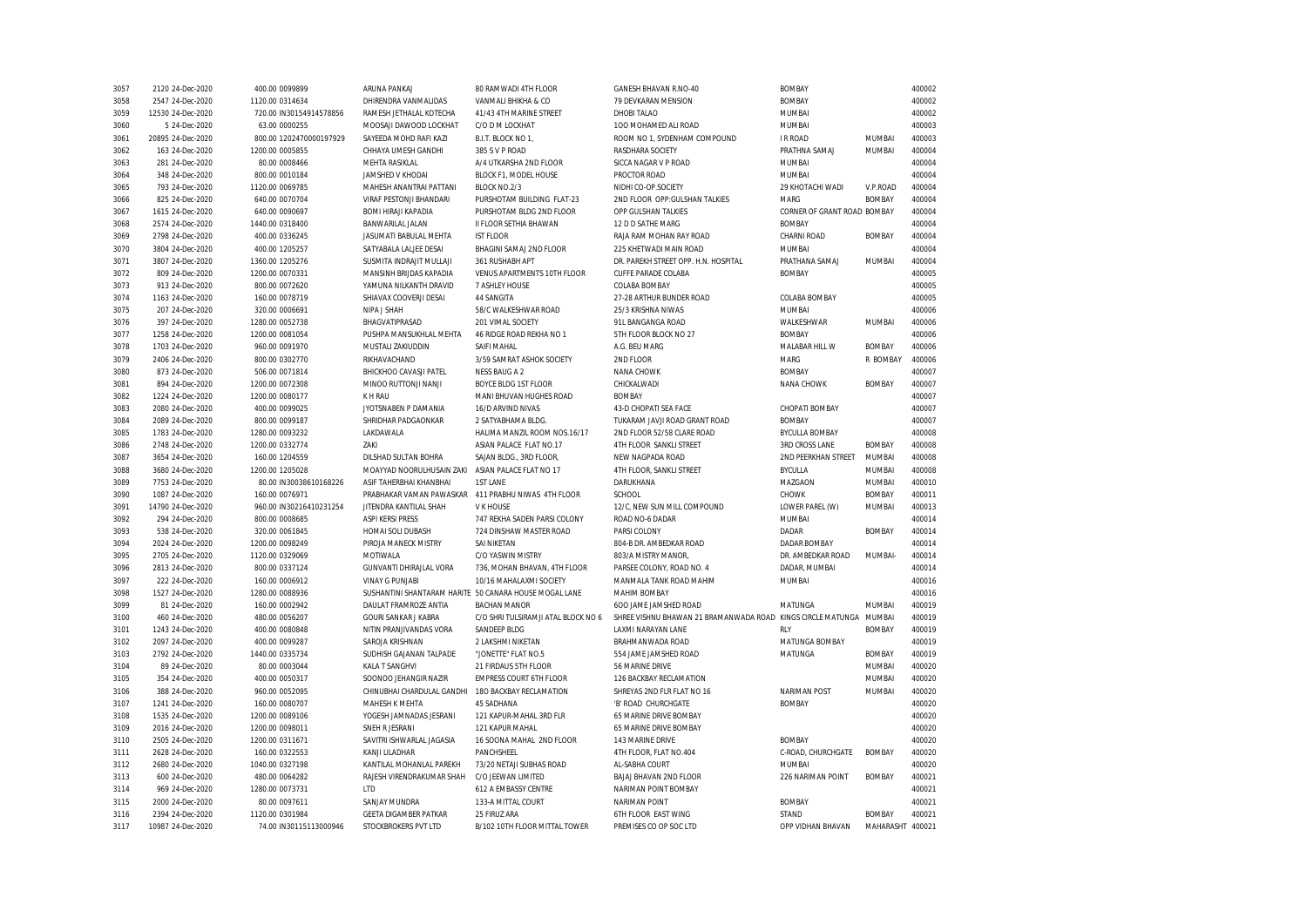| 3118         | 353 24-Dec-2020                      | 80.00 0050302                    | VASUMATI KESHAVLAL KUNDALIA KUNDALIA             |                                   | 146/1 JAIN SOCIETY                                           | SION WEST                       | <b>MUMBAI</b>           | 400022           |
|--------------|--------------------------------------|----------------------------------|--------------------------------------------------|-----------------------------------|--------------------------------------------------------------|---------------------------------|-------------------------|------------------|
| 3119         | 929 24-Dec-2020                      | 800.00 0072861                   | HANSA VASANT DODECHA                             | C/O VISHRAM P RUPAREL             | HIND HOUSING CO-OP SOCIETY LTD                               | PLOT NO 17 2ND FLOOR KUNJ       |                         | 400022           |
| 3120         | 2809 24-Dec-2020                     | 400.00 0336849                   | VALABHAJI SHIVJI SHAH                            | 190 VEENA BUILDING                | OPP: PUNJAB NATIONAL BANK                                    | SION (W) BOMBAY                 |                         | 400022           |
| 3121         | 742 24-Dec-2020                      | 800.00 0068181                   | <b>MEHTA</b>                                     | C/O M & J COMBINES                | CHURCHGATE HOUSE 4TH FLOOR                                   | <b>ROAD FORT</b>                | <b>BOMBAY</b>           | 400023           |
| 3122         | 1071 24-Dec-2020                     | 400.00 0076519                   | PRAKASH DEVIDAS                                  | C/O DEVIDAS JAMNADAS & CO         | <b>SHARE &amp; STOCK BROKERS</b>                             | 1ST FL                          | <b>BOMBAY</b>           | 400023           |
| 3123         | 2583 24-Dec-2020                     | 320.00 0319008                   | JAYSUKHLAL RATILAL SHAH                          | C/O M/S INDUSTRIAL ENGG CO        | 51 BOMBAY SAMACHAR MARG                                      | <b>FORT BOMBAY</b>              |                         | 400023           |
| 3124         | 175 24-Dec-2020                      | 1120.00 0006086                  | BHANUMATI BHASKAR GUPTE                          | KAMANA CO-OP SOCIETY              | BLDG NO-2, FLAT NO-5                                         | PRABHADEVI                      | <b>BOMBAY</b>           | 400025           |
| 3125         | 622 24-Dec-2020                      | 80.00 0065015                    | <b>BHOGILAL MANILAL TRIVEDI</b>                  | 6/27 SAGAR PRABHA                 | P.BALU MARG                                                  | PRABHADEVI BOMBAY               |                         | 400025           |
| 3126         | 334 24-Dec-2020                      | 1440.00 0009785                  | <b>ROTAWALA</b>                                  | "PEMINO", S-2                     | ALTAMOUNT ROAD                                               |                                 | <b>MUMBAI</b>           | 400026           |
| 3127         | 356 24-Dec-2020                      | 560.00 0050331                   | SUBHASH CHANDRA BATRA                            | C/O DR K PRAHLAD                  | 7/33 SHAM VIWAS                                              | <b>WARDEN ROAD</b>              | MUMBAI                  | 400026           |
| 3128         | 591 24-Dec-2020                      | 400.00 0064096                   | KAMLA GURSARAN ADVANI                            | 23 PENTACLE                       | <b>BD ROAD</b>                                               | SOPHIA COLLEGE LANE             | <b>BOMBAY</b>           | 400026           |
| 3129         | 1239 24-Dec-2020                     | 1440.00 0080678                  | SHEILA E BOTAWALA                                | S-2 "PEMINO" ALTAMOUNT ROAD       | CUMBALLA HILL BOMBAY                                         |                                 |                         | 400026           |
| 3130         | 1371 24-Dec-2020                     | 960.00 0083492                   | ASHWIN KUMAR KOTHARI                             | <b>GOLD CORNET 1ST FLOOR</b>      | FLAT NO 4                                                    | <b>ROAD</b>                     | <b>BOMBAY</b>           | 400026           |
| 3131         | 2472 24-Dec-2020                     | 160.00 0309443                   | <b>BOTAWALA</b>                                  | S-2 "PEMINO"                      | ALTMOUNT ROAD CUMBALLA HILL                                  | <b>BOMBAY</b>                   |                         | 400026           |
| 3132         | 2497 24-Dec-2020                     | 640.00 0311301                   | INDRU RAMCHAND LALWANI                           | 11/A ANANTA                       | DR RAJABALI PATEL ROAD                                       | <b>BOMBAY</b>                   |                         | 400026           |
| 3133         | 2743 24-Dec-2020                     | 160.00 0332516                   | NIKUNJ NATVERLAL MAZUMDAR                        | 5TH FLOOR                         | 131 AUGUST KRANTI MARG GOWALIA TANK ROAD NEAR SHALIMAR HOTEL |                                 | <b>BOMBAY</b>           | 400026           |
| 3134         | 2789 24-Dec-2020                     | 320.00 0335649                   | LAKSHMI DEVI MENDA                               | 12 BRIJ BHAVAN 6TH FLOOR          | 630 PEDDAR ROAD BOMBAY                                       |                                 |                         | 400026           |
| 3135         | 2801 24-Dec-2020                     | 400.00 0336347                   | PRAVIN DHUDALAL GANDHI                           | FLAT NO.2 IST FLOOR               | <b>HIMGIRI</b>                                               | 755/6 PEDDAR ROAD               | <b>BOMBAY</b>           | 400026           |
| 3136         | 3475 24-Dec-2020                     | 1280.00 1203596                  | ROHAN P R MATHIAS                                | 44 USHA KIRAN                     | 15, CARMICHAEL ROAD,                                         | <b>MUMBAI</b>                   |                         | 400026           |
| 3137         | 557 24-Dec-2020                      | 320.00 0062667                   | ADI PESTONJI MASTER                              | RUSTON BAUG BLOCK NO-E-19         | VICTORIA ROAD BOMBAY                                         |                                 |                         | 400027           |
| 3138         | 2397 24-Dec-2020                     | 1200.00 0302202                  | <b>HP DESSA</b>                                  | <b>BUILDING</b>                   | 179 VICTORIA GARDEN ROAD                                     | <b>BYCULLA</b>                  | MUMBAI                  | 400027           |
| 3139         | 471 24-Dec-2020                      | 80.00 0056680                    | MANDAKINI VASANT BORKAR                          | 131 KAIVALYADHAM                  | DR M B RAUT ROAD                                             |                                 | MUMBAI                  | 400028           |
| 3140         | 1417 24-Dec-2020                     | 320.00 0085630                   | ARVIND BALKRISHNA BHIDAY                         | USHA FLAT NO 8 2ND FLOOR          | <b>COLLEGE LANE</b>                                          | CHURCH                          | <b>BOMBAY</b>           | 400028           |
| 3141         | 1430 24-Dec-2020                     | 800.00 0085990                   | JAGDISH JAGJIWANDAS SHAH                         | JAGJIVAN NIWAS, 4TH FLOOR         | 20 GOKHALE ROAD (N)                                          | <b>BOMBAY</b>                   |                         | 400028           |
| 3142         | 1920 24-Dec-2020                     | 1440.00 0096066                  | <b>GEETA ASHOK GOKARN</b>                        | 1/2 JADAV BHUVAN                  | DR DSILVA ROAD                                               | DADAR (W.R.)                    | MUMBAI                  | 400028           |
| 3143         | 1542 24-Dec-2020                     | 1280.00 0089465                  | KUSUM CHANDRAKANT SHAH                           | <b>OFFICERS</b>                   | CO-OPERATIVE HSG. SOCIETY LTD.                               | CLERK ROAD HAJIALI              | <b>BOMBAY</b>           | 400034           |
| 3144         | 21710 24-Dec-2020                    | 1200.00 1203320001689989         | <b>GUPTA GAURAV SATISH</b>                       | 2 B II GREAT EASTERN ROYALE       | 333 BELLASSIS ROAD                                           | TARDEO                          | <b>MUMBA</b>            | 400034           |
| 3145         | 1075 24-Dec-2020                     | 160.00 0076620                   | PARIKH                                           | 16 NAVYUG NAGAR                   | FORJETT HILL ROAD A K M P O                                  | <b>BOMBAY</b>                   |                         | 400036           |
| 3146         | 1076 24-Dec-2020                     | 640.00 0076621                   | BRIJANATHDAS PARIKH                              | 16 NAVYUG NAGAR                   | FORJETT HILL ROAD A K M P O                                  | <b>BOMBAY</b>                   |                         | 400036           |
| 3147         | 2400 24-Dec-2020                     | 1280.00 0302357                  | KAMLA SHEWARAM JAISINGH                          | <b>GRAND PARADI APTS</b>          | C-142 14TH FLOOR                                             | <b>KEMP'S CORNER</b>            | <b>BOMBAY</b>           | 400036           |
| 3148         | 2427 24-Dec-2020                     | 80.00 0303999                    | MANDHYAN                                         | 6-B/112 S.S.S.NAGAR               | KOLIWADA                                                     | <b>BOMBAY</b>                   |                         | 400037           |
| 3149         | 1497 24-Dec-2020                     | 640.00 0088099                   | GUSTASP PIROJSHAW ANTIA                          | M-16 CUSROW BAUG                  | SHAHID BHAGAT SINGH ROAD                                     | <b>BOMBAY</b>                   |                         | 400039           |
| 3150         | 2787 24-Dec-2020                     | 1440.00 0335569                  | NOSHIR DARASHAW KAPADIA                          | <b>CUSROW BAUG</b>                | F-10 COLABA CAUSEWAY                                         | <b>BOMBAY</b>                   |                         | 400039           |
| 3151         | 2755 24-Dec-2020                     | 800.00 0333599                   | VISHWANATH KEDIA                                 | VISHWASHANTI, 30-E, AZAD ROAD,    | JUHU KOLIWADA,                                               | <b>JUHU</b>                     | MUMBAI                  | 400049           |
| 3152         | 415 24-Dec-2020                      | 400.00 0053374                   | HAMAWALLA                                        | SAI ASHISH FLAT NO.22 PLOT NO.520 | N.A. PETER DIAS ROAD                                         | HILL ROAD BANDRA                | <b>BOMBAY</b>           | 400050           |
| 3153         | 727 24-Dec-2020                      | 80.00 0067975                    | AYODHYA MADHURAM KAPUR                           | W-5 APSARA 61-B PALI HILL         | <b>BANDRA BOMBAY</b>                                         |                                 |                         | 400050           |
| 3154         | 1917 24-Dec-2020                     | 640.00 0096037                   | GULAMALI ESMAIL MERCHANT                         | 101 KALPAK BELA                   | 31 PERRY CROSS ROAD                                          | <b>BANDRA (WEST)</b>            | <b>BOMBAY</b>           | 400050           |
| 3155         | 2552 24-Dec-2020                     | 720.00 0315204                   | THOMAS                                           | 8 FRIENDSHIP 23 RD ROAD           | T P S III BANDRA                                             | <b>BOMBAY</b>                   |                         | 400050           |
| 3156         | 2675 24-Dec-2020                     | 320.00 0327022                   | ALFRED WILLIE JEDDO                              | 9 REBELLO ROAD                    | <b>BANDRA BOMBAY</b>                                         |                                 |                         | 400050           |
| 3157         | 2708 24-Dec-2020                     | 400.00 0329355                   | MEHRU BURJOR SEERVAI                             | GREEN GATES FLAT NO 602           | PERRY ROAD BANDRA                                            | <b>BOMBAY</b>                   |                         | 400050           |
| 3158         | 440 24-Dec-2020                      | 1120.00 0054766                  | SUNDERLAL G SOMANI                               | C-10/77 MIG COLONY                | <b>BANDRA EAST BOMBAY</b>                                    |                                 |                         | 400051           |
| 3159         | 14939 24-Dec-2020                    | 560.00 IN30226910708732          | <b>GEETA S RAWLANI</b>                           | A2/11                             | MIG COLONY                                                   |                                 | MUMBAI                  | 400051           |
| 3160         | 462 24-Dec-2020                      | 800.00 0056249                   | PRAKASH WAZIRCHAND SETH                          | SETH NIVAS                        | 659 16TH ROAD KHAR                                           | <b>BANDRA EAST,</b>             | MUMBAI                  | 400052           |
|              |                                      |                                  | JOSEPH LEO FONSECA                               |                                   | NEAR DOTS COLD STORAGE                                       |                                 |                         | 400052           |
| 3161<br>3162 | 4334 24-Dec-2020<br>4953 24-Dec-2020 | 320.00 1208079<br>800.00 1211052 | AKSHAY BHASKER MEHTA                             | 1/A CHUIM<br>501 RAJHUNS BUILDING | 11TH ROAD NEAR MADHU PARK                                    | KHAR (WEST)<br><b>KHAR WEST</b> | MUMBAI<br>MUMBAI        | 400052           |
| 3163         | 1227 24-Dec-2020                     | 320.00 0080333                   | CHAMANKAR                                        | 12 LA TERRESSA                    | <b>FOUR BUNGALOWS</b>                                        | ANDHERI(W) BOMBAY               |                         | 400053           |
| 3164         | 9710 24-Dec-2020                     | 480.00 IN30075710454507          | CHAMANKAR                                        | 12 LA TERRESSA                    | <b>FOUR BUNGLOWS</b>                                         | <b>ANDHERI WEST</b>             | MUMBAI                  | 400053           |
|              |                                      |                                  |                                                  |                                   |                                                              |                                 |                         |                  |
| 3165         | 9711 24-Dec-2020                     | 800.00 IN30075710454515          | CHAMANKAR                                        | 12 LA TERRESSA<br>801 17          | <b>FOUR BUNGLOWS</b>                                         | <b>ANDHERI WEST</b><br>W        | <b>MUMBAI</b><br>MUMBAI | 400053<br>400053 |
| 3166         | 21724 24-Dec-2020                    | 80.00 1203320002228359           | <b>MALA SINHA</b>                                |                                   | <b>INDRA DARSHAN</b>                                         |                                 |                         |                  |
| 3167         | 571 24-Dec-2020                      | 160.00 0063295                   | KUNDAN K DALAL                                   | VIOLET VILLE FLAT NO 13           | <b>WEST AVENUE</b>                                           | SANTA CRUZ WEST                 | <b>BOMBAY</b>           | 400054           |
| 3168         | 796 24-Dec-2020                      | 160.00 0069847                   | DHANKUMAR LALBHAI SHETH                          | FLAT NO 202, SAPHIRE PREMISES     | 194 MAIN AVENUE                                              | SANTACRUZ WEST                  | MUMBAI                  | 400054           |
| 3169         | 1543 24-Dec-2020                     | 80.00 0089481                    | KALYAN VANUBHAI BHUTA                            | BLK NO 5, RADHARAMAN KUNJ         | BAJAJ-WADI STATION ROAD                                      | <b>BOMBAY</b>                   |                         | 400054           |
| 3170         | 1592 24-Dec-2020                     | 480.00 0090352                   | VADHELVALA                                       | 23-D RAMESHWAR IIND FLOOR         | OPP. KHIRA NAGAR S.V.ROAD                                    | SANTACRUZ (W) BOMBAY            |                         | 400054           |
| 3171         | 1698 24-Dec-2020                     | 400.00 0091905                   | RANDERIA                                         | 12 SONINI CHAWL                   | PODAR ROAD SANTACRUZ (W)                                     | <b>BOMBAY</b>                   |                         | 400054           |
| 3172         | 1882 24-Dec-2020                     | 1200.00 0095441                  | PANKAJ DILIP PATEL                               | HARIHAR NIWAS, 2ND FLOOR          | BESANT ST. SANTACRUZ (W)                                     | <b>BOMBAY</b>                   |                         | 400054           |
| 3173         | 2756 24-Dec-2020                     | 320.00 0333687                   | <b>RASILA PREMCHAND</b>                          | C/O NAVINCHANDRA P JASWA          | AMIN VILLA BLOCK NO 101                                      | SANTACRUZ W                     | <b>BOMBAY</b>           | 400054           |
| 3174         | 1505 24-Dec-2020                     | 640.00 0088194                   | NITIN DALPATRAM JANI                             | 203 MANGAL ADESH 4TH ROAD         | T P S III SANTACRUZ EAST                                     | <b>BOMBAY</b>                   |                         | 400055           |
| 3175         | 11408 24-Dec-2020                    | 320.00 IN30122510009786          | <b>ASHWIN H SHAH</b>                             | 8 PARMESHWAR VILLA                | <b>4TH ROAD TPS III</b>                                      | SANTA CRUZ (E)                  | <b>MUMBAI</b>           | 400055           |
| 3176         | 759 24-Dec-2020                      | 160.00 0068721                   | USHA MANSHUKHLAL JUTHANI                         | 5 HIRA ANAND BLDG                 | 17 SWASTIK SOCIETY                                           | SCHEME                          | (W) BOMBAY              | 400056           |
| 3177         | 871 24-Dec-2020                      | 1200.00 0071702                  | CHUNILAL BHIMJI SHAH                             | 52 BAJAJ ROAD                     | 1 SONAL VILE PARLE (W)                                       | <b>BOMBAY</b>                   |                         | 400056           |
| 3178         | 1316 24-Dec-2020                     | 640.00 0082429                   | DEVENDRA DOONGARSEY ASHAR ANUPAM, 10-ANSARI ROAD |                                   | VILE PARLE (WEST)                                            | MUMBAI                          |                         | 400056           |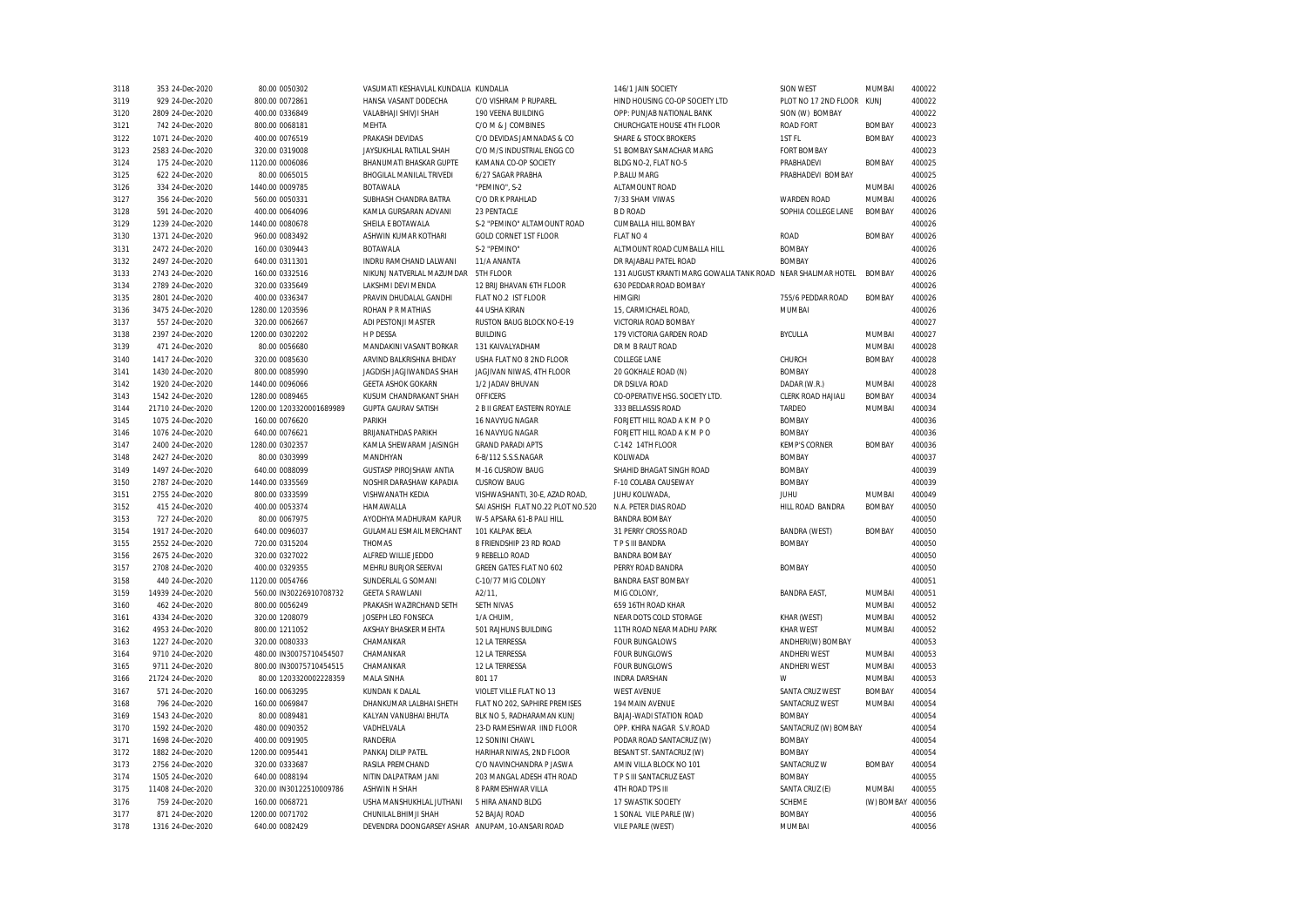| 3179 | 1525 24-Dec-2020  | 800.00 0088845           | MITHANI                   | MITHANI APARTMENTS 17                                               | LAJPATRAI RD VILE PARLE WEST               | <b>BOMBAY</b>               |                   | 400056 |
|------|-------------------|--------------------------|---------------------------|---------------------------------------------------------------------|--------------------------------------------|-----------------------------|-------------------|--------|
| 3180 | 1550 24-Dec-2020  | 160.00 0089559           | DEVENDRA DOONGARSEY ASHAR | ANUPAM, 10-ANSARI ROAD                                              | VILE PARLE (WEST)                          | <b>MUMBAI</b>               |                   | 400056 |
| 3181 | 1551 24-Dec-2020  | 160.00 0089560           | MRUDULA DEVENDRA ASHAR    | ANUPAM, 10-ANSARI ROAD                                              | VILE PARLE (WEST)                          | MUMBAI                      |                   | 400056 |
| 3182 | 1916 24-Dec-2020  | 1040.00 0096007          | HARISH M VISHARIA         | B/501, SHIMONI BUILDING                                             | MALVYA ROAD                                | <b>VILE PARLE EAST</b>      | MUMBAI            | 400057 |
| 3183 | 2923 24-Dec-2020  | 800.00 0501730           | <b>BHAGWANDASS SINGI</b>  | 23 TRIPTI CO-OP HSG SOC LTD                                         | HANUMAN ROAD VILE PARLE (E)                | <b>BOMBAY</b>               |                   | 400057 |
| 3184 | 9247 24-Dec-2020  | 400.00 IN30059710121900  | DEVDUTTA GANGAWANWALE     | 201 SANGITA NEST                                                    | MAHANT ROAD EXTENTION                      | <b>VILE PARLE</b>           | MUMBAI            | 400057 |
| 3185 | 945 24-Dec-2020   | 400.00 0073130           | <b>I AKHIA</b>            | 4/C TUSHAR PARK                                                     | <b>GROUND FLO69</b>                        | LANE                        | <b>BOMBAY</b>     | 400058 |
| 3186 | 1655 24-Dec-2020  | 160.00 0091198           | JAYANT LALBHAI DESAI      | 1 PARIMAL SOCIETY                                                   | V P ROAD ANDHERI WEST                      | <b>BOMBAY</b>               |                   | 400058 |
| 3187 | 857 24-Dec-2020   | 80.00 0071374            | FRAMROZE SAROBJI BHARUCHA | 1/7 BLOSSOM CO-OP HSG SOCIETY                                       | MILITARY ROAD MAROL                        | ANDHERI EAST BOMBAY         |                   | 400059 |
| 3188 | 1321 24-Dec-2020  | 80.00 0082565            | DAMODAR DAS LADHA         | B/11, ADITYAMAAN CHS LTD., 3RD FL,                                  | KANTI NAGAR, P.O. J.B. NAGAR               | ANDHERI (E) MUMBAI          |                   | 400059 |
| 3189 | 800 24-Dec-2020   | 640.00 0069880           | KALPANA DEVENDRANATH RELE | B-10 YOJANA CO-OP.HSG.SOC.LTD                                       | NATWAR NAGAR ROAD NO.5                     | JOGESHWARI EAST             | <b>BOMBAY</b>     | 400060 |
| 3190 | 256 24-Dec-2020   | 640.00 0007887           | ABDULRAHIM H MERCHANT     | B-704 ACHAL KALYAN COMPLEX                                          | YARI ROAD. VERSOVA                         | ANDHERI(W)                  | MUMBAI            | 400061 |
| 3191 | 8610 24-Dec-2020  | 400.00 IN30051310591776  | SHAH KANUBHAI CHIMANLAL   | 197/5A JAWAHAR NAGAR                                                | ROAD NO 3                                  | <b>GOREGAON WEST</b>        | <b>MUMBAI</b>     | 400062 |
| 3192 | 30013 24-Dec-2020 | 800.00 1301540000054600  | BHADRIKA RAJENDRA SHAH    | E-29, HIREN SHOPPING CENTRE,                                        | IIND FLOOR, M.G. ROAD,                     | GOREGAON (WEST),            | MUMBAI            | 400062 |
| 3193 | 1508 24-Dec-2020  | 1120.00 0088236          | HITESH ARVIND JOSHI       | 54 RAMCHANDRA LANE                                                  | MALAD WEST BOMBAY                          |                             |                   | 400064 |
| 3194 | 1146 24-Dec-2020  | 1200.00 0078349          | SHUBHADA VITTHAL PATIL    | 18 SHUBHALAY ABHINAV NAGAR                                          | BORIVALI (EAST) BOMBAY                     |                             |                   | 400066 |
| 3195 | 1577 24-Dec-2020  | 480.00 0090110           | RAMILABEN P THAKAR        | V-7/02 ASHOKVAN                                                     | BORIVALI EAST BOMBAY                       |                             |                   | 400066 |
| 3196 | 922 24-Dec-2020   | 960.00 0072798           | JATIN NAVNIT MERCHANT     | 14 CHINTAMANI                                                       | S V P ROAD                                 | <b>KANDIVLI WEST</b>        | <b>BOMBAY</b>     | 400067 |
| 3197 | 1118 24-Dec-2020  | 400.00 0077766           | DESAI                     | B/42 MINI NAGAR                                                     | RAVALPADA                                  | <b>DAHISAR EAST</b>         | <b>BOMBAY</b>     | 400068 |
| 3198 | 1517 24-Dec-2020  | 1120.00 0088517          | ZILITA SUSANNA DESOUZA    | C-6/15 DAHIVATI CO-OP HSG SOC                                       | KHANDERPADA                                | DAHISAR (W) MUMBAI          |                   | 400068 |
| 3199 | 10185 24-Dec-2020 | 80.00 IN30088814571317   | TONDAWALKAR DEEPAK        | 504 SUYOG APARTMENT                                                 | OFF MARY IMMACULATE SCHOOL                 | MANDPESHWAR ROAD            | WEST              | 400068 |
| 3200 | 2468 24-Dec-2020  | 400.00 0309040           | GUNWANT DIPCHAND SHAH     | <b>AMBRE MARG</b>                                                   | NEAR SAI BABA TEMPLE                       | OFF 9TH ROAD CHEMBUR MUMBAI |                   | 400071 |
| 3201 | 2453 24-Dec-2020  | 320.00 0306407           | SIKANDER LAL CHAWLA       | 901, BUILDING NO. D,                                                | ORCHID ENCLAVE, NAHAR AMRIT SHAKTI,        | POWAI                       | (EAST),           | 400072 |
| 3202 | 470 24-Dec-2020   | 1280.00 0056675          | MAHENDRA MANILAL PANDYA   | <b>TRIVEDI BLDG</b>                                                 | <b>KHOKHANI LANE</b>                       | <b>GHATKOPAR (EAST)</b>     | <b>BOMBAY</b>     | 400077 |
| 3203 | 1174 24-Dec-2020  | 480.00 0078909           | PUSPABEN MAHENDRA MEHTA   | 1 JANJIRAWALLA BUILDING                                             | <b>1ST FLOOR RAJAWADI</b>                  | <b>BOMBAY</b>               |                   | 400077 |
| 3204 | 1440 24-Dec-2020  | 80.00 0086199            | MAHESH JADULAL DOSHI      | 3 SELARKA SADAN                                                     | M P VAIDYA LANE TILAK ROAD                 | <b>GHATKOPAR BOMBAY</b>     |                   | 400077 |
| 3205 | 2444 24-Dec-2020  | 800.00 0305399           | MIYANI                    | 7 NILKANTH KIRON                                                    | 55 GARODIANAGAR                            | <b>GHATKOPAR EAST</b>       | <b>BOMBAY</b>     | 400077 |
|      |                   | 80.00 IN30009511373763   |                           |                                                                     |                                            |                             | Mumbai            | 400077 |
| 3206 | 5570 24-Dec-2020  |                          | KALINDI V MODI            | 043, Giriraj Building                                               | Rajawadi                                   | Ghatkopar East              |                   |        |
| 3207 | 17712 24-Dec-2020 | 800.00 IN30311610057939  | AMIT JAGDISH SHETH        | 3/13 DAKSHA CO OP HSG SOCIETY                                       | VALLABH BAUG LANE EXTN                     | GHATKOPAR(EAST)             | MUMBAI            | 400077 |
| 3208 | 938 24-Dec-2020   | 640.00 0072994           | HASMUKH VRAJLAL ASTIK     | <b>ASTIK TRADING CORP</b>                                           | PALIWAL VILLA                              | J NEHRU ROAD MULUND BOMBAY  |                   | 400080 |
| 3209 | 1915 24-Dec-2020  | 240.00 0096000           | PRAKASH SOMAIYA           | B-22 AMBA ASHIRWAD                                                  | DEVIDAYAL CROSS ROAD                       | MULUND WEST                 | <b>BOMBAY</b>     | 400080 |
| 3210 | 11411 24-Dec-2020 | 800.00 IN30122510086272  | SANJAY JUDE LOBO          | 9 KIRAN ST PIUS X SOC                                               | ST PIUS X ROAD                             | NAHUR MULUND WEST           | <b>MUMBAI</b>     | 400080 |
| 3211 | 3234 24-Dec-2020  | 160.00 1200501           | SHOBHANA PRAMOD JAGTAP    | B-5 SAMRUDDHI C.H.S.                                                | V S PHADKE MARG                            | MULUND EAST                 | MUMBAI            | 400081 |
| 3212 | 3345 24-Dec-2020  | 560.00 1202244           | PRITI J TRIVEDI           | 1-A, SONAL APARTMENT                                                | L.B.S. MARG,                               | <b>GHATKOPAR WEST</b>       | MUMBAI            | 400086 |
| 3213 | 190 24-Dec-2020   | 80.00 0006486            | NIRMALA CHIKHAL           | 202-A, VISHNU APT. BABAI                                            | L.T. ROAD, BORIVLI (WEST)                  | <b>BOMBAY</b>               |                   | 400092 |
| 3214 | 258 24-Dec-2020   | 80.00 0007943            | NIKITA SINGHAL            | 601-B PARESH APTS S V P ROAD                                        | BORIVALI WEST MUMBAI                       |                             |                   | 400092 |
| 3215 | 869 24-Dec-2020   | 1120.00 0071679          | SHAILESH RASIKLAL SHAH    | WING NO.2 BLOCK NO.15 2ND FLOOR                                     | SPECIAL GITANJALI NAGAR                    | BORIVALI (W)                | <b>BOMBAY</b>     | 400092 |
| 3216 | 950 24-Dec-2020   | 800.00 0073169           | PARIKH                    | "RAHUL CLASSIC", "B" WING, 5TH FLOOR                                | FLAT NO. 508 OPP ANANDIBAI KALE COLLEGE    | <b>BORIVALI (WEST)</b>      | MUMBAI            | 400092 |
| 3217 | 1086 24-Dec-2020  | 480.00 0076888           | ANIL BHAGWANLAL PANDYA    | 305-B BUILDING NO.3                                                 | 3RD FLOOR DATTANI NAGAR                    | S.V.ROAD BORIVLI (W)        | <b>BOMBAY</b>     | 400092 |
| 3218 | 1319 24-Dec-2020  | 800.00 0082475           | HANDE                     | 5/172 YOGANAND SAHANIWAS                                            | VAZIRA NAKA L T MARG                       | <b>BORIVLI W BOMBAY</b>     |                   | 400092 |
| 3219 | 2463 24-Dec-2020  | 1120.00 0308409          | BABUBHAI JETHALAL GANDHI  | C/O. VIPIN JAYANTILAL MEHTA                                         | 103, VAISHALI APT., YASHALEEN CHS.,        | BORIVALI(W)                 | MUMBAI            | 400092 |
| 3220 | 2636 24-Dec-2020  | 320.00 0323208           | KHIMJI NANJI              | C/O D.K.& SONS                                                      | 18-B LAXMICHAYA                            | L.T.ROAD BORIVALI (W)       | <b>BOMBAY</b>     | 400092 |
| 3221 | 21762 24-Dec-2020 | 800.00 1203320004911460  | <b>BIREN BIPIN SHAH</b>   | JAI SANTOSHI MA NAGAR                                               | B/2 26 L T ROAD                            | <b>BORIVALI</b>             | MUMBAI            | 400092 |
| 3222 | 723 24-Dec-2020   | 400.00 0067883           | USHA DEVI BHEL            | 'AMAN' PLOT NO.244                                                  | SHERE PUNJAB CO-OP HSG SOC                 | MAHAKALI CAVES ROAD         | <b>BOMBAY</b>     | 400093 |
| 3223 | 1158 24-Dec-2020  | 1200.00 0078673          | NERGISH DHANJISHAW MASTER | J N MODY CO-OP HOUSING SOCIETY LTD                                  | FLAT NO 11, 1ST FLR, 42 OPP. HOME FOR AGED | ROAD, ANDHERI (E)           | MUMBAI            | 400093 |
| 3224 | 1159 24-Dec-2020  | 1360.00 0078674          | KERBAD DHANJISHAW MASTER  | J N MODY CO-OP HOUSING SOCIETY LTD                                  | FLAT NO 11, 1ST FLR, 42 OPP. HOME FOR AGED | ROAD, ANDHERI (E)           | MUMBAI            | 400093 |
| 3225 | 2836 24-Dec-2020  | 160.00 0401318           | NADKARNI                  | C/O. MR. G G HOSKOTE                                                | 2/4 MINEENDIA C.H.S.                       | <b>ROAD</b>                 | MUMBAI            | 400093 |
| 3226 | 896 24-Dec-2020   | 80.00 0072387            | MERCHANT                  | C-12 BHANU JYOTI                                                    | NIVETIA ROAD MALAD (EAST)                  | <b>BOMBAY</b>               |                   | 400097 |
| 3227 | 2460 24-Dec-2020  | 960.00 0308289           | <b>BIPIN S SHAH</b>       | <b>B-405 GANGA VIHAR</b>                                            | RAHEJA TOWNSHIP, QUARRY ROAD               | MALAD (EAST) BOMBAY         |                   | 400097 |
| 3228 | 346 24-Dec-2020   | 720.00 0010158           | KIRAN RAMANLAL SHAH       | C/O BHUPENDRA K UPADHYAY                                            | 304/B 'SANZINNA'                           | COLONY                      | ROAD              | 400103 |
| 3229 | 21090 24-Dec-2020 | 400.00 1202890000811813  | ANIKET DEEPAK SHETYE      | B-202, I. C. AASHIYANA CHS LTD                                      | <b>I C COLONY</b>                          | BORIVALI (W)                | MUMBAI            | 400103 |
| 3230 | 1072 24-Dec-2020  | 1120.00 0076547          | NEETA KAMLAKAR VIJAYAKAR  | BRINDAVAN SOCIETY                                                   | BLDG NO.6 FLAT NO.2                        | THANE (WEST)                |                   | 400601 |
| 3231 | 1029 24-Dec-2020  | 800.00 0075586           | CHANDRAKANT SHANKAR BHIDE | LAXMI NARAYAN BLDG 3RD FLOOR                                        | 524 KOPRI RD OPP KARVE HOSPITL             | NAVPADA THANE               |                   | 400602 |
| 3232 | 1344 24-Dec-2020  | 160.00 0082905           |                           | KAILASH CHANDRA MANDOWARA C/O CHANDRAVADAN APARTMENTS               | FLAT 1A 201 & 202. B/H NITIN COMPANY       | PAKHADI                     | THANE WEST 400602 |        |
| 3233 | 966 24-Dec-2020   | 80.00 0073695            | MANHAR MANGLANI           | E 9 SHANTI NIKETAN                                                  | <b>THANE EAST</b>                          | MAHARASHTRA                 |                   | 400603 |
| 3234 | 1467 24-Dec-2020  | 320.00 0087500           | RAJU MOTWANI              | C/O M/S RAJU & ASSOCIATES                                           | 102 SIDHARTHA TOWERS, IST FLOOR            | BEHIND ANAND CINEMA (EAST)  |                   | 400603 |
| 3235 | 1735 24-Dec-2020  | 80.00 0092591            | TULSIDAS CHANCHLANI       | E-9 SHANTI-NIKETAN                                                  | OPP. RAILWAY STATION                       | THANE (EAST)                |                   | 400603 |
| 3236 | 21765 24-Dec-2020 | 80.00 1203320005065778   | SHANKAR GANGARAM JOIL     | ROOM NO-2 WAGH CHAWL                                                | CHENDANI KOLIWADA                          | EAST                        | THANE             | 400603 |
| 3237 | 6667 24-Dec-2020  | 400.00 IN30021414898707  | SHRUTI SATISH PANGAM      | DEVENDRA CO OP HOUSING SOCIETY 2 ND FLOOR BLOCK NO 10 MANISHA NAGAR |                                            | KALWA                       | MAHARASHT         | 400605 |
| 3238 | 10131 24-Dec-2020 | 1360.00 IN30088813657150 | NEELA SURESHBABU BUDIHAL  | C 59 SANMAN CO OP HSG SOC                                           | KHAREGAON                                  | KALWA                       | THANE             | 400605 |
| 3239 | 2833 24-Dec-2020  | 320.00 0401224           | SUSHMA KUMARI             | INDU CO-OP HSG. SOCIETY                                             | FLAT NO.A-8, PLOT NO. 12                   | SECTOR-14, VASHI            | MUMBAI            | 400703 |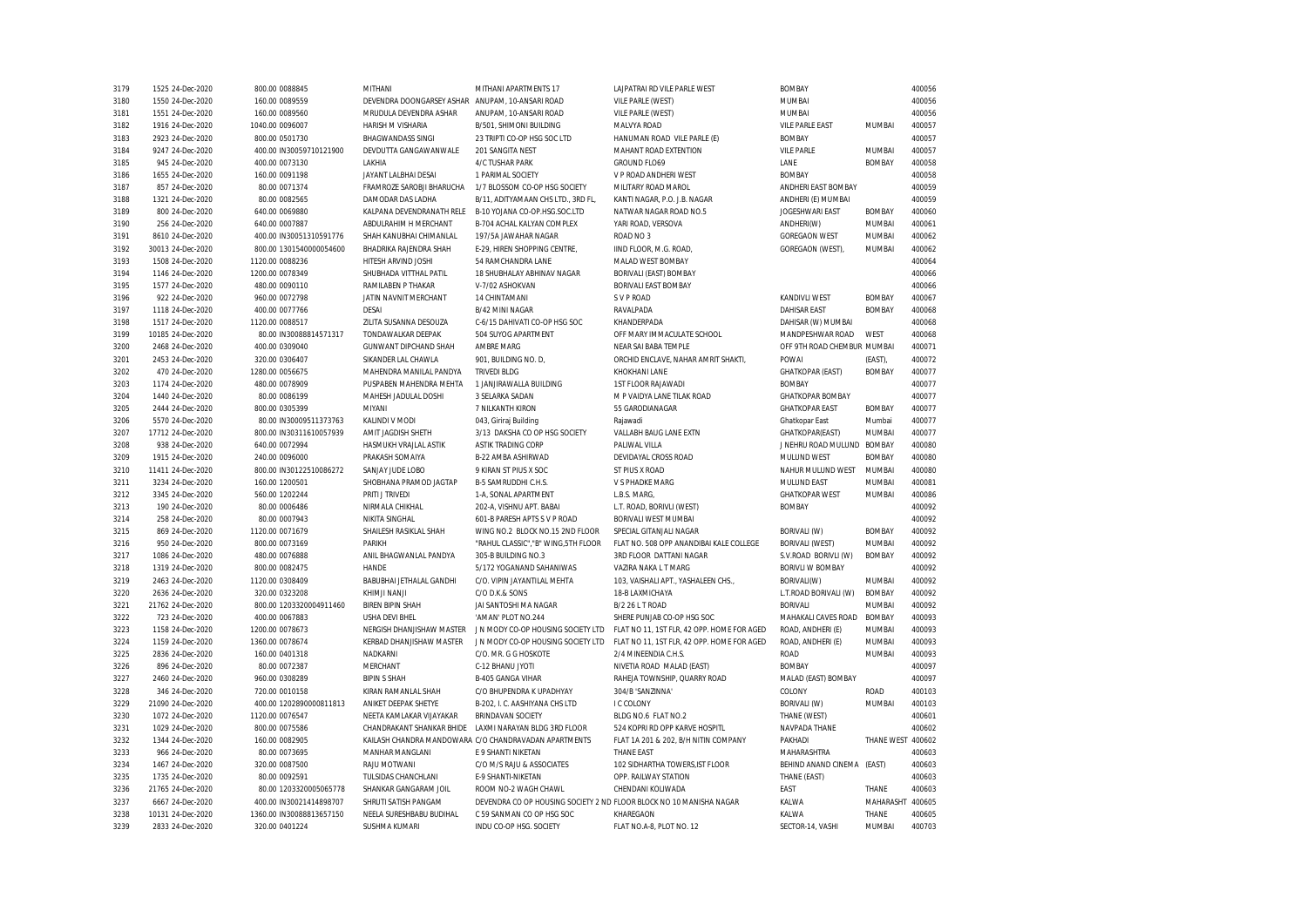| 3240 | 469 24-Dec-2020   | 640.00 0056657           | DHIRAJLAL MAGANLAL CHITALIA | 205 SAIGIRI APARTMENT CO-OP    | HSG.SOCIETY LIMITED, 2ND FLOOR | OPP: SALASAR NAGAR                     | CROSS ROAD 401105   |        |
|------|-------------------|--------------------------|-----------------------------|--------------------------------|--------------------------------|----------------------------------------|---------------------|--------|
| 3241 | 19631 24-Dec-2020 | 400.00 1201120000173715  | VITHAL RAMKRISHNA NAYAK     | A-17, ASHWINI SECTOR-2,        | FLAT NO. 104, SHANTI NAGAR,    | MIRA ROAD (E)                          | THANE               | 401107 |
| 3242 | 1442 24-Dec-2020  | 160.00 0086265           | RAJESH CHANDULAL SHAH       | C-302 ABHILASHA 3RD FLOOR      | <b>BEHIND SAI NAGAR</b>        | VASAI (WEST)                           | THANE               | 401202 |
| 3243 | 1089 24-Dec-2020  | 800.00 0077047           | SHRIPAD RAMCHANDRA KAMAT    | 76, ENTERPRISE APT.            | <b>FARJET HILL ROAD</b>        | <b>MUMBAI</b>                          |                     | 402036 |
| 3244 | 351 24-Dec-2020   | 80.00 0050215            | <b>JULIE DSOUZA</b>         | <b>BUNGALOW NO.6</b>           | KAMAT KINARA                   | MIRAMAR, CARANZALEM PANAJI, GOA 403002 |                     |        |
| 3245 | 8170 24-Dec-2020  | 1040.00 IN30045080138261 | SANTOSH NAVALE              | SINDHU                         | SHIVKRUPA COLONY, BODKE NAGAR  | JUNNAR, DIST PUNE                      | <b>JUNNAR</b>       | 410502 |
| 3246 | 705 24-Dec-2020   | 160.00 0067429           | LILAVATI SURYAKANT SHAH     | <b>LTD</b>                     | FLAT #8, BLDG. NO. 3, 14A,     | <b>BOAT CLUB ROAD,</b>                 | PUNE                | 411001 |
| 3247 | 978 24-Dec-2020   | 640.00 0073910           | NASHIR NANABHAI BHESANIA    | RUSTORIN COURT NO 5            | QUARTER GATE                   | <b>LAXMI ROAD</b>                      | POONA               | 411002 |
| 3248 | 2662 24-Dec-2020  | 1040.00 0325742          | KOMLESH MANIKLAL JAIN       | 226. IST FLOOR                 | OLD BAZAR, KIRKEE              | PUNE                                   |                     | 411003 |
| 3249 | 1714 24-Dec-2020  | 80.00 0092306            | SANJAY SHARAD VAIDYA        | JEEVAN HEIGHTS, OFFICE NO 101  | 1ST FLOOR, PLOT NO 53/3        | 110, THORAT                            | PUNE                | 411004 |
| 3250 | 749 24-Dec-2020   | 160.00 0068406           | KALYANVALA                  | 5, HINDUSTAN TERRACE           | 52, KALYANI NAGAR              | PUNE                                   |                     | 411014 |
| 3251 | 2360 24-Dec-2020  | 400.00 0200372           | RATAN DOULAT LAKHANI        | 7 SAI NIVAS                    | <b>MODI BAUG</b>               | MASOBA GATE                            | PUNE                | 411016 |
| 3252 | 390 24-Dec-2020   | 640.00 0052310           | MISHRILAL MOHANLAL MUTHA    | ASAWARI CO-OP. HSG. SOCIETY    | BANGLOW NO. 2                  | SOCIETY                                | PUNE                | 411029 |
| 3253 | 17732 24-Dec-2020 | 1120.00 IN30311610528153 | TAJ ZUBAIR ABDUL SATTAR     | 287                            | <b>GURUWAR PETH</b>            | PUNE                                   | PUNE                | 411042 |
| 3254 | 2108 24-Dec-2020  | 160.00 0099504           | ROHINI SHARAD NAGARKAR      | B-5, BLOCK NO. 8,              | <b>GIRIJASHANKAR VIHAR</b>     | KARVENAGAR,                            | PUNE                | 411052 |
| 3255 | 223 24-Dec-2020   | 160.00 0006938           | ATUL ARVIND JOSHI           | 127/703 HUDCO COLONY           | SAWEDI ROAD B/H CIVIL HOSPITAL | MAHARASHTRA                            |                     | 414001 |
|      | 1893 24-Dec-2020  | 800.00 0095710           | <b>UDAY MAHALE</b>          | 'PARVATI'                      | RANGAR LANE                    | AHMEDNAGAR<br>(MS)                     |                     | 414001 |
| 3256 |                   |                          |                             |                                |                                |                                        |                     | 415002 |
| 3257 | 106 24-Dec-2020   | 640.00 0004446           | SHALINI MAHALING SHETE      | 323 YODOGOPAL PETH             | SATARA                         |                                        |                     |        |
| 3258 | 6619 24-Dec-2020  | 400.00 IN30021412975094  | MALPATHAK SUREKHA SATISH    | 16 AHER APPTS ASHOK STUMBH     |                                |                                        | NASIK               | 422001 |
| 3259 | 29397 24-Dec-2020 | 400.00 1208360000340565  | AARTI SUDHIR BIDWAI         | C/2 NANDANVAN R/H NEAR KALAVAT | INDIRA NAGAR NASHIK CIDCO COLO | NASHIK                                 | NASHIK              | 422009 |
| 3260 | 2454 24-Dec-2020  | 1120.00 0306417          | MAHENDRA VRAJLAL THAKKER    | AMRUT DHARA SOCIETY            | VIHIT GAON, LAM ROAD           | <b>NASIK ROAD</b>                      |                     | 422101 |
| 3261 | 20576 24-Dec-2020 | 640.00 1202000000082231  | SHIRISH KANTILAL SHAH       | H-NO-2753/54                   | WARD NO 15 AMALNER             | <b>DIST JALGAON</b>                    | AMALNER             | 425401 |
| 3262 | 2249 24-Dec-2020  | 640.00 0114692           | RAJKUMAR CHAWLA             | GAYATRIRAJ                     | KHURJAWALA MAHALLA             | DAULATGANJ LASHKAR                     | P                   | 426000 |
| 3263 | 10632 24-Dec-2020 | 800.00 IN30112715808688  | ABHISHEK AGRAWAL            | RAJARAMKA BHAWAN               | GOKULPETH W H C ROAD           | <b>NAGPUR</b>                          | M S                 | 440010 |
| 3264 | 1474 24-Dec-2020  | 160.00 0087644           | SUSHILA DEVI DUJARI         | 301, RAHUL COMPLEX - 1,        | WING - I, COTTAN MARKET ROAD,  | <b>GANESH PETH,</b>                    | <b>NAGPUR</b>       | 440018 |
| 3265 | 14492 24-Dec-2020 | 800.00 IN30198310599364  | MAHESH MAMRAJ AGRAWAL       | ITWARI MAIN ROAD,              | UMRED,                         |                                        | <b>NAGPUR</b>       | 441203 |
| 3266 | 30213 24-Dec-2020 | 800.00 1302310000094991  | CHITLANGE                   | RATANLAL PLOT                  | BEHIND AKOLA GAS               |                                        | AKOLA               | 444001 |
| 3267 | 8789 24-Dec-2020  | 400.00 IN30051316982043  | ISHWARDAS NATTHUJI VAIDYA   | 20 JIWANCHHAYA CO OP SOCY      | C/O RAM RASA                   |                                        | MAHARASHT 444606    |        |
| 3268 | 2185 24-Dec-2020  | 400.00 0105955           | SHANKAR LAL GAUR            | 302 SAINATH APARTMENT          | 78 SNEH NAGAR                  | <b>INDORE</b>                          |                     | 452001 |
| 3269 | 23902 24-Dec-2020 | 800.00 1204720000136659  | JAYSHRI RANAWAT             | C 204 AWHO COMPLEX UDAY        | VIHAR SCHEME NO 78 VIJAY NAGAR |                                        | <b>INDORE</b>       | 452010 |
| 3270 | 1501 24-Dec-2020  | 640.00 0088153           | RASHMI JAIN                 | C/O SUNIL JAIN                 | <b>UCO BANK</b>                | MP                                     |                     | 456006 |
| 3271 | 6636 24-Dec-2020  | 800.00 IN30021413914432  | HARISH GUGNANI              | <b>GHAR SANSAR</b>             | STATION ROAD                   |                                        | Α                   | 480002 |
| 3272 | 23056 24-Dec-2020 | 1200.00 1203600000580723 | <b>INDIRA V TRIVEDI</b>     | <b>MAIN ROAD</b>               | M/S P K J TRIVEDI              |                                        | BALAGHAT            | 481001 |
| 3273 | 24079 24-Dec-2020 | 320.00 1204720009454997  | SAJAL KUMAR BANIK           | QR NO 1/B, STREET-47 SECTOR-10 | BHILAI                         | <b>DISTT DURG</b>                      | BHILAI              | 490006 |
| 3274 | 1729 24-Dec-2020  | 80.00 0092511            | SAROJ TOSHNIWAL             | (COMML.)                       | AMBUJA CEMENT EASTERN LIMITED  | TEHSIL - BALODA BAZAR                  | RAIPUR (CG)         | 493331 |
| 3275 | 847 24-Dec-2020   | 1120.00 0071243          | NAGENDRA SINGH SEHGAL       | 534/1 RAM NAGAR                | OPP VIVEKA UDYAM               | <b>BILASPUR M P</b>                    |                     | 495001 |
| 3276 | 848 24-Dec-2020   | 1120.00 0071256          | NAGENDRA SINGH SEHGAL       | 534/1 RAM NAGAR                | <b>BILASPURMP</b>              |                                        |                     | 495001 |
| 3277 | 7800 24-Dec-2020  | 80.00 IN30039414238893   | AJIT KUMAR CHOPDE           | J P VIHAR PHASE II             | MANGLA                         |                                        | BILASPUR C G 495001 |        |
| 3278 | 3001 24-Dec-2020  | 320.00 0600682           | LAKSHMI DEVI                | C/O PRASADILAL DINESH KUMAR    | PATEL MARKET                   | A P<br>HYDERABAD                       |                     | 500002 |
| 3279 | 86 24-Dec-2020    | 320.00 0003010           | PINGLE JAGADISH REDDY       | 7/1/21/B BEGUMPET              | HYDERABAD 500 016 A P          |                                        | HYDERABAD           | 500016 |
|      |                   | 80.00 0095800            | OM NARAYAN JAJU             | H NO 17-7-836                  | <b>OUTSIDE YAKUT PURA</b>      | HYDERABAD                              |                     | 500023 |
| 3280 | 1902 24-Dec-2020  |                          |                             |                                |                                |                                        |                     |        |
| 3281 | 87 24-Dec-2020    | 960.00 0003011           | PINGLE JANARDHAN REDDY      | $6 - 1 - 280/A$                | PADMARAO NAGAR                 | SECUNDERABAD                           |                     | 500025 |
| 3282 | 1300 24-Dec-2020  | 640.00 0082133           | NALINI SAI SUBRAMANIAM      | D-205 HILINEANSARI COMPLEX     | (NEAR S.D.EYE HOSPITAL)        | HUMAYAN NAGAR                          | HYDERABAD           | 500028 |
| 3283 | 2840 24-Dec-2020  | 1440.00 0401446          | BHARATHI DEVI RAO           | SIRISHA H NO 8-2-467/3         | ROAD NO 5                      | <b>BANJARA HILLS</b>                   | HYDERABAD           | 500034 |
| 3284 | 25194 24-Dec-2020 | 160.00 1208160000041246  | SAI KRISHNA GANJI           | HNO 11-119 SUMITHRA NAGAR OPP  | IDPL COLONY BALANAGAR          |                                        | REDDY               | 500037 |
| 3285 | 2653 24-Dec-2020  | 720.00 0324628           | RATANCHAND                  | C/O L C AGENCIES               | 4-4-287/B INDER BAGH           | <b>SULTAN BAZAR</b>                    | HYDERABAD           | 500195 |
| 3286 | 21735 24-Dec-2020 | 80.00 1203320002813977   | MULKA SATHAIAH              | H NO 1-21 VILL KISTAMPET       | POST ALLIPOOR                  | MDC RAIKAL                             | R                   | 505327 |
| 3287 | 19960 24-Dec-2020 | 160.00 1201350000080954  | NAMBURI PANDURANGA RAO.     | H NO:1-1 MAIN ROAD             | LAXMINAGARAM VILLAGE           | MANDAL                                 | KHAMMAM             | 507137 |
| 3288 | 23615 24-Dec-2020 | 1280.00 1204470001513450 | NAGENDER T                  | H NO 6-6-204                   | RAVINDRA NAGAR                 | NALGONDA                               | NALGONDA            | 508001 |
| 3289 | 9369 24-Dec-2020  | 240.00 IN30066910218260  | P JAYA RAMI REDDY           | D NO 1/416-19 UP               | KADAPA TOWN                    |                                        | KADAPA              | 516002 |
| 3290 | 7809 24-Dec-2020  | 80.00 IN30039414981920   | LOLLA SATYAVANI             | D NO-1-3/24-3/4                | LOLLA VARI STREET              | VIDYADARAPURAM                         | VIJAYAWADA 520012   |        |
| 3291 | 15090 24-Dec-2020 | 80.00 IN30232411061208   | BACHINA SRINIVASA RAO       | $9 - 81$                       | INKOLLU POST AND MANDAL        | PRAKASAM DISTRICT                      | PRADESH             | 523167 |
| 3292 | 2034 24-Dec-2020  | 320.00 0098416           | JAYANTHI KUMAR GOLECHA      | 13-9-38 MAHARANIPETA           | VISAKHAPATNAM                  |                                        |                     | 530002 |
| 3293 | 2035 24-Dec-2020  | 400.00 0098417           | MANJU GOLECHA               | 14-25-40 MAHARANIPETA          | VISAKHAPATNAM                  |                                        |                     | 530002 |
| 3294 | 2036 24-Dec-2020  | 400.00 0098418           | SURESH KUMAR GOLECHA        | 14-25-40 MAHARANIPETA          | VISAKHAPATNAM                  |                                        |                     | 530002 |
| 3295 | 24053 24-Dec-2020 | 240.00 1204720007944718  | POLAKI SHIVA PRASAD         | D NO 58 BLOCK NO 5 CENTRAL     | PRISON QUARTERS                | SRI KRISHNAPURAM                       | <b>NAM</b>          | 530040 |
| 3296 | 15080 24-Dec-2020 | 800.00 IN30232410085916  | MURALI KANDARPA             | SRI LAKSHMI HARDWARES          | KANDARPA COLONY                | CHODAVARAM                             | <b>NAM</b>          | 531036 |
| 3297 | 3233 24-Dec-2020  | 320.00 1200490           | STATE BANK OF INDIA         | SPB BRANCH - 6866              | POST BOX NO 5315               | ST. MARKS ROAD                         | BANGALORE 560001    |        |
| 3298 | 953 24-Dec-2020   | 160.00 0073222           | SUKHRAJ CHHOGALAL           | <b>BAGRECHA BUILDINGS</b>      | 314 AVENUE ROAD                | BANGALORE                              |                     | 560002 |
| 3299 | 1838 24-Dec-2020  | 1280.00 0094086          | PRAKASH CHAND               | NO.126 RAJA MARKET             | 1ST FLOOR                      | BANGALORE                              |                     | 560002 |
| 3300 | 2085 24-Dec-2020  | 400.00 0099071           | <b>KESHAV SHAH</b>          | NO 24 CHAMPAK HOUSE            | PILAPPA LANE NAGARTHPET CROSS  | BANGALORE                              |                     | 560002 |
|      |                   |                          |                             |                                |                                |                                        |                     |        |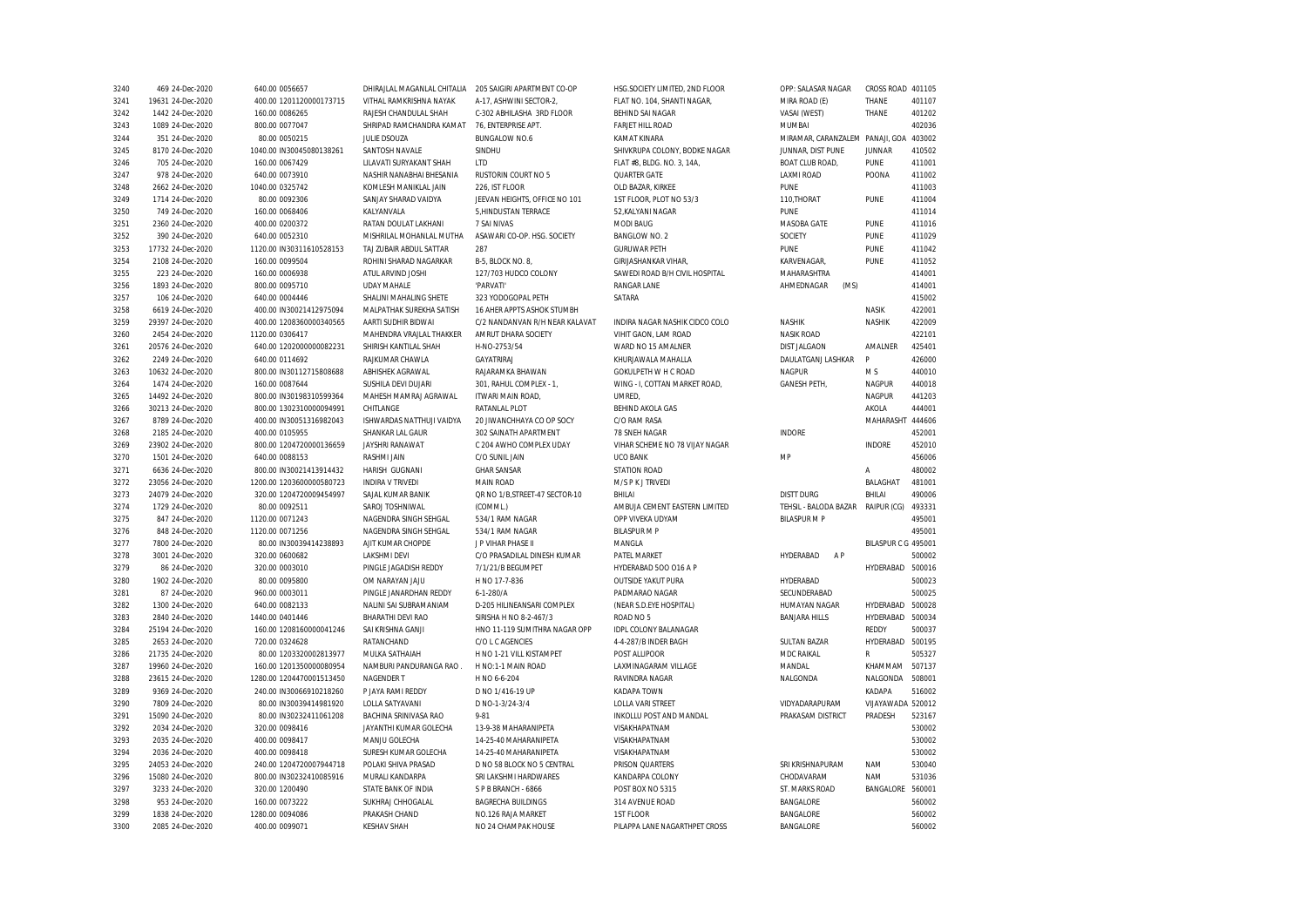| 3301 | 2863 24-Dec-2020  | 720.00 0402879          | K PUKHRAJ JAIN             | C/O KASURCHAND KUNDANMAL           | CHIKPET                                 | <b>BANGALORE 2</b>         |               | 560002 |
|------|-------------------|-------------------------|----------------------------|------------------------------------|-----------------------------------------|----------------------------|---------------|--------|
| 3302 | 5010 24-Dec-2020  | 400.00 1211165          | SHAH                       | NO 7/8 MURUGAN MANSION             | 3RD FLOOR SRI VST STREET                | AVENUE ROAD CROSS          | BANGALORE     | 560002 |
| 3303 | 5527 24-Dec-2020  | 80.00 IN30009510069472  | RAMESH KUMAR JAIN          | R Gundecha & Co.                   | No. 72, Il Floor, Subhas Complex        | Avenue Road                | Karnataka     | 560002 |
| 3304 | 421 24-Dec-2020   | 800.00 0053783          | <b>B R PRASAD</b>          | NO. 302, NARASIMHA NILAYA          | 19/2, 4TH MAIN ROAD                     | MALLESWARAM                | BANGALORE     | 560003 |
| 3305 | 1052 24-Dec-2020  | 320.00 0076076          | <b>R SESHADRI</b>          | NO 70 EAST PARK ROAD               | MALLESWARAM BANGALORE                   |                            |               | 560003 |
| 3306 | 2827 24-Dec-2020  | 1280.00 0400790         | RAM                        | SHREE, NO. 15, PAMPAMAHAKAVI ROAD, | SHANKARPURAM                            | BANGALORE                  |               | 560004 |
| 3307 | 2851 24-Dec-2020  | 1120.00 0402172         | R S SEETHARAMA IYER        | <b>VIJAYA TRADERS</b>              | 11/3, 7TH CROSS LALBAGH FORT ROAD       | DODDAMAVALLI               | BANGALORE     | 560004 |
| 3308 | 619 24-Dec-2020   | 400.00 0064937          | MOHINI KUDVA               | W/O SRI L V KUDVA                  | CRYSTAL MAROLI                          | MANGALORE 5                |               | 560005 |
| 3309 | 2826 24-Dec-2020  | 720.00 0400788          | PREMALEELA SETTY           | NO 5 4TH MAIN ROAD                 | CHAMARAJPET                             | <b>BANGALORE 18</b>        |               | 560008 |
| 3310 | 1195 24-Dec-2020  | 160.00 0079513          | <b>BABU LAL KOTHARI</b>    | C/O PAXAL CHEMICAL IND (P) LTD     | 1/1 VINAYAKA TOWER, 2ND FLOOR           | GANDHINAGAR                | BANGALORE     | 560009 |
| 3311 | 1166 24-Dec-2020  | 160.00 0078746          | P M RAJU                   | NO 116-A 25TH CROSS II BLOCK       | RAJAJINAGAR BANGALORE                   |                            |               | 560010 |
| 3312 | 137 24-Dec-2020   | 80.00 0005176           | <b>VEENA KHANDLKAR</b>     | 3406/1 (784) 34TH 'A' CROSS        | 10TH MAIN 4TH BLOCK                     | JAYANAGAR BANGALORE        |               | 560011 |
| 3313 | 1164 24-Dec-2020  | 160.00 0078737          | <b>B C RAMA MURTHY</b>     | SREE RAMA KRUPA                    | NO 104 4TH CROSS                        | <b>GAVIPURAM EXTENSION</b> | BANGALORE     | 560019 |
| 3314 | 1278 24-Dec-2020  | 800.00 0081741          | M S MADAN                  | 'PADMA' DOOR NO 19 II CROSS ROAD   | SRIPURAM EXTENSION                      | SESHADRI PURAM             | BANGALORE     | 560020 |
| 3315 | 10210 24-Dec-2020 | 80.00 IN30089610266603  | RAMESH ROSHAN BORANA       | NO 5 2ND CROSS                     | MODEL COLONY                            | <b>BANGALORE</b>           | BANGALORE     | 560022 |
| 3316 | 2541 24-Dec-2020  | 400.00 0313851          | NALINI ARUN DESAI          | <b>FOUR SEASONS</b>                | FLAT NO.207                             | 16 BRUNTON ROAD            | BANGALORE     | 560025 |
| 3317 | 9296 24-Dec-2020  | 80.00 IN30061010344713  | ANIT KUMAR SURANA          | NO 33,9TH CROSS                    | S R LAYOUT, BASAVANAPURA MAIN ROAD      | K R PURAM                  | BANGALORE     | 560036 |
| 3318 | 1343 24-Dec-2020  | 160.00 0082903          | <b>GOPAL LAL LATH</b>      | "BIDHYA NIWAS"                     | NO.419/1/4, AMARJYOTHI NAGAR            | VIJAYANAGAR                | BANGALORE     | 560040 |
| 3319 | 1832 24-Dec-2020  | 800.00 0093965          | U P KAMATH                 | 572, 21ST MAIN                     | 36TH CROSS IV T BLOCK                   | JAYANAGAR                  | BANGALORE     | 560041 |
| 3320 | 2015 24-Dec-2020  | 1120.00 0097941         | S V LAKSHMI                | SRI SIVA SAI VINOD                 | NO-24 BENSON CROSS                      | BANGALORE                  |               | 560046 |
| 3321 | 1165 24-Dec-2020  | 160.00 0078745          | S RADHA                    | NO. 3/2,1ST MAIN ROAD              | SBM COLONY, BSK 1ST STAGE               | <b>BANGALORE</b>           |               | 560050 |
| 3322 | 1446 24-Dec-2020  | 1360.00 0086380         | PANDURANGA RAO             | 877, 13TH MAIN ROAD,               | SRINIVASANAGARA, BANASHANKARI III STAGE | <b>BANGALORE</b>           |               | 560050 |
| 3323 | 1685 24-Dec-2020  | 800.00 0091722          | K PURSHOTAM                | 126 DEVATHA MARKET CHICKPET        | BANGALORE                               |                            |               | 560053 |
| 3324 | 1802 24-Dec-2020  | 400.00 0093490          | ARUNA JAIN                 | C/O. GREATER INDIA PAPERS          | 36/6. K.V. TEMPLE STREET.               | <b>STATION</b>             | CIRCLE.       | 560053 |
| 3325 | 14758 24-Dec-2020 | 320.00 IN30214810763472 | S KRISHNA MURTHY           | NO 115                             | AKKIPET MAIN ROAD                       | <b>TEMPLE</b>              | TALUKA        | 560053 |
| 3326 | 1126 24-Dec-2020  | 1280.00 0077999         | <b>SUDHA B BHAT</b>        | NO. 50, "SAVITRI"                  | 4TH CROSS, SECTOR-II                    | (POST)                     | BANGALORE     | 560076 |
| 3327 | 1262 24-Dec-2020  | 1280.00 0081291         | <b>DEEPA SUDHIR</b>        | FLAT NO. 101, VARSHA ENCLAVE       | OMKAR NAGAR, 1ST CROSS                  | TA MAIN ROAD               | BANGALORE     | 560076 |
| 3328 | 2859 24-Dec-2020  | 400.00 0402755          | AJIT SHETTY                | 119 R.M.V.EXTENSION                | BANGALORE                               |                            |               | 560080 |
| 3329 | 2861 24-Dec-2020  | 1440.00 0402759         | <b>LALITHA SHETTY</b>      | 119 RAJMAHAL VILAS EXTENSION       | BANGALORE                               |                            |               | 560080 |
| 3330 | 1053 24-Dec-2020  | 800.00 0076080          | R SOWRAIAH                 | NO 70 (36/1) II CROSS              | HUTCHINS ROAD                           | ST THOMAS TOWN             | BANGALORE     | 560084 |
| 3331 | 14887 24-Dec-2020 | 800.00 IN30223610703144 | PUSHPA MANJUNATH           | NO 64, 5TH CROSS                   | KARNATAKA LAYOUT                        | POST                       | BANGALORE     | 560086 |
| 3332 | 12227 24-Dec-2020 | 80.00 IN30135620250263  | R MUNIRAJU                 | DOOR NO 720 6TH BLOCK              | 17TH B MAIN ROAD                        | KORAMANGALA                | BANGALORE     | 560095 |
| 3333 | 3493 24-Dec-2020  | 80.00 1203745           | NAGARAJA M N               | VENKATARAMANAPPA                   | GARADI ROAD, DODDABALLAPURA,            | <b>BANGALOR</b>            |               | 561203 |
| 3334 | 1728 24-Dec-2020  | 400.00 0092481          | AMARAVATHI A SUDARSHAN     | <b>42 BAZAR STREET</b>             | <b>ARSIKERE</b>                         |                            |               | 573103 |
| 3335 | 1172 24-Dec-2020  | 480.00 0078858          | R VENKATRAYA NAYAK         | NARASIMHA NIVAS                    | P O KARKALA                             | <b>JILLA</b>               | KARNATAKA     | 574104 |
| 3336 | 10101 24-Dec-2020 | 160.00 IN30088813211773 | SUMANGALA J SHETTY         | DENDOOR MOODUMANE                  | POST MANIPURA                           | VIA MOODUBELLE             | KARNATAKA     | 576120 |
| 3337 | 204 24-Dec-2020   | 1440.00 0006673         | C G MAHANTEESH             | <b>COFFEE PLANTER</b>              | POST BOX-93 HOSMANE EXT                 | KARNATAKA                  |               | 577101 |
| 3338 | 765 24-Dec-2020   | 320.00 0069014          | SETTY CHANDRU              | <b>COFFEE PLANTER</b>              | BYNECOOL ESTATE 'MATHRU CHAYA'          | SPENCER ROAD CROSS         | $\mathsf{R}$  | 577101 |
| 3339 | 867 24-Dec-2020   | 1440.00 0071629         | C N CHANDRU                | <b>COFFEE PLANTER</b>              | BYNECOOL ESTATE "MATHRU CHAYA"          | SPENCER ROAD CROSS         | R             | 577101 |
| 3340 | 8982 24-Dec-2020  | 800.00 IN30051322919615 | <b>VINAYAKA SHET</b>       | HUMCHA HUMCHA HUMCHA               | SHIMOGA                                 | <b>TEMPLE</b>              | Α             | 577436 |
| 3341 | 14213 24-Dec-2020 | 800.00 IN30177411129490 | KRISHNA                    | H NO79 PLOT NO 17 SURVEY NO 340A/1 | WARD NO 25-A BHUVANAGARI COLONY         | ROAD                       | BELLARY       | 583103 |
| 3342 | 18935 24-Dec-2020 | 400.00 1201060000456736 | MELKUNDI SATEESH           | PLOT NO. 95                        | PAJAKA, SRINAGAR                        | <b>JEWARGI COLONY</b>      | GULBARGA      | 585102 |
| 3343 | 1867 24-Dec-2020  | 1200.00 0095065         | HANDRAL                    | SHRI REHUKA CLINIC                 | NEAR PANKHA MASJID                      | <b>BAGALKOT</b>            |               | 587101 |
| 3344 | 10154 24-Dec-2020 | 800.00 IN30088813990191 | CHAMPALAL V JAIN           | <b>DATTA KRUPA</b>                 | 2ND FLOOR S/4 2ND MAIN 2ND CROSS        | SADASHIVNAGAR              | BELGAUM       | 590001 |
| 3345 | 1958 24-Dec-2020  | 1200.00 0096794         | SHREEMATI RAMESH HARITE    | RAMASHREE. IIND CROSS              | P. NEHRU ROAD. BHAGYANAGAR              | BELGAUM                    |               | 590006 |
| 3346 | 2749 24-Dec-2020  | 400.00 0332833          | <b>JADHAVJI TRIKAMDAS</b>  | 218 RANI CHANNAMA NAGAR            | BELGAUM                                 |                            |               | 590006 |
| 3347 | 18964 24-Dec-2020 | 80.00 1201060002158811  | ANIL SADASHIV SABALE       | H NO 441 AKKOL                     | <b>TAL CHIKODI</b>                      | <b>DIST BELGAUM</b>        | AKKOL         | 591211 |
| 3348 | 777 24-Dec-2020   | 256.00 0069229          | <b>CORPORATION PVT LTD</b> | 131 CORAL MERCHANT STREET          | MADRAS 600 001                          |                            |               | 600000 |
| 3349 | 2823 24-Dec-2020  | 640.00 0400750          | CHANDBAI                   | 17 VEERAPPAN STREET                | MADRAS 1                                |                            |               | 600000 |
| 3350 | 2839 24-Dec-2020  | 400.00 0401398          | SUBBARAYON KALPAKAM        | <b>SUNDARI</b>                     | <b>KASTURI ESTATE</b>                   | MADRAS 6                   |               | 600000 |
| 3351 | 2846 24-Dec-2020  | 400.00 0401626          | SRINIVASAN                 | 28/5 CHAMIERS ROAD                 | MADRAS 28                               |                            |               | 600000 |
| 3352 | 2887 24-Dec-2020  | 400.00 0403940          | B UGAMRAJ MOOTHA           | 555 BENGALI BAZAAR ROAD            | <b>ALANDUR</b>                          | MADRAS 16                  |               | 600000 |
| 3353 | 2899 24-Dec-2020  | 320.00 0404477          | PADMINI RATNAM             | 40 PELATHOPE MYLAPORE              | MADRAS 4                                |                            |               | 600000 |
| 3354 | 492 24-Dec-2020   | 1040.00 0057565         | BALASUBRAMANYAN            | 23/7 LUZ AVENUE                    |                                         |                            | CHENNAI       | 600001 |
| 3355 | 1036 24-Dec-2020  | 800.00 0075767          | KEWALCHAND SANCHETI        | 5 ERULAPPAN ST                     | SOWCARPET                               | <b>MADRAS</b>              |               | 600001 |
| 3356 | 3413 24-Dec-2020  | 80.00 1203007           | DINESH KUMAR SETHI         | JAIN STEEL & ALLOY'S               | 11, SEMBUDASS STREET                    | <b>MADRAS</b>              | TAMIL NADU    | 600001 |
| 3357 | 1475 24-Dec-2020  | 64.00 0087705           | MAHAVEER FINANCE INDIA LTD | 'AGURCHAND MANSION'                | <b>IST FLOOR</b>                        | 151 MOUNT ROAD             | <b>MADRAS</b> | 600002 |
| 3358 | 64 24-Dec-2020    | 800.00 0002300          | V SARASWATHI               | C/O M SUBBARAYAAIYER               | 42 DAESIGAR SAMI STREET                 |                            | CHENNAI       | 600004 |
| 3359 | 79 24-Dec-2020    | 400.00 0002878          | S R GURUSWAMY              | 36/21 LOGANATHAN COLONY            | MYLAPORE.                               | CHENNAI                    |               | 600004 |
| 3360 | 1928 24-Dec-2020  | 640.00 0096242          | N SAI SUBRAMANIAN          | NO.58 B-2 CHITRAKULAM              | NORTH STREET, MYLAPORE                  | <b>MADRAS</b>              |               | 600004 |
| 3361 | 2852 24-Dec-2020  | 160.00 0402194          | P L MUTHIAH                | C/O RASI PAPER HOUSE               | 59 ROYAPPETTAH HIGH ROAD                | <b>MYLAPORE</b>            | <b>MADRAS</b> | 600004 |
|      |                   |                         |                            |                                    |                                         |                            |               |        |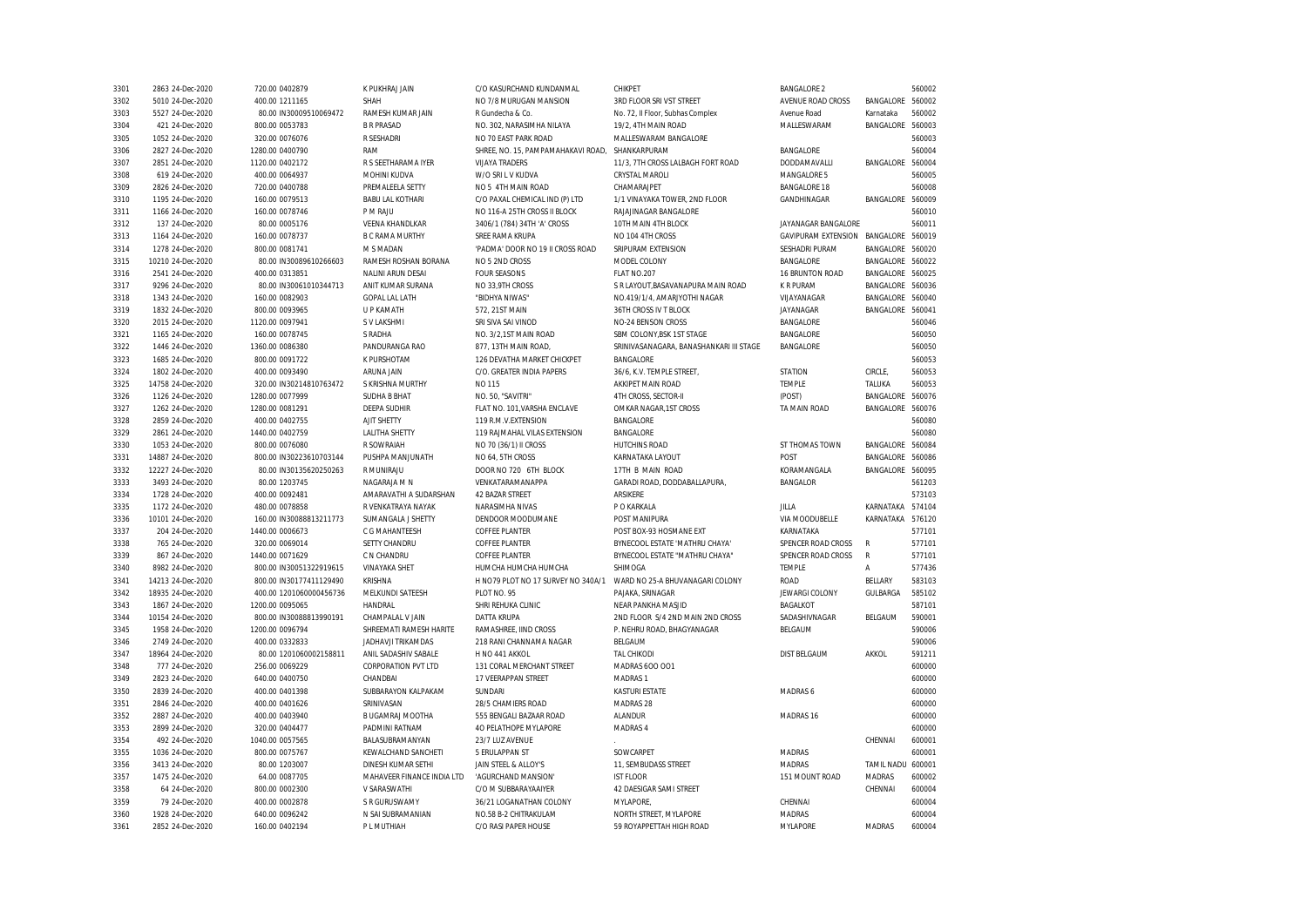| 3362 | 12320 24-Dec-2020 | 400.00 IN30140110014853  | V.SRIDHAR                  | Old No. 20                     | Solaippan Street              | Mylapore                      | Chennai            | 600004 |
|------|-------------------|--------------------------|----------------------------|--------------------------------|-------------------------------|-------------------------------|--------------------|--------|
| 3363 | 1733 24-Dec-2020  | 80.00 0092571            | N VIJAY RAJ KOTHARI        | 8 MAHAVEER COLONY              | E V K SAMPATH ROAD            | VEPERY, MADRAS                |                    | 600007 |
| 3364 | 2094 24-Dec-2020  | 80.00 0099225            | KANTHA KAWAR               | 8 MAHAVEER COLONY              | E.V.K.SAMPATH ROAD            | <b>VEPERY MADRAS</b>          |                    | 600007 |
| 3365 | 14046 24-Dec-2020 | 80.00 IN30163760024709   | <b>SUMITA KOTHARI</b>      | NO 8 MAHAVEER COLONY           | E V K SAMPATH ROAD            | <b>VEPERY</b>                 | CHENNAI            | 600007 |
| 3366 | 82 24-Dec-2020    | 160.00 0002947           | SARADHA KRISHNAMURTHI      | 7. IST STREET. SAIT COLONY     | <b>EGMORE</b>                 | CHENNAI                       |                    | 600008 |
| 3367 | 2830 24-Dec-2020  | 1360.00 0401082          | K RAMAGOPAL                | "SRINIKETAN"                   | NO.2 (OLD NO. 12).            | CASA MAJOR ROAD,              | CHENNAI            | 600008 |
| 3368 | 315 24-Dec-2020   | 160.00 0009248           | <b>EDITH THOMPSON</b>      | 45-B BARNABY ROAD              | KILPAUK                       | CHENNAI                       |                    | 600010 |
| 3369 | 907 24-Dec-2020   | 800.00 0072595           | MANI BYRAMJI DUBASH        | 8A, PENINSULA APARTMENTS       | 778, POONAMALLEE HIGH ROAD    | KILPAUK                       | CHENNAI            | 600010 |
| 3370 | 2286 24-Dec-2020  | 1120.00 0117413          | <b>GOMTI TRIKAMDAS</b>     | C/O MR B J SAMPAT              | <b>NIVRITTI</b>               | NO. 8, TAYLORS ROAD           | CHENNAI            | 600010 |
| 3371 | 3322 24-Dec-2020  | 560.00 1202044           | <b>EDITH THOMPSON</b>      | 45-B (NEW 12)                  | <b>BARNABY ROAD</b>           | KILPAUK                       | CHENNAI            | 600010 |
| 3372 | 8673 24-Dec-2020  | 80.00 IN30051312080640   | GOUTHAMCHAND               | 90 DEMELLOWS ROAD              | PATTALAM                      | CHENNAI                       | TAMILNADU          | 600012 |
| 3373 | 776 24-Dec-2020   | 640.00 0069225           | R SRIDHAR                  | 27 SOUNDARARAJAN STREET        | T NAGAR                       | <b>MADRAS</b>                 |                    | 600017 |
| 3374 | 1268 24-Dec-2020  | 320.00 0081419           | S RAGHAVAN                 | 2 RAMASWAMY STREET T NAGAR     | <b>MADRAS</b>                 |                               |                    | 600017 |
| 3375 | 1121 24-Dec-2020  | 1280.00 0077834          | B VENKATRAMA REDDY         | CHANDAMAMA BUILDINGS           | VADAPALANI MADRAS             |                               |                    | 600026 |
| 3376 | 1427 24-Dec-2020  | 160.00 0085950           | P VISWANATHAN              | <b>ANANTH</b>                  | <b>4 RAJAGOPALAN STREET</b>   | <b>MADRAS</b>                 |                    | 600033 |
| 3377 | 1429 24-Dec-2020  | 1472.00 0085974          | <b>INVESTMENTS P LTD</b>   | NO 7 BRAHADAMBAL ROAD          | NUNGAMBAKKAM MADRAS           |                               |                    | 600034 |
| 3378 | 23605 24-Dec-2020 | 480.00 1204470000846872  | AKBAR A                    | SILVER JUBLIEE CO.OP,          | HOUSING SOCIETY LTD, ANNEXE B | PALLAVARA                     | CHENNAI            | 600043 |
|      |                   |                          |                            |                                |                               |                               |                    |        |
| 3379 | 1770 24-Dec-2020  | 400.00 0093104           | P SHAMBULAL                | 18 ELEPHANT GATE STREET        | <b>MADRAS</b>                 |                               |                    | 600079 |
| 3380 | 3525 24-Dec-2020  | 800.00 1203965           | PANNALAL CHORDIA           | #342                           | MINT STREET                   | CHENNAI                       |                    | 600079 |
| 3381 | 1393 24-Dec-2020  | 400.00 0084343           | AJIT VISVANATHAN           | 1 POES GARDEN MADRAS           |                               |                               |                    | 600086 |
| 3382 | 2838 24-Dec-2020  | 80.00 0401338            | KANNAPPAN                  | ROHINI ILLAM, PLOT NO.161      | 3RD MAIN ROAD, NATESH NAGAR   | VIRUGAMBAKKAM                 | CHENNAI            | 600092 |
| 3383 | 13998 24-Dec-2020 | 560.00 IN30163740412386  | MARY CS                    | 14, 1ST CROSS ROAD             | RAJAJI NAGAR                  | PONDICHERRY                   |                    | 605008 |
| 3384 | 6593 24-Dec-2020  | 800.00 IN30021412125620  | S SUBASH                   | 7/155 A GURUMURTHY NAGAR       | AMMACHATHIRAM                 |                               | M                  | 612103 |
| 3385 | 10570 24-Dec-2020 | 640.00 IN30108022818404  | M M MEYYAPPAN              | 44 A                           | <b>BABU ROAD</b>              | <b>BABU ROAD</b>              | <b>TRICHY</b>      | 620002 |
| 3386 | 1347 24-Dec-2020  | 320.00 0082962           | ST M V RAMANATHAN CHETTIAR | MUDALAIPPATTI POST             | PUDUKKOTTAI DT TAMIL NADU     |                               |                    | 622409 |
| 3387 | 2819 24-Dec-2020  | 1040.00 0400610          | MUTHUAH RAMAYEE            | W/O M MUTHIAH                  | NO 3 KAMATCHI PILLAI STREET   | KARAIKUDI                     |                    | 623001 |
| 3388 | 3363 24-Dec-2020  | 160.00 1202519           | <b>F&amp;NG KALUCHAND</b>  | SUNRISE TRADING INC            | 1ST FLOOR                     | 225, WEST MASI STREET MADURAI |                    | 625001 |
| 3389 | 14113 24-Dec-2020 | 160.00 IN30169610036274  | SUNDARA GOPAL.R            | 164. VAKIL NEW STREET          | <b>MADURAI</b>                |                               |                    | 625001 |
| 3390 | 14138 24-Dec-2020 | 80.00 IN30169610895523   | <b>KEERTHIMEENA.V</b>      | 2/ E2 E2 1ST STREET            | NEW COLONY                    |                               | <b>MADURAI</b>     | 625002 |
| 3391 | 6202 24-Dec-2020  | 1120.00 IN30017510181799 | KAMBARAMAN. SHA            | 1 KARPAGA VINAYAGAR COLONY     | K PUDUR                       |                               | MADURAI            | 625007 |
| 3392 | 1890 24-Dec-2020  | 320.00 0095628           | P M S SOMA SUNDARAM        | 9/17 JAWAHAR I ST (EXTN)       | S S COLONY                    | MADURAI                       |                    | 625016 |
| 3394 | 14009 24-Dec-2020 | 800.00 IN30163740663119  | S RADHA                    | 321/218D 16 ARUNACHALAM COLONY | ASAMBU ROAD VADASERY          | KANNIYAKUMARI                 | TAMILNADU          | 629001 |
| 3395 | 11591 24-Dec-2020 | 1280.00 IN30131320760766 | RAMAYEE M                  | 3 KAMATCHI PILLAI STREET       | KARAIKUDI                     |                               | <b>DIST</b>        | 630001 |
| 3396 | 1415 24-Dec-2020  | 320.00 0085423           | BALAMBAL                   | SREE MEENAKSHI, NO. 64/31      | (OLD NO. 31 F-5)              | SURAMANGALAM                  | (TAMIL             | 636005 |
| 3397 | 30216 24-Dec-2020 | 320.00 1302340000017562  | T.V. VENKATAKRISHNAN       | <b>SRFF MFFNAKSHI</b>          | 31-F-5 RANGA NAGAR            | SURAMANGALAM                  | SALEM              | 636005 |
| 3398 | 2886 24-Dec-2020  | 800.00 0403920           | C HANUMANMANTHA RAO        | MERCHANT AND SANDALOIL DEALER  | METTUR DAM                    | <b>MADRAS</b>                 |                    | 636401 |
| 3399 | 563 24-Dec-2020   | 400.00 0062961           | SUNDARAM RAMASWAMY         | 6C/25-1 ALAMU NAGAR            | SATHY ROAD                    | COIMBATORE                    |                    | 641012 |
| 3400 | 337 24-Dec-2020   | 640.00 0009819           | R ACHUTHAN                 | TIRUVONAM MANDIR               | NEW NO. 6 OLD NO. 71          | SAKTHI NAGAR                  | PURAM,             | 641045 |
| 3401 | 392 24-Dec-2020   | 560.00 0052401           | R SIVARAMAN                | 23 AND 24 BAZAAR ST            |                               |                               | POLLACHI           | 642001 |
| 3402 | 1730 24-Dec-2020  | 800.00 0092529           |                            | <b>KACHERI VEETIL</b>          | NELLICODE P.O.                | (KERALA)                      |                    |        |
|      |                   |                          | C ANIZHA KUMARI            |                                |                               | CALICUT                       |                    | 673016 |
| 3403 | 2867 24-Dec-2020  | 1200.00 0403078          | KALLAT BALACHANDRAN        | <b>KELOTH HOUSE</b>            | V O ROAD, BADAGARA            | KERALA                        |                    | 673101 |
| 3404 | 3159 24-Dec-2020  | 400.00 0800164           | P V THOMAS                 | VIALIPARAMBIL HOUSE            | PERUMBAVOOR                   | <b>KERALA STATE</b>           |                    | 673101 |
| 3405 | 14021 24-Dec-2020 | 160.00 IN30163741127899  | AMBIKA K P                 | MUKUNDHA NIVAS                 | EZHUVENTHALA P O              | NELLAYA                       | (DT) KERALA 679335 |        |
| 3406 | 14020 24-Dec-2020 | 1440.00 IN30163741116343 | MURALEEDHARAN CHANGARATH   | CHANGARATH HOUSE               | KILLIMANGALAM P O             | <b>THRISSUR</b>               | KERLA              | 680591 |
| 3407 | 30562 24-Dec-2020 | 400.00 1601480000861230  | ARJUN TV                   | 12/2304 INDEEVARAM             | VADAKKUMTODATHU MADOM         | KOCHI PALLURUTHY              | ERNAKULAM 682006   |        |
| 3408 | 1715 24-Dec-2020  | 1120.00 0092315          | M VARGHESE JACOB           | C/O M JACOB VARGHESE           | XL/1490 SHENOY'S ROAD         | KALOOR COCHIN                 | STATE              | 682017 |
| 3409 | 20844 24-Dec-2020 | 480.00 1202390000192700  | P S SARMA                  | NO:18, SKY LINE, AUTUMN VILLA  | <b>JAWAHAR NAGAR</b>          |                               | KOCHI              | 682020 |
| 3410 | 7244 24-Dec-2020  | 400.00 IN30023913099740  | PUNNOOSE P C               | PERUMPRAKUNNEL HOUSE           | PAMPADY PO                    | KOTTAYAM                      | KOTTAYAM           | 686502 |
| 3411 | 7969 24-Dec-2020  | 960.00 IN30045010514941  | UMA MAHESWARI              | W/O N P HARIHARAN              | LAKSHMI MANDIR                | <b>BEACH ALLEPPEY</b>         | KERALA             | 688012 |
| 3412 | 1175 24-Dec-2020  | 800.00 0078917           | R RAMACHANDRAN             | TC 6/1729/6/ SRI HARI          | ULLAS NAGAR (UNRA 30A)        | TIRUMALA P.O                  | M                  | 695006 |
| 3413 | 568 24-Dec-2020   | 400.00 0063152           | BHAGWATI PRASAD SEKSARIA   | 219 CHITTARANJAN AVENUE        | CALCUTTA 6                    |                               |                    | 700000 |
| 3414 | 581 24-Dec-2020   | 400.00 0063727           | RATHINDRA NATH PAL         | 6/1 SREEMANI PARA LANE         | CALCUTTA 36                   |                               |                    | 700000 |
| 3415 | 623 24-Dec-2020   | 1120.00 0065136          | PADAM CHAND MOHTA          | 41 SIR HARIRAM GOENKA STREET   | CALCUTTA 7                    |                               |                    | 700000 |
| 3416 | 624 24-Dec-2020   | 1040.00 0065141          | JASODA DULAL SAHA          | 10 SOUTHEND PARK               | CALCUTTA 29                   |                               |                    | 700000 |
| 3417 | 647 24-Dec-2020   | 960.00 0065902           | <b>COMMERCE LTD</b>        | 25 BRABOURNE ROAD              | CALCUTTA 1                    |                               |                    | 700000 |
| 3418 | 706 24-Dec-2020   | 400.00 0067507           | SURAJBEN DESAIBHAI PATEL   | 38 NIRMAL CHANDRA STREET       | CALCUTTA 13                   |                               |                    | 700000 |
| 3419 | 732 24-Dec-2020   | 1120.00 0068047          | PRAJIT KUMAR CHATTERJEE    | 79/1 BAKUL BAGAN ROAD          | CALCUTTA 25                   |                               |                    | 700000 |
| 3420 | 769 24-Dec-2020   | 240.00 0069117           | PRABIR KUMAR MANNA         | 175 JODHPUR PARK               | CALCUTTA 700 031              |                               |                    | 700000 |
| 3421 | 773 24-Dec-2020   | 160.00 0069151           | CHAND MOHAN SEAL           | 68 RAJA NABA KISSEN STREET     | CALCUTTA 5                    |                               |                    | 700000 |
| 3422 | 788 24-Dec-2020   | 640.00 0069520           | <b>JAYANTA CHATTERJEE</b>  | 8/2 FERN ROAD                  | CALCUTTA 700 019              |                               |                    | 700000 |
|      |                   |                          |                            |                                |                               |                               |                    | 700000 |
| 3423 | 814 24-Dec-2020   | 320.00 0070563           | RAIMONI CHANDRA            | <b>63A AHIREETOLA STREET</b>   | CALCUTTA-5                    |                               |                    |        |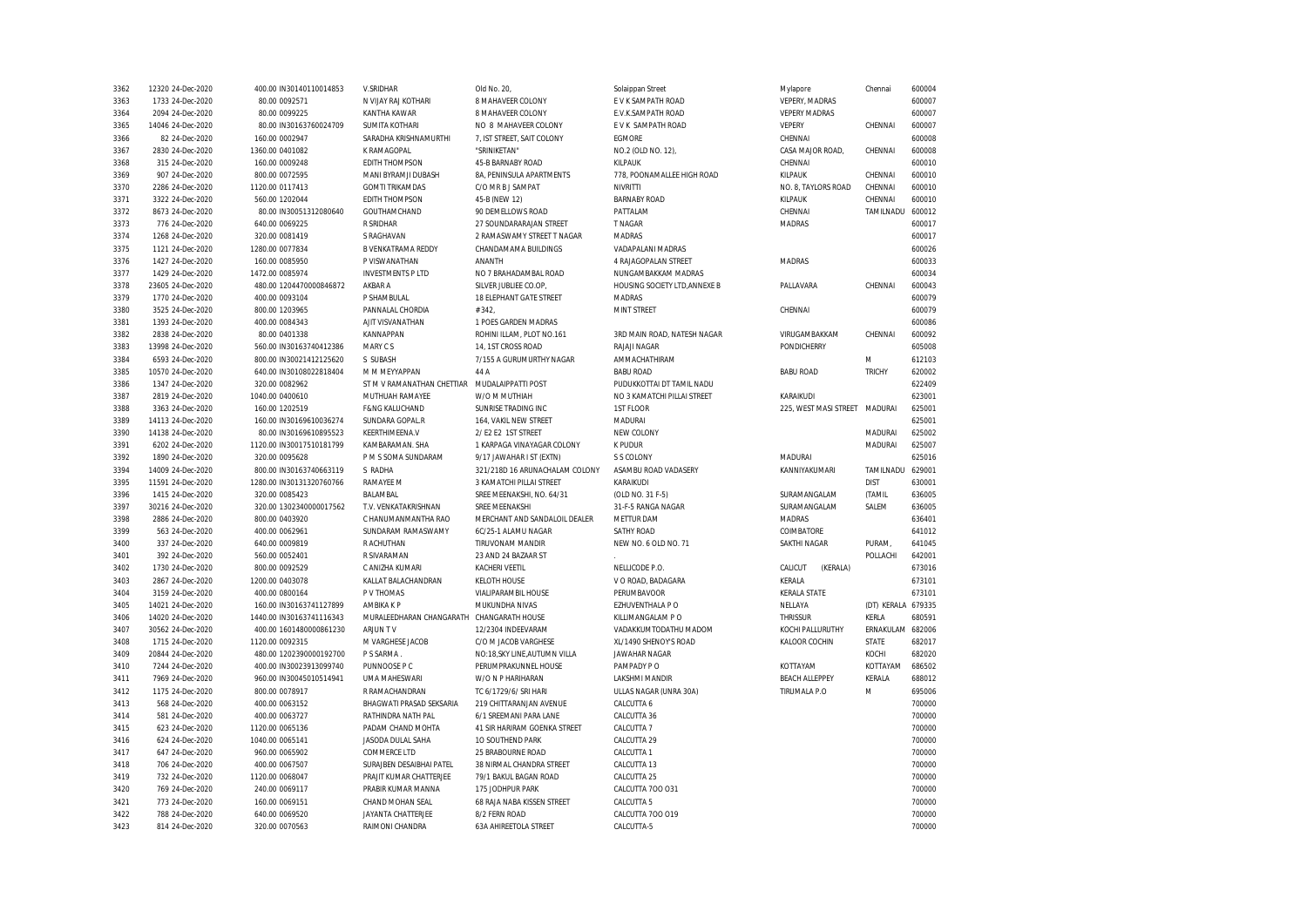| 3424         | 842 24-Dec-2020   | 960.00 0071201           | CENTRAL BANK OF INDIA                     | 3 NETAJI SUBHAS RD                                    | CALCUTTA                                  |                      |                    | 700000 |
|--------------|-------------------|--------------------------|-------------------------------------------|-------------------------------------------------------|-------------------------------------------|----------------------|--------------------|--------|
| 3425         | 1100 24-Dec-2020  | 480.00 0077234           | MURLI DHAR RUWATIA                        | 15/2C CHETLA ROAD                                     | D-6 KAMAL KUNJ CALCUTTA 27                |                      |                    | 700000 |
| 3426         | 1331 24-Dec-2020  | 80.00 0082746            | DIPENDRA KRISTO DUTT                      | 2 MITTER LANE CALCUTTA 7                              |                                           |                      |                    | 700000 |
| 3427         | 1342 24-Dec-2020  | 560.00 0082889           | <b>RAJ KUMAR BAGRI</b>                    | 17/3/1                                                | DARPONARAYAN TAGORE STREET                | CALCUTTA 70          |                    | 700000 |
| 3428         | 1388 24-Dec-2020  | 1200.00 0083975          | NARAYAN CHANDRA DUTTA                     | 29 MAHATMA GANDHI ROAD                                | CALCUTTA 9                                |                      |                    | 700000 |
| 3429         | 1425 24-Dec-2020  | 160.00 0085904           | ALOKA RANI MANNA                          | 120/1A SWINHOE LANE                                   | CALCUTTA 42                               |                      |                    | 700000 |
| 3430         | 1454 24-Dec-2020  | 800.00 0086648           | PARU AUDDY                                | 17 GOBINDA CH DHAR LANE                               | CALCUTTA 1                                |                      |                    | 700000 |
| 3431         | 1455 24-Dec-2020  | 160.00 0086649           | <b>SAMIR AUDDY</b>                        | 17 GOBINDA CH DHAR LANE                               | CALCUTTA 1                                |                      |                    | 700000 |
| 3432         | 1468 24-Dec-2020  | 400.00 0087511           | AJOY KUMAR SARKAR                         | 31 D GUPTA LANE                                       | CALCUTTA 50                               |                      |                    | 700000 |
| 3433         | 1518 24-Dec-2020  | 800.00 0088577           | PROTIMA CHUNDER                           | 10B ABDUL HAMID ST                                    | CALCUTTA 69                               |                      |                    | 700000 |
| 3434         | 2147 24-Dec-2020  | 800.00 0101997           | <b>BHAGATRAM AGARWAL</b>                  | 26/4A ARMENIAN STREET                                 | CALCUTTA 1                                |                      |                    | 700000 |
| 3435         | 2157 24-Dec-2020  | 1440.00 0103362          | MRIDULA GANGULI                           | 31 MANOHAR PUKER ROAD                                 | CALCUTTA 29                               |                      |                    | 700000 |
| 3436         | 2186 24-Dec-2020  | 1120.00 0105971          | <b>ARUNESH KAR</b>                        | 9 BHIM GHOSH LANE                                     | CALCUTTA 6                                |                      |                    | 700000 |
| 3437         | 2191 24-Dec-2020  | 800.00 0106903           | HANUMAN PRASAD CHURIWALA C/O SATYANARAYAN |                                                       | HANUMANPRASAD AND CO                      | STREET               | CALCUTTA           | 700000 |
| 3438         | 2212 24-Dec-2020  | 400.00 0110421           | RAMESH KUMAR KHANNA                       | C/O M/S KASHMIR SHAWL BHANDAR                         | 52 CROSS STREET                           | CALCUTTA 7           |                    | 700000 |
| 3439         | 2220 24-Dec-2020  | 800.00 0111290           | <b>IRA GHOSHAL</b>                        | 22N BLOCK A                                           | <b>NEW ALIPORE</b>                        | CALCUTTA 27          |                    | 700000 |
| 3440         | 2233 24-Dec-2020  | 400.00 0113138           | <b>BELA DAS</b>                           | C/O BINITH KUMAR DAS                                  | 90/2 DR S P MUKHERJEE RD                  | CANTONMENT           | CALCUTTA-28 700000 |        |
|              |                   |                          |                                           |                                                       |                                           |                      |                    |        |
| 3441         | 2236 24-Dec-2020  | 80.00 0113327            | SURESH CHANDRA JAIN                       | 33 MAHARSHI DEBENDRA ROAD                             | CALCUTTA 6                                |                      |                    | 700000 |
| 3442         | 2244 24-Dec-2020  | 1360.00 0113845          | KAMALA DEVI KARNANI                       | C/O COMMISSION AGENTS P LTD                           | 161/1 MAHATMA GANDHI RD                   | CALCUTTA 7           |                    | 700000 |
| 3443         | 2245 24-Dec-2020  | 400.00 0113877           | <b>GITA DEVI PASARI</b>                   | 1 NETAI HALDER ST                                     | CALCUTTA 7                                |                      |                    | 700000 |
| 3444         | 2264 24-Dec-2020  | 80.00 0115759            | BHAGWATI DEVI CHAMRIA                     | 29/A/2 RAMKRISHNA SAMADHI ROAD                        | KANKURGACHI CALCUTTA 54                   |                      |                    | 700000 |
| 3445         | 2265 24-Dec-2020  | 1040.00 0115801          | USHA RANI PAL                             | 18/2B NILMONY MITRA STREET                            | CALCUTTA 6                                |                      |                    | 700000 |
| 3446         | 2282 24-Dec-2020  | 1360.00 0116921          | SURAJ BEN DESAIBHAI PATEL                 | 38 NIRMAL CHANDRA STREET                              | CALCUTTA 13                               |                      |                    | 700000 |
| 3447         | 2285 24-Dec-2020  | 1120.00 0117263          | JAI GOVIND RAI                            | C/O ALLAHABAD BANK LTD                                | 14 INDIA EXCHANGE PLACE                   | CALCUTTA 1           |                    | 700000 |
| 3448         | 2299 24-Dec-2020  | 960.00 0118360           | MATHURA PRASAD SINGH                      | C/O THE BANK OF BARODA LTD                            | INDIA EXCHANGE BUILDING                   | CALCUTTA 1           |                    | 700000 |
| 3449         | 2310 24-Dec-2020  | 800.00 0119117           | <b>URMIL MOHATA</b>                       | 35 SIR HARIRAM GOENKA STREET                          | CALCUTTA 7                                |                      |                    | 700000 |
| 3450         | 2332 24-Dec-2020  | 800.00 0120660           | SOURENDRA NATH MUKHERJI                   | 33 SHYAMA PRASAD MUKHERJEE RD                         | CALCUTTA 25                               |                      |                    | 700000 |
| 3451         | 2353 24-Dec-2020  | 400.00 0122988           | SMRITI KANA DE                            | C/O MR S B DE                                         | 13/1 GARFA 3RD LANE                       | CALCUTTA 32          |                    | 700000 |
| 3452         | 2362 24-Dec-2020  | 400.00 0200912           | DEBABRATA ROY                             | 18/6 FERN ROAD                                        | CALCUTTA 19                               |                      |                    | 700000 |
| 3453         | 2371 24-Dec-2020  | 1200.00 0201680          | SYAMAL KANTI GHOSH                        | 62/1 RAJA BASANTA ROY ROAD                            | CALCUTTA 29                               |                      |                    | 700000 |
| 3454         | 3174 24-Dec-2020  | 1360.00 0901112          | BASUDEO CHHAWCHHARIA                      | C/O B CHHAWAHHARIA AND CO                             | 33 NETAJI SUBHAS ROAD                     | CALCUTTA 1           |                    | 700000 |
| 3455         | 124 24-Dec-2020   | 80.00 0004896            | BRAJLATA KARWA                            | 73, NETAJI SUBHAS ROAD,                               | 4TH FLOOR,                                | KOLKATA              |                    | 700001 |
| 3456         | 426 24-Dec-2020   | 1280.00 0054031          | RAGHUNATH BHIWANIWALA                     | 16 INDIA EXCHANGE PLACE                               |                                           |                      | KOLKATA            | 700001 |
| 3457         | 703 24-Dec-2020   | 800.00 0067422           | DAMODAR LAL MOR                           | 5/1, CLIVE ROW                                        | 4TH FLOOR, ROOM NO. 117                   |                      | KOLKATA            | 700001 |
| 3458         | 975 24-Dec-2020   | 400.00 0073812           | SARITA CHORARIA                           | 14 POLLOCK STREET                                     | 2ND FLOOR                                 | CALCUTTA             |                    | 700001 |
| 3459         | 995 24-Dec-2020   | 160.00 0074359           | <b>BAL KRISHNA DAGA</b>                   | C/O ALLIED SALES CORPORATION                          | SHOP NO 73                                | 40 STRAND ROAD       | CALCUTTA           | 700001 |
| 3460         | 1050 24-Dec-2020  | 960.00 0076049           | HEM CHAND PYNE                            | C/O M/S G M PYNE                                      | 14 INDIA EXCHANGE PLACE                   | CALCUTTA             |                    | 700001 |
| 3461         | 1208 24-Dec-2020  | 160.00 0079749           | USHA DEBI LATH                            | 6 OLD COURT HOUSE STREET                              | MANGALAM 5TH FLOOR                        | CALCUTTA             |                    | 700001 |
| 3462         | 1286 24-Dec-2020  | 240.00 0081866           | BRIJ MOHAN NANGALIA                       | 32, EZRA STREET, NORTH BLOCK,                         | 10TH FLOOR, ROOM NO. 1055                 | KOLKATA              |                    | 700001 |
| 3463         | 1375 24-Dec-2020  | 160.00 0083591           | <b>BHAWAR LAL GANG</b>                    | C/O G.P.JAJU & CO.                                    | 11 POLLOCK STREET                         | CALCUTTA             |                    | 700001 |
| 3464         | 1559 24-Dec-2020  | 80.00 0089685            | RAJENDRA KUMAR MITTAL                     | R K MITTAL & CO.                                      | HASTINGS CHAMBERS, 1ST FLOOR              | ROAD                 | KOLKATA            | 700001 |
| 3465         | 1726 24-Dec-2020  | 80.00 0092451            | KAUSHALYA DEVI GUPTA                      | 23-A, NETAJI SUBHAS ROAD                              | 2ND FLOOR, ROOM NO. 14                    | CALCUTTA             |                    | 700001 |
| 3466         | 1746 24-Dec-2020  | 640.00 0092797           | VINOD KUMAR JAIN                          | <b>6 LYONS RANGE</b>                                  | <b>FORTUNE CHAMBERS</b>                   | ROOM NO. M-31        | CALCUTTA           | 700001 |
| 3467         | 1777 24-Dec-2020  | 80.00 0093175            | RABINDRA KUMAR SARAF                      | KUMAR                                                 | 40 STRAND ROAD SHOP NO 14                 | <b>GROUND FLOOR</b>  | CALCUTTA           | 700001 |
| 3468         | 1823 24-Dec-2020  | 80.00 0093871            | <b>SUMAN GANG</b>                         | C/O G P JAJU & CO                                     | 11 POLLOCK STREET                         | CALCUTTA             |                    | 700001 |
| 3469         | 1949 24-Dec-2020  | 80.00 0096654            | OM PRAKASH BANKA                          | 125, NETAJI SUBHAS ROAD                               | 6TH FLOOR, RN-69                          | CALCUTTA             |                    | 700001 |
|              | 1979 24-Dec-2020  |                          | SURESH KUMAR PATNI                        | C/O M/S KANAIYALAL SITARAM                            |                                           | CALCUTTA             |                    | 700001 |
| 3470<br>3471 | 2014 24-Dec-2020  | 480.00 0097193           | PAWAN KUMAR KHETAWAT                      | 310 TODICHAMBERS                                      | 33, ARMENIAN STREET<br>2 LAL BAZAR STREET |                      |                    | 700001 |
|              |                   | 640.00 0097938           |                                           |                                                       |                                           | CALCUTTA             |                    |        |
| 3472         | 2248 24-Dec-2020  | 400.00 0114676           |                                           | PRAMODCHANDRA CHHAGANLAL C/O K WORAH & CO PRIVATE LTD | 135 CANNING STREET                        | CALCUTTA             |                    | 700001 |
| 3473         | 2307 24-Dec-2020  | 1040.00 0118838          | KRISHAN KUMAR AGARWAL                     | 21-A CANNING STREET                                   | CALCUTTA                                  |                      |                    | 700001 |
| 3474         | 2327 24-Dec-2020  | 320.00 0120370           | RASIKLAL RATILAL BOGHANI                  | C/O ELMEC ENGG & TRADING CO                           | 44 EZRA STREET 1ST FLOOR                  | CALCUTTA             |                    | 700001 |
| 3475         | 3396 24-Dec-2020  | 160.00 1202823           | HIMANSHU BIYANI                           | C/O NEW COMMERCIAL AGENCIES                           | 3 COMMERCIAL BUILDINGS                    | 23, N S ROAD         | KOLKATA            | 700001 |
| 3476         | 4958 24-Dec-2020  | 640.00 1211066           | DEV PRAKASH BAHETI                        | C/O KISHANLAL SHIVPRAKASH                             | 11 POLLOCK STREET                         | ROOM NO <sub>2</sub> | KOLKATA            | 700001 |
| 3477         | 6552 24-Dec-2020  | 160.00 IN30021410666946  | ABHRAJIT DUTTA                            | C/O REEDWARD AND CO                                   | 14 INDIA EXCHANGE PLACE                   |                      | KOLKATA            | 700001 |
| 3478         | 7452 24-Dec-2020  | 160.00 IN30032710003682  | SHYAM SABOO                               | 1, R.N.MUKHERJEE ROAD                                 | 4TH FLOOR, ROOM NO.65                     |                      | CALCUTTA           | 700001 |
| 3479         | 14646 24-Dec-2020 | 1120.00 IN30210510350456 | GIRIRAJ RATAN DARGARH                     | C/O M.HARI DASS & CO                                  | 55 EZRA STREET                            | 2ND FLOOR            | KOLKATA            | 700001 |
| 3480         | 1280 24-Dec-2020  | 80.00 0081796            | PRODYOT KUMAR DUTTA                       | 529, RABINDRA SARANI                                  | FLAT NO 3                                 | 2ND FLOOR            | KOLKATA            | 700003 |
| 3481         | 1346 24-Dec-2020  | 80.00 0082928            | PRIYABRATA KUMAR BASAK                    | 525A RABINDRA SARANI                                  | <b>BAGH BAZAR</b>                         | CALCUTTA             |                    | 700003 |
| 3482         | 1494 24-Dec-2020  | 80.00 0087992            | <b>GAJANAND RATHI</b>                     | S/O LT HIRALAL RATHI                                  | LAXMI TOWER FLAT NO 1C                    | <b>BAGHBAZAR S O</b> | KOLKATA            | 700003 |
| 3483         | 1524 24-Dec-2020  | 640.00 0088827           | CENTRAL BANK OF INDIA                     | SHAM BAZAR BRANCH                                     | 11 BHUPENDRA BOSE AVENUE                  | CALCUTTA             |                    | 700004 |
| 3484         | 3224 24-Dec-2020  | 1280.00 1200265          | RAGHUPATI SEN GUPTA                       | 84-C BHUPENDRA BOSE AVENUE                            | CALCUTTA                                  |                      |                    | 700004 |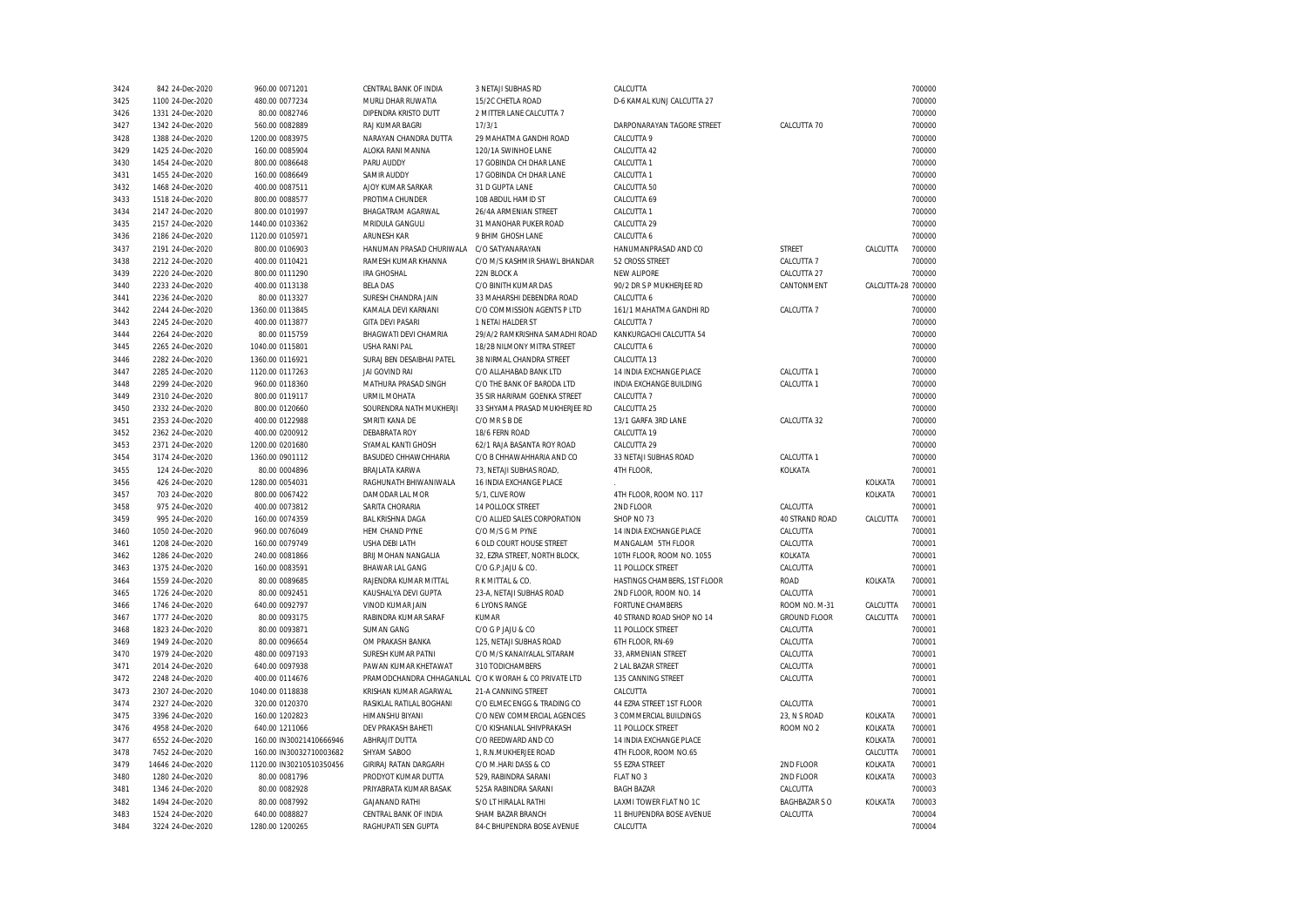| 3485 | 444 24-Dec-2020   | 320.00 0055142          | PROHLAD CHANDRA DUTTA       | 4H NANDA RAM SEN STREET        |                                |                     | KOLKATA  | 700005 |
|------|-------------------|-------------------------|-----------------------------|--------------------------------|--------------------------------|---------------------|----------|--------|
| 3486 | 525 24-Dec-2020   | 400.00 0060828          | ASHOK KUMAR ROY             | 45 JATINDRA MOHAN AVENUE       | CALCUTTA<br><b>WEST BENGAL</b> |                     |          | 700005 |
| 3487 | 1339 24-Dec-2020  | 800.00 0082878          | SANDHYA RUNGTA              | 474 RABINDRA SARANI 2ND FLOOR  | CALCUTTA                       |                     |          | 700005 |
| 3488 | 1596 24-Dec-2020  | 1440.00 0090373         | KRISHNA CHOUDHURI           | 79/3/2A RAJANABA KISSEN ST     | SUITE NO.9 CALCUTTA            |                     |          | 700005 |
| 3489 | 1754 24-Dec-2020  | 400.00 0092893          | LATA DEVI SHARMA            | GYANENDRA BHAWAN (TOP FLOOR)   | 119, B.K.PAUL AVENUE,          | KOLKATA             |          | 700005 |
| 3490 | 1797 24-Dec-2020  | 1440.00 0093417         | SOMNATH GUPTA               | 16/1 TARAK CHATTERJEE LANE     | CALCUTTA<br>(W.B.)             |                     |          | 700005 |
| 3491 | 926 24-Dec-2020   | 160.00 0072822          | <b>MADAN DEY</b>            | 372 RABINDRA SARANI            | CALCUTTA                       |                     |          | 700006 |
| 3492 | 1067 24-Dec-2020  | 160.00 0076361          | ANJALI DE                   | 5/1A GARANHATA LANE            | CALCUTTA                       |                     |          | 700006 |
| 3493 | 1404 24-Dec-2020  | 320.00 0085184          | SURAJ NATH RAM              | 36 HARTUKI BAGAN LANE          | CALCUTTA                       |                     |          | 700006 |
| 3494 | 2031 24-Dec-2020  | 80.00 0098401           | MIRA SARAF                  | 57 SIMLA ROAD MANIKTALA        | CALCUTTA                       |                     |          | 700006 |
| 3495 | 2087 24-Dec-2020  | 400.00 0099157          | <b>BINOD KUMAR GOUND</b>    | 36 HARTUKI BAGAN LANE          | CALCUTTA                       |                     |          | 700006 |
| 3496 | 65 24-Dec-2020    | 400.00 0002302          | PANNALALL SARDA             | C/O RAMDEO SHIWLALL            | 94 LOWER CHITPUR ROAD          |                     | KOLKATA  | 700007 |
| 3497 | 97 24-Dec-2020    | 80.00 0004134           | BHARAT KUMAR MEHTA          | 17 RUP CHAND ROY STREET        | 4TH FLOOR CALCUTTA             |                     |          | 700007 |
| 3498 | 313 24-Dec-2020   | 240.00 0009232          | SARITA JAIN                 | C/O RAJESH KUMAR BIJAY KUMAR   | 19                             | CALCUTTA            |          | 700007 |
| 3499 | 506 24-Dec-2020   | 640.00 0060133          | LAL CHAND SHAW              | 22 SIKDARPARA STREET           |                                |                     | KOLKATA  | 700007 |
| 3500 | 932 24-Dec-2020   | 640.00 0072919          | SANJAY KUMAR MAHESWARY      | 21 SARKAR BYE LANE             | CALCUTTA                       |                     |          | 700007 |
| 3501 | 985 24-Dec-2020   | 160.00 0074132          | SURENDRA KUMAR KANORIA      | 30 ARI BANSTOLLA               | CALCUTTA                       |                     |          | 700007 |
| 3502 |                   |                         | <b>LOKNATH SARAFF</b>       | 20 MUKTARAM BABU ST            |                                |                     |          | 700007 |
|      | 997 24-Dec-2020   | 160.00 0074384          |                             |                                | CALCUTTA                       |                     |          |        |
| 3503 | 1012 24-Dec-2020  | 1280.00 0075051         | PROVA SEAL                  | 25-F MUKTARAM BABU STREET      | CALCUTTA                       |                     |          | 700007 |
| 3504 | 1047 24-Dec-2020  | 800.00 0075915          | RAM PRASAD TODI             | C/O MADAN LAL TODI             | 195/1 MAHATMA GANDHI RD        | 1ST FLOOR           | CALCUTTA | 700007 |
| 3505 | 1222 24-Dec-2020  | 1280.00 0080105         | SUSIL KUMAR GUHA            | 16 MARCUS LANE CALCUTTA        | <b>WEST BENGAL</b>             |                     |          | 700007 |
| 3506 | 1266 24-Dec-2020  | 240.00 0081367          | <b>BINA DEVI BEHANI</b>     | 38 VIVEKANAND ROAD             | CALCUTTA                       |                     |          | 700007 |
| 3507 | 1355 24-Dec-2020  | 800.00 0083151          | SHRAWAN KUMAR SONI          | 43/44 COTTON STREET            | CALCUTTA                       |                     |          | 700007 |
| 3508 | 1403 24-Dec-2020  | 80.00 0085137           | MANGAL CHAND RATHI          | C/O M.P.BAJAJ                  | 42 KALI KRISHNA TAGORE ST      | CALCUTTA            |          | 700007 |
| 3509 | 1408 24-Dec-2020  | 160.00 0085236          | MOHUA MULLICK               | <b>GIRIHUR DHAM</b>            | 33A, DARPONARAYAN TAGORE ST.   | CALCUTTA            |          | 700007 |
| 3510 | 1597 24-Dec-2020  | 80.00 0090385           | RAJKUMARI GUPTA             | C/O RAMAUTAR GUPTA             | 156 RABINDRA SARANI            | <b>GROUND FLOOR</b> | CALCUTTA | 700007 |
| 3511 | 1839 24-Dec-2020  | 1440.00 0094111         | SHAKUNTALA DEVI MORE        | 13/1 KALAKAR STREET, 2ND FLOOR | CALCUTTA                       |                     |          | 700007 |
| 3512 | 1877 24-Dec-2020  | 80.00 0095269           | RAMESH KUMAR KEDIA          | C/O P L KEDIA & SONS           | 187 RABINDRA SARANEE           | <b>NO.88</b>        | CALCUTTA | 700007 |
| 3513 | 2099 24-Dec-2020  | 800.00 0099306          | NISHA SADANI                | 113/B MANOHARDAS KATRA         | CALCUTTA                       |                     |          | 700007 |
| 3514 | 2100 24-Dec-2020  | 640.00 0099308          | SAMEER SADANI               | 113/B MANOHARDAS KATRA         | CALCUTTA                       |                     |          | 700007 |
| 3515 | 2104 24-Dec-2020  | 240.00 0099384          | NAGENDRA PRASAD JAIN        | 4 KANNU LAL LANE               | BURRA BAZAR CALCUTTA           |                     |          | 700007 |
| 3516 | 2154 24-Dec-2020  | 80.00 0102807           | RADHA SHYAM JOSHI           | 16 HANSPUKUR 1ST LANE          | CALCUTTA                       |                     |          | 700007 |
| 3517 | 4781 24-Dec-2020  | 1120.00 1210317         | SOURENDRO MULLICK           | 46 MUKTARAM BABU STREET        |                                |                     | KOLKATA  | 700007 |
| 3518 | 1611 24-Dec-2020  | 320.00 0090656          | <b>BIRESWAR DAS</b>         | 145/3 KALIPADA MUKHERJEE ROAD  | P O BARISHA CALCUTTA           |                     |          | 700008 |
| 3519 | 3434 24-Dec-2020  | 400.00 1203255          | SHANTA KESH                 | 61, SANTOSH ROY ROAD,          | <b>BARISHA</b>                 | CALCUTTA            |          | 700008 |
| 3520 | 877 24-Dec-2020   | 1120.00 0071844         | HEM CHAND PYNE              | 74 RAJA RAM MOHAN SARANI       | CALCUTTA                       |                     |          | 700009 |
| 3521 | 1444 24-Dec-2020  | 80.00 0086332           | NARENDRA KUMAR BAJAJ        | 19/1 VIDYASAGAR STREET         | FLAT 13 BLOCK B                | CALCUTTA            |          | 700009 |
| 3522 | 1702 24-Dec-2020  | 80.00 0091945           | <b>GOBINDA CHANDRA LAHA</b> | 75 SITARAM GHOSH STREET        | CALCUTTA                       |                     |          | 700009 |
| 3523 | 1901 24-Dec-2020  | 720.00 0095777          | SANTOSH AGARWAL             | 17/H/8 BALAI SINGHI LANE       | CHALTA BAGAN                   | CALCUTTA            |          | 700009 |
| 3524 | 1252 24-Dec-2020  | 160.00 0080973          | YOGESH KUMAR VYAS           | <b>IDEAL APARTMENTS</b>        | FLAT NO. 4A, BLOCK "A"         | MITRA ROAD          | KOLKATA  | 700010 |
| 3525 | 1128 24-Dec-2020  | 160.00 0078006          | ARCHANA DEY                 | 70 SRIGOPAL MULLICK LANE       | CALCUTTA                       |                     |          | 700012 |
| 3526 | 1133 24-Dec-2020  | 80.00 0078144           | GIRJA SHANKAR SAWADIA       | 50 WESTON STREET 2ND FLOOR     | CALCUTTA                       |                     |          | 700012 |
| 3527 | 1273 24-Dec-2020  | 160.00 0081603          | SURENDRA KUMAR KANODIA      | C/O S K KANODIA & CO           | CHARTERED ACCOUNTANT           | <b>GANGULY ST.</b>  | CALCUTTA | 700012 |
| 3528 | 1830 24-Dec-2020  | 80.00 0093947           | MANOJ KUMAR DALAN           | C/O R K DALAN & CO.            | 50 WESTON STREET               | NO.203              | CALCUTTA | 700012 |
| 3529 | 1617 24-Dec-2020  | 400.00 0090804          | MANJU PREMRAJKA             | C/O PREMRAJKA & CO             | 2 S N BANERJEE ROAD            | CALCUTTA            |          | 700013 |
| 3530 | 1824 24-Dec-2020  | 320.00 0093888          | PRAKASH CHAND KUNDALIA      | NATIONAL ELECTRICALS           | 60 METCALFE STREET             | CALCUTTA            |          | 700013 |
| 3531 | 1870 24-Dec-2020  | 160.00 0095118          | RAVINDRA SINGH NAHAR        | C/O INDIAN CHEMICAL COMPANY    | 43, LENIN SARANI               | CALCUTTA            |          | 700013 |
| 3532 | 868 24-Dec-2020   | 80.00 0071647           | PAHARI LAL ROY              | 25, GOPE LANE (OLD)            | 25/A, GOPE LANE (NEW)          |                     | KOLKATA  | 700014 |
| 3533 | 1833 24-Dec-2020  | 320.00 0093979          | <b>ASHISH MEHRA</b>         | <b>61-A PARK STREET</b>        | 64 AMBASSADOR APT.             | CALCUTTA            |          | 700016 |
| 3534 | 139 24-Dec-2020   | 800.00 0005297          | <b>MANI RUSY MISTRY</b>     | 183 PARK STREET                | 2ND FLOOR                      | CALCUTTA            |          | 700017 |
| 3535 | 2260 24-Dec-2020  | 640.00 0115564          | SATYABATI DEVI AGARWALA     | <b>B-1 SARASWATI NIKET</b>     | 5 CAMAC STREET                 | CALCUTTA            |          | 700017 |
|      |                   |                         |                             |                                |                                |                     |          |        |
| 3536 | 298 24-Dec-2020   | 400.00 0008770          | RAMA AGARWALLA              | 19 BALLYGUNGE CIRCULAR ROAD    | CALCUTTA                       |                     |          | 700019 |
| 3537 | 1005 24-Dec-2020  | 320.00 0074598          | SUNIL KANTI SAHA            | <b>BLOCK G FLAT 9</b>          | <b>GOVT HOUSING ESTATE</b>     | 98 KARAYA ROAD      | CALCUTTA | 700019 |
| 3538 | 1351 24-Dec-2020  | 400.00 0083072          | RAM PRASAD THAKUR           | 229/A, RASH BEHARI AVENUE,     | 1ST FLOOR,                     | KOLKATA             |          | 700019 |
| 3539 | 2061 24-Dec-2020  | 400.00 0098705          | SUDHIR MODI                 | 85/1 BALLY GUNGE PLACE         | 1ST FLOOR CLACUTTA             |                     |          | 700019 |
| 3540 | 2341 24-Dec-2020  | 640.00 0121766          | GOPAL KRISHAN SARAF         | 6 DOVER ROAD                   | FLAT: 2-A DOVER PALACE         | CALCUTTA            |          | 700019 |
| 3541 | 11473 24-Dec-2020 | 800.00 IN30125028125056 | ALOK KUMAR SARAF            | 46/3A BALLYGUNGE PLACE         |                                |                     | KOLKATA, | 700019 |
| 3542 | 20484 24-Dec-2020 | 80.00 1201910300053998  | SHANTI DEVI DAMANI          | 22, BALLYGUNGE PARK ROAD       |                                |                     | KOLKATA  | 700019 |
| 3543 | 771 24-Dec-2020   | 800.00 0069142          | PALA ROY                    | 2-B LEE ROAD                   | CALCUTTA                       |                     |          | 700020 |
| 3544 | 772 24-Dec-2020   | 1440.00 0069148         | <b>BIJALI ROY</b>           | 2-B LEE ROAD                   | CALCUTTA                       |                     |          | 700020 |
| 3545 | 1253 24-Dec-2020  | 160.00 0080975          | SANTOSH KUMAR AGRAWALA      | BALRAMPUR CHINI MILLS LTD      | 'FMC FORTUNA' 2ND FLOOR        | <b>ROAD</b>         | CALCUTTA | 700020 |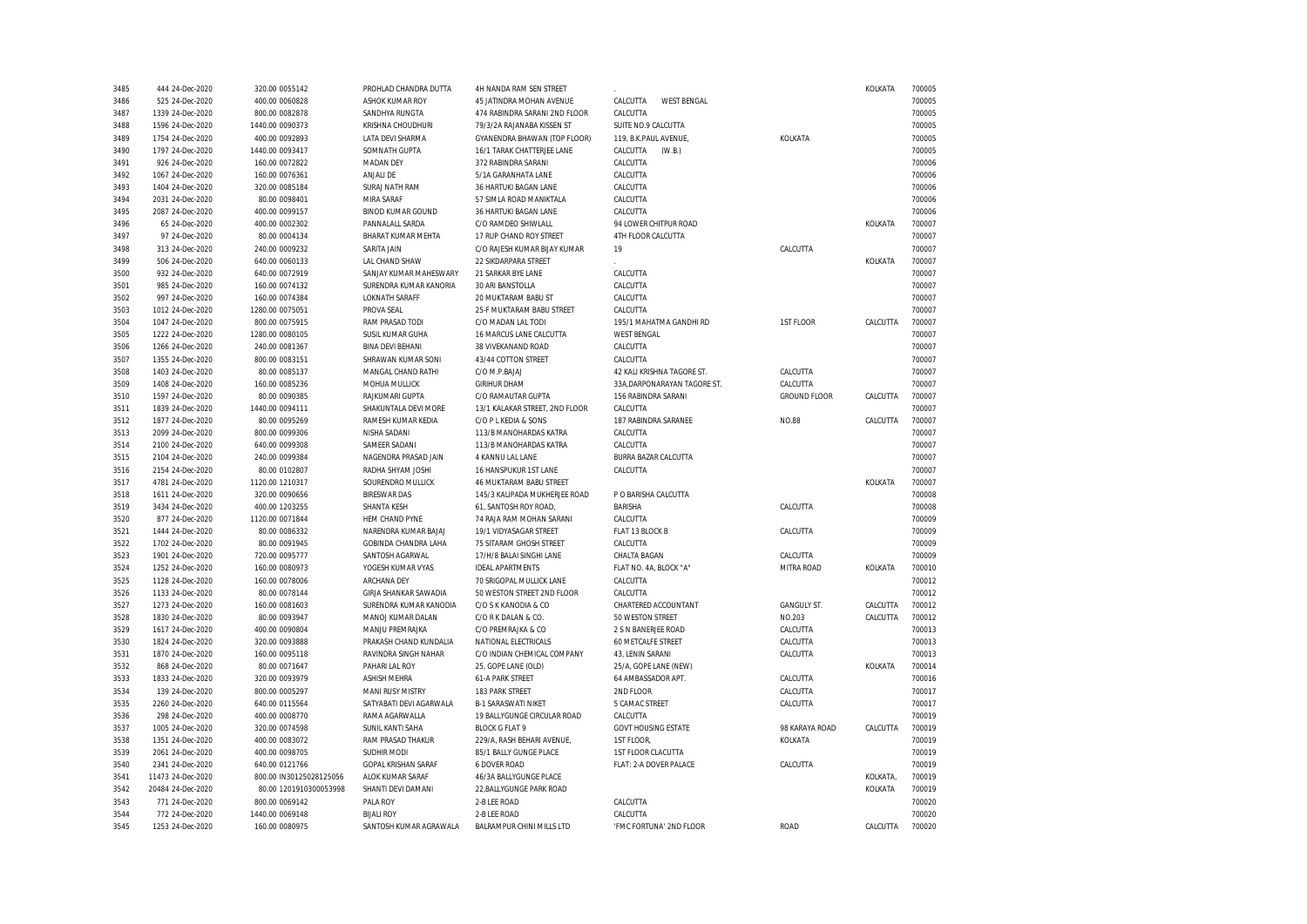| 3546 | 1289 24-Dec-2020  | 1120.00 0081944         | ARCHANA TODI                                      | 225D ACHARYYA JAGADISH CHANDRA | <b>BOSE ROAD</b>                  | CALCUTTA                        |          | 700020 |
|------|-------------------|-------------------------|---------------------------------------------------|--------------------------------|-----------------------------------|---------------------------------|----------|--------|
| 3547 | 1399 24-Dec-2020  | 1120.00 0084599         | RAM KARAN GUPTA                                   | 9 MULLEN STREET                | 3RD FLOOR FLAT NO.8               | CALCUTTA                        |          | 700020 |
| 3548 | 1646 24-Dec-2020  | 1440.00 0091130         | RAVINDER UMMAT                                    | 8 ASHUTOSH MUKHERJEE ROAD      | CALCUTTA                          |                                 |          | 700020 |
| 3549 | 1835 24-Dec-2020  | 1040.00 0094007         | KRISHNA KUMAR SURANA                              | 7A CHOWRINGEE TERRACE          | CALCUTTA                          |                                 |          | 700020 |
| 3550 | 2169 24-Dec-2020  | 800.00 0104897          | AMRITLAL JAGANNATH PARKHANI 34-A DR RAJENDRA ROAD |                                | CALCUTTA                          |                                 |          | 700020 |
| 3551 | 21011 24-Dec-2020 | 800.00 1202770000032557 | <b>INDIRA HARIANI</b>                             | 35/13, PADDAPUKUR ROAD         |                                   |                                 | KOLKATA  | 700020 |
| 3552 | 1230 24-Dec-2020  | 1280.00 0080500         | <b>JHAVERI</b>                                    | 1-B MAHAVIR                    | 95 BAKUL BAGAN ROAD               | CALCUTTA                        |          | 700025 |
| 3553 | 1638 24-Dec-2020  | 160.00 0091014          | REKHA J SHAH                                      | 7 ASHU BISWAS ROAD,            | 1ST FLOOR,                        | KOLKATA                         |          | 700025 |
| 3554 | 1632 24-Dec-2020  | 160.00 0090963          | SHAKUNTALA DEVI MALAWAT                           | KAMAL-KUNJ                     | 15/2C CHETLA ROAD                 | CALCUTTA                        |          | 700027 |
| 3555 | 1674 24-Dec-2020  | 1440.00 0091543         | <b>USHA JAJODIA</b>                               | "ANUGRAH" 3RD FLOOR            | 9 NEW ROAD ALIPORE                | CALCUTTA                        |          | 700027 |
| 3556 | 1700 24-Dec-2020  | 80.00 0091919           | BRAHMSAROOP AGGARWAL                              | 5/1A BELVEDERE ROAD            | KOLKATA                           |                                 |          | 700027 |
| 3557 | 1706 24-Dec-2020  | 80.00 0092050           | GIRIRAJ CHITLANGIA                                | 30 B, JUDGES COURT ROAD        | 3RD FLOOR, FLAT NO. 3a,           | KOLKATA                         |          | 700027 |
| 3558 | 512 24-Dec-2020   | 160.00 0060413          | SUBHAS KUMAR BANERJEE                             | 8/9 DIGLA ROAD DUM DUM PO      |                                   |                                 | KOLKATA  | 700028 |
| 3559 | 1044 24-Dec-2020  | 800.00 0075885          | SHREE PRAKASH CHHAWCHHARIA P/382/1 KEYATALA LANE  |                                | CALCUTTA                          |                                 |          | 700029 |
| 3560 | 1776 24-Dec-2020  | 1040.00 0093174         | SNIGDHA ROY                                       | P-142 LAKE ROAD                | CALCUTTA                          |                                 |          | 700029 |
|      |                   |                         | KAWNA CHATTERJEE                                  | 76A LAKE VIEW ROAD             | SARAT BOSE ROAD                   | <b>CIRCUS AVENUE</b>            | KOLKATA  | 700029 |
| 3561 | 5227 24-Dec-2020  | 560.00 1211464          | RAJE VARMA                                        | 7 CENTRAL PARK                 | FLAT 4-B & C                      | <b>JADAVPUR</b>                 | CALCUTTA | 700032 |
| 3562 | 1187 24-Dec-2020  | 400.00 0079292          |                                                   |                                |                                   |                                 |          |        |
| 3563 | 878 24-Dec-2020   | 320.00 0071937          | SHEELA GUPTA                                      | C/O. DR. D.K. ROY CHOUDHURY    | 48/22/4, SWISS PARK               | KOLKATA (WEST BENGAL)           |          | 700033 |
| 3564 | 14483 24-Dec-2020 | 160.00 IN30198310191506 | RAJ KISHORE GUPTA                                 | 60/138, HARIPADA DUTTA LANE,   | JADAVPUR,                         |                                 | (W.B.)   | 700033 |
| 3565 | 268 24-Dec-2020   | 160.00 0008171          | SANDEEP KUMAR SRIVASTAVA                          | 'CHHAYA KUNJ'                  | A/29 LAKE VIEW PARK               | BONHOOGHLY CALCUTTA             |          | 700035 |
| 3566 | 2216 24-Dec-2020  | 640.00 0110607          | MANMOHAN SINGH                                    | 83/1 BARNI PARA LANE           | CALCUTTA                          |                                 |          | 700035 |
| 3567 | 234 24-Dec-2020   | 480.00 0007090          | SURJYA NATH BANERJEE                              | 9 RAJKUMAR MUKHERJEE ROAD      |                                   |                                 | KOLKATA  | 700036 |
| 3568 | 1780 24-Dec-2020  | 1120.00 0093202         | <b>ASOK PAUL</b>                                  | 85 INDRA BISWAS ROAD           | CALCUTTA                          |                                 |          | 700037 |
| 3569 | 277 24-Dec-2020   | 80.00 0008401           | JATINDER SINGH PAUL                               | 2-2D AWAS                      | 35 & 36 S N ROY ROAD              | CALCUTTA                        |          | 700038 |
| 3570 | 3372 24-Dec-2020  | 1120.00 1202637         | <b>GAYATRI BANERJEE</b>                           | MANIPUSHPAK APARTMENT          | 1ST FLOOR, FLAT NO. 1,            | 147 LAKE GARDENS                | KOLKATA  | 700045 |
| 3571 | 2020 24-Dec-2020  | 400.00 0098088          | <b>SUDEB BARUA</b>                                | 40/1 BAISHNAB GHATA ROAD       | P.O. NAKTALA CALCUTTA             |                                 |          | 700047 |
| 3572 | 138 24-Dec-2020   | 400.00 0005256          | <b>GAUTAM SEN</b>                                 | 66 GOLA GHATA ROAD             | SREE BHUMI CALCUTTA               |                                 |          | 700048 |
| 3573 | 917 24-Dec-2020   | 160.00 0072724          | INDERCHAND AGARWALA                               | IST FLOOR, B-BLOCK             | V.I.P.TERRACE                     | 618. DHAKIN DHARI ROAD CALCUTTA |          | 700048 |
| 3575 | 1205 24-Dec-2020  | 320.00 0079709          | <b>SIKHA DAS</b>                                  | 176 A P C ROY ROAD             | AJODHYA NAGAR BIRATI              | CALCUTTA                        |          | 700051 |
| 3576 | 1872 24-Dec-2020  | 80.00 0095173           | ANUP AGARWAL                                      | 74 TOLLYGUNJE CIRCULAR ROAD    | NEW ALIPUR, CALCUTTA              |                                 |          | 700053 |
| 3577 | 2082 24-Dec-2020  | 400.00 0099033          | PAYAL MODI                                        | 457 NEW ALIPORE BLOCK-K        | 1ST FLOOR CALCUTTA                |                                 |          | 700053 |
| 3578 | 2091 24-Dec-2020  | 80.00 0099192           | RANJANA MODI                                      | 457 NEW ALIPORE BLOCK K        | 1ST FLOOR CALCUTTA                |                                 |          | 700053 |
| 3579 | 7632 24-Dec-2020  | 160.00 IN30036020201919 | RAMAWTAR BAJAJ                                    | 36 TOLLYGUNGE CIRCULAR ROAD    | <b>BLOCK B 3RD FLOOR</b>          | FLAT NO 3                       | KOLKATA  | 700053 |
| 3580 | 1139 24-Dec-2020  | 800.00 0078251          | PREM NATH PATHAK                                  | 103/3 NARKELDANGA MAIN ROAD    | CALCUTTA                          |                                 |          | 700054 |
| 3581 | 1675 24-Dec-2020  | 160.00 0091569          | MAHESH KUMAR MINDIA                               | 10 DHAN DEVI KHANNA ROAD       | 3RD FLOOR                         | CALCUTTA                        |          | 700054 |
| 3582 | 1112 24-Dec-2020  | 960.00 0077667          | RADHA NATH NANDY                                  | 572 JESSORE ROAD               | CALCUTTA                          |                                 |          | 700055 |
| 3583 | 1282 24-Dec-2020  | 80.00 0081814           | ASHOK KUMAR SULTANIA                              | 123, BANGUR AVENUE             | BLOCK - C                         | KOLKATA                         |          | 700055 |
| 3584 | 1516 24-Dec-2020  | 400.00 0088509          | <b>TANMOY BANERJEE</b>                            | PRAVAS-TIRTHA ELIAS ROAD       | CALCUTTA                          |                                 |          | 700058 |
| 3585 | 1831 24-Dec-2020  | 960.00 0093954          | SUMAN HARLALKA                                    | <b>SHANTI NIWAS</b>            | BF-50                             | SECTOR-1 SALT LAKE CITY KOLKATA |          | 700064 |
| 3586 | 2274 24-Dec-2020  | 800.00 0116307          | <b>DIPTI BIKASH SEN</b>                           | AD-75 1ST AVENUE               | SALT LAKE CITY CALCUTTA           |                                 |          | 700064 |
| 3587 | 5002 24-Dec-2020  | 1200.00 1211146         | PAPIA BASU                                        | <b>BLOCK AE-785</b>            | SECTOR-I                          | SALT LAKE CITY                  | KOLKATA  | 700064 |
| 3588 | 1261 24-Dec-2020  | 160.00 0081121          | KUSUM LOHIA                                       | SUN CITY COMPLEX BLOCK D       | FLAT 1003,105/1 BIDHAN NAGAR ROAD | ULTADANGA MAIN ROAD KOLKATA     |          | 700067 |
| 3589 | 1834 24-Dec-2020  | 400.00 0093989          | ANIL KUMAR SARAF                                  | C/O SWASTIKA TRADING COMPANY   | 13A/39 ARIFF ROAD                 | CALCUTTA                        |          | 700067 |
| 3590 | 901 24-Dec-2020   | 1280.00 0072480         | <b>NILA BAGCHI</b>                                | 167 JODHPUR PARK               | CALCUTTA                          |                                 |          | 700068 |
| 3591 | 213 24-Dec-2020   | 400.00 0006784          | SOURAV SINHA                                      | C-10 SREE KANAN                | BANSDRONI ROAD CALCUTTA           |                                 |          | 700070 |
| 3592 | 1210 24-Dec-2020  | 80.00 0079799           | <b>GOPAL DAS LAKHOTIA</b>                         | 22B KALI KRISHNA TAGORE STREET | CALCUTTA                          |                                 |          | 700070 |
| 3593 | 1211 24-Dec-2020  | 160.00 0079807          | KAMALA MUNDHRA                                    | C/O SHIV DAS MUNDHRA           | 37 KALI KRISHNA TAGORE STREET     | CALCUTTA                        |          | 700070 |
| 3594 | 1671 24-Dec-2020  | 320.00 0091382          | ARUN KUMAR LADDHA                                 | RUSSELL CHAMBERS               | 6 RUSSELL STREET                  | CALCUTTA                        |          | 700071 |
|      |                   |                         |                                                   |                                |                                   |                                 |          |        |
| 3595 | 1338 24-Dec-2020  | 160.00 0082877          | MALAY RAY                                         | 2/1 GOPAL CHANDRA LANE         | CALCUTTA                          |                                 |          | 700073 |
| 3596 | 1937 24-Dec-2020  | 1200.00 0096340         | SALIM GAZYANI                                     | C/O KALIAR TOBACCO CO          | 103 RABINDRA SARANI               | CALCUTTA                        |          | 700073 |
| 3597 | 2335 24-Dec-2020  | 1200.00 0120768         | MOHAN LAL DIDWANIA                                | 10/1 SYED SALLY LANE           | CALCUTTA                          |                                 |          | 700073 |
| 3598 | 5229 24-Dec-2020  | 160.00 1211471          | <b>SAMAR ROY</b>                                  | 2/1 GOPAL CHANDRA LANE         | CHITTARANJAN AVENUE               |                                 | KOLKATA  | 700073 |
| 3599 | 1745 24-Dec-2020  | 80.00 0092740           | DEBDAS CHATTERJEE                                 | 12 MALL ROAD (K B SARANI)      | 3RD FLOOR DUM DUM                 | CALCUTTA                        |          | 700080 |
| 3600 | 1279 24-Dec-2020  | 1120.00 0081792         | <b>GITA SINHA</b>                                 | C/O SUNIL KUMAR SINHA          | 113/1, LAKE TOWN                  | <b>BLOCK - A</b>                | (WEST    | 700089 |
| 3601 | 1772 24-Dec-2020  | 80.00 0093122           | <b>RENU JAIN</b>                                  | P-129 LAKE TOWN. BLOCK "B"     | CALCUTTA                          |                                 |          | 700089 |
| 3602 | 1771 24-Dec-2020  | 80.00 0093114           | NAND KISHORE BAHETI                               | G 17/6                         | KARUNAMOYEE HOUSING ESTATE        | <b>SALT LAKE</b>                | KOLKATA  | 700091 |
| 3603 | 2156 24-Dec-2020  | 400.00 0103077          | <b>GITA DEVI CHOUDHURY</b>                        | PLOT NO.237, FD-BLOCK          | SALT LAKE SECTOR-III              | CALCUTTA                        |          | 700091 |
| 3604 | 3513 24-Dec-2020  | 800.00 1203859          | <b>BABLY BHATTACHARJEE</b>                        | A/51, BAGHAJATIN               | P.O. REGENT ESTATE                | KOLKATA                         |          | 700092 |
| 3605 | 1723 24-Dec-2020  | 400.00 0092430          | S THIRUVADI                                       | MIG-L-13, 3RD FLOOR            | BRAHMAPUR BADAMTALA 111           | PARGANAS                        | KOLKATA  | 700096 |
| 3606 | 1460 24-Dec-2020  | 400.00 0087002          | VINOD KUMAR RUNGTA                                | ASHADEEP APARTMENT-2           | <b>B-BLOCK FLAT NO A-10</b>       | <b>KANAN KESTOPUR</b>           | KOLKATA  | 700101 |
| 3607 | 1935 24-Dec-2020  | 80.00 0096328           | GANESH KUMAR AGARWAL                              | 8 MAHENDRA NATH ROY LANE       | (DOODHGALI) 3RD FLOOR             | <b>HOWRAH</b>                   |          | 711101 |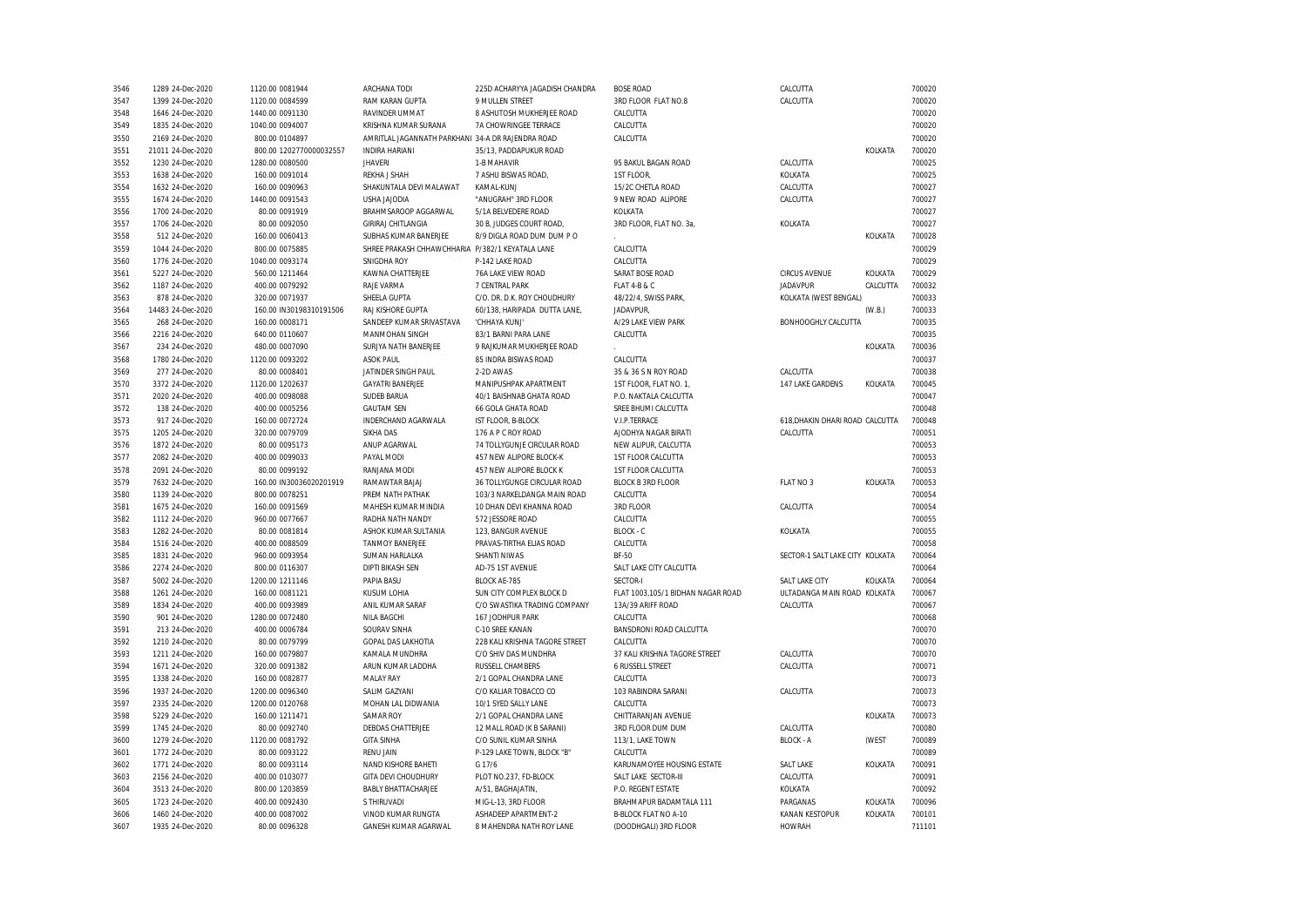|        | 3608 | 1938 24-Dec-2020  | 80.00 0096346             | VINOD KUMAR JAIN                                    | 18, MUKHRAM KANODIA ROAD           | 4TH FLOOR, FLAT NO.-402B                                                 | <b>HOWRAH</b><br>(W.B.)     |                | 711101           |
|--------|------|-------------------|---------------------------|-----------------------------------------------------|------------------------------------|--------------------------------------------------------------------------|-----------------------------|----------------|------------------|
|        | 3609 | 2045 24-Dec-2020  | 400.00 0098556            | <b>BIMAL KUMAR MERTIA</b>                           | 14 WATKINS LANE BLOCK 'C'          | 9TH FLOOR FLAT NO H-1                                                    | <b>HOWRAH</b>               |                | 711101           |
|        | 3610 | 2046 24-Dec-2020  | 1200.00 0098566           | <b>MUKUT PAUL</b>                                   | 4/3 THAKURDAS DUTTA 1ST LANE       | <b>HOWRAH</b>                                                            |                             |                | 711101           |
|        | 3611 | 2047 24-Dec-2020  | 1200.00 0098567           | <b>SUHITA PAUL</b>                                  | 4/3 THAKURDAS DUTTA 1ST LANE       | <b>HOWRAH</b>                                                            |                             |                | 711101           |
|        | 3612 | 1752 24-Dec-2020  | 160.00 0092885            | SHIV KUMAR RATHI                                    | 138 G T ROAD (SOUTH)               | 502 SREE APPARTMENT                                                      | <b>HOWRAH</b>               |                | 711102           |
|        | 3613 | 1554 24-Dec-2020  | 800.00 0089614            | SHYAM PADA DAS                                      | 45/20/1 B.G.ROAD                   | P.O. BOTANIC GARDEN                                                      | <b>HOWRAH</b>               |                | 711103           |
|        | 3614 | 1911 24-Dec-2020  | 640.00 0095937            | DURGA DEVI AGARWAL                                  | 26 LAL BEHARI BOSE LANE            | SALKIA, HOWRAH                                                           |                             |                | 711106           |
|        | 3615 | 2093 24-Dec-2020  | 80.00 0099224             | PRADIP KUMAR KARAR                                  | 22 BHAIRAB GHATAK LANE             | SALKIA HOWRAH                                                            |                             |                | 711106           |
|        | 3616 | 7473 24-Dec-2020  | 1120.00 IN30032710360975  | RATAN LAL KANODIA                                   | 101, SRI AUROBINDA RD.             | SALKIA                                                                   | NEAR HAROGUNJ BAZAR HOWRAH  |                | 711106           |
|        | 3617 | 2183 24-Dec-2020  | 880.00 0105734            | AMIYA KUMAR NANDY                                   | 179, KANAKSHALLY ROAD              | CHINSURA                                                                 | DIST HOOGHLY(W.B)           |                | 712101           |
|        | 3618 | 1521 24-Dec-2020  | 480.00 0088744            | SASANKA SEKHAR DE                                   | <b>HOOGHLY GHAT</b>                | PO & DT HOOGHLY                                                          |                             |                | 712103           |
|        | 3619 | 3297 24-Dec-2020  | 160.00 1201676            | PRAMILA MANDAL                                      | C/O S M SIL. "SANTINIKETAN"        | JORA SHIV MANDIR LANE                                                    | JAGUDASPARA P. O            | HOOGHLY.       | 712103           |
|        | 3620 | 846 24-Dec-2020   | 320.00 0071242            | PALASH SARKAR                                       | 10/7 M L GARDEN LANE               | P O KONNAGAR                                                             | <b>DIST HOOGHLY</b>         |                | 712235           |
|        | 3621 | 1411 24-Dec-2020  | 400.00 0085318            | MAHABIR PRASAD PASARI                               | VIVEKANANDA ROAD                   | <b>BANGUR PARK</b>                                                       | <b>RISHRA</b>               | (W.B)          | 712248           |
|        | 3622 | 4806 24-Dec-2020  | 1440.00 1210505           | PRADEEP KUMAR BAGARIA                               | 89/277-278                         | <b>BANGUR PARK</b>                                                       | <b>RISHRA</b>               | HOOGHLY        | 712248           |
|        | 3623 | 1936 24-Dec-2020  | 960.00 0096337            | <b>GIRISH BHUTORIA</b>                              | C/O K KUMAR & CO                   | 11, MITHA PUKUR ROAD                                                     | P.O. BURDWAN                |                | 713104           |
|        | 3624 | 1854 24-Dec-2020  | 320.00 0094680            | RANJIT KUMAR AGARWALA                               | C/O JAI GURU MANOHAR BASTRALYA     | NO. 14 C R ROAD                                                          | P.O. RANIGANJ               |                | 713347           |
|        | 3625 | 1861 24-Dec-2020  | 320.00 0094964            | SWAROOP SARAYAN                                     | C/O JAI GURU MANOHAR BASTRALYA     | NO 14 C R ROAD                                                           | P O RANIGANJ<br>(W.B.)      |                | 713347           |
|        |      |                   |                           |                                                     |                                    |                                                                          |                             |                |                  |
|        | 3626 | 1959 24-Dec-2020  | 160.00 0096808            | MOHIT RAJGARIA                                      | C/O SURESH KUMAR RAJGARIA          | J. L. NEHRU ROAD                                                         | RANIGANJ                    |                | 713347<br>723101 |
|        | 3627 | 3472 24-Dec-2020  | 800.00 1203532            | CHANDRA KANTA MALL                                  | SHREE BALAJEE FOOD PRODUCTS        | <b>B B DAS ROAD</b>                                                      | PURULIA                     |                |                  |
|        | 3628 | 29747 24-Dec-2020 | 160.00 1208870011413012   | <b>BHASKAR PATHAK</b>                               | SO SHIBKINKAR PATHAK METELA        | METELA METALA BIRBHUM WEST                                               | <b>BENGAL 731123</b>        | <b>BIRBHUM</b> | 731123           |
|        | 3629 | 1295 24-Dec-2020  | 1280.00 0082005           | NIHARENDU BAL                                       | <b>NUTAN PARA</b>                  | PO JALPAIGURI                                                            |                             |                | 735101           |
|        | 3630 | 2043 24-Dec-2020  | 400.00 0098512            | BHAWANI SHANKAR TOSANIWAL C/O SUNSHINE ROLLER FLOUR |                                    | MILLS (P) LTD                                                            | P.O. BETHUADAHARI           | (W.B.)         | 741126           |
|        | 3631 | 1377 24-Dec-2020  | 160.00 0083714            | SANDHYARANI SAMANT                                  | 265/1668-E SASTRINAGAR UNIT-4      | BHUBANESWAR                                                              |                             |                | 751001           |
|        | 3632 | 1269 24-Dec-2020  | 80.00 0081428             | <b>BADRI NARAYAN SAHA</b>                           | C/O DR.A.K.ROY                     | <b>FRIENDS COLONY</b>                                                    | GAMADIA                     | ORISSA         | 753001           |
|        | 3633 | 14854 24-Dec-2020 | 80.00 IN30220110768323    | SOUDAMINI DHAL                                      | W / O - NIRMAL KUMAR NAYAK         | C / O - GOVT. HOSPITAL                                                   | CHAMPUA                     | KEONJHAR       | 758035           |
|        | 3634 | 1904 24-Dec-2020  | 80.00 0095852             | SAKUNTALA AGARWAL                                   | P.O. BHAWANI PATNA                 | DIST. KALAHANDI                                                          | ORISSA                      |                | 766001           |
|        | 3635 | 1265 24-Dec-2020  | 160.00 0081359            | NEETA AGRAWAL                                       | C/O GHANSYAM DAS AGRAWAL           | AT/P O RAJGANG PUR                                                       | ORISSA                      |                | 770017           |
|        | 3636 | 850 24-Dec-2020   | 960.00 0071266            | KALYANI DATTA                                       | C/O MR NIRMAL KANTI DATTA          | TERRACE                                                                  | SHILLONG                    | MEGHALAYA      | 793004           |
|        | 3637 | 165 24-Dec-2020   | 240.00 0005871            | RENU DEVI KHEMKA                                    | C/O M/S THAKUR PRASAD KHEMKA       | POST BARHIYA                                                             | DIST.-LAKHISARAI BIHAR      |                | 811302           |
|        | 3638 | 2048 24-Dec-2020  | 80.00 0098572             | PRAMOD DAYAL RUNGTA                                 | C/O P D RUNGTA & CO.               | RADHA RANI SINHA ROAD                                                    | <b>BHAGALPUR</b>            |                | 812001           |
|        | 3639 | 1648 24-Dec-2020  | 800.00 0091147            | SUSHMA GUTGUTIA                                     | S R K MILLS                        | <b>BHULI ROAD</b>                                                        | P O DHANBAD<br><b>BIHAR</b> |                | 826001           |
|        | 3640 | 1649 24-Dec-2020  | 800.00 0091148            | SUSHMA GUTGUTIA                                     | <b>S R K MILLS</b>                 | <b>BHULI ROAD</b>                                                        | <b>BIHAR</b><br>DHANBAD     |                | 826001           |
|        | 3641 | 238 24-Dec-2020   | 1280.00 0007219           | PUNAM KUMAR BHUPATRAY                               | C/O BHARAT INVESTMENTS             | MAIN ROAD BISTUPUR                                                       | <b>JAMSHEDPUR</b>           |                | 831001           |
|        | 3642 | 1795 24-Dec-2020  | 400.00 0093408            | DINESH KUMAR DALMIA                                 | C/O HIRA LAL MODI                  | <b>EAST MARKET ROAD</b>                                                  | UPPER BAZAR, RANCHI         |                | 834001           |
|        | 3643 | 1990 24-Dec-2020  | 80.00 0097385             | <b>BABITA JAIN</b>                                  | 102 PARAS APARTMENTS               | IST FLOOR, KUTCHARY ROAD                                                 | RANCHI                      |                | 834001           |
|        | 3644 | 767 24-Dec-2020   | 80.00 0069042             | AGARWALA                                            | XX                                 |                                                                          |                             |                | 999999           |
|        | 3645 | 770 24-Dec-2020   | 80.00 0069129             | KANTA PRASAD CHANGOIWALA                            | XX                                 |                                                                          |                             |                | 999999           |
|        | 3648 | 1064 24-Dec-2020  | 3840.00 0076214           | AMIYA VARDHAN JAIN                                  | C/O MEDICURE LABORATORIES          | P BOX-51 PREM NAGAR                                                      | SATNA<br>MP                 |                | 485001           |
|        | 3649 | 1088 24-Dec-2020  | 23806.00 0076984          | <b>ISITA GHOSH</b>                                  | C/O MRS J GHOSH                    | ANU SRI VIDYASAGAR ROAD                                                  | PREMBAZAR                   | 1 W BENGAL     | 700000           |
|        | 3650 | 3271 24-Dec-2020  | 80.00 1201353             | SURENDER KUMAR GUPTA                                | I-7/24 2ND FLOOR                   | SECTOR 16                                                                | <b>ROHINI</b>               | DELHI          | 110089           |
|        | 3651 | 2064 24-Dec-2020  | 240.00 0098723            | <b>RITA ARORA</b>                                   | W.G.-180 ISLAM GANJ                | NEAR ALI MOHALLA PULI                                                    | <b>JALANDHAR CITY</b>       |                | 144001           |
| 737439 |      | 12360 24-Dec-2020 | 2560.00 IN30143610255742  | NIKUS KUMAR SARKAR                                  | 73/C                               | SHYAMAPRASAD MUKHERJI ROAD                                               |                             | KOLKATA        | 700026           |
| 737478 |      | 880 24-Dec-2020   | 640.00 0071982            | E KOTESWARA RAO                                     | FLAT NO. 103 G-1. BVR APARTMENT    | SRINIDHI LAYOUT                                                          | VIDYARANYAPURA              | BANGALORE      | 560097           |
| 737491 |      | 1548 24-Dec-2020  | 1040.00 0089543           | HARSHABEN BANSILAL SHAH                             | VIMA-VILLA                         | 11 JAIN MERCHANTS SOCIETY                                                | AHMEDABAD                   |                | 380007           |
| 737492 |      | 1574 24-Dec-2020  | 160.00 0090068            | OM PARKASH TANEJA                                   | D-349 DEFENCE COLONY               | NEW DELHI                                                                |                             |                | 110024           |
| 964521 |      | 3192 24-Dec-2020  | 1360.00 1101032           | JITENDRA KAPILROY BHATT                             | "SAMIR"                            | BEHIND GANGA NAGAR                                                       | <b>GOTRI BARODA</b>         |                | 390021           |
| 964524 |      | 3393 24-Dec-2020  | 3280.00 1202798           | <b>INDRA GULATI</b>                                 | C-588, DEFENCE COLONY              | NEW DELHI                                                                |                             |                | 110000           |
| 964532 |      | 3719 24-Dec-2020  | 80.00 1205082             | <b>AJAY AJMANI</b>                                  | WZ-108 A/I                         | <b>BASAI DARAPUR</b>                                                     | <b>MOTI NAGAR</b>           | NEW DELHI      | 110015           |
| 964630 |      | 8858 24-Dec-2020  | 7302.00 IN30051319819336  | MURALI KRISHNA WARIER                               |                                    | PENT HOUSE VARS CASA CERISE 1ST MAIN PAI LAYOUT OLD MADRAS ROAD OPPOSITE | <b>BAKERY</b>               | KARNATAKA      | 560016           |
|        |      | 8926 24-Dec-2020  | 4000.00 IN30051321707599  | CHANDRAKANT PARAB                                   | 235/237 RAMAN SMRUTI               | 1ST FLOOR                                                                | RN 3 V P ROAD               | MAHARASHT      | 400004           |
| 964632 |      | 9390 24-Dec-2020  | 73.00 IN30068510333037    |                                                     | NEELAM AJMANI                      | WZ 108A/I, BASAI DARAPUR                                                 | MOTI NAGAR, N               | NEW DELHI      | 110015           |
| 964639 |      |                   |                           | AJAY KUMAR AJMANI                                   |                                    |                                                                          |                             |                | 401105           |
| 964648 |      | 10216 24-Dec-2020 | 2960.00 IN30090710478225  | CHITALIA DHIRAJALAL                                 | 205, SAIGIRI APPT,                 | SAI BABA NAGAR, NAVGHAR X ROAD 4,                                        | BHAYANDAR (E)               | DIST. THANE    |                  |
| 964663 |      | 11504 24-Dec-2020 | 10832.00 IN30125028938837 | KAMAL BHUPENDRA MAKATI                              | C/G/2                              | <b>AWAS REGENCY</b>                                                      | NEAR ECC FLATS KADMA R      |                | 831005           |
| 964686 |      | 14614 24-Dec-2020 | 800.00 IN30210510142283   | MANAS KANTI DUTTA                                   | VILL.+P.O. KODALIA                 | WARD NO. 2 SONARPUR                                                      | CHAKRABORTY ROAD            | KOLKATA        | 700146           |
| 964705 |      | 18148 24-Dec-2020 | 380.00 IN30327010809114   | ROHIT JAYANT KANGO                                  | HADI AHMAD AL KHATIB FLAT A809     | 685 IMPZ DUBAI TECOM                                                     | 685001458 P O BOX           | UAE            | 999999           |
| 964708 |      | 18496 24-Dec-2020 | 800.00 IN30429512860687   | BHATT RENUKABEN A                                   | 11, KAMAL PARK SOCIETY             | <b>B/H G E B OFFICE</b>                                                  | RACE COURCE CIRCLE          | <b>BARODA</b>  | 390007           |
| 737467 |      | 468 24-Dec-2020   | 800.00 0056543            | SHANKAR VAMAN JOGLEKAR                              | 33 JAYAS CO-OP HOUSING SOCIETY LTD | JAYAPRAKASH NAGAR                                                        | OPP MUNICIPAL SCHOOL        | EAST           | 400063           |
| 964509 |      | 2681 24-Dec-2020  | 2240.00 0327324           | VISARIA MORARJI KHERAJ                              | HEMA CO-OPERATIVE HOUSING SOCIETY  | BLOCK 9 PLOT NO 353/B38 VALLABH BAUG LANE                                | GHATKOPAR                   | BOMBAY 77      | 400000           |
| 964513 |      | 2794 24-Dec-2020  | 400.00 0335841            | SATISHKUMAR AGARWAL                                 | 21/4 MULUND COLONY                 | POWAI CHOWK BOMBAY                                                       |                             |                | 400082           |
| 964588 |      | 5689 24-Dec-2020  | 14020.00 IN30011810420526 | <b>RAM DULARI</b>                                   | 15/60                              |                                                                          | PUNJABI BAGH                | NEW DELHI      | 110026           |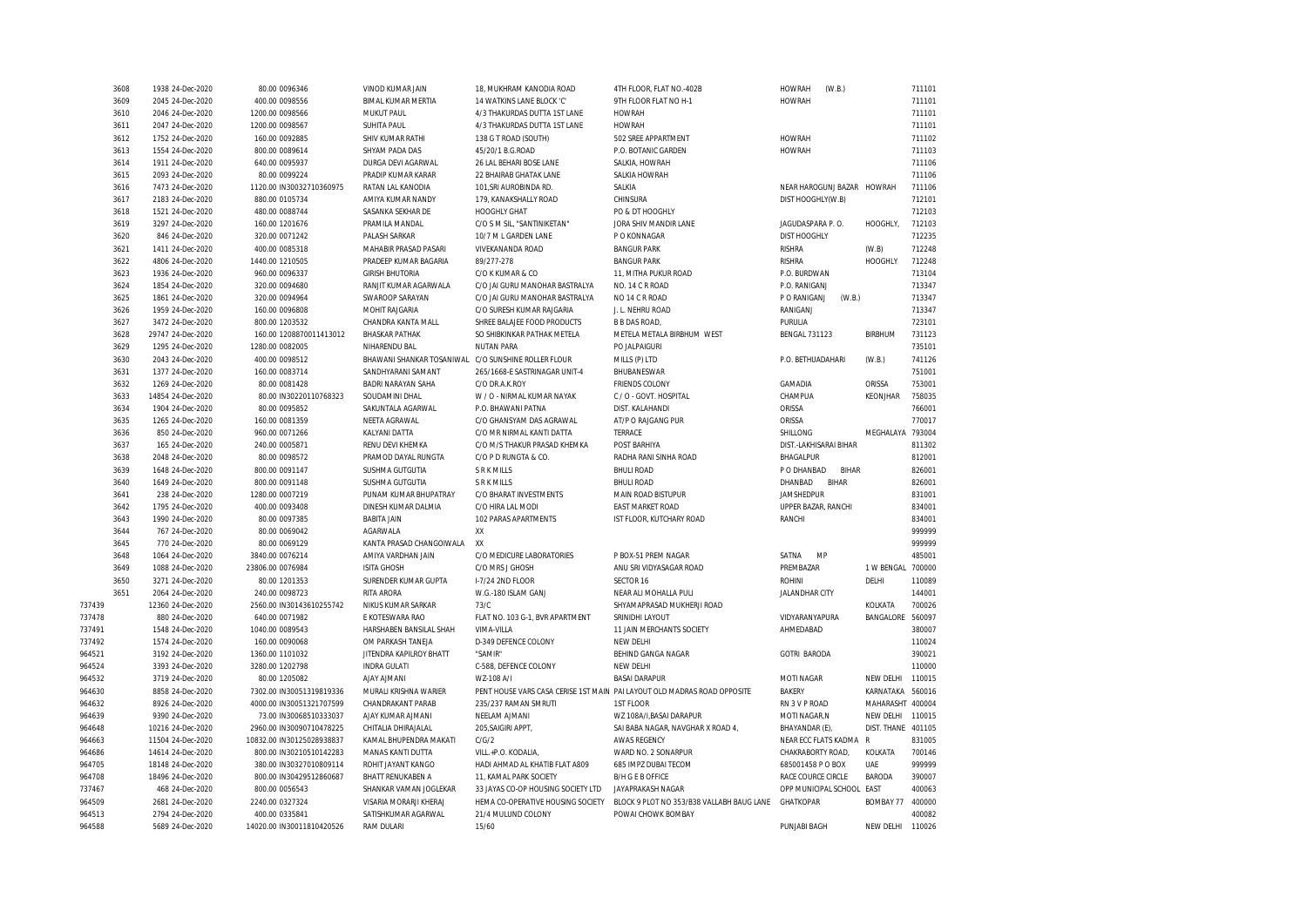| 964602           | 6490 24-Dec-2020                      | 80.00 IN30020610843884   | RADHEY SHYAM SHARMA                    | $A - 34$                           | PART - I                            | GUJRANWALA TOWN             | DELHI             | 110033 |
|------------------|---------------------------------------|--------------------------|----------------------------------------|------------------------------------|-------------------------------------|-----------------------------|-------------------|--------|
| 964605           | 7160 24-Dec-2020                      | 9455.00 IN30022210035439 | SANWAL RAM NANGALIA                    | 7, RAMLOCHAN MULLICK STREET        | 2ND FLOOR                           | CALCUTTA                    |                   | 700007 |
| 964629           | 8736 24-Dec-2020                      | 800.00 IN30051314558837  | DAVE MANCHHAGAURI NANDLAL MAHESH 23/35 |                                    | NEW JAGNATH PLOT                    | <b>RAJKOT</b>               | GUJARAT           | 360001 |
| 964638           | 9389 24-Dec-2020                      | 73.00 IN30068510333029   | <b>AJAY AJMANI</b>                     | NEELAM AJMANI                      | WZ 108A/I, BASAI DARAPUR            | MOTI NAGAR, N               | DELHI             | 110015 |
| 964675           | 12386 24-Dec-2020                     | 5157.00 IN30144480048716 | RAJAGOPAL SRINIVASAN                   | FLAT I D SOUTH BAY TERRACE         | NO.5, FIRST MAIN ROAD               | GANDHI NAGAR, ADYAR         | CHENNAI           | 600020 |
| 964678           | 13992 24-Dec-2020                     | 400.00 IN30163740193606  | SHUNMUGAM S                            | 955.                               | POONAMALLEE HIGH ROAD               | CHENNAI                     |                   | 600084 |
| 964682           | 14172 24-Dec-2020                     | 80.00 IN30176610061467   | RAJINDER KUMAR GUPTA                   | A - 139.                           | <b>HARI NAGAR</b>                   | <b>CLOCK TOWER</b>          | NEW DELHI         | 110064 |
| 964697           | 15590 24-Dec-2020                     | 400.00 IN30267932776515  | KANTA DEVI LOHIA                       | V I P TOWERS SREEBHUMI 80          | <b>GOLAGHATA ROAD</b>               | <b>BL B FLAT ID</b>         | KOLKATA           | 700048 |
| 964713           | 20654 24-Dec-2020                     | 80.00 1202060000638120   | PRITY MUNDHRA                          | $\mathbf{1}$                       | KUNDAN BI LANE                      | <b>BALLY LILUIA</b>         | <b>HOWRAH</b>     | 711204 |
| 737433           | 12346 24-Dec-2020                     | 80.00 IN30143610073208   | <b>NAVNEET KAUR</b>                    | WZ 10 A 2ND FLOOR                  | STREET-1 SHIVNAGAR                  | <b>JAIL ROAD</b>            | <b>NEW DELHI</b>  | 110058 |
| 737443           | 12378 24-Dec-2020                     | 5184.00 IN30143610710708 | PRABHU DAYAL MEHTA                     | Y/75                               | <b>HAUZ KHAS</b>                    |                             | NEW DELHI         | 110016 |
| 737463           | 10 24-Dec-2020                        | 10069.00 0000366         | <b>DEVI DITTA MAL</b>                  | BLOCK NO 18 QR NO 20               | MOTINAGAR                           | NAJAFGARH RD                | NEW DELHI         | 110015 |
| 737466           | 362 24-Dec-2020                       | 800.00 0050665           | CHAMANLAL SACHDEVA                     | 118, LAWYERS' CHAMBER              | HIGH COURT OF DELHI                 | SHER SHAH ROAD              | NEW DELHI         | 110003 |
| 737474           | 737 24-Dec-2020                       | 4089.00 0068100          | CHANDAPPAIYER SUBBA RAO                | 748, 33 CROSS IV BLOCK             | JAYANAGAR                           | BANGALORE                   |                   | 560011 |
| 737481           | 970 24-Dec-2020                       | 160.00 0073737           | PAWAN KUMAR BHALLA                     | FLAT 169 POCKET-SD SFS HIG         | DDA FLATS TOWER APARTMENTS          | PITAM PURA DELHI            |                   | 110000 |
| 737482           | 994 24-Dec-2020                       | 160.00 0074348           | SHYAM SUNDER AGARWALA                  | 4 B B D BAGH EAST                  | 102 STEPHEN HOUSE 6TH FLOOR         | CALCUTTA                    |                   | 700001 |
| 964508           | 2649 24-Dec-2020                      | 3840.00 0324203          | P A KRISHNA MURTHY                     | 414 7TH MAIN ROAD                  | <b>ISRO LAYOUT</b>                  | BANGALORE                   |                   | 560078 |
| 964589           | 5745 24-Dec-2020                      | 2400.00 IN30011810927623 | MONI MITTAL                            | $C$ $7/10$                         | MITTAL BHAWAN                       | RANA PRATAP BAGH            | DELHI             | 110007 |
| 964591           | 5860 24-Dec-2020                      | 1040.00 IN30011811639143 | NEERJA SHUKLA                          | 2449                               | PUNJABI BASTI                       | SUBZI MANDI                 | DELHI             | 110007 |
| 964597           | 6470 24-Dec-2020                      | 160.00 IN30020610489845  | SURJIT SINGH ALAGH                     | C5/5                               | <b>IIIRD FLOOR</b>                  | <b>KRISHNA NAGAR</b>        | DELHI             | 110051 |
|                  | 7788 24-Dec-2020                      | 80.00 IN30039412551718   | <b>GANESH CHANDER DUTTA</b>            | $F-228$                            | <b>KARAM PURA</b>                   |                             | NEW DELHI         | 110015 |
| 964618           | 7802 24-Dec-2020                      | 80.00 IN30039414470679   | <b>SUMITA DUTTA</b>                    | F 228                              | <b>KARAM PURA</b>                   |                             | NEW DELHI         | 110015 |
| 964620           |                                       | 1203.00 IN30051320648887 | <b>ASHER</b>                           | DAMODAR ANANDJI BLDG 3RD FLOOR     |                                     | NR GPO MUMBAI               |                   | 400001 |
| 964631<br>964647 | 8881 24-Dec-2020<br>10203 24-Dec-2020 | 1200.00 IN30088814955632 | RASHNA ROHINTON SHROFF                 | <b>GULSHAN TERRACE 5TH FLOOR</b>   | 66 VAJU KOTAK MARG FORT<br>9TH ROAD | DADAR                       | RA<br>MUMBAI      | 400014 |
| 964683           | 14195 24-Dec-2020                     | 4381.00 IN30177410514416 | MUKAND LAL BHATIA                      | H NO 335                           | SECTOR-15                           |                             | FARIDABAD         | 121007 |
|                  |                                       |                          |                                        |                                    |                                     |                             |                   |        |
| 964704           | 18109 24-Dec-2020                     | 148.00 IN30318110076808  | DALMIA ENTERPRISES PVT LTD             | 21, R.N. MUKHERJEE ROAD            | KOLKATA                             |                             |                   | 700001 |
| 737472           | 629 24-Dec-2020                       | 2400.00 0065199          | MANJU DEVI BAGARIA                     | 165 CHITTARANJAN AVENUE            | CALCUTTA 7                          |                             |                   | 700000 |
| 737500           | 1883 24-Dec-2020                      | 6140.00 0095446          | C RAJESWARI                            | NO.1. II MAIN ROAD                 | R.K.NAGAR                           | CHENNAI                     |                   | 600028 |
| 964511           | 2742 24-Dec-2020                      | 2400.00 0332494          | RASHIDA A H FANCY                      | FANCY FLAT NO 8 3RD FLOOR          | 322 VICTORIA GARDEN ROAD            | <b>BYCULLA</b>              | <b>BOMBAY 8</b>   | 400000 |
| 964582           | 5411 24-Dec-2020                      | 1280.00 IN30002011565885 | <b>GEETA MEHTA</b>                     | 54 NEW NEELKAMAL SOCIETY           | PLOT NO 4 PADAM TEKRI               | PEDDER ROAD                 | MUMBAI            | 400026 |
| 964608           | 7241 24-Dec-2020                      | 640.00 IN30023912899439  | <b>BHANDA RY</b>                       | SRI HARIPRASAD                     | MATADAKANI CROSS ROAD               | <b>ASHOK NAGAR</b>          | KARNATAKA         | 575006 |
| 964659           | 10785 24-Dec-2020                     | 160.00 IN30114310772724  | SANTOSH BALA ANAND                     | C 402 PRAGJYOTISHPUR APTT          | PLOT NO 7 SECTOR 10                 | <b>DWARKA</b>               | DELHI             | 110075 |
| 964690           | 14940 24-Dec-2020                     | 1200.00 IN30226910753083 | SARITA KUMARI SINHA                    | KRISHNA NIWAS,                     | BACK OF MAHALAXMI NIWAS,            | VIDYAPURI KANKARBAGH, PATNA |                   | 800020 |
| 964694           | 15356 24-Dec-2020                     | 800.00 IN30260310098195  | SUDHIR D KAMATH                        | DOOR NO 6-6/11                     | AKASH B-11TH CROSS ROAD             | KODIKAL                     | MANGALORE 575006  |        |
| 964721           | 30229 24-Dec-2020                     | 160.00 1302340000441730  | NIRAJ KUMAR SINHA                      | S/O ISHWAR NARAYAN SINHA           | <b>RUPAS COLONY</b>                 | <b>ROAD</b>                 | PATNA             | 800007 |
| 737450           | 12735 24-Dec-2020                     | 4746.00 IN30154919357203 | JAGDISH CHAND KHANDELWAL               | <b>STATION ROAD</b>                | BARIPADA                            |                             | J                 | 757001 |
| 737451           | 12736 24-Dec-2020                     | 4381.00 IN30154919357560 | ASHA KHANDELWAL                        | W N 20                             | <b>BARIPADA TOWN</b>                | BARIPADA                    | J                 | 757001 |
| 737473           | 639 24-Dec-2020                       | 640.00 0065603           | RAVIKANT PALL                          | W-145                              | <b>GREATER KAILASH-I</b>            | NEW DELH                    |                   | 110048 |
| 964505           | 2367 24-Dec-2020                      | 2240.00 0201409          | PRABIR BARAN ACHARYYA                  | 40-D GOLF CLUB ROAD                | CALCUTTA                            |                             |                   | 700033 |
| 964515           | 2816 24-Dec-2020                      | 7122.00 0400354          | SHARADABAI                             | 129 ST MARYS ROAD                  | <b>MADRAS</b>                       |                             |                   | 600018 |
| 964585           | 5546 24-Dec-2020                      | 1600.00 IN30009510556879 | <b>TAPENDRO MULLICK</b>                | Marble Palace                      | 46, Muktaram Babu Street            |                             | CALCUTTA          | 700007 |
| 964617           | 7735 24-Dec-2020                      | 2027.00 IN30037810282408 | P SIDDHARTH                            | 8756                               | OLDHAM RD                           | <b>WEST PALM</b>            | CITY, USA         | 999999 |
| 964644           | 9818 24-Dec-2020                      | 640.00 IN30078110026115  | <b>LALIT KUMAR</b>                     | 390/92                             | HOUSE NO-35                         | <b>LAL KATARA</b>           | DELHI             | 110007 |
| 964693           | 15121 24-Dec-2020                     | 4000.00 IN30236510245957 | PREM CHAND GUPTA                       | H.NO.-C-71, SECTOR-50              | NEAR KOTHARI INTERNATIONAL SCHOOL   | <b>NOIDA</b>                | PRADESH           | 201301 |
| 964711           | 19701 24-Dec-2020                     | 400.00 1201130000828650  | DURAISWAMY RAJENDRAN                   | NO 29 SADHANA FLATS SWAMY NAGA     | <b>EXTENTION 1</b>                  | KANCHEEPURAM                | M                 | 600091 |
| 737414           | 412 24-Dec-2020                       | 3438.00 0053233          | BABUBHAI JAYANTILAL SHAH               | NALANDA A-24                       | 62 PEDDER ROAD                      | <b>BOMBAY</b>               |                   | 400026 |
| 737421           | 8354 24-Dec-2020                      | 5988.00 IN30047641060587 | BHARTI JAYANDRA THAKORE                | 1/2 PUNIT PARK OPP AMAPARK         | NR GOVT GRAIN GODOWN                | SHAHIBAUG                   | AHMEDABAD 380004  |        |
| 737436           | 12352 24-Dec-2020                     | 73.00 IN30143610146436   | BHUPENDRA SINGH REEN                   | WZ 10 A, IIND FLOOR, STREET-1      | SHIV NAGAR JAIL ROAD                | <b>JANAKPURI</b>            | NEW DELHI         | 110058 |
| 737438           | 12356 24-Dec-2020                     | 80.00 IN30143610215753   | RAKESH KUMAR                           | T-C 7/11, NEW MOTI NAGAR           |                                     |                             | NEW DELHI         | 110015 |
| 737453           | 13579 24-Dec-2020                     | 760.00 IN30154957463952  | DIVYA SUBRAMANIAN KHURANA              | 1140 GREENTREE LANE                | USA 19072                           |                             | PENNSYLVAN 999999 |        |
| 737457           | 21254 24-Dec-2020                     | 5768.00 1202990001275604 | RAJAT BAJAJ                            | N 81 KIDWAI NAGAR                  |                                     |                             | <b>KANPUR</b>     | 208011 |
| 737458           | 21271 24-Dec-2020                     | 74.00 1202990004290610   | INDIABULLS SECURITIES LIMITED          | <b>INDIABULLS HOUSE</b>            | 448-451, PHASE-V                    | <b>UDYOG VIHAR</b>          | <b>GURGAON</b>    | 122001 |
| 737471           | 608 24-Dec-2020                       | 1120.00 0064512          | LAKSHMI DEVI                           | W/O LALA OM PARKASH                | H NO 542 KUCHA PATI RAM             | <b>BAZAR SITA RAM</b>       | DELHI 6           | 110000 |
| 737495           | 1679 24-Dec-2020                      | 800.00 0091652           | JAYSHREE KAPILRAI MEHTA                | 24 GAJANAND PARK                   | NEXT TO KHOKHARA SWIMMING POOL      | MANINAGAR (EAST)            | AHMEDABAD 380008  |        |
| 964503           | 2230 24-Dec-2020                      | 4420.00 0111950          | <b>GEETA CHATTERJEE</b>                | 8/2 FERN ROAD                      | <b>GROUND FLOOR</b>                 | CALCUTTA 19                 |                   | 700000 |
| 964626           | 8469 24-Dec-2020                      | 6017.00 IN30048412406735 | JAMUNA DEVI DAMANI                     | C/O SILICON SOFTWARE INTERNATIONAL | 46 A RAFI AHMED KIDWAI ROAD         | 1ST FLR                     | KOLKATA           | 700016 |
| 964655           | 10517 24-Dec-2020                     | 800.00 IN30105510803412  | MALINI SAXENA                          | 3/205 A1                           | <b>VISHNUPURI</b>                   |                             | KANPUR            | 208002 |
| 964664           | 11574 24-Dec-2020                     | 320.00 IN30131320375984  | SUNDAR LAL MALL                        | SARANI                             | BLOCK DOVER CASTLE                  | FLAT NO 6M                  | KOLKATA           | 700054 |
| 964698           | 15926 24-Dec-2020                     | 160.00 IN30282210136060  | MOHIT GOYAL                            | 722/1                              | SECTOR-12                           |                             | SONIPAT           | 131001 |
|                  |                                       |                          | STATE BANK OF INDIA.PERSONAL           |                                    |                                     | MUMBAI SAMACHAR             |                   |        |
| 964709           | 18821 24-Dec-2020                     | 3478.00 IN30611490015774 | BANKING BRANCH MUMBAI.                 | STATE BANK OF INDIA                | PERSONAL BANKING BRANCH             | MARG,                       | MUMBAI.           | 400023 |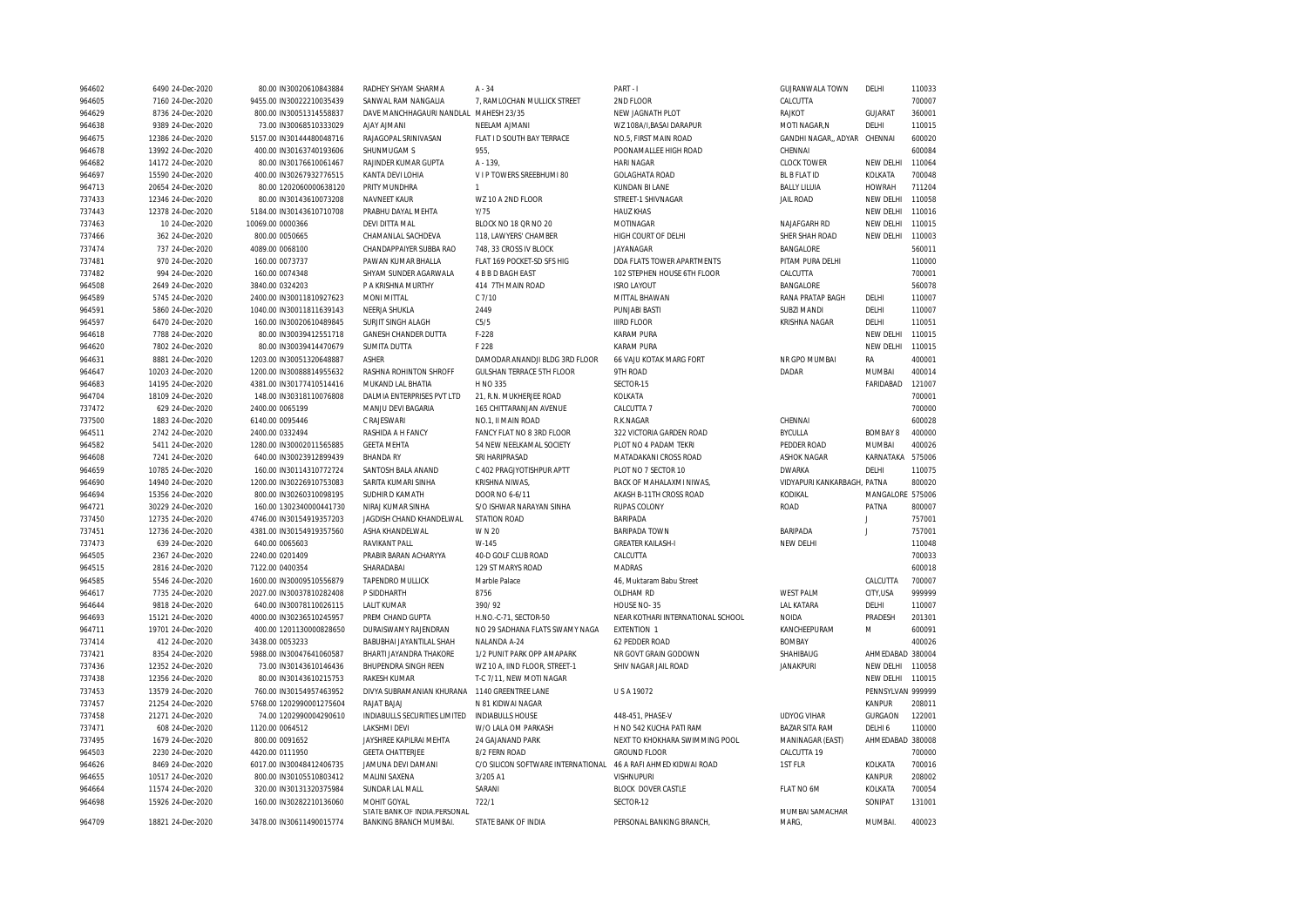| 737426 | 10922 24-Dec-2020 | 3520.00 IN30115112092741   | VIJAYA NARASIMHAN            | KANAKANGIC 1                        | CASA LAVELLE 4                         | LAVELLE ROAD                    | BANGALORE 560001 |        |
|--------|-------------------|----------------------------|------------------------------|-------------------------------------|----------------------------------------|---------------------------------|------------------|--------|
| 737488 | 1386 24-Dec-2020  | 2400.00 0083970            | TUSHAR LACHHMANDAS BHATIA    | BLUE STAR C.H.S. LTD.               | BUILDING NO. 6, 6/502, 5TH FLOOR,      | ANDHERI (WEST)                  | MUMBAI           | 400053 |
| 737499 | 1863 24-Dec-2020  | 1840.00 0094976            | <b>JAGDISH SINGH</b>         | 330 HOSPITAL ROAD, JANGPURA         | NEW DELHI                              |                                 |                  | 110014 |
| 964512 | 2757 24-Dec-2020  | 4912.00 0333746            | SHAH ANANTRAI ODHAVJI        | 36 SUNBEAM                          | PEDDAR ROAD                            | <b>BOMBAY</b>                   |                  | 400026 |
| 964519 | 3163 24-Dec-2020  | 7859.00 0900217            | CHANDRA GANGULY              | <b>OSTAGAR ROAD</b>                 | 2ND FLOOR                              | <b>MARKET</b>                   | CALCUTTA         | 700045 |
| 964537 | 4060 24-Dec-2020  | 80.00 1207019              | <b>SUMAN KAPOOR</b>          | 10/15 FIRST FLOOR                   | KALKAJI EXTENSION                      |                                 | NEW DELHI        | 110019 |
| 964685 | 14373 24-Dec-2020 | 960.00 IN30177419776671    | SACHIN VILASRAO JAGTAP       | MANAJINAGAR, PANDARE,               | TAL-BARAMATI, DIST-PUNE                |                                 | BARAMATI         | 413102 |
|        | 14960 24-Dec-2020 | 73.00 IN30226912047922     | SURJIT PAL SINGH             | 7AFF.                               | <b>BLOCK-EL</b>                        | <b>HARI NAGAR</b>               | DELHI            | 110064 |
| 964691 |                   |                            |                              |                                     |                                        |                                 |                  | 110005 |
| 964706 | 18247 24-Dec-2020 | 80.00 IN30365510116125     | AMARPREET KAUR               | 1763 NAIWALA KAROL BAGH             | NEW DELHI                              |                                 | DELHI DELHI      |        |
| 737417 | 1846 24-Dec-2020  | 6140.00 0094375            | RAMESH M DAMANI              | MOTI MAHAL, 7TH FLOOR               | 195, J TATA ROAD                       | CHURCHGATE                      | MUMBAI           | 400020 |
| 737427 | 10958 24-Dec-2020 | 5257.00 IN30115112478090   | <b>BINAY KUMAR SINGHANIA</b> | <b>BHAGALPUR MARKETING</b>          | <b>DR R P ROAD</b>                     | BHAGALPUR                       |                  | 812002 |
| 737434 | 12348 24-Dec-2020 | 80.00 IN30143610124586     | NAVNEET KAUR                 | WZ 10 A 2ND FLOOR                   | STREET-1 SHIVNAGAR                     | <b>JAIL ROAD</b>                | NEW DELHI        | 110058 |
| 737435 | 12349 24-Dec-2020 | 80.00 IN30143610124744     | <b>GAGANDEEP SINGH</b>       | WZ 10 A 2ND FLOOR                   | STREET-1 SHIVNAGAR                     | <b>JAIL ROAD</b>                | NEW DELHI        | 110058 |
| 737437 | 12355 24-Dec-2020 | 3684.00 IN30143610209739   | KAPIL DEV KAPUR              | 344, ARAVALI APTTS                  | ALAKNANDA                              |                                 | NEW DELHI        | 110019 |
| 737440 | 12369 24-Dec-2020 | 80.00 IN30143610374494     | NEELAM SHARMA                | H NO 1900, GALI 5                   | RAM BLOCK, BHOLANATH NAGAR             | SHADARA                         | DELHI            | 110032 |
| 737442 | 12377 24-Dec-2020 | 4089.00 IN30143610582998   | PREM NATH MALVAI             | BE 75 S F S FLATS                   | <b>JANAKPURI</b>                       |                                 | NEW DELHI        | 110058 |
| 737446 | 12579 24-Dec-2020 | 720.00 IN30154915372414    | <b>VIDYADEVI SARAF</b>       | A 56 KALUMAL ESTATE                 | OPP JUHU PO                            | A B NAIR RD JUHU                | MUMBAI           | 400049 |
| 737460 | 23464 24-Dec-2020 | 80.00 1204190000129504     | NEELAM SHARMA                | <b>BHOLA NATH NAGAR</b>             | RAMA BLOCK QTR NO-1900                 | GALI NO. 5, SHAHADARA           | DELHI            | 110032 |
| 737479 | 889 24-Dec-2020   | 160.00 0072228             | JYOTI D CHANCHANI            | NANDANIK B1 - 314                   | 19 A, DEODAR STREET                    | KOLKATA                         |                  | 700019 |
| 737484 | 1206 24-Dec-2020  | 4420.00 0079716            | VIJAY BHUSHAN R GUPTA        | FLAT-102, STONE ARCH                | SHIRLY RAJAN ROAD                      | COLLEGE, BANDRA(W)              | <b>MUMBAI</b>    | 400050 |
| 737496 | 1811 24-Dec-2020  | 800.00 0093593             | MANJU BALA ASHTA             | A-10 SWARAN SINGH ROAD              | ADARSH NAGAR                           | DELHI                           |                  | 110033 |
| 964502 | 2153 24-Dec-2020  | 160.00 0102792             | <b>JASBIR MEHTA</b>          | A-27 HILL VIEW APTS.                | <b>VASANT VIHAR</b>                    | NEW DELHI                       |                  | 110057 |
| 964578 | 5086 24-Dec-2020  | 73.00 1211302              | PREETI GOEL                  | C/O P P GOEL                        | 92 SBI COLONY                          | <b>GTK ROAD</b>                 | NEW DELHI        | 110009 |
| 964610 | 7302 24-Dec-2020  | 160.00 IN30023914706267    | GUNVANT ISHWARLAL PANCHAL    | 295 HARIPURA                        | ASARWA                                 | AHMEDABAD                       | AHMEDABAD 380016 |        |
| 964614 | 7639 24-Dec-2020  | 4113.00 IN30036020352628   | SATYA PAL CHADHA             | ED-58C, PITAMPURA                   | NEAR MADHUBAN CHOWK                    | NEW DELHI                       |                  | 110034 |
| 964637 | 9386 24-Dec-2020  | 18110.00 IN30068510321272  | <b>SSR RAJKUMAR</b>          | <b>SSR RAJKUMAR</b>                 | LAAVANYA                               | NAGAR                           | CHENNAI          | 600028 |
| 964641 | 9548 24-Dec-2020  | 4527.00 IN30070820002703   | HARGOVINDDAS                 | HARI BHUVAN, 2ND FLOOR              | ZAVER ROAD                             | MULUND (WEST)                   | MUMBAI           | 400080 |
| 964661 | 11490 24-Dec-2020 | 3684.00 IN30125028469820   | VIJAY KUMAR LALANI           | 41/2B DIAMOND HARBOUR ROAD          | 2ND FLOOR                              |                                 | KOLKATA          | 700027 |
|        | 14633 24-Dec-2020 | 1600.00 IN30210510238657   | CHANDRAKALA BIHANI           | 32/A. BRINDABAN BASACK STREET.      |                                        |                                 | KOLKATA          | 700007 |
| 964687 |                   |                            |                              |                                     |                                        |                                 |                  |        |
| 964703 | 17787 24-Dec-2020 | 160.00 IN30311611468537    | SARAT CHANDRA BEHERA         | VILLAGE/LOCALITY- AMUD KHALIPA LEN  | G P/TOWN- CUTTACK                      | CUTTACK                         | ODISHA           | 753001 |
| 964722 | 30353 24-Dec-2020 | 73.00 1304140000874360     | SURJIT PAL SINGH             | 7 A FF BLOCK EL HARI NAGAR          |                                        |                                 | NEW DELHI        | 110064 |
| 737429 | 11093 24-Dec-2020 | 1600.00 IN30115122075380   | ABHIJIT KUMAR MITTER         | <b>BLOCK BA SECTOR I</b>            | SALTLAKE BIDHAN NAGAR                  | N 24 PGS FLAT NO 1 BA 1 KOLKATA |                  | 700064 |
| 737430 | 11888 24-Dec-2020 | 10515.00 IN30133019035265  | PARIKH                       | <b>23 UTKANTH SOCIETY</b>           | B\H ALKAPURI CLUB                      | R.C. DUTT ROAD                  | <b>BARODA</b>    | 390007 |
| 737432 | 12345 24-Dec-2020 | 73.00 IN30143610073195     | <b>BHUPENDRA SINGH REEN</b>  | WZ-10-A 2ND FLOOR                   | STREET 1 SHIV NAGAR                    | <b>JAIL ROAD</b>                | NEW DELHI        | 110058 |
| 737445 | 12506 24-Dec-2020 | 80.00 IN30154914317568     | AMRISH KANTILAL SHAH         | E/10 KALPATARU FLATS                | MIRAMBICA MARG NARANPURA               | AHMEDABAD                       |                  | 380013 |
| 737447 | 12681 24-Dec-2020 | 41292.00 IN30154918042140  | JAYANT RASIKLAL DALAL        | BIRLA MANSIONS NO 1                 | 2ND FLOOR V P ROAD                     | PRARTHANA SAMAJ                 | MUMBAI           | 400004 |
| 737470 | 542 24-Dec-2020   | 2880.00 0062048            | RAM PRATAP SINGH             | PLOT NO.458 (P)/D MANZA - BERANA    | <b>BOMIKHAL</b>                        | BHUBANESWAR                     | (ORISSA)         | 751010 |
| 737497 | 1819 24-Dec-2020  | 800.00 0093750             | KISHAN LAL SONY              | CO.                                 | 9 - A, B.B.D. BAG (EAST)               | KOLKATA                         | <b>BENGAL)</b>   | 700001 |
| 964516 | 2849 24-Dec-2020  | 5157.00 0402066            | MADHUREKHA SARIN             | BENZEER PLYWOOD,                    | 4 LALA COMPOUND,                       | ANDHERI EAST                    | <b>MUMBAI</b>    | 400093 |
| 964525 | 3399 24-Dec-2020  | 3360.00 1202868            | SUBHASH BHANDARI             | 6/323 GEETA COLONY                  | DELHI                                  |                                 |                  | 110031 |
| 964534 | 3940 24-Dec-2020  | 80.00 1205836              | RAJESH KAPOOR                | 10/15, FIRST FLOOR                  | <b>BI K-10</b>                         | KALKAJI EXTN,                   | NEW DELHI        | 110019 |
| 964598 | 6473 24-Dec-2020  | 80.00 IN30020610575317     | <b>HARJIT KAUR ALAGH</b>     | 353                                 | SARASWATI BHANDAR COLONY               | <b>GANDHI NAGAR</b>             | DELHI            | 110031 |
| 964627 | 8640 24-Dec-2020  | 400.00 IN30051311233119    | NARESH N DAVE                | MAHESH 23/35                        | NEW JAGNATH PLOT                       | RAJKOT                          | GUJARAT          | 360001 |
| 964667 | 11590 24-Dec-2020 | 1120.00 IN30131320755071   | ANUSUYA V                    | OLD 11/10 NEW 30                    | JEEVARATNAM NAGAR                      | ADYAR                           | CHENNAI          | 600020 |
| 737423 | 9276 24-Dec-2020  | 148000.00 IN30060110171760 | PAWAN KUMAR SHROFF           | KUSUM APPT, 7 TH FLOOR, FLAT NO-72, | 11, GURUSADAY ROAD, CALCUTTA           |                                 |                  | 700019 |
| 737456 | 20904 24-Dec-2020 | 800.00 1202470000430511    | MAHENDRA M SANGHVI           | 12 A MIRA, NEPEAN SEA ROAD          | OPP HYDERABAD G BLOCK NEPEAN           | SEA ROAD, MALBAR HILL           | Mumbai           | 400006 |
| 964506 | 2602 24-Dec-2020  | 800.00 0320847             | SHAH                         | C/O BINANI INDUSTRIES LIMITED       | MERCANTILE CHAMBERS, 2ND FLOOR         | 12 J.N.HERIDIA MARG             | MUMBAI           | 400001 |
| 964603 | 6507 24-Dec-2020  | 160.00 IN30020610982025    | SUSHIL KUMARI JAIN           | $A-7$                               | C.C.COLONY                             |                                 | DELHI            | 110007 |
| 964606 | 7179 24-Dec-2020  | 880.00 IN30023910832509    | SMITHA D KAMATH              | DOOR NO 6/6/11                      | AKASH B /11 TH CROSS ROAD              | VIVEKANANDA NAGAR               | MANGALORE 575006 |        |
| 964624 | 8229 24-Dec-2020  | 80.00 IN30046810065260     | <b>SUMAN GOEL</b>            | 1930.                               | KUCHA CHELAN                           | CHANDNI CHOWK                   | DELHI            | 110006 |
| 964658 | 10711 24-Dec-2020 | 5842.00 IN30113526482107   | RANGRAJ                      | NO 14 SHREYS                        | VANI VILAS ROAD                        | BASAVANAGUDI                    | BANGALORE 560004 |        |
|        |                   |                            | SANDHYA ROHATGI              | 6943/2 IST FLOOR                    |                                        |                                 | DELHI            | 110007 |
| 964689 | 14884 24-Dec-2020 | 1200.00 IN30223610438570   |                              |                                     | JAIPURIA BUILDING KOHLAPUR             | ROAD, KAMLA NAGAR               |                  |        |
| 964707 | 18301 24-Dec-2020 | 146.00 IN30379410023127    | SARLA DEVI GOEL              | 92. G T KARNAL ROAD                 | SATE BANK COLONY                       | DR MUKHARJEE NAGAR              | DELHI            | 110009 |
| 964715 | 21758 24-Dec-2020 | 400.00 1203320004500520    | RAMADASAN P                  | NO 13 MALATHI NILAYAM               | R R LAYOUT 01 CROSS                    | VIJANAPURA                      | BANGALORE        | 560016 |
| 964716 | 22972 24-Dec-2020 | 160.00 1203460000293110    | <b>ASHWIN H SHAH</b>         | FLAT NO 8 PARMESHWAR VILLA          | 4TH ROAD T.P.S- III OPP K-11 A         | SANTACRUZ- (EAST)               | <b>MUMBAI</b>    | 400055 |
| 737480 | 920 24-Dec-2020   | 4420.00 0072769            | KHORSHED TEHMURAS KAPADIA    | 1ST FLOOR VILLER VILLA              | 798 JAME JAMSHED ROAD                  | PARSI COLONY DADAR              | <b>BOMBAY</b>    | 400014 |
| 737485 | 1219 24-Dec-2020  | 160.00 0080028             | SAMPAT MAL BAID              | C/O TANSUKH GULGULIA                | P-11, NEW HOWRAH BRIDGE APPROACH ROAD, | 4,                              | KOLKATA          | 700001 |
| 964518 | 3074 24-Dec-2020  | 4973.00 0608634            | SUSHILA DEVI                 | C-258 S.F.S SHEIKH SARAI            | PHASE-I POCKET-C                       | NEW DELHI                       |                  | 110017 |
| 964536 | 4021 24-Dec-2020  | 73.00 1206920              | ANUPAMA GOEL                 | C/O PREETI GOEL                     | H.NO. 92, M.FLOOR                      | <b>GTK ROAD</b>                 | NEW DELHI        | 110009 |
| 964540 | 4227 24-Dec-2020  | 80.00 1207571              | KULDIP PARKASH SOOD          | 63-UB                               | <b>JAWAHAR NAGAR</b>                   |                                 | DELHI            | 110007 |
| 964590 | 5823 24-Dec-2020  | 80.00 IN30011811492536     | TANUJA GUPTA                 | G 18/12 FIRST FLOOR                 | SECTOR 15                              | <b>ROHINI</b>                   | NEW DELHI        | 110085 |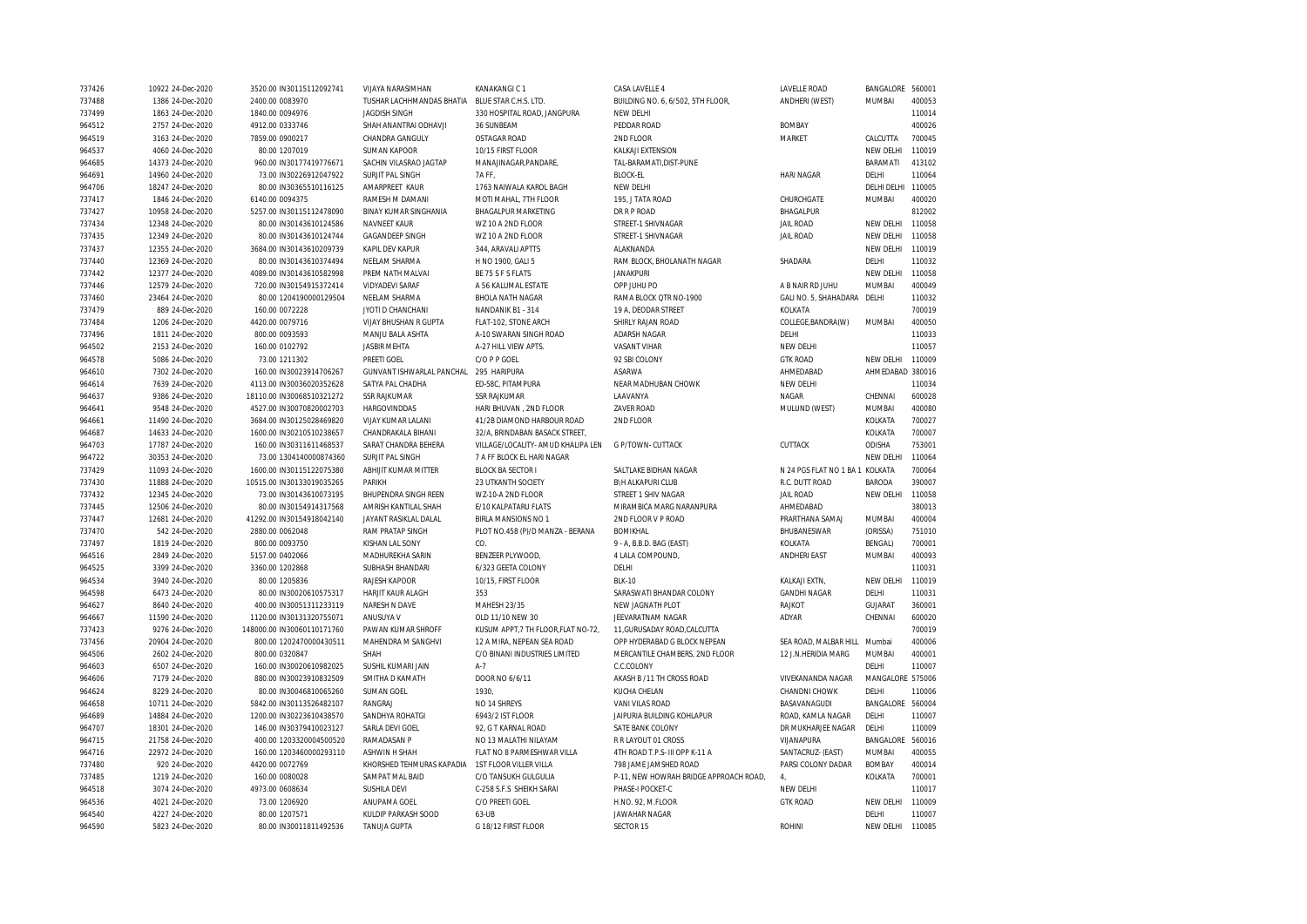| 964616 | 7678 24-Dec-2020  | 6140.00 IN30036021513718  | SUBHESHWAR SINGH            | HOUSE 28 2ND FLOOR             | KAILASH COLONY                    | NEW DELHI              |                  | 110048 |
|--------|-------------------|---------------------------|-----------------------------|--------------------------------|-----------------------------------|------------------------|------------------|--------|
| 964622 | 7813 24-Dec-2020  | 80.00 IN30039415524018    | <b>GANESH CHANDER DUTTA</b> | $F-228$                        | <b>KARAM PURA</b>                 |                        | NEW DELHI        | 110015 |
| 964623 | 7821 24-Dec-2020  | 160.00 IN30039417597558   | <b>NIDHI</b>                | A-G-376                        | SHALIMAR BAGH                     |                        | DELHI            | 110088 |
| 964657 | 10606 24-Dec-2020 | 1120.00 IN30112715231954  | SHANTABEN GANDHI            | 1 MAHAVIR JAIN SOCIETY         | <b>GODHRA</b>                     | <b>GODHRA</b>          | (P.M.S.)         | 389001 |
| 964692 | 15108 24-Dec-2020 | 80.00 IN30234910124624    | DAVINDER KAUR               | 6319 STREET NO 4               | EAST ROHTAS NAGAR                 | SHAHDARA               | DELHI            | 110032 |
| 964719 | 28420 24-Dec-2020 | 160.00 1208160060704280   | <b>AMBHORE</b>              | , dnayneshwar nagar dnayneshw  | maroti mandir jawal               |                        | PARBHANI         | 431401 |
| 737464 | 197 24-Dec-2020   | 640.00 0006570            | <b>MAYANK GOEL</b>          | 694. SECTOR A. POCKET-C        | VASANT KUNJ.                      | NEW DELHI              |                  | 110070 |
| 964504 | 2239 24-Dec-2020  | 2480.00 0113719           | YASHPAL NIJHAWAN            | 80/A NEW THEATER ROAD          | 1ST FLOOR                         | CALCUTTA 17            |                  | 700000 |
| 964514 | 2799 24-Dec-2020  | 2400.00 0336277           | RASIWALA                    | AUGUST KRANTI MARG             | INDIA HOUSE NO 2 FLAT NO 28       | <b>BOMBAY</b>          |                  | 400036 |
| 964539 | 4155 24-Dec-2020  | 80.00 1207483             | JOGINDER KUMAR BHATIA       | 3/195, SUBHASH NAGAR           |                                   |                        | NEW DELHI        | 110027 |
| 964604 | 6742 24-Dec-2020  | 9858.00 IN30021417240428  | <b>VIPIN SURI</b>           | K - 95 HAUZ KHAS, DELHI        |                                   |                        | DELHI            | 110016 |
| 964636 | 9379 24-Dec-2020  | 80.00 IN30068510161250    | <b>AJAY AJMANI</b>          | NEELAM AJMANI                  | WZ 108A/I, BASAI DARAPUR          | MOTI NAGAR, N          | <b>NEW DELHI</b> | 110015 |
| 964702 | 17676 24-Dec-2020 | 800.00 IN30307710664663   | <b>UMAPARVATHY</b>          | NO 404 B BLOCK AVANI AMULYA    | APARTMENT BEML LAYOUT             | <b>NEAR SBI</b>        | COMPLEX          | 560098 |
| 964720 | 29450 24-Dec-2020 | 1600.00 1208800000000510  | SUJITH EASWARAN VYLOOR      | LOTUS-C/4/403 REGENCY ESTATE   | NR-SHIVAJIRAO JONDHALE COLLEGE    | THANE                  | KALYAN           | 421203 |
| 737419 | 6528 24-Dec-2020  | 7302.00 IN30021410070065  | MANIK VAMAN PATWARDHAN      | $B-4$                          | CHIRAG ENCLAVE,                   |                        | NEW DELHI        | 110048 |
| 737444 | 12380 24-Dec-2020 | 7302.00 IN30143610744914  | AKHIL RANJAN CHAKRABORTY    | 136K                           | KALI CHARAN GHOSH ROAD            |                        | KOLKATA          | 700050 |
| 737448 | 12689 24-Dec-2020 | 13728.00 IN30154918332062 | <b>KAY SUTARIA VAKIL</b>    | MIRA MANZIL                    | 21 GILDER LANE                    |                        | <b>MUMBAI</b>    | 400008 |
| 737452 | 12787 24-Dec-2020 | 4089.00 IN30154930854118  | MOHANDAS TIKAMDAS LULLA     | G 127. KATARIA COLONY          | 233. VEER SAVARKAR MARG           |                        | <b>MUMBAI</b>    | 400016 |
| 737455 | 19420 24-Dec-2020 | 7400.00 1201090010113716  | M BHARAT KUMAR              | 47/20 BURKIT ROAD              | T-NAGAR                           | CHENNAI                | CHENNAI          | 600017 |
| 737459 | 23361 24-Dec-2020 | 160.00 1203840001424083   | HARSIMRAN CAUR DANG         | A-90                           | DAYANAND COLONY                   | <b>LAJPAT NAGAR-IV</b> | NEW DELHI        | 110024 |
| 737490 | 1547 24-Dec-2020  | 2320.00 0089542           | HARSHABEN BANSILAL SHAH     | <b>VIMA-VILLA</b>              | 11 JAIN MERCHANTS SOCIETY         | AHMEDABAD              |                  | 380007 |
|        |                   |                           |                             |                                |                                   |                        |                  |        |
| 964510 | 2739 24-Dec-2020  | 320.00 0332442            | VANRAJ NENSHI TOPRANI       | FLAT NO 62-6TH FLOOR           | VALLABH APARTMENT                 | <b>ROAD</b>            | <b>BOMBAY</b>    | 400036 |
| 964517 | 2917 24-Dec-2020  | 7736.00 0500927           | RADHA KRISHEN SURI          | R 766 NEW RAJINDER NAGAR       | NEW DELHI                         |                        |                  | 110060 |
| 964541 | 4230 24-Dec-2020  | 80.00 1207574             | KULDIP PARKASH SOOD         | 63-UB                          | JAWAHAR NAGAR                     |                        | DELHI            | 110007 |
| 964599 | 6482 24-Dec-2020  | 80.00 IN30020610806220    | AMITA JAIN                  | $A - 7$                        | C C COLONY                        |                        | DELHI            | 110007 |
| 964600 | 6483 24-Dec-2020  | 80.00 IN30020610806324    | AMITA JAIN                  | $A - 7$                        | C C COLONY                        |                        | DELHI            | 110007 |
| 964609 | 7262 24-Dec-2020  | 1600.00 IN30023913556541  | HARISH M PATEL              | 901 A TIRUPATI APTS            | <b>B DESAI ROAD</b>               | MUMBAI                 | <b>MUMBAI</b>    | 400026 |
| 964621 | 7803 24-Dec-2020  | 160.00 IN30039414491140   | RAJESH GULIANI              | 93 2ND FLOOR                   | KALYAN VIHAR                      |                        | DELHI            | 110009 |
| 964651 | 10375 24-Dec-2020 | 400.00 IN30097410204163   | LALJIBHAI MADHUBHAI DUDHAT  | C/O. DR. BHARAT L DUDHAT,      | TULIP PARK - 33, SANGONPURA ROAD, | SOJITRA ROAD,          | ANAND            | 388001 |
| 964676 | 12592 24-Dec-2020 | 29600.00 IN30154915730011 | MANISHA MUKHERJEE           | 33 SHYAMAPRASAD MUKHERJEE ROAD | 1ST FLOOR                         | CALCUTTA               |                  | 700025 |
| 964695 | 15361 24-Dec-2020 | 800.00 IN30260310146249   | JANE FLAVIA DSOUZA          | D NO 16 122 2                  | PADAVU                            | MANGALORE              | KANNADA          | 575005 |
| 964718 | 27021 24-Dec-2020 | 1600.00 1208160027210850  | ROUHEE                      | 20 7 117 3 1 QAZI PURA ARABU K | CHARMINAR SHAHALIBANDA            |                        | HYDERABAD        | 500065 |
| 737416 | 1552 24-Dec-2020  | 800.00 0089563            | SHIV KUMAR BHUWANIA         | <b>BHUWANIA ASSOCIATES</b>     | 158 LENIN SARANI                  | IST FLOOR ROOM NO.3    | CALCUTTA         | 700013 |
| 737424 | 9349 24-Dec-2020  | 4308.00 IN30064410148839  | ALIYA TEALDO                | C/O KAPADIA ASSOCIATES         | 1001 RAHEJA CHAMBERS              | MUMBAI                 | <b>INDIA</b>     | 400021 |
| 737425 | 10918 24-Dec-2020 | 5157.00 IN30115112019555  | KULKARNI                    | FLAT NO 17/18 YASHODEEP 'A'    | RAMBAG COLONY                     | <b>NAVI PETH</b>       | PUNE             | 411030 |
| 737428 | 11028 24-Dec-2020 | 4892.00 IN30115120330146  | RAVINDER KAPOOR             | 202 PLEASENT PARK              | 65 PEDDAR ROAD                    |                        | MUMBAI           | 400026 |
| 737441 | 12370 24-Dec-2020 | 80.00 IN30143610374636    | VINOD KUMAR SHARMA          | C/O L I C OF INDIA             | E 3 SECTOR 1                      |                        | <b>NOIDA</b>     | 201301 |
| 737469 | 521 24-Dec-2020   | 4912.00 0060764           | USHA LAKHANPAL              | F-1, ANAND NIKETAN,            | (NEXT, B-13, WEST END)            | NEW DELHI              |                  | 110021 |
| 737486 | 1276 24-Dec-2020  | 480.00 0081725            | CHANDI CHARAN SEN           | 144/8 BARUI PARA LANE          | P O ALAMBAZAR                     | CALCUTTA               |                  | 700035 |
| 964501 | 2151 24-Dec-2020  | 10315.00 0102251          | RAJNATH BASAK               | 2 ISMAIL STREET                | CALCUTTA 14                       |                        |                  | 700000 |
| 964535 | 3941 24-Dec-2020  | 80.00 1205840             | <b>SUMAN KAPOOR</b>         | 10/15 FIRST FLOOR              | KALKAJI EXTN.                     |                        | NEW DELHI        | 110019 |
| 964595 | 6335 24-Dec-2020  | 1760.00 IN30018311106085  | SUDHA SHRIKRISHNA BARVE     | 24 SAHAVAS VEER SAVARKAR MARG  | OPP KIRTI COLLEGE                 | DADAR                  | MUMBAI           | 400028 |
| 964601 | 6485 24-Dec-2020  | 80.00 IN30020610806341    | AMITA JAIN                  | $A - 7$                        | C C COLONY                        |                        | DELHI            | 110007 |
| 964615 | 7641 24-Dec-2020  | 640.00 IN30036020367394   | NIRENDRA NATH DUTT          | 10                             | PRATAP CHATTERJEE LANE            | <b>BOWBAZAR</b>        | KOLKATA          | 700012 |
| 964619 | 7793 24-Dec-2020  | 160.00 IN30039412966357   | HANS RAJ GULIANI            | 469 MAIN BAZAR                 | SABZI MANDI                       |                        | DELHI            | 110007 |
| 964668 | 11604 24-Dec-2020 | 52984.00 IN30131320953641 | PREMA SELVARAJAN            | NEW 11 OLD 12 1ST MAIN ROAD    | KOTTUR GARDENS                    | KOTTURPURAM            | CHENNAI          | 600085 |
| 964677 | 13901 24-Dec-2020 | 480.00 IN30160410787890   | S RENUGADEVI                | NO 63H 2ND FLOOR               | SIVA COMPLEX                      | <b>STREET</b>          | KOVILPATTI       | 628502 |
| 737415 | 485 24-Dec-2020   | 640.00 0057142            | MANOHAR LAL BHATIA          | 60/14 KAROL BAGH               | NEW DELHI                         |                        |                  | 110005 |
| 737418 | 2961 24-Dec-2020  | 4000.00 0504550           | <b>IRFAN UL HAQ</b>         | C/O RASHIDIA BOOK DEPOT        | URDU BAZAR JAMA MASJID            | DELHI 6                |                  | 110000 |
| 737449 | 12693 24-Dec-2020 | 5257.00 IN30154918381046  | HARSIMRAN MALIK             | 5 WESTERN AVENUE               | <b>SECOND FLOOR</b>               | MAHARANI BAGH          | NEW DELHI        | 110065 |
| 737462 | 30343 24-Dec-2020 | 1920.00 1304140000568546  | <b>BHAVNA VORA</b>          | 111 301 VASUDEV APARTMENT      | RAM MANDIR RD                     | <b>VILE PARLE E</b>    | MUMBAI           | 400057 |
| 737468 | 503 24-Dec-2020   | 3438.00 0060030           | ABANI MOHAN BANIK           | 19E GARTASITALA MANDIR ROAD    | CALCUTTA                          |                        |                  | 700075 |
| 737483 | 1080 24-Dec-2020  | 800.00 0076719            | MUKESH KUMAR MEHTA          | 9/D, RANI SANKARI LANE         | BHOWANIPORE                       |                        | KOLKATA          | 700026 |
| 737498 | 1843 24-Dec-2020  | 5157.00 0094241           | VASANTHA NATARAJAN          | 38 KRISHNASWAMY AVENUE         | LUZ. MYLAPORE                     | <b>MADRAS</b>          |                  | 600004 |
| 964507 | 2610 24-Dec-2020  | 1520.00 0321264           | SAROJ KANTILAL SHAH         | JYOTI CO-OP HSG SOCIETY        | FLAT NO.C-3 GROUND FLOOR          | JUHU CROSS LANE        | <b>BOMBAY</b>    | 400058 |
| 964538 | 4154 24-Dec-2020  | 80.00 1207482             | JOGINDER KUMAR BHATIA       | 3/195, SUBHASH NAGAR           |                                   |                        | NEW DELHI        | 110027 |
| 964586 | 5593 24-Dec-2020  | 6144.00 IN30010010419868  | MCI SECURITIES PVT LTD      | MANEKLAL CHUNILAL INVESTMENTS  | 147 TEMPLE BAR BLDG 2ND FLOOR     | RESTAURANT M G ROAD    | MUMBAI           | 400023 |
| 964587 | 5666 24-Dec-2020  | 80.00 IN30011810342345    | MANJULA RANI                | H NO 3399                      |                                   | SITA RAM BAZAR         | DELHI            | 110006 |
| 964596 | 6460 24-Dec-2020  | 800.00 IN30020610354706   | AJEET KUMAR                 | 390 92                         | <b>LAL KATRA</b>                  | SUBZI MANDI            | DELHI            | 110006 |
| 964649 | 10250 24-Dec-2020 | 560.00 IN30095810095266   | <b>MAYA NIOGI</b>           | 14, BISWESWAR BANERJEE LANE    |                                   |                        | <b>HOWRAH</b>    | 711101 |
| 964700 | 16918 24-Dec-2020 | 380.00 IN30302860186340   | PARAMAL MANDOTHAN           | P O BOX 169                    | PC 113                            | MUSCAT                 | OMAN             | 999999 |
|        |                   |                           |                             |                                |                                   |                        |                  |        |